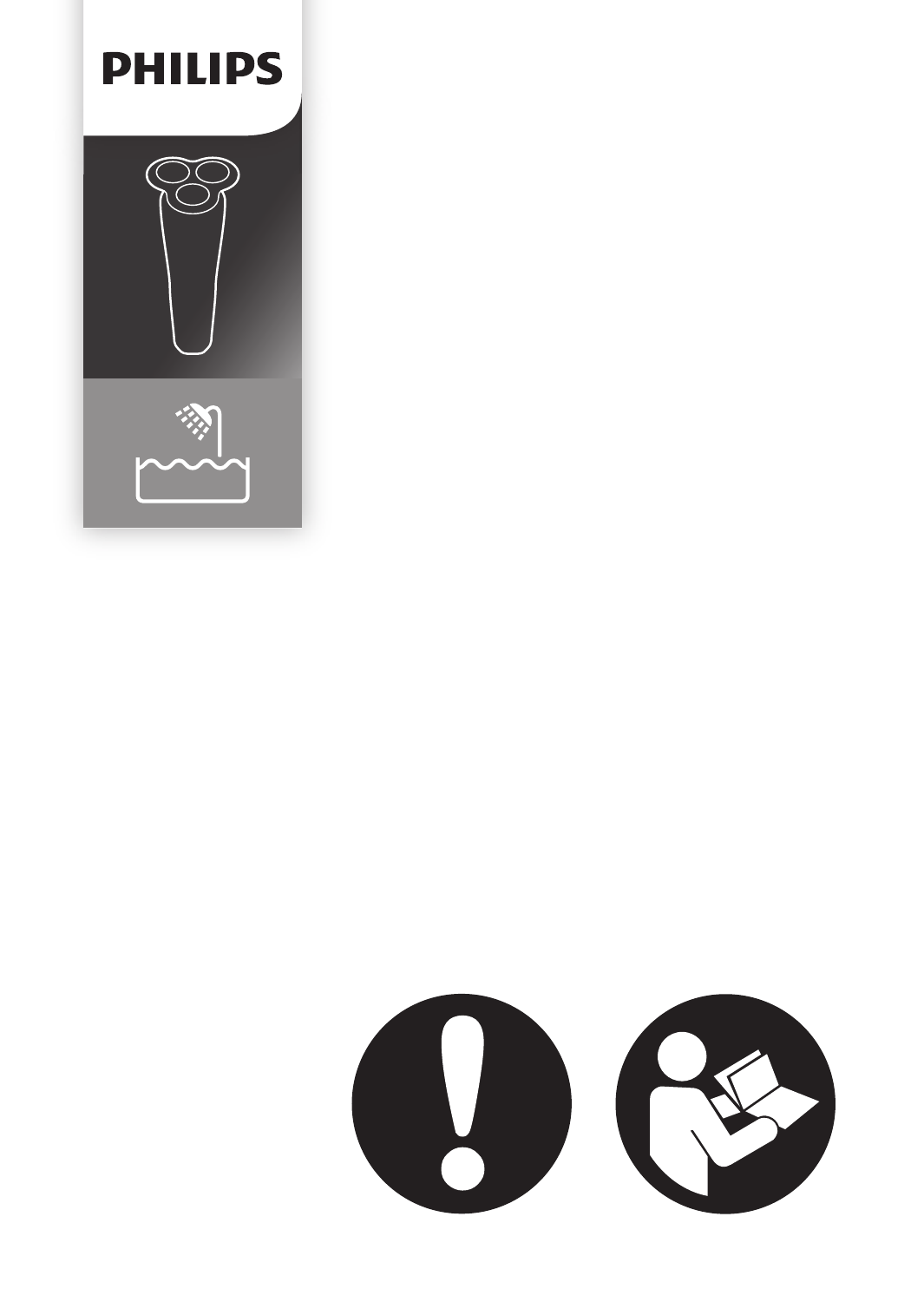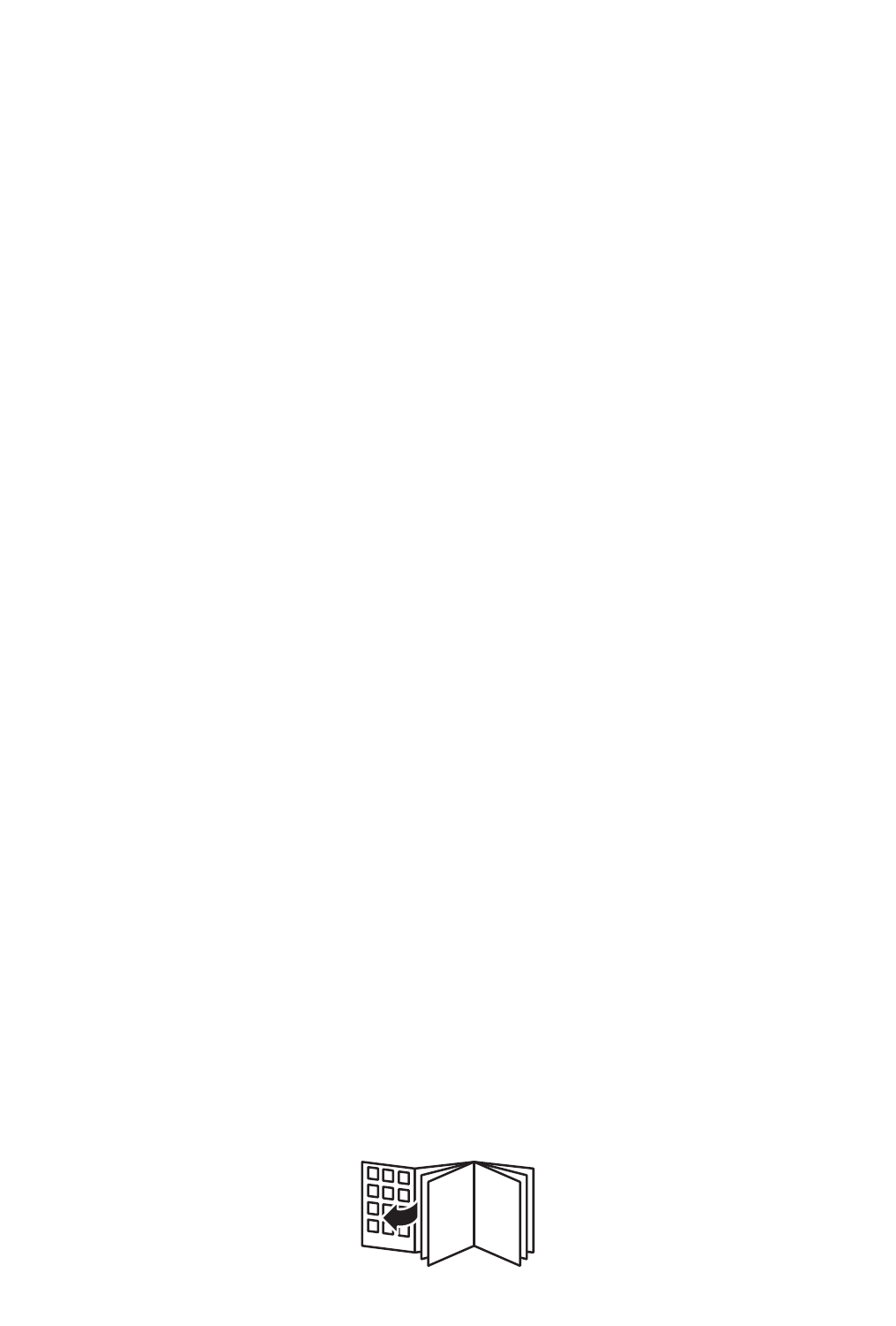























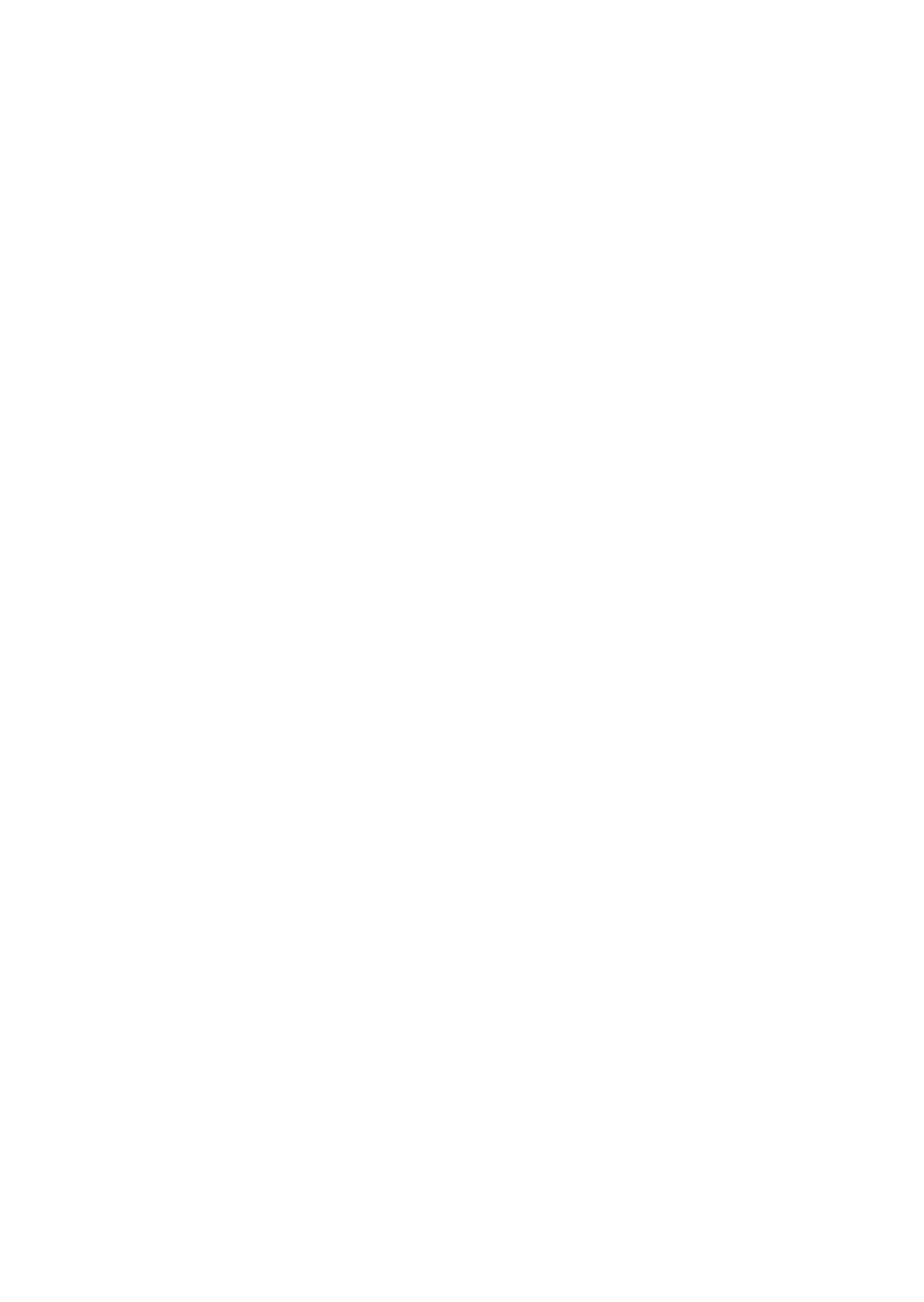**[English](#page-5-0) 6 [Dansk](#page-13-0) 14 [Deutsch](#page-21-0) 22 [Español](#page-30-0) 31 [Français](#page-38-0) 39 [Italiano](#page-46-0) 47 [Nederlands](#page-55-0) 56 [Norsk](#page-63-0) 64 [Português](#page-71-0) 72 [Suomi](#page-80-0) 81 [Svenska](#page-88-0) 89 [Türkçe](#page-96-0) 97** [Ελληνικά](#page-104-0) **105 119** [עברית](#page-118-0)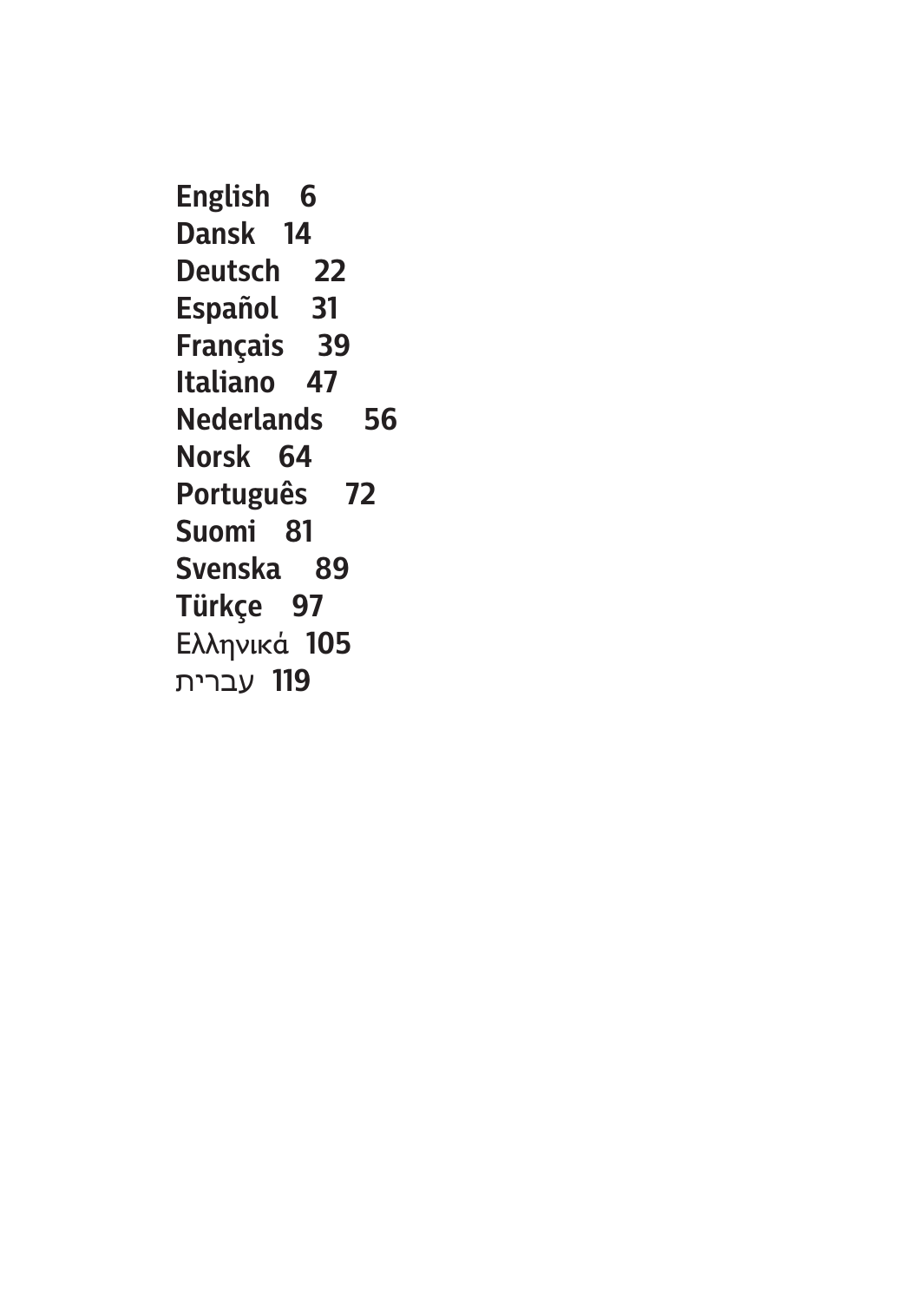## <span id="page-5-0"></span>**Important safety information**

Read this important information carefully before you use the appliance and its accessories and save it for future reference. The accessories supplied may vary for different products. The box shows which accessories are supplied with your product and whether your product is bluetooth enabled.

# Danger

Keep the supply unit dry (Fig. 1).

# Warning

- To charge the battery, only use the detachable supply unit (HQ8505) provided with the appliance.
- The supply unit contains a transformer. Do not cut off the supply unit to replace it with another plug, as this causes a hazardous situation.
- This appliance can be used by children aged from 8 years and above and persons with reduced physical, sensory or mental capabilities or lack of experience and knowledge if they have been given supervision or instruction concerning use of the appliance in a safe way and understand the hazards involved. Children shall not play with the appliance. Cleaning and user maintenance shall not be made by children without supervision.
- Always unplug the appliance before you clean it under the tap.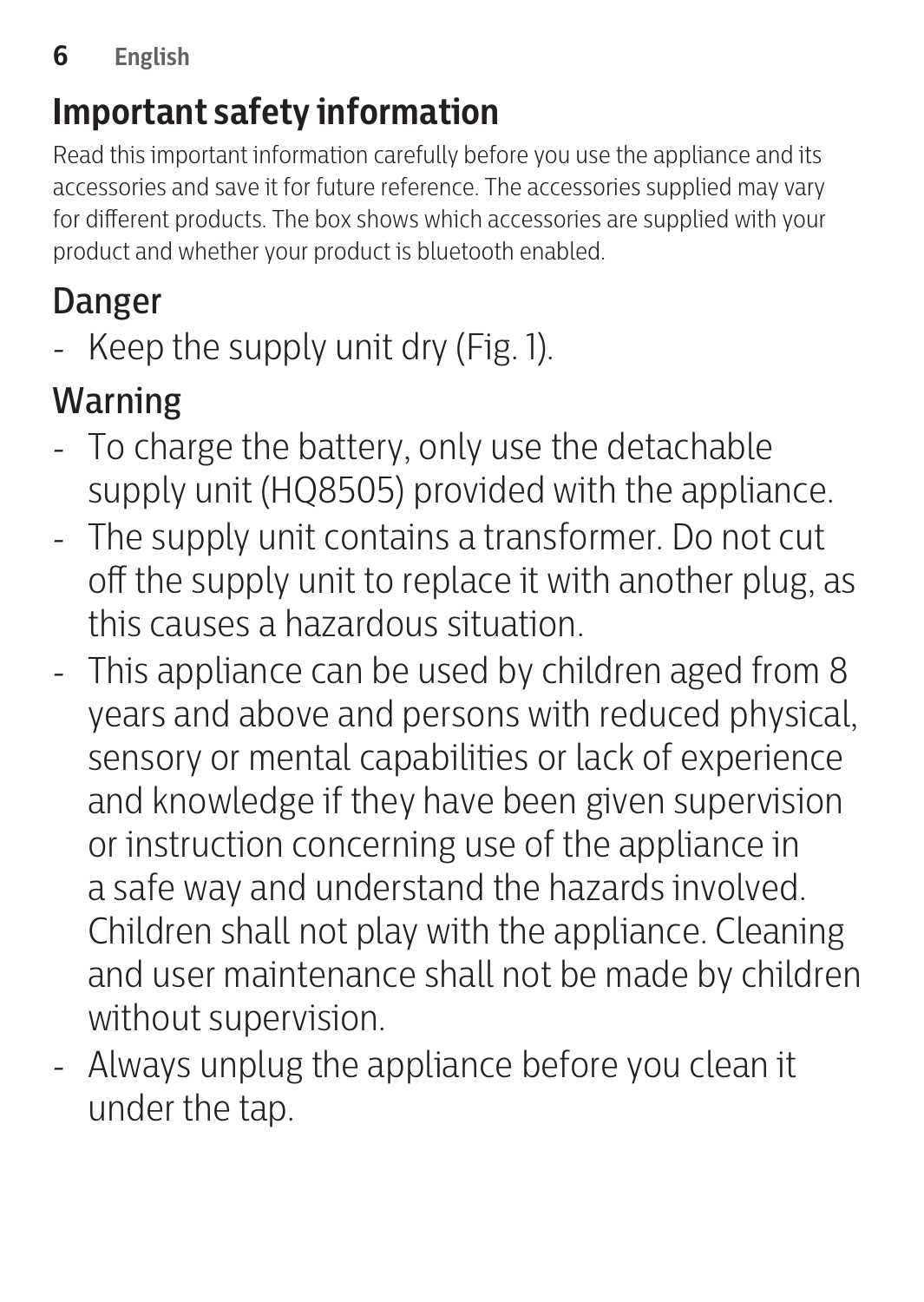- Always check the appliance before you use it. Do not use the appliance if it is damaged, as this may cause injury. Always replace a damaged part with one of the original type.

Philips Quick Clean Pod cartridge fluid

- Do not swallow
- Keep out of reach of children.

# Caution

- Never immerse the charging stand in water and do not rinse it under the tap (Fig. 1).
- Never use water hotter than 60°C to rinse the shaver.
- Only use this appliance for its intended purpose as shown in the user manual.
- For hygienic reasons, the appliance should only be used by one person.
- Never use compressed air, scouring pads, abrasive cleaning agents or aggressive liquids such as petrol or acetone to clean the appliance.
- If your shaver comes with a cleaning system, always use the original Philips Quick Clean Pod cartridge.
- Always place the cleaning system on a stable, level and horizontal surface to prevent leakage.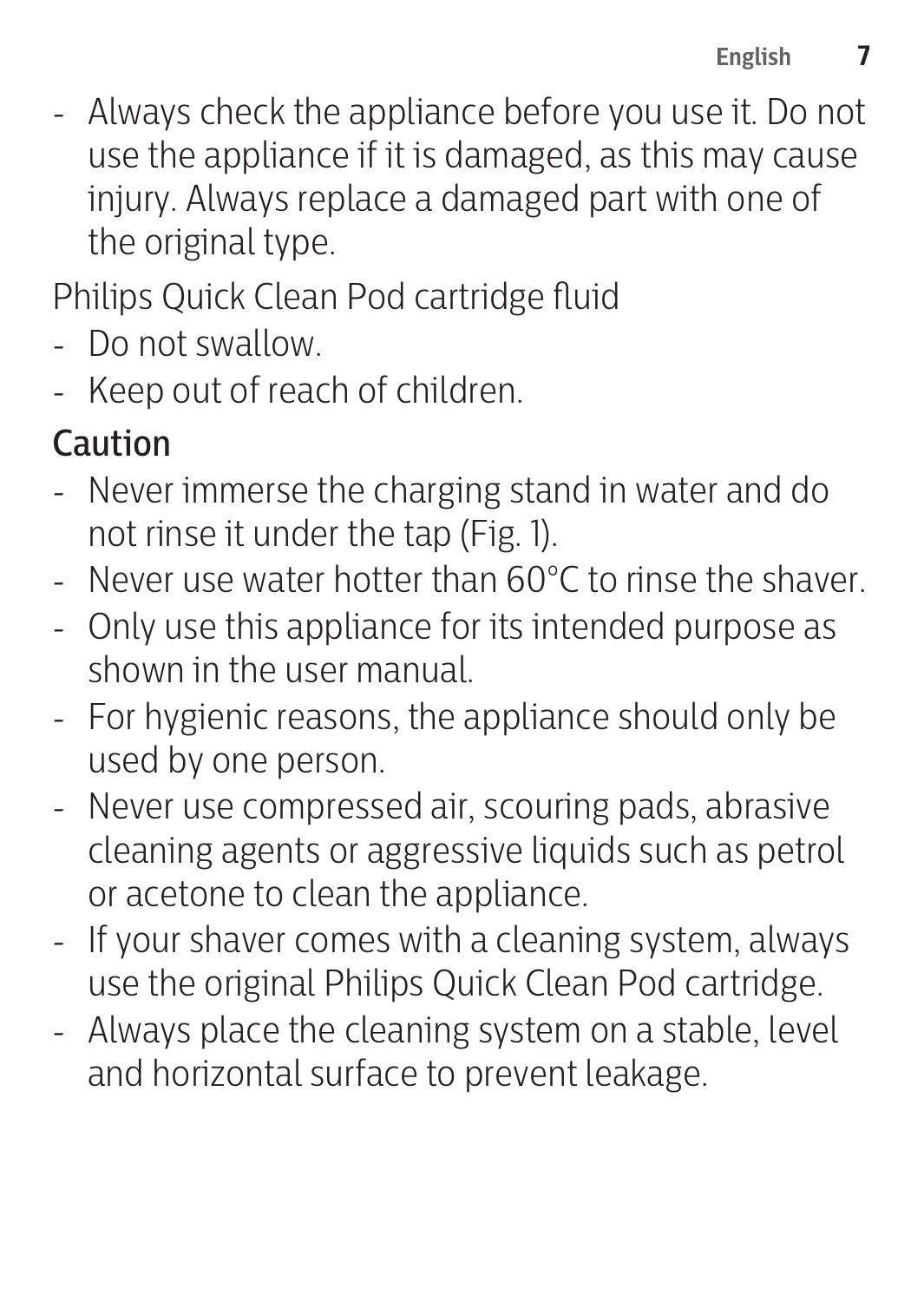- **8 English**
- Always make sure the cartridge compartment is closed before you use the cleaning system.
- When the cleaning system is ready for use, do not move it to prevent leakage of cleaning fluid.
- Water may drip from the socket at the bottom of the shaver when you rinse it. This is normal and not dangerous because all electronics are enclosed in a sealed power unit inside the shaver.
- Do not use the supply unit in or near wall sockets that contain an electric air freshener to prevent irreparable damage to the supply unit.
- Do not use the appliance on chapped skin, open wounds, healing wounds, skin recovering from surgery or if you suffer from a skin disease or skin irritation, such as severe acne, sunburn, skin infection, skin cancer, inflammation, eczema, psoriasis, nylon allergy etc.
- Do not use the cleansing brush attachment if you are taking steroid-based medication, as this may cause irritation or injury.
- If you wear piercings on your face, remove the piercings before you use the click-on attachments or make sure that you do not use the appliance on or near the piercing.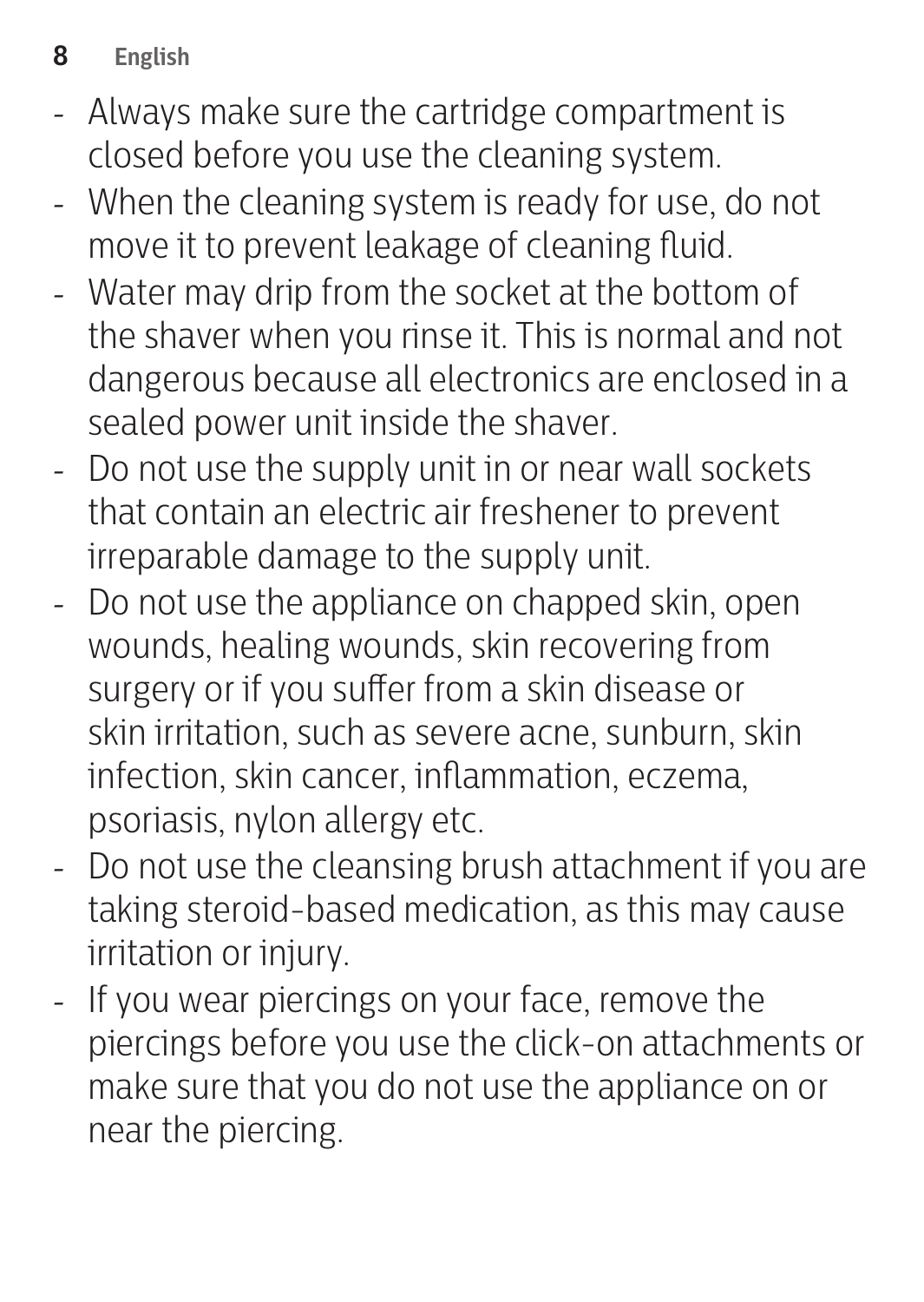- If you wear jewelry, contact lenses or glasses, remove them before you use the click-on attachments, or make sure that you do not use the appliance on or near jewelry or glasses.
- Be careful when handling your smartphone near water and in moist environments.
- The shortwave radio frequency signals of a Bluetooth® appliance may impair the operation of other electronic and medical devices.
- Switch off Bluetooth where it is prohibited.
- Do not use the appliance in medical facilities, aircraft, refuelling points, close to automatic doors, automatic fire alarms or other automatically controlled devices.
- Keep this appliance at least 20 cm from pacemakers and other medical devices. Radio waves may impair the operation of pacemakers and other medical devices.

### Battery safety instructions

- Only use this product for its intended purpose and follow the general and battery safety instructions as described in this user manual. Any misuse can cause electric shock, burns, fire and other hazards or injuries.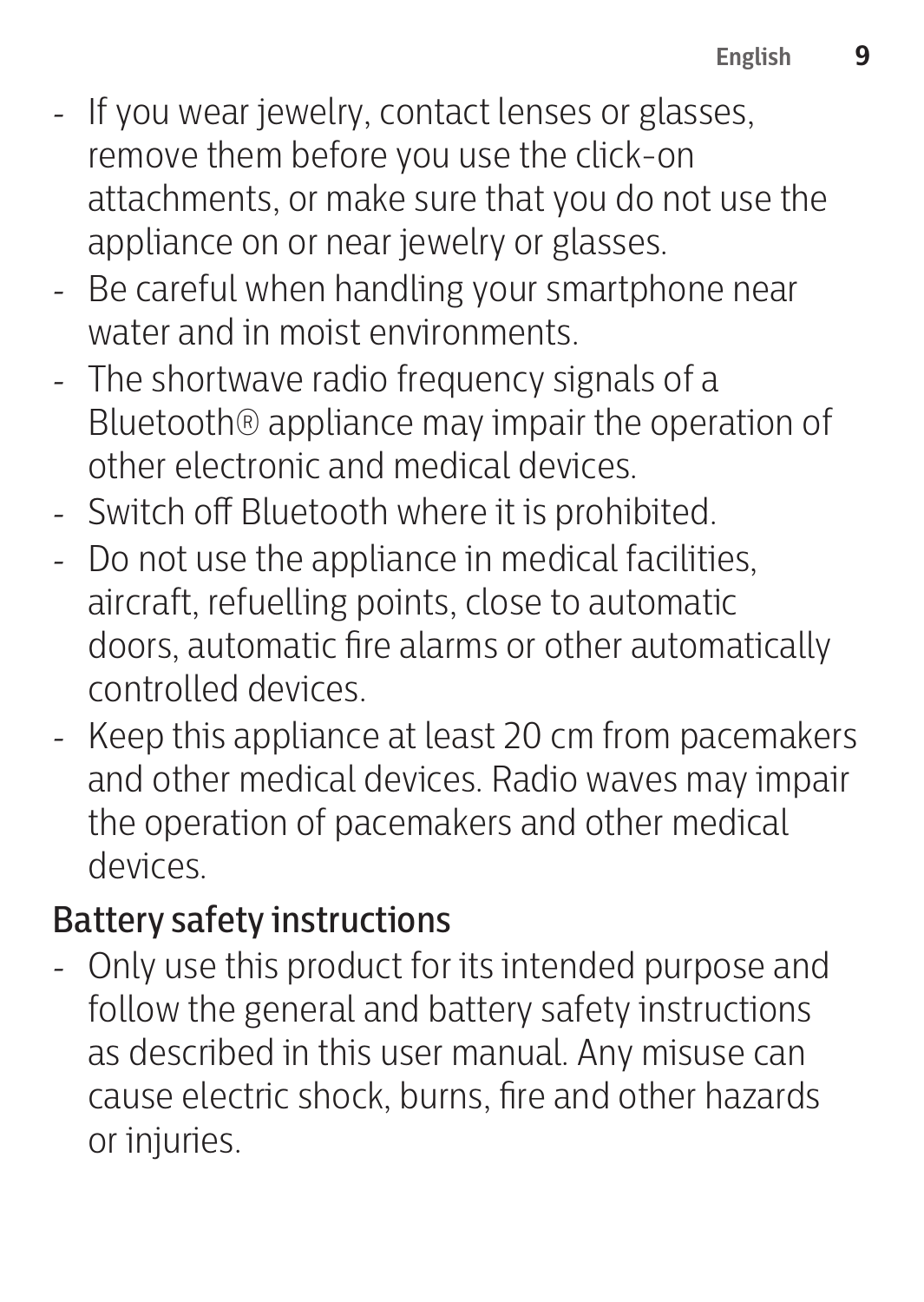**10 English**

- To charge the battery, only use the detachable supply unit (HQ8505) provided with the product. Do not use an extension cord.
- Charge, use and store the product at a temperature between 5 °C and 35 °C.
- Always unplug the product when it is fully charged.
- Do not burn products and their batteries and do not expose them to direct sunlight or to high temperatures (e.g. in hot cars or near hot stoves). Batteries may explode if overheated.
- If the product becomes abnormally hot, gives off an abnormal smell, changes color or if charging takes much longer than usual, stop using and charging the product and contact your local Philips dealer.
- Do not place products and their batteries in microwave ovens or on induction cookers.
- This product contains a rechargeable battery that is non-replaceable. Do not open the product to replace the rechargeable battery.
- When you handle batteries, make sure that your hands, the product and the batteries are dry.
- To prevent batteries from heating up or releasing toxic or hazardous substances, do not modify, pierce or damage products and batteries and do not disassemble, short-circuit, overcharge or reverse charge batteries.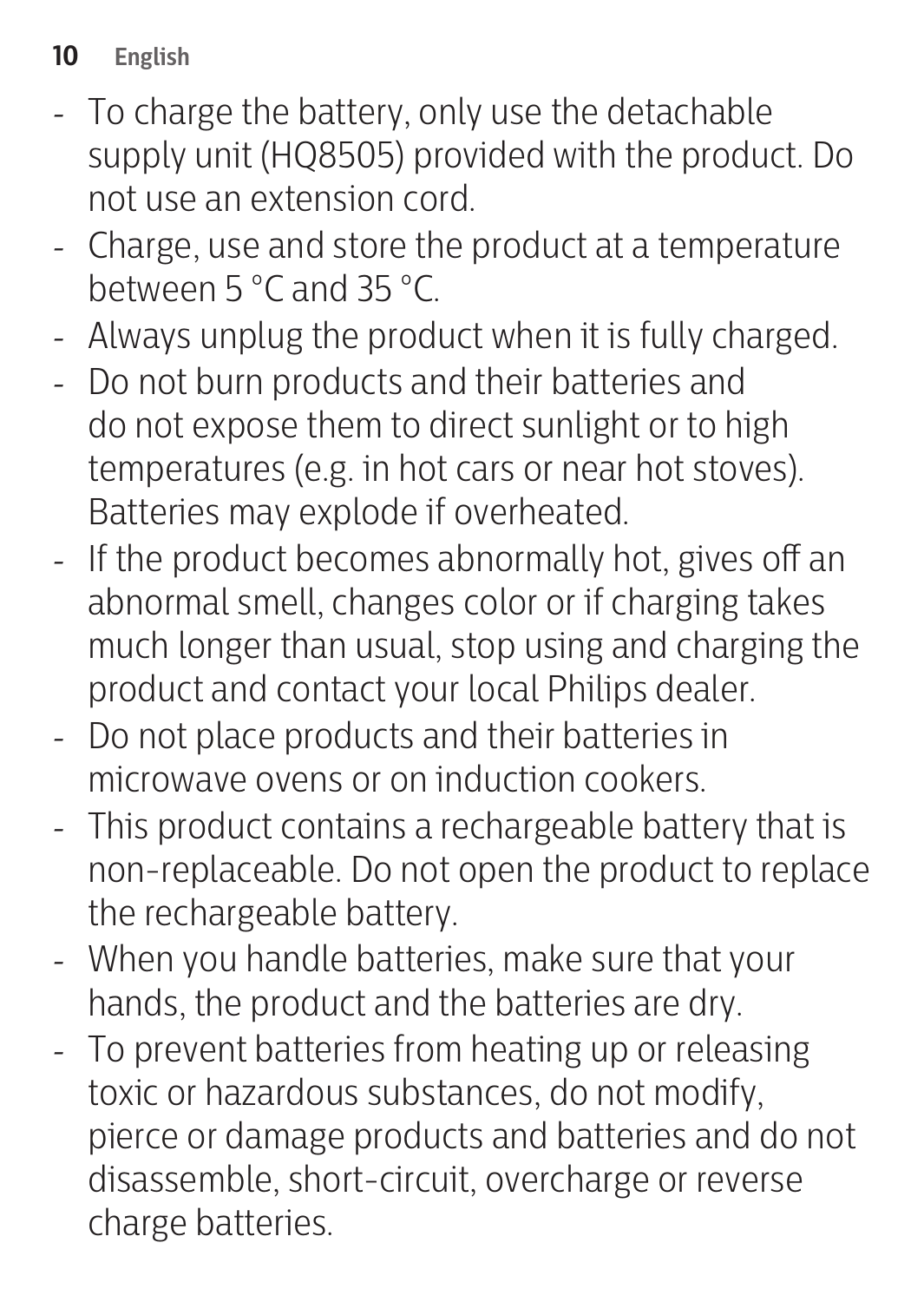- To avoid accidental short-circuiting of batteries after removal, do not let battery terminals come into contact with metal object (e.g. coins, hairpins, rings). Do not wrap batteries in aluminum foil. Tape battery terminals or put batteries in a plastic bag before you discard them.
- If batteries are damaged or leaking, avoid contact with the skin or eye. If this occurs, immediately rinse well with water and seek medical care.

#### Electromagnetic fields (EMF)

This Philips appliance complies with all applicable standards and regulations regarding exposure to electromagnetic fields.

#### Radio Equipment Directive

- S7000 series appliances are equipped with Bluetooth class 2.
- The frequency band in which the Bluetooth on S7000 series appliances operates is 2.4 GHz.
- The maximum radio frequency power radiated in the frequency band in which the S7000 series appliances operate is less than 20 dBm.
- This equipment has been so constructed that the product complies with the requirement of Article 10(2) as it can be operated in at least one EU Member State as examined and the product is compliant with Article 10(10) as it has no restrictions on putting into service in all EU member states.
- Hereby Philips declares that S7000 series appliances are in compliance with the essential requirements and other relevant provisions of Directive 2014/53/EU. The declaration of conformity may be consulted at www.philips.com/support.

#### General

- This shaver is waterproof (Fig. 2). It is suitable for use in the bath or shower and for cleaning under the tap. For safety reasons, the shaver can therefore only be used without cord.
- The supply unit is suitable for mains voltages ranging from 100 to 240 volts.
- The supply unit transforms 100-240 volts to a safe low voltage of less than 24 volts.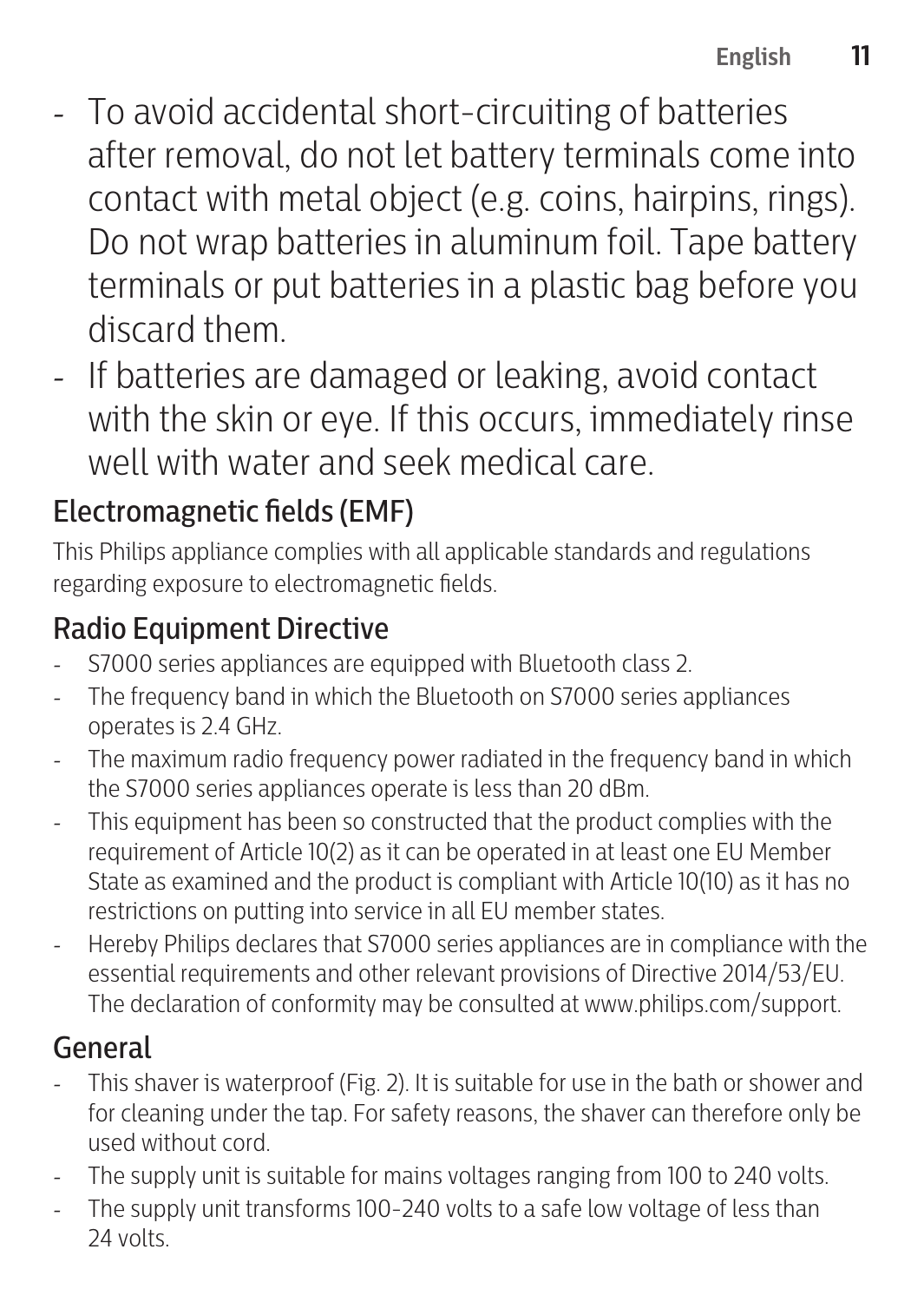#### **12 English**

- The Bluetooth® wordmark and logos are registered trademarks owned by Bluetooth SIG, Inc. and any use of such marks by Koninklijke Philips N.V. is under license.

# **Recycling**

- This symbol means that this product shall not be disposed of with normal household waste (2012/19/EU) (Fig. 3).
- This symbol means that this product contains a built-in rechargeable battery which shall not be disposed of with normal household waste (Fig. 4) (2006/66/ EC). Please take your product to an official collection point or a Philips service center to have a professional remove the rechargeable battery.
- Follow your country's rules for the separate collection of electrical and electronic products and rechargeable batteries. Correct disposal helps prevent negative consequences for the environment and human health.

### Removing the rechargeable battery

Only remove the rechargeable battery when you discard the appliance. Before you remove the battery, make sure that the appliance is disconnected from the wall socket and that the battery is completely empty.

#### **Take any necessary safety precautions when you handle tools to open the appliance and when you dispose of the rechargeable battery.**

#### **Be careful, the battery strips are sharp.**

- **1** Twist the shaving head to remove it from the handle.
- **2** Insert a flat-head screwdriver under the rim of the panel and pry off (Fig. 5).
- **3** Remove the two screws from the top with a torx or flat-head screwdriver (Fig. 6).
- **4** Slide the front shell off (Fig. 7).
- **5** Break the bridge on top with a wire cutter (Fig. 8).
- **6** Insert a flat head screwdriver on either side of the shaver body to release the hooks (Fig. 9).
- **7** Slide the power unit out of the body (Fig. 10).
- **8** Bend the snap hooks aside and remove the transparent cover of the power unit (Fig. 11).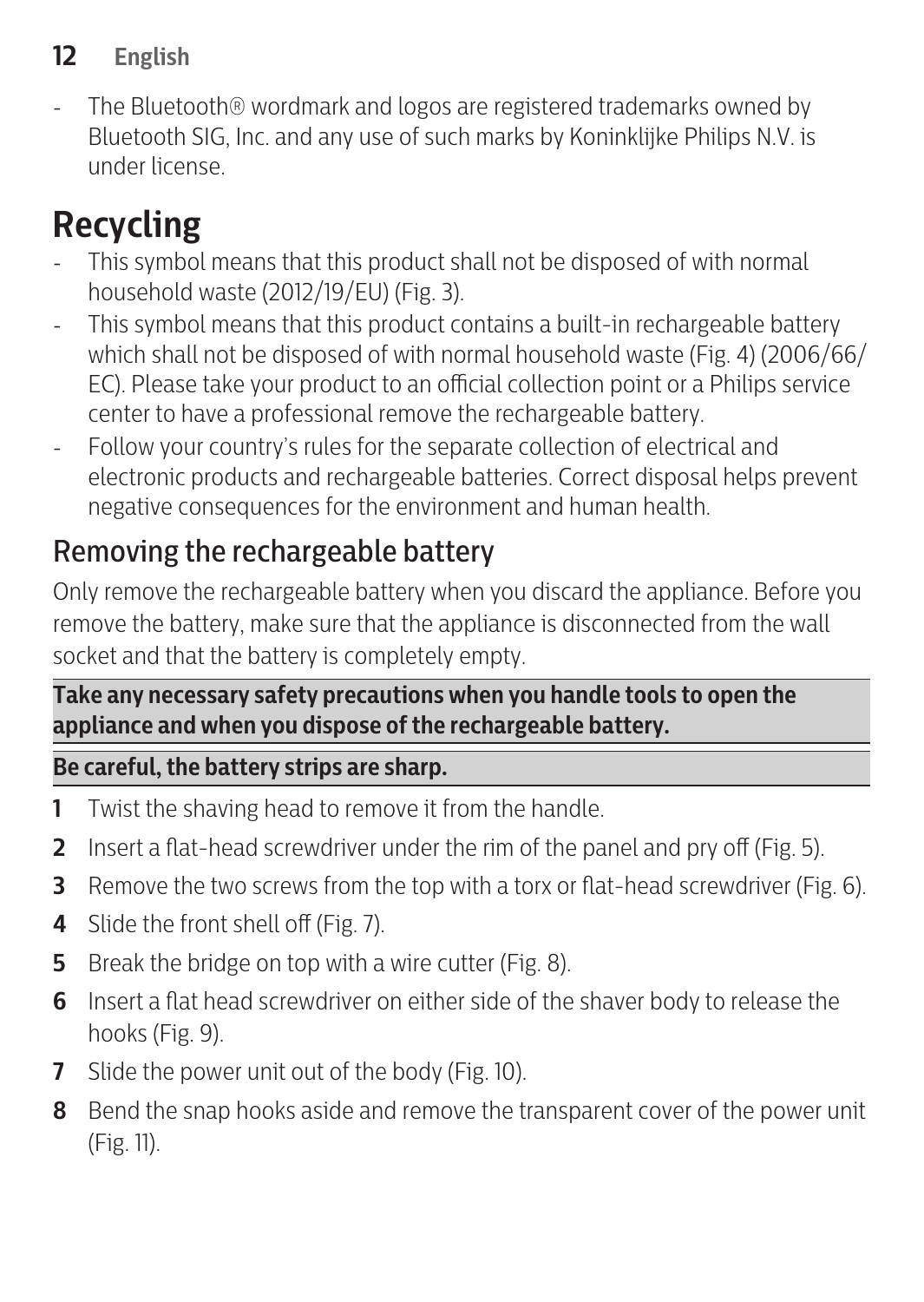- **9** Lift out out the battery holder and cut the wires with a pair of cutting pliers or scissors (Fig. 12).
- **10** Bend the battery tags aside with a pair of cutting pliers or a screwdriver (Fig. 13).
- **11** Remove the rechargeable battery.

### **Warranty and support**

If you need information or support, please visit **www.philips.com/support** or read the international warranty leaflet.

#### Warranty restrictions

The shaving heads (cutters and guards) are not covered by the terms of the international warranty because they are subject to wear.

### **Trademarks**

Apple, the Apple logo, iPad, and iPhone are trademarks of Apple Inc., registered in the U.S. and other countries. App Store is a service mark of Apple Inc.

Android is a trademark of Google Inc. Google Play and the Google Play logo are trademarks of Google Inc.

The Bluetooth® word mark and logos are registered trademarks owned by the Bluetooth SIG, Inc. and any use of such marks by Philips Personal Care is under license.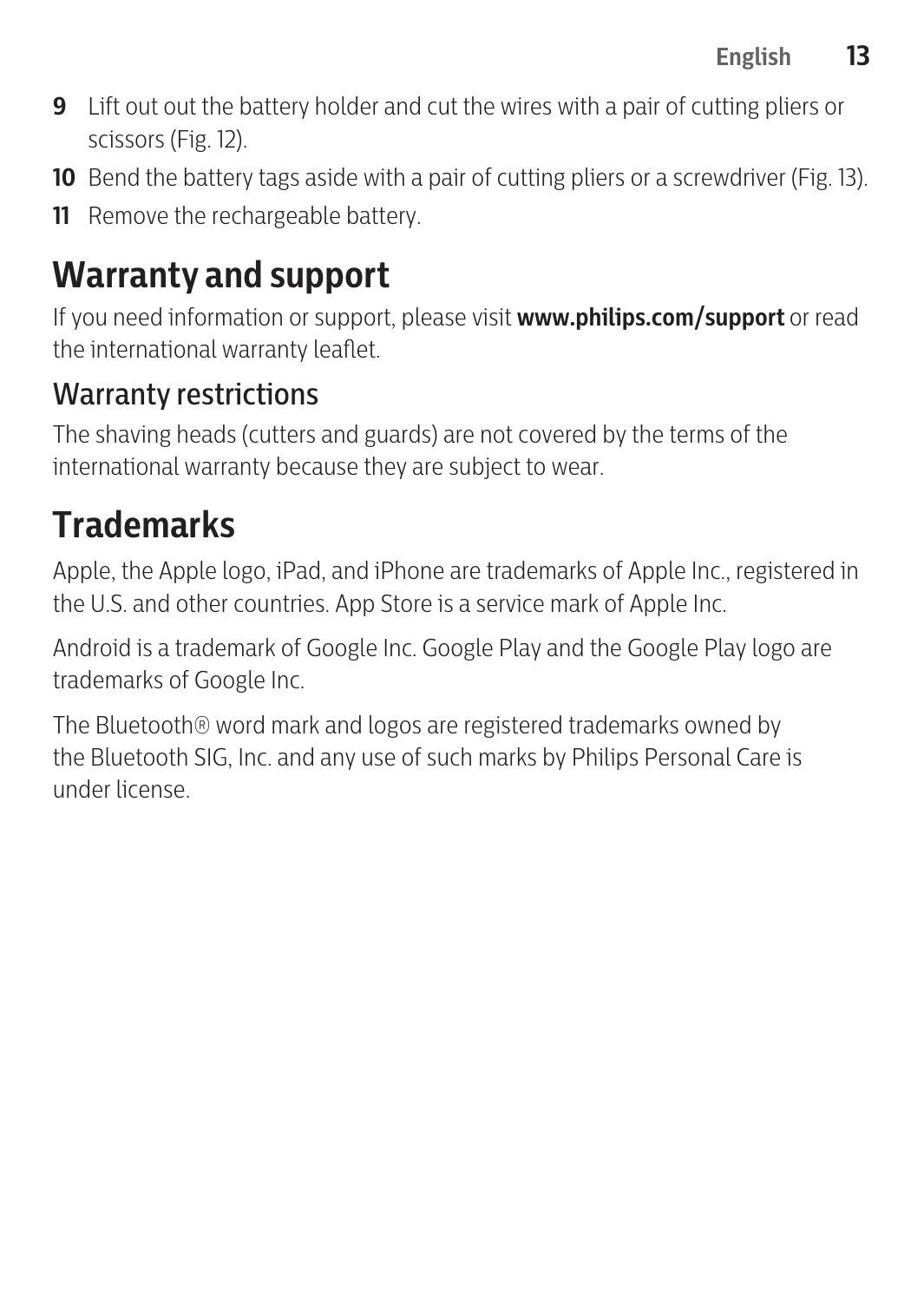# <span id="page-13-0"></span>**Vigtige sikkerhedsoplysninger**

Læs disse vigtige oplysninger omhyggeligt igennem, inden apparatet og tilbehøret tages i brug, og gem dem til eventuel senere brug. Det medfølgende tilbehør kan variere for forskellige produkter. Boksen viser, hvilket tilbehør der leveres med dit produkt, og om produktet er Bluetooth-aktiveret.

# Fare

Hold forsyningsenheden tor (fig. 1).

# Advarsel

- Brug kun den aftagelige forsyningsenhed (HQ8505), der fulgte med apparatet, til at oplade batteriet.
- Strømforsyningsenheden indeholder en transformator. Klip ikke strømforsyningsenheden af og udskift den med et andet stik, da dette vil føre til farlige situationer.
- Dette apparat må bruges af børn fra 8 år og opefter og personer med reducerede fysiske, sensoriske eller mentale evner eller manglende erfaring og viden, hvis de er blevet instrueret i sikker brug af apparatet og forstår de medfølgende risici. Lad ikke børn lege med apparatet. Rengøring og vedligeholdelse må ikke foretages af børn uden opsyn.
- Tag altid stikket ud af apparatet, inden det skylles under vandhanen.
- Kontroller altid apparatet, inden du anvender det. Anvend ikke apparatet, hvis det er beskadiget, da dette kan forårsage personskade. Udskift altid en beskadiget del med en tilsvarende original type.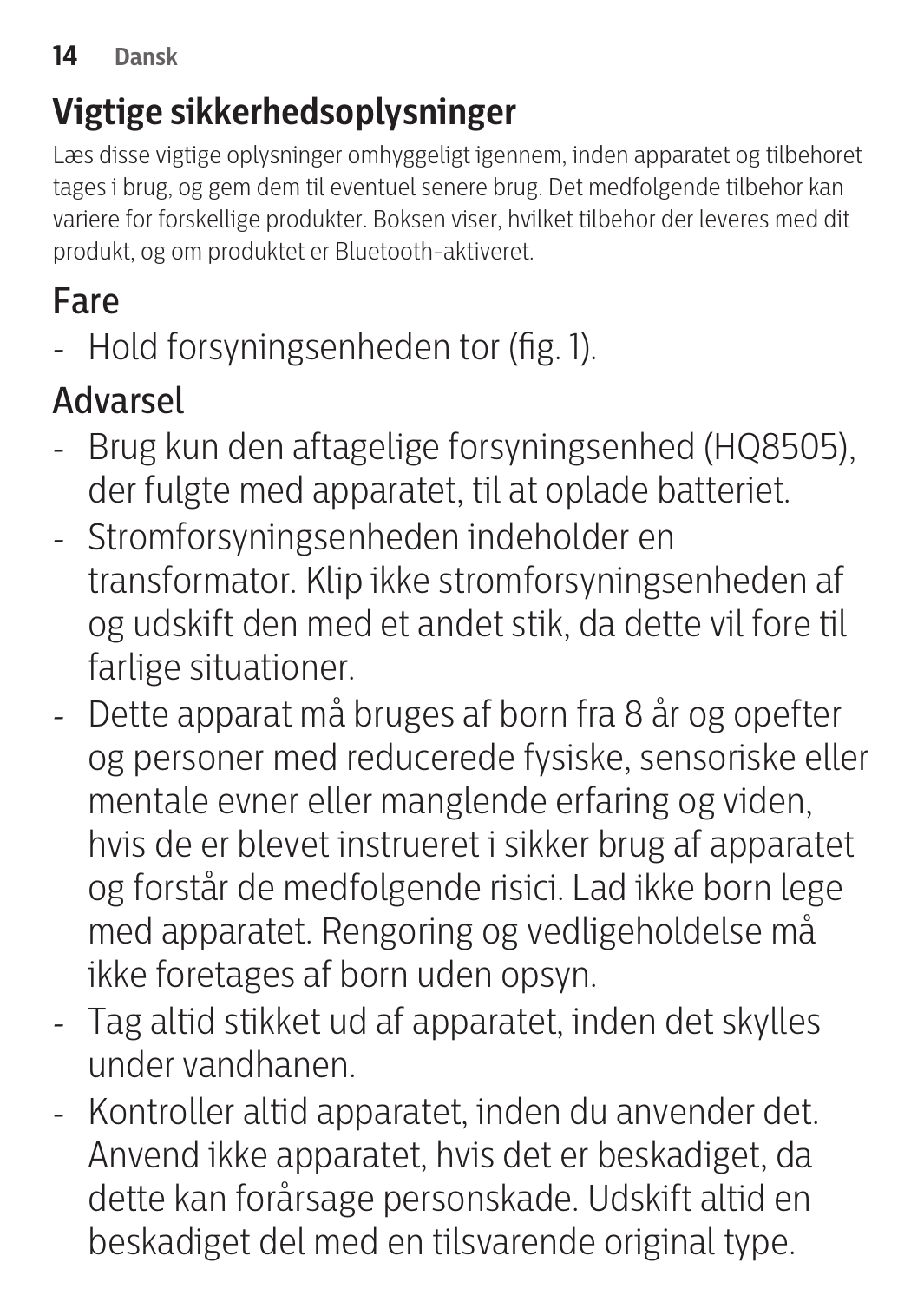Philips Quick Clean Pod Cartridge-væske

- Må ikke synkes.
- Opbevares utilgængeligt for børn.

## Forsigtig

- Opladeren må aldrig kommes ned i vand eller skylles under vandhanen (fig. 1).
- Rens aldrig shaveren med vand, der er varmere end  $60 °C$
- Brug kun apparatet til det tilsigtede formål som vist i brugervejledningen.
- Af hygiejniske grunde bør apparatet kun anvendes af en og samme person.
- Brug aldrig trykluft, skuresvampe eller skrappe rengøringsmidler, som f.eks. benzin, acetone eller lignende, til rengøring af apparatet.
- Hvis din shaver leveres med et rengøringssystem, skal du altid bruge den originale Philips Quick Clean Pod Cartridge.
- Placer altid rengøringssystemet på et stabilt, plant og vandret underlag for at undgå lækage.
- Sørg altid for, at rummet til rengøringspatronen er lukket, før du bruger rengøringssystemet.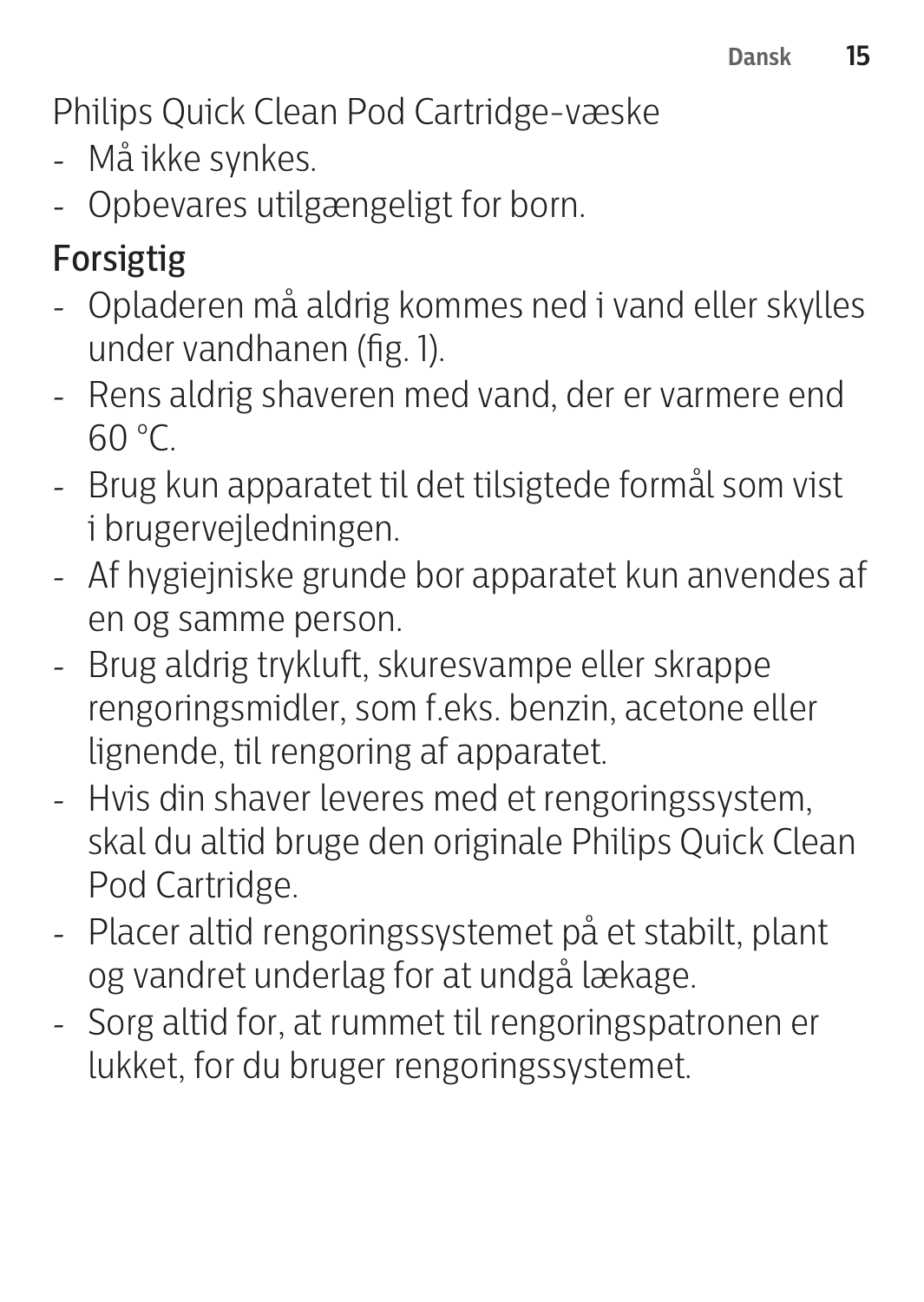- For at undgå udsivende rensevæske må rengøringssystemet ikke flyttes, mens det er klar til brug.
- Der kan dryppe lidt vand ud gennem stikket i bunden af shaveren, når du skyller den. Dette er helt normalt og ganske ufarligt, da al elektronikken er indkapslet i en forseglet motorenhed inde i shaveren.
- Brug ikke strømforsyningsenheden i eller i nærheden af stikkontakter, som indeholder en elektrisk luftfrisker, for at forhindre uoprettelig beskadigelse af strømforsyningsenheden.
- Brug ikke apparatet på tør hud, beskadiget hud, åbne sår, sår, der er i gang med at hele, hud, der er i gang med at komme sig ovenpå en operation, eller hvis du lider af hudsygdomme eller hudirritation, f.eks. acne, solskoldning, hudinfektion, hudkræft, betændelse, eksem, psoriasis, nylonallergi osv.
- Brug ikke rensebørstetilbehøret, hvis du tager steroidbaseret medicin, da dette kan medføre irritation eller skader.
- Hvis du har piercinger i ansigtet, skal du fjerne piercingerne, før du bruger klik-på-tilbehøret eller sørge for, at du ikke bruger apparatet på eller i nærheden af piercingen.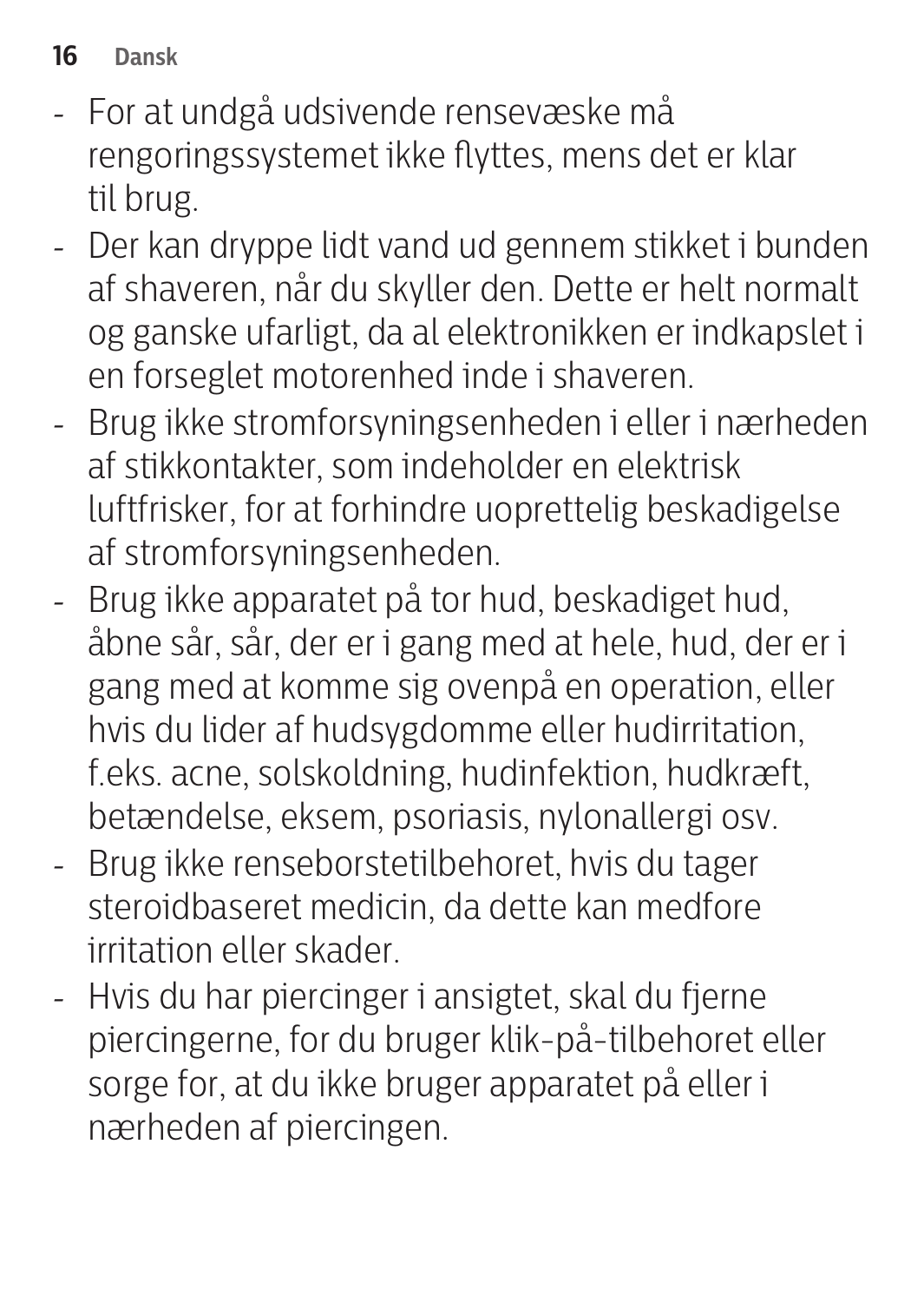- Hvis du bærer smykker, kontaktlinser eller briller, skal du tage dem af, før du bruger klik-på-tilbehøret, eller sørge for, at du ikke bruger apparatet på eller i nærheden af smykkerne eller brillerne.
- Vær forsigtig, hvis du bruger din smartphone i nærheden af vand og i fugtige omgivelser.
- Radiosignalernes kortbølgefrekvens i et Bluetooth® apparat kan påvirke funktionen af elektronisk og medicinsk udstyr.
- Slå Bluetooth fra på de steder, hvor det ikke er tilladt.
- Apparatet må ikke benyttes på hospitaler, fly, tankstationer, i nærheden af automatiske døre, automatiske brandalarmer eller andre automatisk styrede enheder.
- Hold dette apparat mindst 20 cm fra pacemakers og andet medicinsk udstyr. Radiobølgerne kan påvirke funktionen af pacemakere og andet medicinsk udstyr.

### Sikkerhedsinstruktioner for batterier

- Brug kun dette produkt til dets tilsigtede formål, og følg sikkerhedsinstruktionerne for batterier og generelt som beskrevet i denne brugervejledning. Enhver misbrug kan medføre elektrisk stød, forbrænding, brandfare og andre farer eller skader.
- Brug kun den aftagelige forsyningsenhed (HQ8505), der fulgte med produktet, til at oplade batteriet. Brug ikke forlængerledning.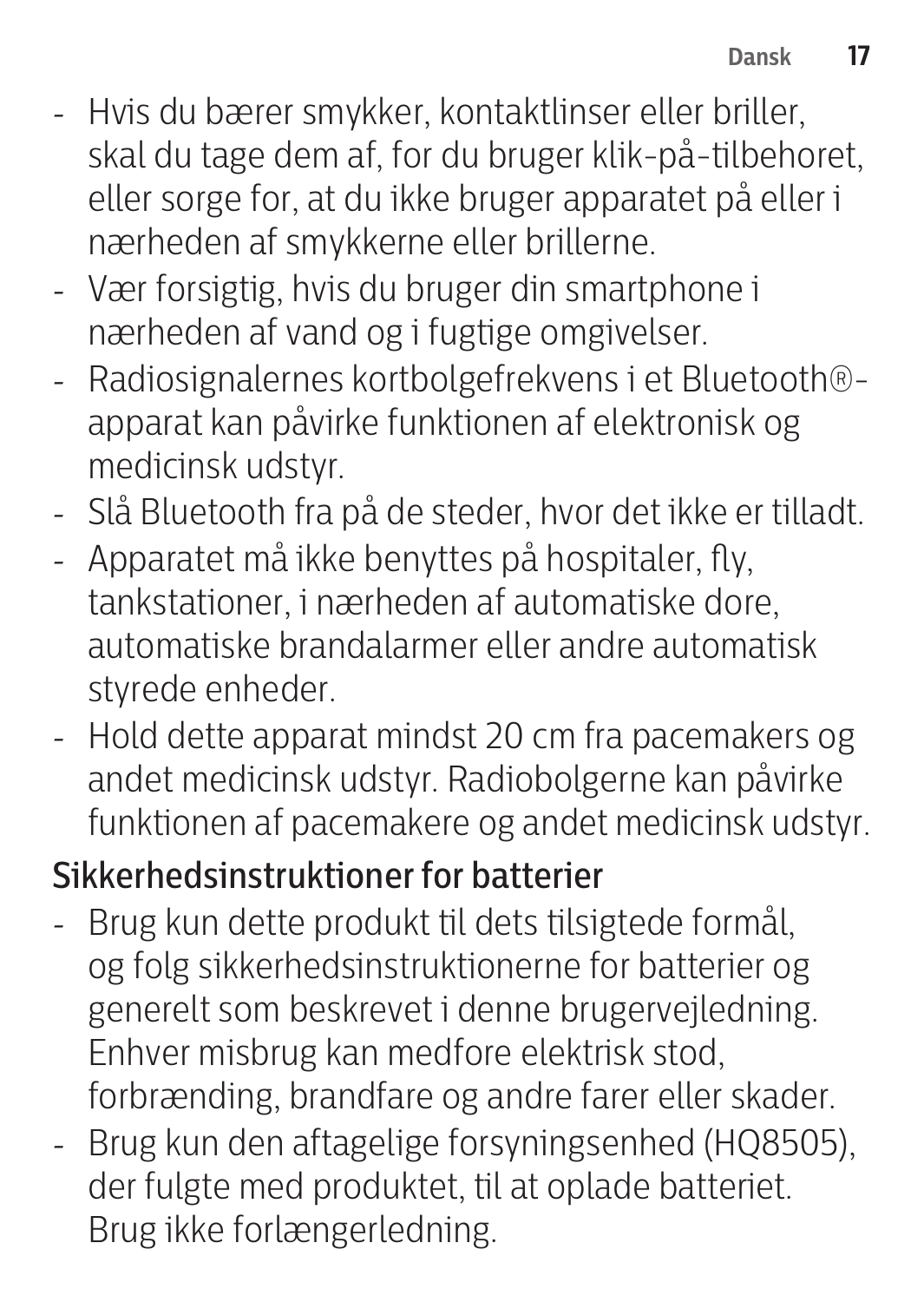**18 Dansk**

- Brug, oplad og opbevar altid produktet ved en temperatur mellem 5 ° C og 35 ° C.
- Tag altid produktet fra strøm, når det er fuldt opladet.
- Du må ikke brænde produkterne og deres batterier. Du må heller ikke udsætte dem for direkte sollys eller høje temperaturer (f.eks. i varme biler eller tæt på varme komfurer). Batteriet kan eksplodere, hvis det bliver overophedet.
- Hvis produktet bliver unormalt varmt, lugter mærkeligt, ændrer farve eller opladningen tager meget længere end normalt, skal du stoppe brugen og opladningen af produktet og kontakte din lokale Philips-forhandler.
- Du må ikke komme produkter og deres batterier i mikroovne eller placere dem på induktionskogeplader.
- Dette produkt indeholder et genopladeligt batteri, der ikke kan udskiftes. Produktet må ikke åbnes i forbindelse med udskiftning af det genopladelige batteri.
- Når du håndterer batterier, skal du sørge for, at dine hænder, produktet og batterierne er tørre.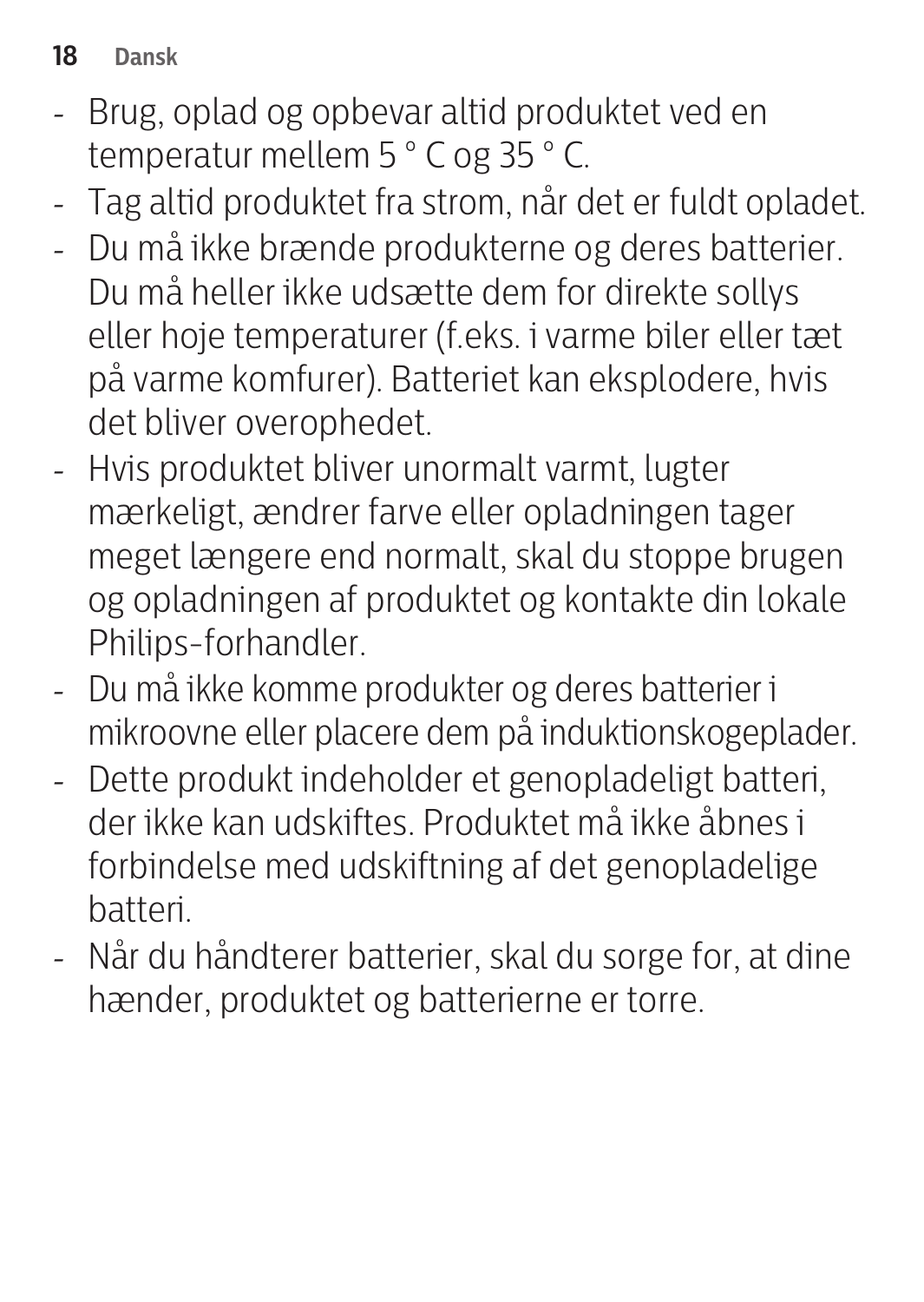- For at forhindre batterierne i at overophede, afgive giftstoffer eller farlige materialer, må du ikke ændre på, slå hul på eller ødelægge produkterne og batterierne og du må ikke demontere, kortslutte, overoplade eller oplade batterierne omvendt.
- For at undgå en utilsigtet kortslutning af batterierne efter fjernelse, må du ikke lade batteripolerne komme i kontakt med metalgenstande (f.eks. mønter, hårnåle, ringe). Du må ikke vikle batterierne ind i sølvpapir. Tape batteripolerne eller kom batterierne i en plastikpose, inden du bortskaffer dem.
- Hvis batterierne er ødelagt eller lækker, skal du undgå kontakt med hud og øjne. Hvis dette sker, skal du straks skylle grundigt med vand og søge lægehjælp.

#### Elektromagnetiske felter (EMF)

Dette Philips-apparat overholder alle branchens gældende standarder og regler angående eksponering for elektromagnetiske felter.

#### Direktiv om radioudstyr

- Apparater i S7000-serien er udstyret med Bluetooth klasse 2.
- Det frekvensbånd, som Bluetooth-funktionen på apparater i S7000-serien kører i, er 2,4 GHz.
- Den maksimale radiofrekvenseffekt, der udstråles i det frekvensbånd, hvor apparater i S7000-serien kører, er <20 dBm.
- Dette udstyr er fremstillet på en sådan måde, at produktet overholde kravene i artikel 10(2), da det kan betjenes i mindst én EU-medlemsstat som undersøgt, og produktet overholder artikel 10(10), da det ikke har nogen begrænsninger med hensyn til betjening i alle EU-medlemsstater.
- Philips erklærer hermed, at apparater i S7000-serien overholder de væsentlige krav og andre relevante bestemmelser i direktiv 2014/53/EU. Overensstemmelseserklæringen kan ses på www.philips.com/support.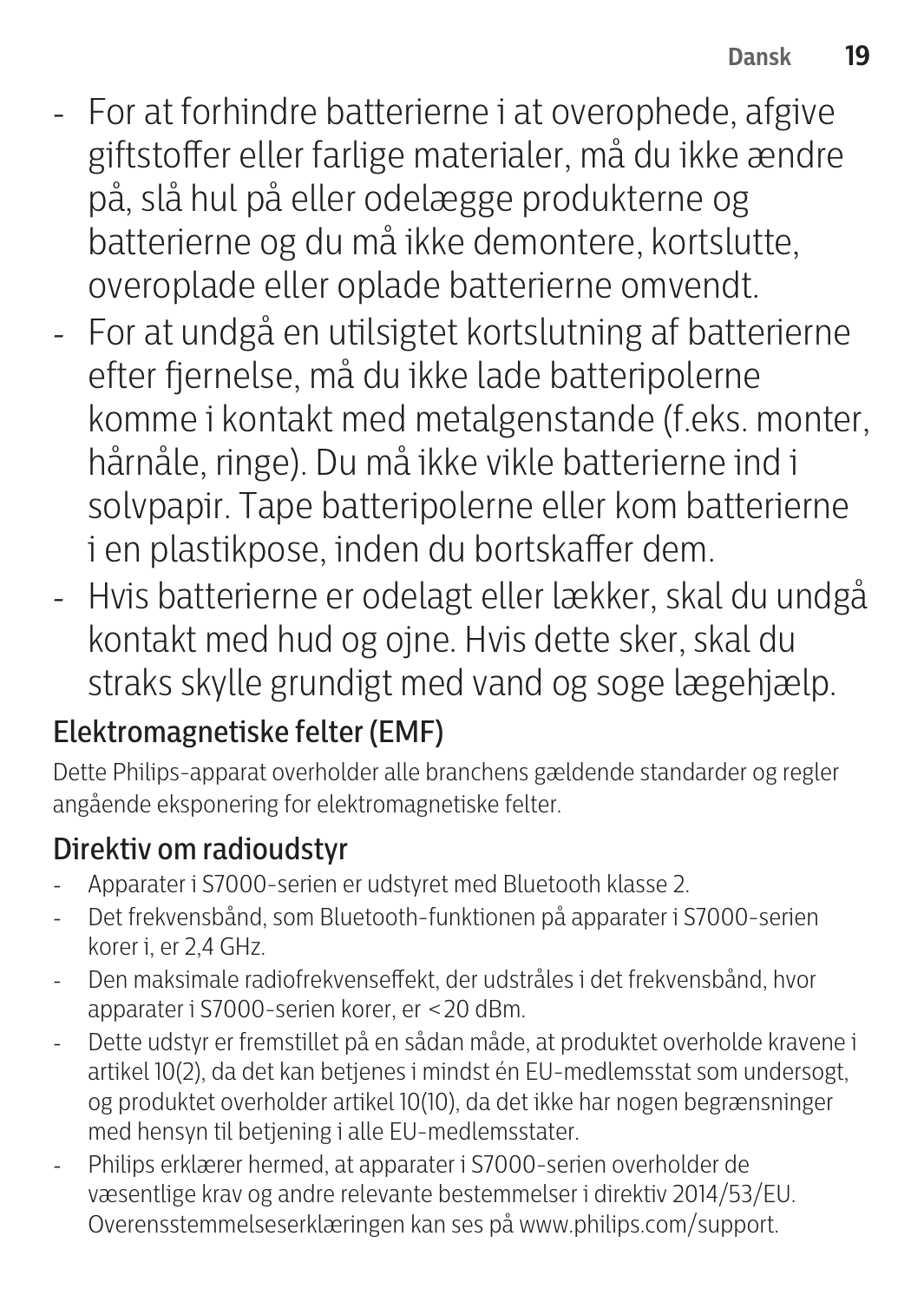#### **20 Dansk**

#### Generelt

- Denne shaver er vandtæt (fig. 2). Den er velegnet til brug i badet eller under bruseren og kan rengøres under vandhanen. Af sikkerhedsmæssige årsager kan shaveren kun betjenes trådløst.
- Forsyningsenheden er egnet til netspændinger fra 100 til 240 volt.
- Strømforsyningsenheden omformer 100-240 Volt til en lav sikkerhedsspænding under 24 Volt.
- Maks. stojniveau: Lc = 69 dB(A)
- Bluetooth®-mærke og logoer er registrerede varemærker tilhørende Bluetooth SIG, Inc., og enhver brug af disse mærker tilhørende Koninklijke Philips N.V. skal ske i henhold til licens.

## **Genanvendelse**

- Dette symbol betyder, at dette produkt ikke må bortskaffes sammen med almindeligt husholdningsaffald (2012/19/EU) (fig. 3).
- Dette symbol betyder, at produktet indeholder et indbygget genopladeligt batteri, som ikke må bortskaffes sammen med almindeligt husholdningsaffald (fig. 4) (2006/66/EF). Aflever produktet på et officielt indsamlingssted eller hos en Philips-forhandler, hvor du kan få en fagmand til at tage det genopladelige batteri ud.
- Følg den nationale lovgivning om særskilt indsamling af elektriske og elektroniske produkter og genopladelige batterier. Korrekt bortskaffelse er med til at forhindre negativ påvirkning af miljøet og menneskers helbred.

### Udtagning af det genopladelige batteri

Det genopladelige batteri må kun tages ud af apparatet, når det skal bortskaffes. Før du fjerner batteriet, skal du sørge for, at apparatet er taget ud af stikkontakten, og at batteriet er fuldstændigt afladet.

**Overhold de nødvendige sikkerhedsforanstaltninger, når du anvender værktøj til at åbne apparatet, og når du bortskaffer det genopladelige batteri.**

**Pas på: Strimlerne på batteriet er skarpe.**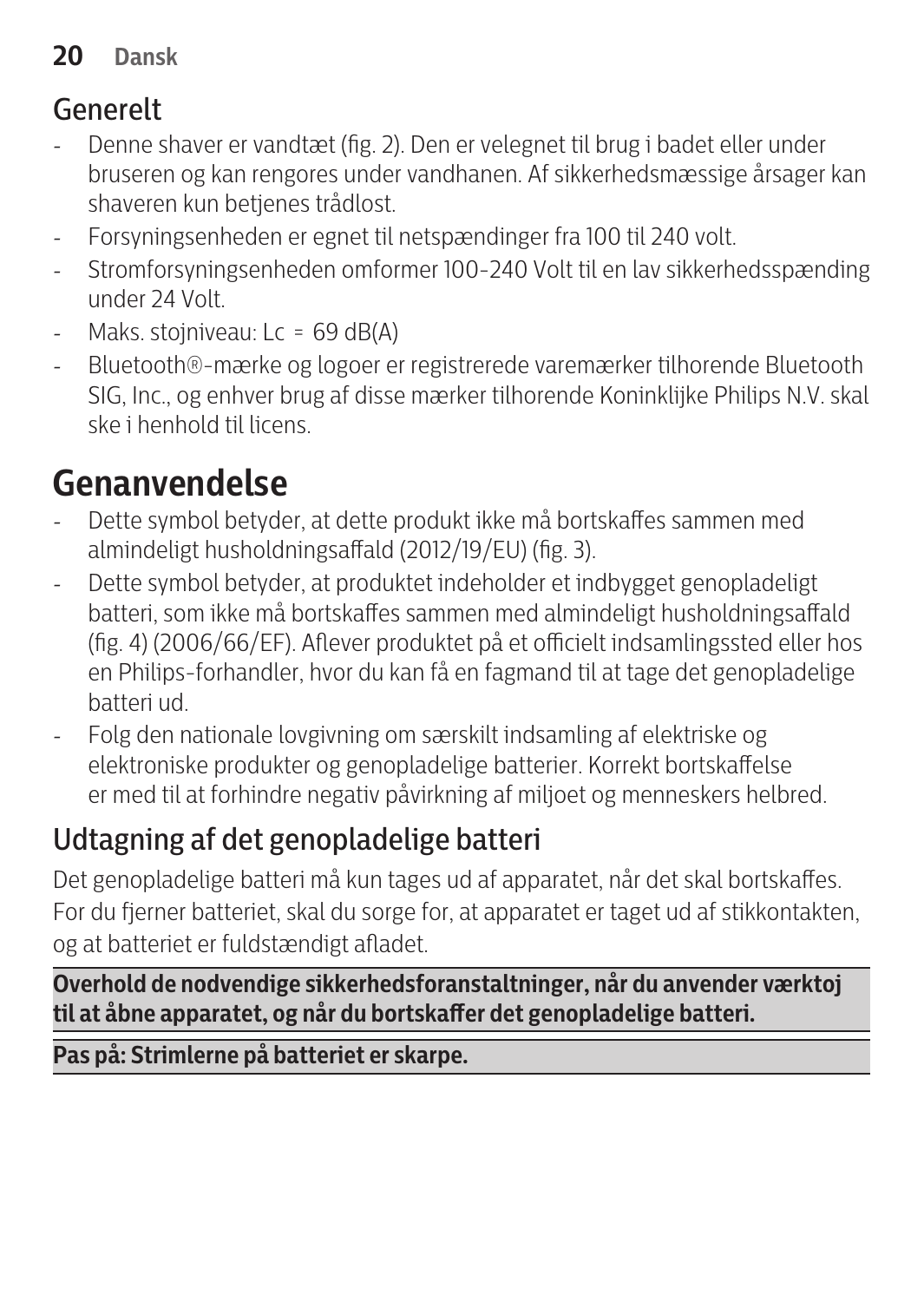- **1** Drej skærhovedet for at fjerne det fra håndtaget.
- **2** Sæt en skruetrækker ind under panelets kant, og fjern panelet (fig. 5).
- **3** Fjern de to skruer øverst med en stjerneskruetrækker eller en almindelig skruetrækker (fig. 6).
- **4** Skub frontdækslet af (fig. 7).
- **5** Bryd broen øverst med en knibtang (fig. 8).
- **6** Indsæt en skruetrækker på en af shaverns sider for at frigøre krogene (fig. 9).
- **7** Tag motorenheden ud af kabinettet (fig. 10).
- **8** Bøj klikkrogene til side, og fjern det gennemsigtige låg fra motorenheden (fig. 11).
- **9** Løft batteriholderen ud, og klip ledningerne over med en knibtang eller en saks (fig. 12).
- **10** Bøj batteriets ledninger til side med en knibtang eller en skruetrækker (fig. 13).
- **11** Fiern det genopladelige batteri.

### **Reklamationsret og support**

Hvis du har brug for hjælp eller support, bedes du besøge **www.philips.com/ support** eller læse i folderen om international garanti.

#### Gældende forbehold i reklamationsretten

Skærene (knive og lamelkapper) er ikke omfattet af den internationale garanti, da de udsættes for slitage.

### **Varemærker**

Apple, Apple-logo, iPad og iPhone er registrerede varemærker tilhørende Apple Inc., som er registreret i USA og i andre lande. App Store er et servicemærke tilhørende Apple Inc.

Android er et varemærke tilhørende Google Inc. Google Play, og Google Playlogoet er varemærker tilhørende Google Inc.

Bluetooth®-mærke og logoer registrerede varemærker tilhørende Bluetooth SIG, Inc., og enhver brug af disse mærker tilhørende Philips Personal Care skal ske i henhold til licens.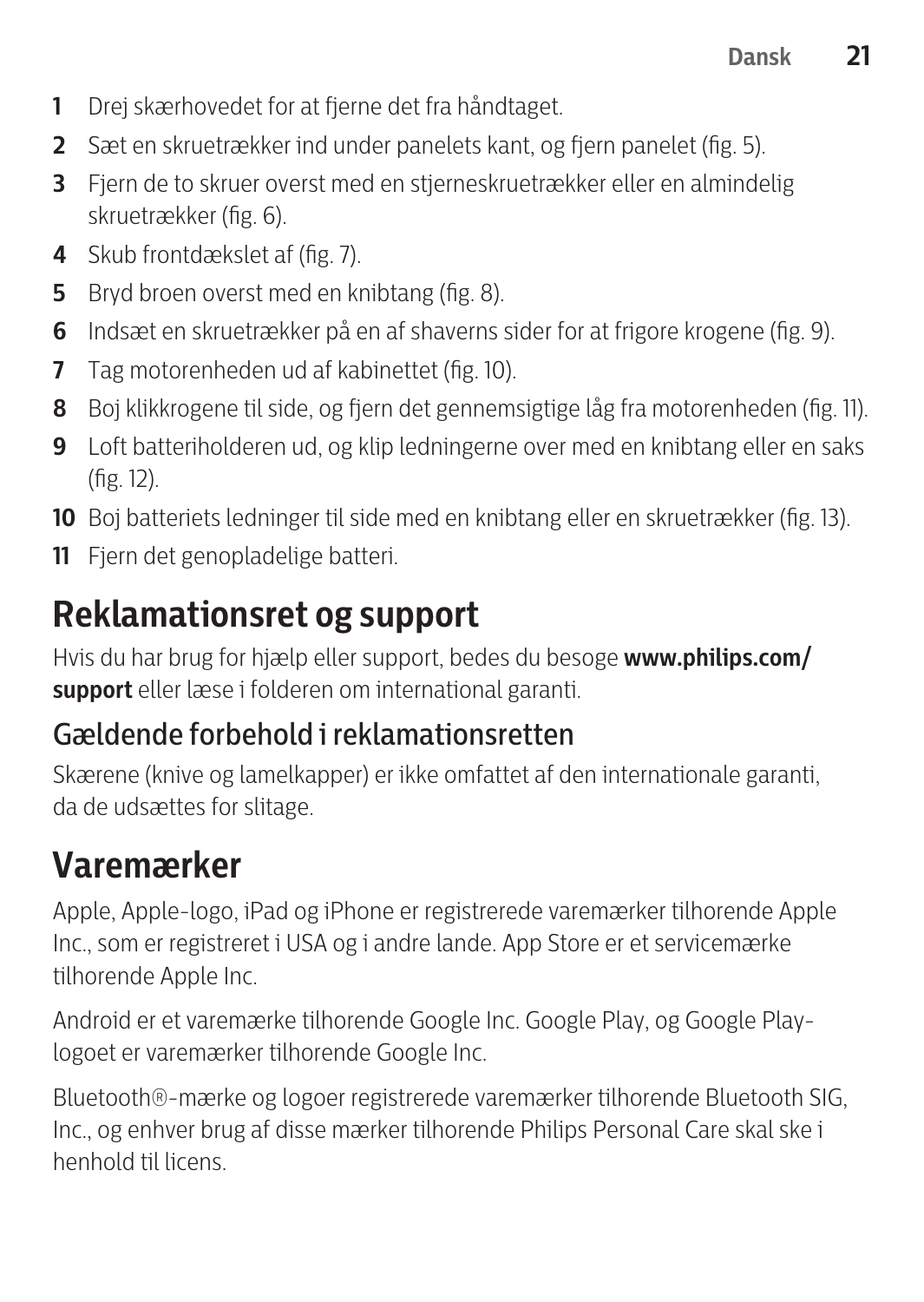# <span id="page-21-0"></span>**Wichtige Sicherheitsinformationen**

Lesen Sie diese wichtigen Informationen vor dem Gebrauch des Geräts und des Zubehörs aufmerksam durch, und bewahren Sie sie für eine spätere Verwendung auf. Das mitgelieferte Zubehör kann für verschiedene Produkte variieren. Die Verpackung zeigt, welches Zubehör mit Ihrem Produkt geliefert wird und ob Ihr Produkt Bluetooth-fähig ist.

# Gefahr

- Halten Sie das Netzteil trocken (Abb. 1).

# Vorsicht

- Verwenden Sie nur das im Lieferumfang des Geräts enthaltene abnehmbare Netzteil (HQ8505), um den Akku aufzuladen.
- Das Netzteil enthält einen Transformator. Schneiden Sie das Netzteil keinesfalls auf, um einen anderen Stecker anzubringen, weil dies eine gefährliche Situation verursachen könnte.
- Dieses Gerät kann von Kindern ab 8 Jahren und Personen mit verringerten physischen, sensorischen oder psychischen Fähigkeiten oder Mangel an Erfahrung und Kenntnis verwendet werden, wenn sie bei der Verwendung beaufsichtigt werden oder Anleitung zum sicheren Gebrauch des Geräts erhalten und die Gefahren verstanden haben. Kinder dürfen nicht mit dem Gerät spielen. Die Reinigung und Pflege des Geräts darf von Kindern nicht ohne Aufsicht durchgeführt werden.
- Ziehen Sie stets das Netzteil aus der Steckdose, bevor Sie das Gerät unter fließendem Wasser reinigen.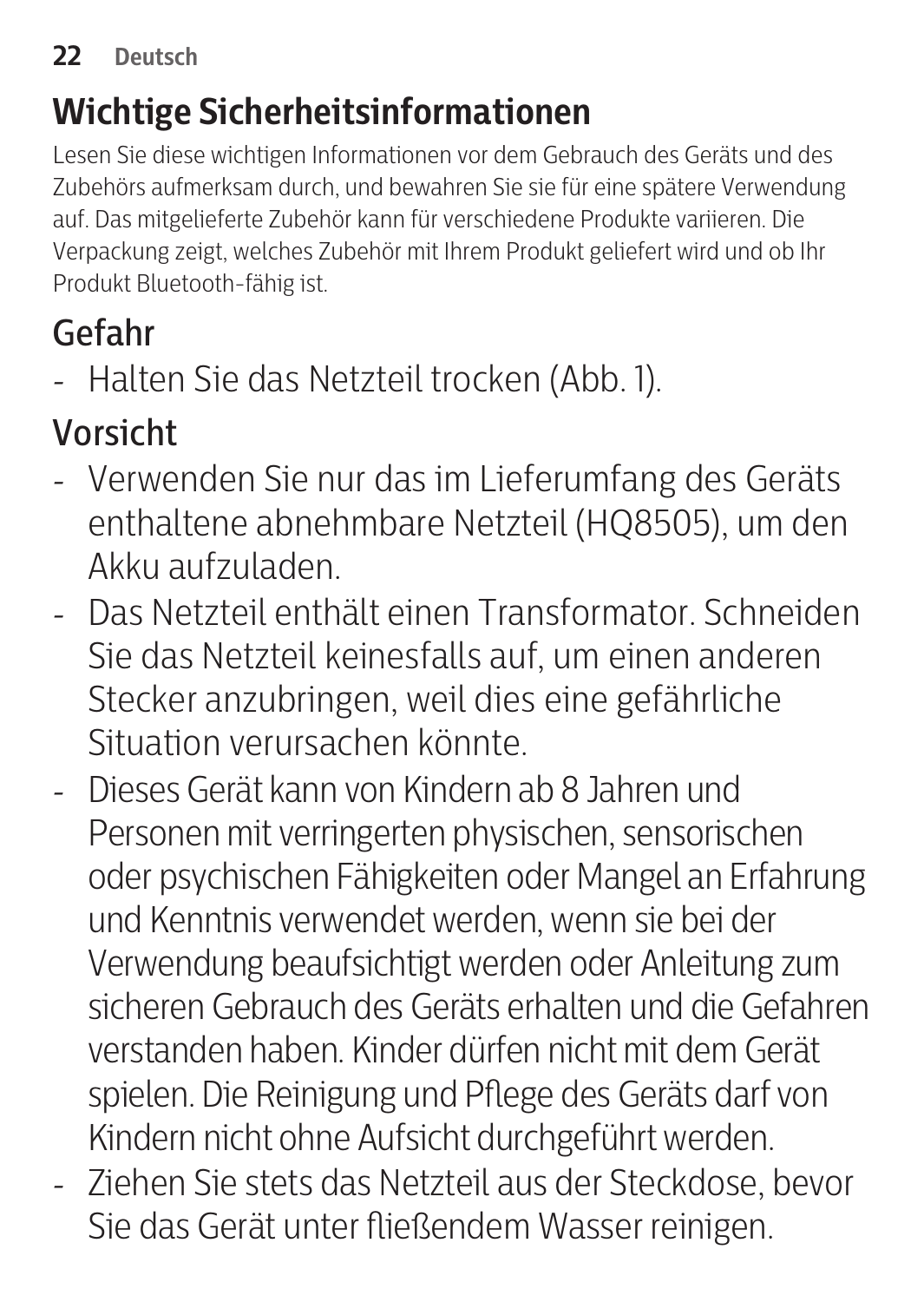- Überprüfen Sie das Gerät vor jedem Gebrauch. Um Verletzungen zu vermeiden, benutzen Sie das Gerät nicht, wenn es beschädigt ist. Ersetzen Sie ein beschädigtes Teil nur durch Originalteile.

Philips Reinigungskartusche für Quick Clean Pad

- Nicht schlucken.
- Darf nicht in die Hände von Kindern gelangen.

## Achtung

- Tauchen Sie die Ladestation niemals in Wasser. Spülen Sie sie auch nicht unter fließendem Wasser ab (Abb. 1).
- Das Wasser zur Reinigung des Rasierers darf nicht heißer als 60°C sein.
- Verwenden Sie dieses Gerät nur für den vorgesehenen Zweck wie in der Bedienungsanleitung angegeben.
- Aus hygienischen Gründen sollte das Gerät nur von einer Person verwendet werden.
- Benutzen Sie zum Reinigen des Geräts keine Druckluft, Scheuerschwämme und -mittel oder aggressive Flüssigkeiten wie Benzin oder Azeton.
- Wenn Ihr Rasierer über ein Reinigungssystem verfügt, verwenden Sie immer die Original-Reinigungskartusche für Quick Clean Pad von Philips.
- Stellen Sie das Reinigungssystem stets auf eine stabile, ebene und waagerechte Unterlage, um Auslaufen von Flüssigkeit zu vermeiden.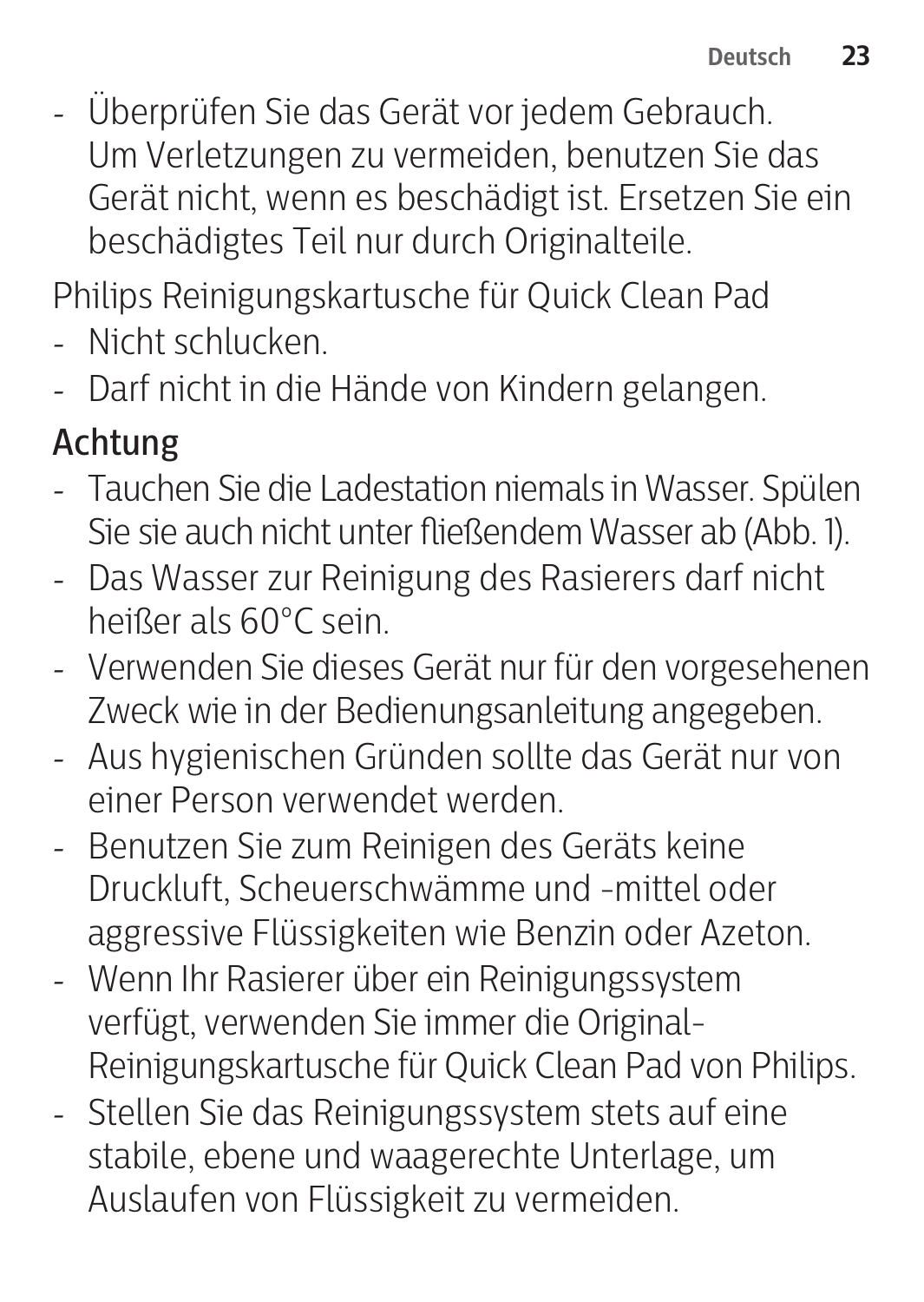#### **24 Deutsch**

- Achten Sie immer darauf, dass das Aufbewahrungsfach für die Kartuschen geschlossen ist, bevor Sie das Reinigungssystem verwenden.
- Wenn das Reinigungssystem betriebsbereit ist, darf es nicht bewegt werden, damit keine Reinigungsflüssigkeit ausläuft.
- Beim Abspülen tropft möglicherweise Wasser aus der Buchse unten am Rasierer. Das ist normal und völlig ungefährlich, da die gesamte Elektronik im Inneren des Geräts versiegelt ist.
- Verwenden Sie das Netzteil nicht in oder in der Nähe von Wandsteckdosen, die einen elektrischen Lufterfrischer enthalten, um irreparable Schäden am Netzteil zu vermeiden.
- Verwenden Sie das Gerät nicht auf rissiger Haut, offenen Wunden, noch nicht ausgeheilten Wunden, frisch operierter Haut oder wenn Sie an Hautreizungen oder Hauterkrankungen, wie zum Beispiel schwerer Akne, Sonnenbrand, Hautinfektionen, Hautkrebs, Entzündungen, Ekzemen, Schuppenflechte, Nylonallergie usw.. leiden.
- Verwenden Sie den Reinigungsbürstenaufsatz nicht, wenn Sie Medikamente einnehmen, die Steroide enthalten, da dies zu Reizungen oder Verletzungen führen kann.
- Falls Sie Piercings im Gesicht tragen, entfernen Sie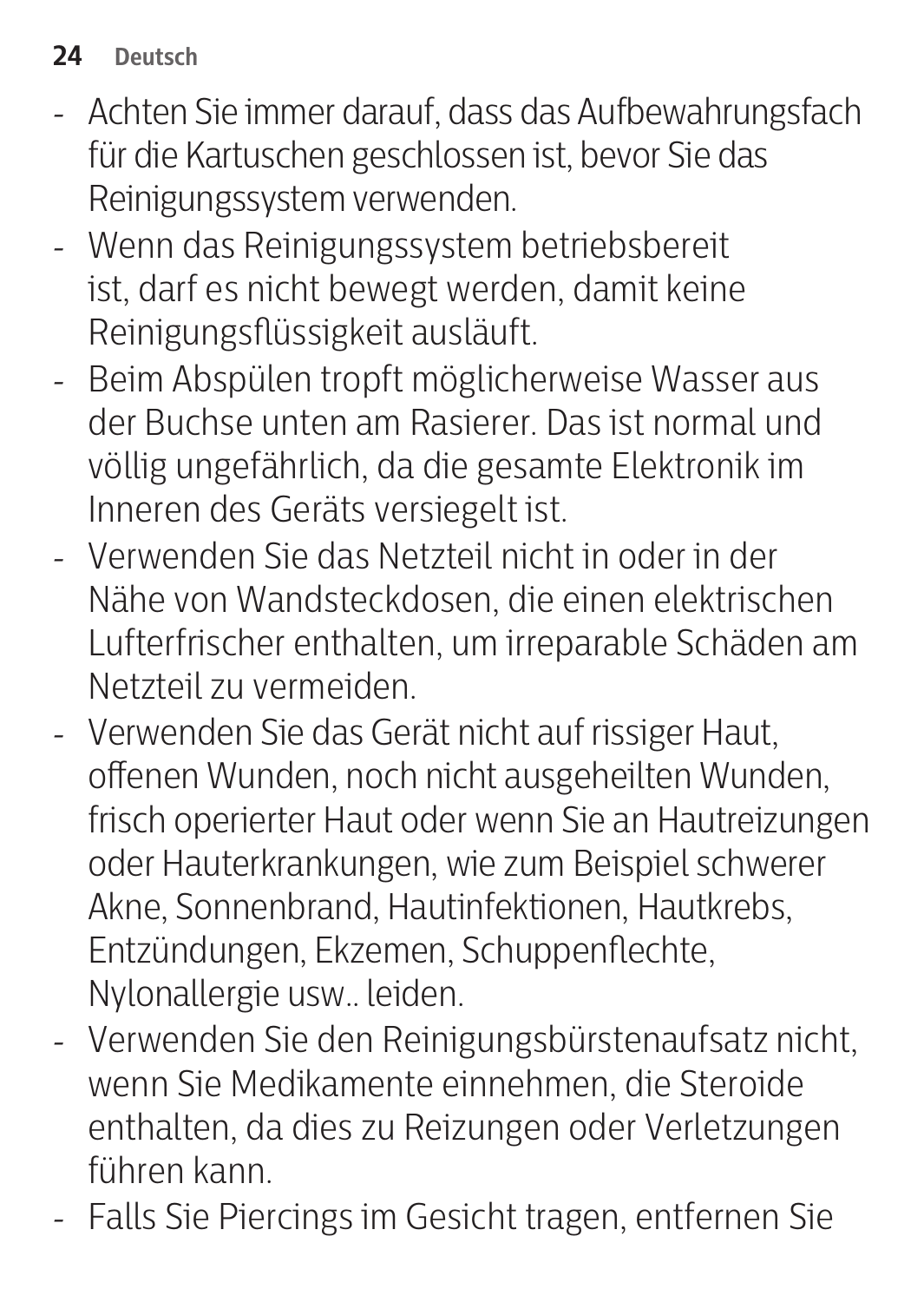diese, bevor Sie SmartClick-Aufsätze verwenden, oder stellen Sie sicher, dass Sie das Gerät nicht an oder in der Nähe der Piercings verwenden.

- Falls Sie Schmuck, Kontaktlinsen oder Brillen tragen, entfernen Sie diese, bevor Sie SmartClick-Aufsätze verwenden, oder stellen Sie sicher, dass Sie das Gerät nicht an oder in der Nähe von Schmuck oder Brillen verwenden.
- Seien Sie vorsichtig, wenn Sie Ihr Smartphone in der Nähe von Wasser und in feuchten Umgebungen benutzen.
- Die kurzwelligen Funksignale eines Bluetooth®- Geräts können den Betrieb anderer elektronischer und medizinischer Geräte beeinträchtigen.
- Schalten Sie Bluetooth aus, wenn die Verwendung untersagt ist.
- Verwenden Sie das Gerät nicht in medizinischen Einrichtungen, Flugzeugen, an Tankstellen sowie nahe an Automatiktüren, automatischen Feuermeldern oder anderen automatisch gesteuerten Geräten.
- Halten Sie dieses Gerät mindestens 20 cm von Herzschrittmachern und anderen medizinischen Geräten entfernt. Funkwellen können den Betrieb von Herzschrittmachern und anderen medizinischen Geräten beeinträchtigen.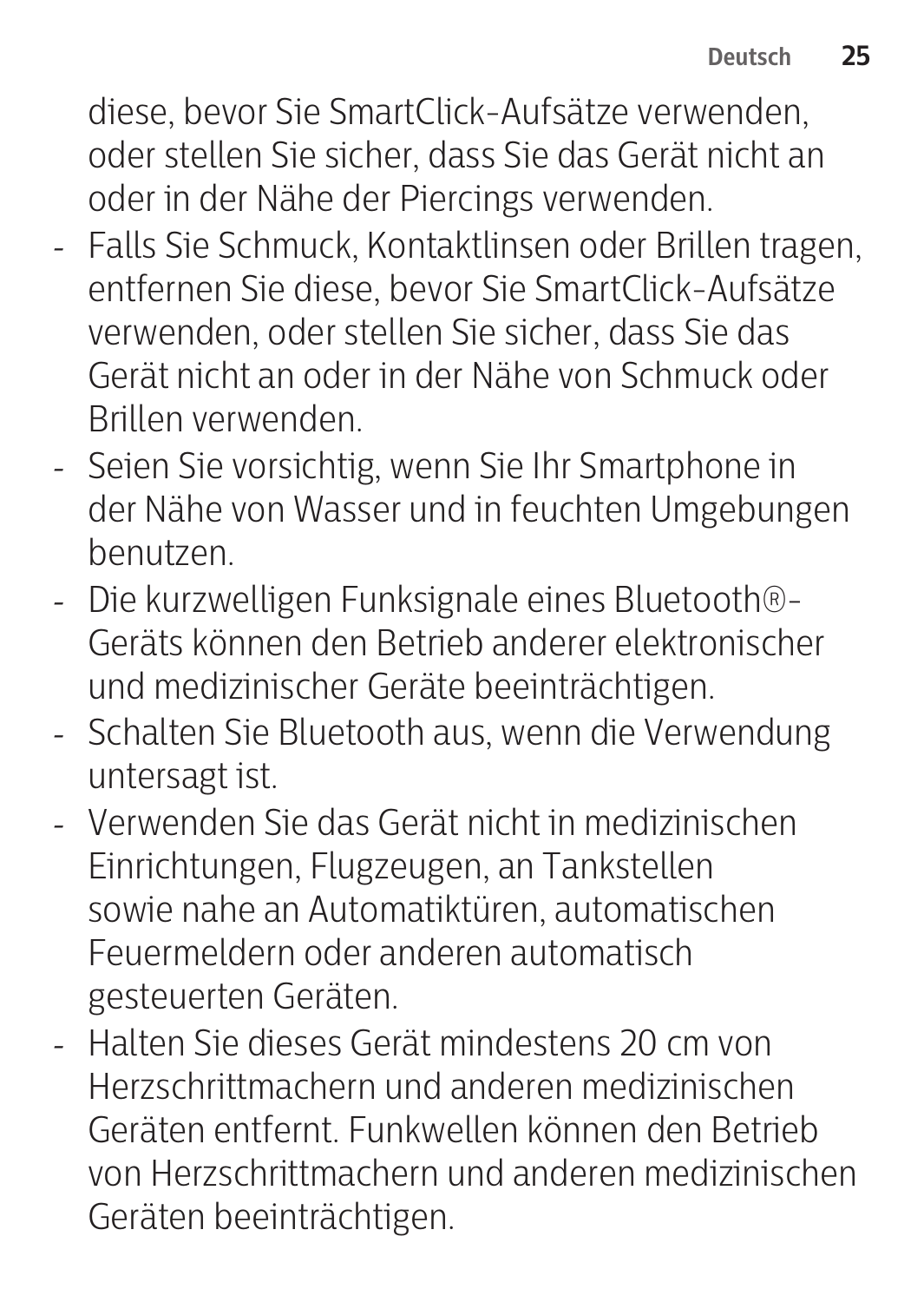### Batterie-Sicherheitsanweisungen

- Verwenden Sie dieses Produkt nur für den vorgesehenen Zweck und befolgen Sie die allgemeinen Anweisungen und Akkusicherheitshinweise, wie in dieser Bedienungsanleitung beschrieben. Falscher Gebrauch kann zu Stromschlag, Verbrennungen, Brand und anderen Gefahren oder Verletzungen führen.
- Verwenden Sie nur das im Lieferumfang des Produkts enthaltene abnehmbare Netzteil (HQ8505), um die Batterie aufzuladen. Verwenden Sie kein Verlängerungskabel.
- Benutzen, laden und verwahren Sie das Produkt bei Temperaturen zwischen 5 °C und 35 °C.
- Trennen Sie das Produkt von der Stromversorgung, wenn es vollständig aufgeladen ist.
- Verbrennen Sie keine Produkte und Batterien. Setzen Sie sie weder direktem Sonnenlicht noch hohen Temperaturen aus (z. B. in heißen Autos oder in der Nähe von heißen Herden). Batterien und Akkus können explodieren, wenn sie überhitzen.
- Wenn das Produkt ungewöhnlich heiß wird, einen ungewöhnlichen Geruch hat, die Farbe ändert oder wenn das Laden viel länger dauert als üblich, beenden Sie die Verwendung und das Laden des Produkts und wenden Sie sich an Ihren Philips-Händler vor Ort.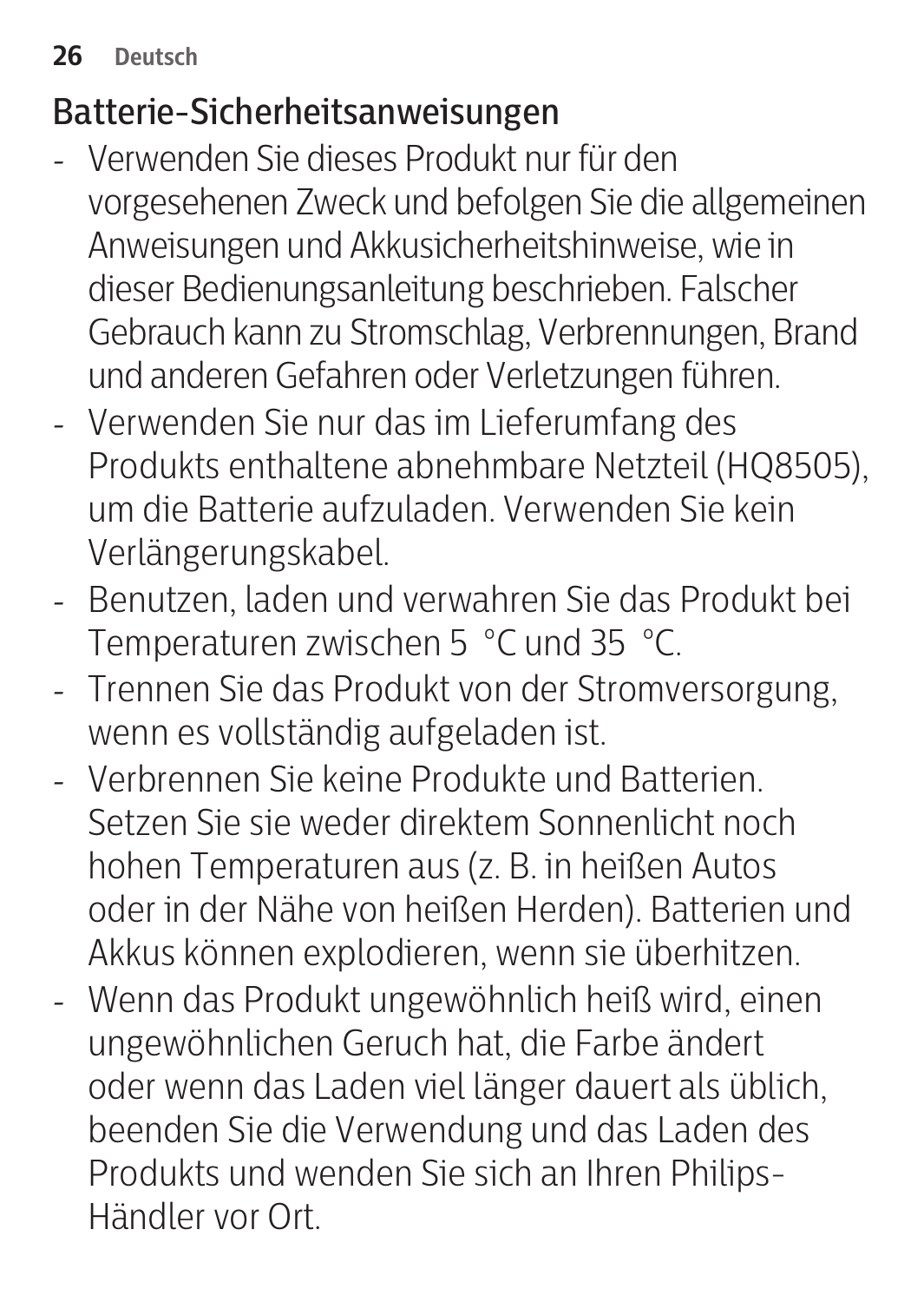- Legen Sie die Produkte und die Batterien nicht in Mikrowellen oder auf Induktionsherde.
- Dieses Produkt verfügt über einen Akku, der nicht austauschbar ist. Öffnen Sie das Produkt nicht, um den Akku auszutauschen.
- Achten Sie beim Umgang mit Batterien darauf, dass Ihre Hände, das Produkt und die Batterien beim Einsetzen der Batterien trocken sind.
- Um zu verhindern, dass sich Akkus erhitzen oder giftige bzw. gefährliche Stoffe freisetzen, modifizieren, durchbohren oder beschädigen Sie Produkte und Akkus nicht. Zudem dürfen Akkus nicht zerlegt, kurzgeschlossen, überladen oder falsch herum geladen werden.
- Um ein versehentliches Kurzschließen von Batterien nach dem Entfernen zu vermeiden, dürfen die Batterieanschlüsse nicht mit Metallobjekten in Kontakt kommen (z. B. Münzen, Haarnadeln, Ringe). Wickeln Sie die Batterien nicht in Alufolie. Stecken Sie die Batterien in einen Plastikbeutel, bevor Sie sie entsorgen.
- Wenn Batterien beschädigt oder undicht sind, vermeiden Sie den Kontakt mit der Haut oder dem Auge. Wenn dies der Fall ist, spülen Sie die entsprechende Stelle sofort gründlich mit Wasser. Suchen Sie medizinische Hilfe.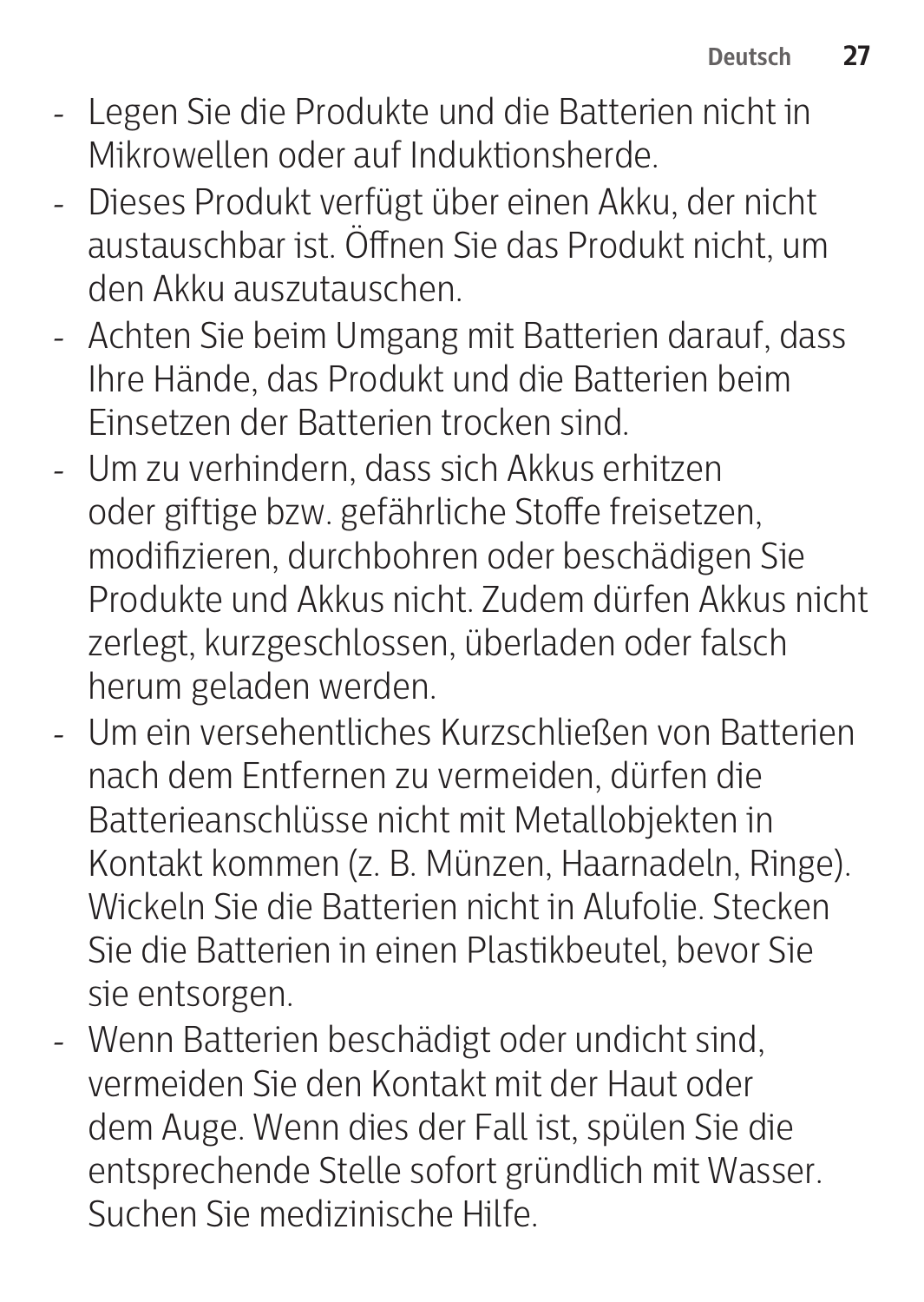#### **28 Deutsch**

### Elektromagnetische Felder (EMF)

Dieses Philips-Gerät erfüllt alle einschlägigen Normen und Vorschriften zur Exposition gegenüber elektromagnetischen Feldern.

#### Gerät mit Funkkomponenten

- Die Geräte der S7000-Serie sind mit Bluetooth der Klasse 2 ausgestattet.
- Das Frequenzband, in dem Bluetooth bei den Geräten der S7000-Serie arbeitet, ist 2,4 GHz.
- Die maximale Hochfrequenzleistung, abgestrahlt im Frequenzband, in dem die Geräte der S7000-Serie arbeiten, beträgt weniger als 20 dBm.
- Dieses Gerät ist so konstruiert, dass das Produkt die Anforderungen von Artikel 10 (2) erfüllt, da es gemäß Überprüfung in mindestens einem EU-Mitgliedstaat betrieben werden darf. Ferner ist das Produkt kompatibel mit Artikel 10 (10), da es keinen Beschränkungen bezüglich der Inbetriebnahme in allen EU-Mitgliedstaaten unterliegt.
- Philips erklärt hiermit, dass die Geräte der S7000-Serie die grundlegenden Anforderungen und andere relevante Bestimmungen der Richtlinie 2014/53/EU erfüllen. Die Konformitätserklärung kann unter www.philips.com/ support eingesehen werden.

### Allgemeines

- Dieser Rasierer ist wasserdicht (Abb. 2). Es ist für die Verwendung im Bad oder unter der Dusche geeignet ist und kann mit Leitungswasser gereinigt werden. Aus Sicherheitsgründen darf dieser Rasierer daher nur kabellos verwendet werden.
- Der Netzteil ist für Netzspannungen von 100 bis 240 Volt geeignet.
- Das Netzteil wandelt Netzspannungen von 100 bis 240 Volt in eine sichere Betriebsspannung von unter 24 Volt um.
- Die Wortmarke und die Logos für Bluetooth® sind eingetragene Marken im Eigentum der Bluetooth SIG, Inc. Die Verwendung dieser Marken durch Koninklijke Philips N.V. erfolgt unter Lizenz.

# **Recycling**

- Dieses Symbol bedeutet, dass das Produkt nicht mit dem normalen Hausmüll entsorgt werden kann (2012/19/EU) (Abb. 3).
- Dieses Symbol bedeutet, dass das Produkt einen Akku enthält, der nicht mit dem normalen Hausmüll (Abb. 4) entsorgt werden darf (2006/66/EG). Bitte geben Sie das Produkt bei einer offiziellen Sammelstelle oder einem Philips Service-Center ab, um den Akku fachgerecht ausbauen zu lassen.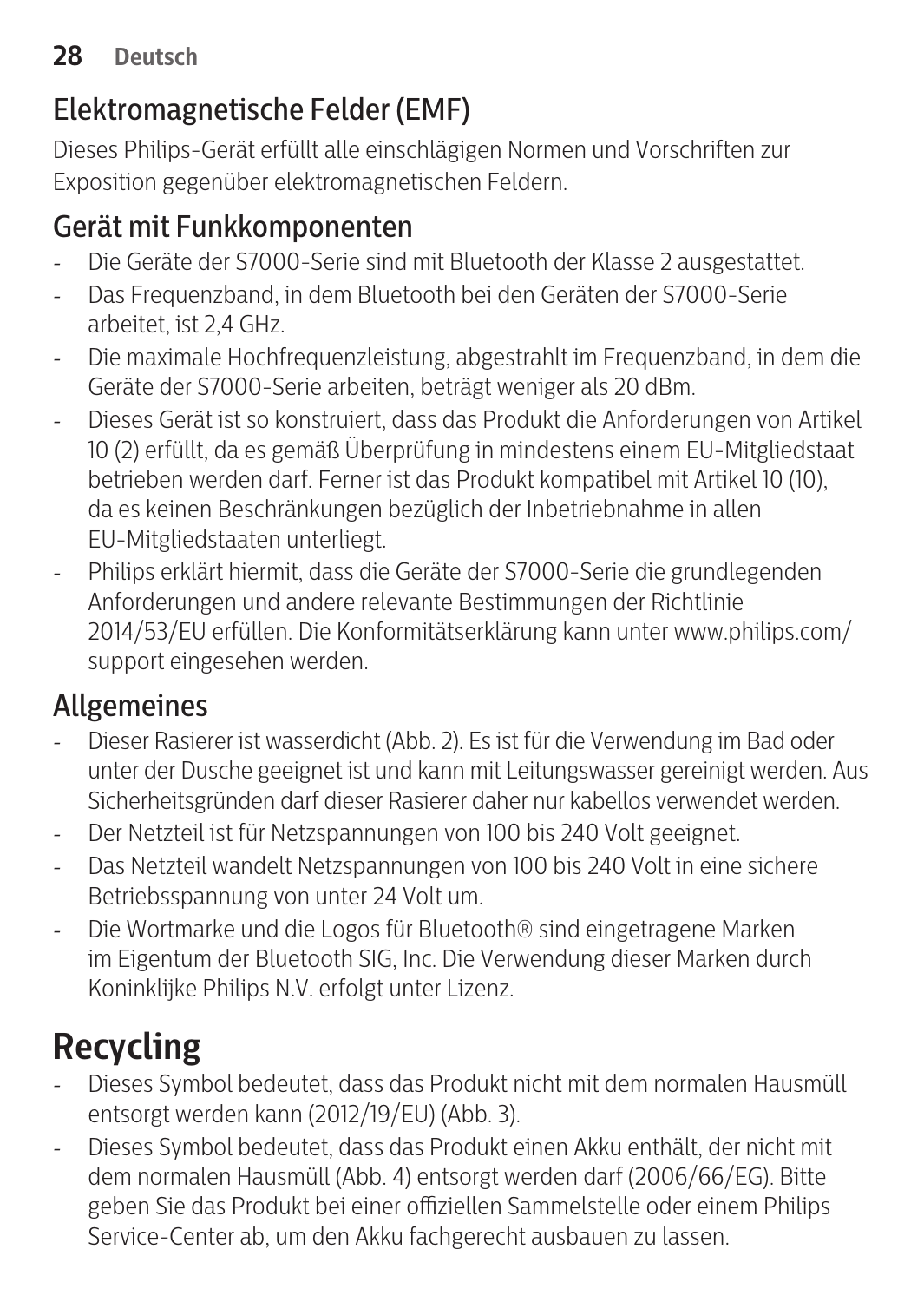- **1** Altgeräte/Altakkus/Batterien können kostenlos an geeigneten Rücknahmestellen abgegeben werden.
- **2** Diese werden dort fachgerecht gesammelt oder zur Wiederverwendung vorbereitet. Altgeräte/Altakkus/Batterien können Schadstoffe enthalten, die der Umwelt und der menschlichen Gesundheit schaden können. Enthaltene Rohstoffe können durch ihre Wiederverwertung einen Beitrag zum Umweltschutz leisten.
- **3** Die Löschung personenbezogener Daten auf den zu entsorgenden Altgeräten muss vom Endnutzer eigenverantwortlich vorgenommen werden.
- **4** Hinweise für Verbraucher in Deutschland: Die in Punkt 1 genannte Rückgabe ist gesetzlich vorgeschrieben. Altgeräte mit Altbatterien und/oder Altakkus, die nicht vom Altgerät umschlossen sind, sind vor der Abgabe an einer Rücknahmestelle von diesen zu trennen. Dies gilt nicht, falls die Altgeräte für eine Wiederverwendung noch geeignet (d.h. funktionstüchtig) sind und von den anderen Altgeräten getrennt werden. Sammel- und Rücknahmestellen in DE: **https://www.stiftung-ear.de/**; für Batterien auch Rückgabe im Handel möglich.

#### Den Akku entfernen

Bauen Sie den wiederaufladbaren Akku nur zur Entsorgung des Geräts aus. Bevor Sie den Akku entfernen, stellen Sie sicher, dass das Gerät nicht an einer Steckdose eingesteckt ist und dass der Akku vollständig entleert ist.

**Treffen Sie angemessene Sicherheitsvorkehrungen, wenn Sie das Gerät mithilfe von Werkzeugen öffnen und den wiederaufladbaren Akku entsorgen.**

#### **Vorsicht: Die Schienen am Akku sind scharf!**

- **1** Drehen Sie den Scherkopf, um ihn aus dem Griff zu entfernen.
- **2** Schieben Sie einen Schlitzschraubendreher unter den Rand der Blende, und hebeln Sie sie ab (Abb. 5).
- **3** Entfernen Sie die beiden Schrauben von der Oberseite mit einem Torx- oder Schlitz-Schraubendreher (Abb. 6).
- **4** Schieben Sie die vordere Schale ab (Abb. 7).
- **5** Unterbrechen Sie die Brücke an der Oberseite mit einem Drahtschneider (Abb. 8).
- **6** Schieben Sie einen Schlitzschraubendreher in eine Seite des Rasierers, um die Haken (Abb. 9) zu lösen.
- **7** Nehmen Sie das Netzteil aus dem Gehäuse (Abb. 10).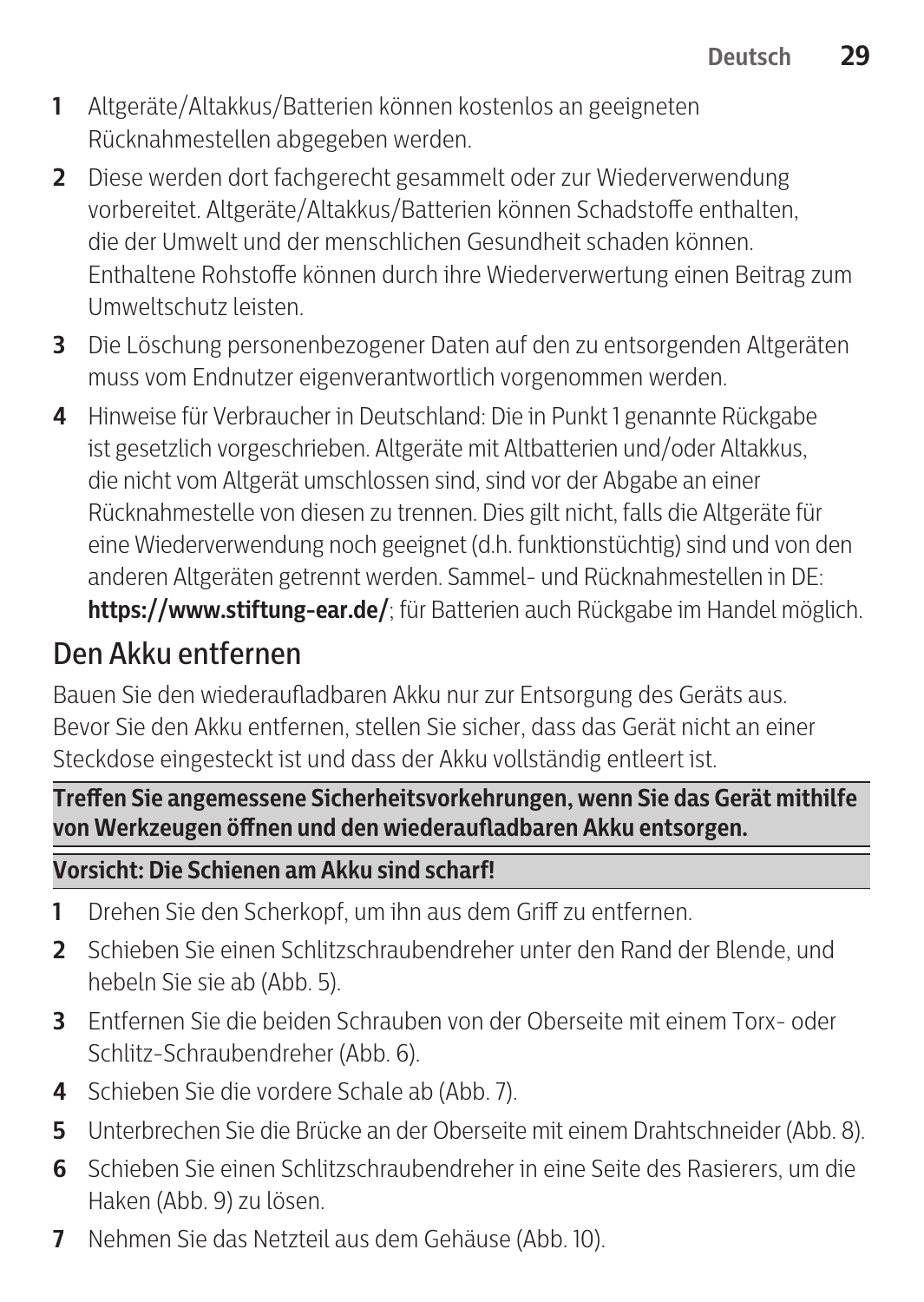#### **30 Deutsch**

- **8** Biegen Sie die Haken beiseite, und entfernen Sie die transparente Abdeckung der Akkueinheit (Abb. 11).
- **9** Heben Sie das Akkufach heraus, und schneiden Sie die Drähte mit einer Drahtschere oder einer Schere (Abb. 12) ab.
- **10** Biegen Sie die Akkulaschen mit einer Zange oder einem Schraubendreher (Abb. 13) beiseite.
- **11** Entnehmen Sie den Akku.

# **Garantie und Support**

Für Unterstützung und weitere Informationen besuchen Sie die Philips Website unter **www.philips.com/support**, oder lesen Sie die internationale Garantieschrift.

#### Garantieeinschränkungen

Die Scherköpfe (Schermesser und Scherkörbe) unterliegen nicht den Bedingungen der internationalen Garantie, da sie einem normalen Verschleiß ausgesetzt sind.

# **Marken**

Apple, das Apple-Logo, iPad und iPhone sind eingetragene Marken von Apple Inc. in den USA und anderen Ländern. App Store ist eine Dienstleistungsmarke von Apple Inc.

Android ist eine eingetragene Marke von Google Inc. Google Play und das Google Play-Logo sind eingetragene Marken von Google Inc.

Die Wortmarke und die Logos für Bluetooth® sind eingetragene Marken im Eigentum der Bluetooth SIG, Inc. Die Verwendung dieser Marken durch Philips Personal Care erfolgt unter Lizenz.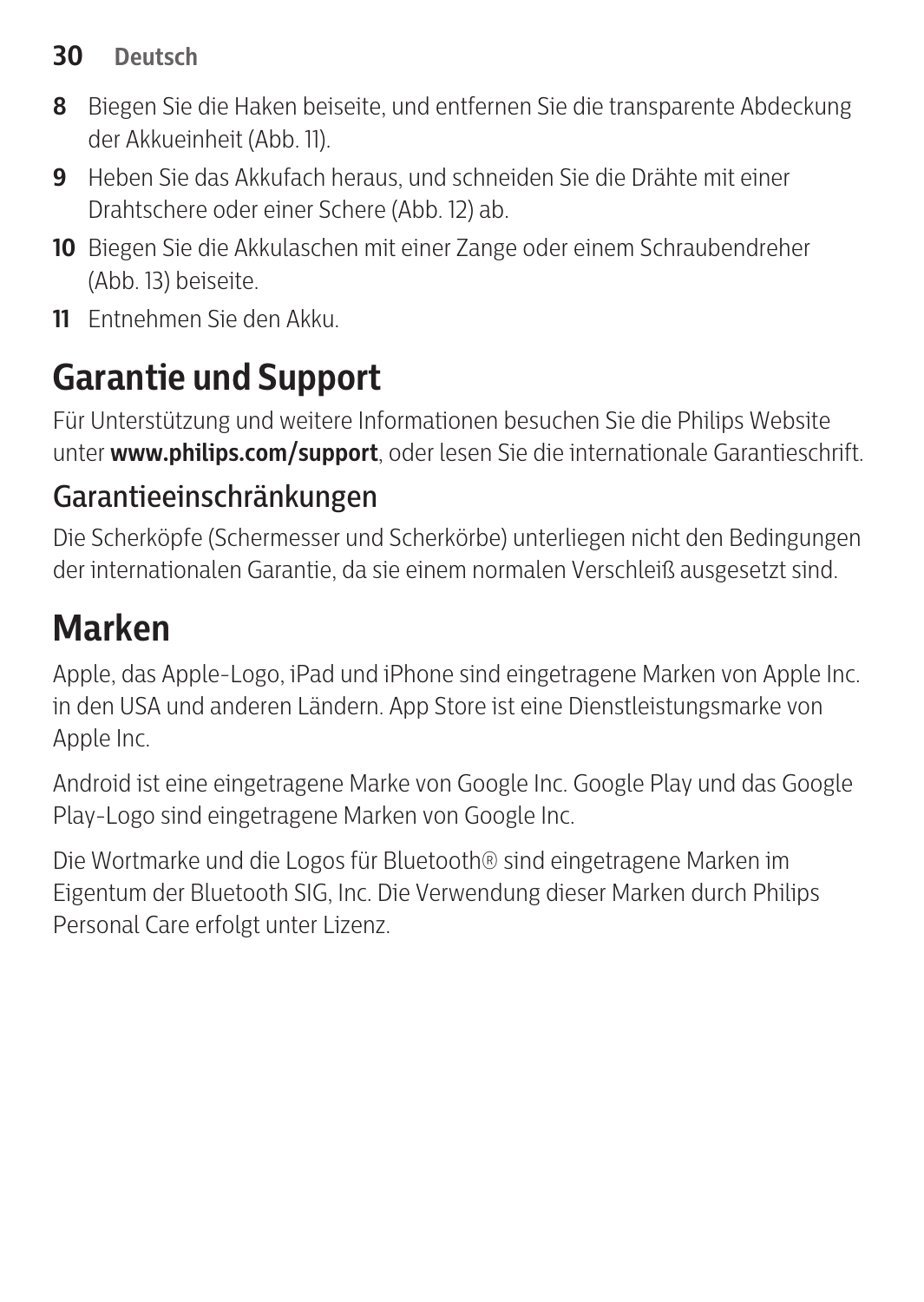## <span id="page-30-0"></span>**Información de seguridad importante**

Antes de utilizar el aparato y sus accesorios, lea atentamente esta información importante y consérvela por si necesitara consultarla en un futuro. Los accesorios suministrados pueden variar según los diferentes productos. La caja muestra qué accesorios se suministran con el producto y si el producto está habilitado para Bluetooth.

## Peligro

Mantenga seca la fuente de alimentación (Fig. 1).

## Advertencia

- Para cargar la batería, utilice únicamente la unidad extraíble (HQ8505) suministrada con el aparato.
- La fuente de alimentación contiene un transformador. No corte la fuente de alimentación para sustituirla por otra clavija, ya que podría provocar situaciones de peligro.
- Este aparato puede ser usado por niños a partir de ocho años y por personas con su capacidad física, psíquica o sensorial reducida y por quienes no tengan los conocimientos y la experiencia necesarios, si han sido supervisados o instruidos acerca del uso del aparato de forma segura y siempre que sepan los riesgos que conlleva su uso. No permita que los niños jueguen con el aparato. Los niños no deben limpiar el aparato ni realizar tareas de mantenimiento sin supervisión.
- Desenchufe siempre el aparato antes de limpiarlo bajo el grifo.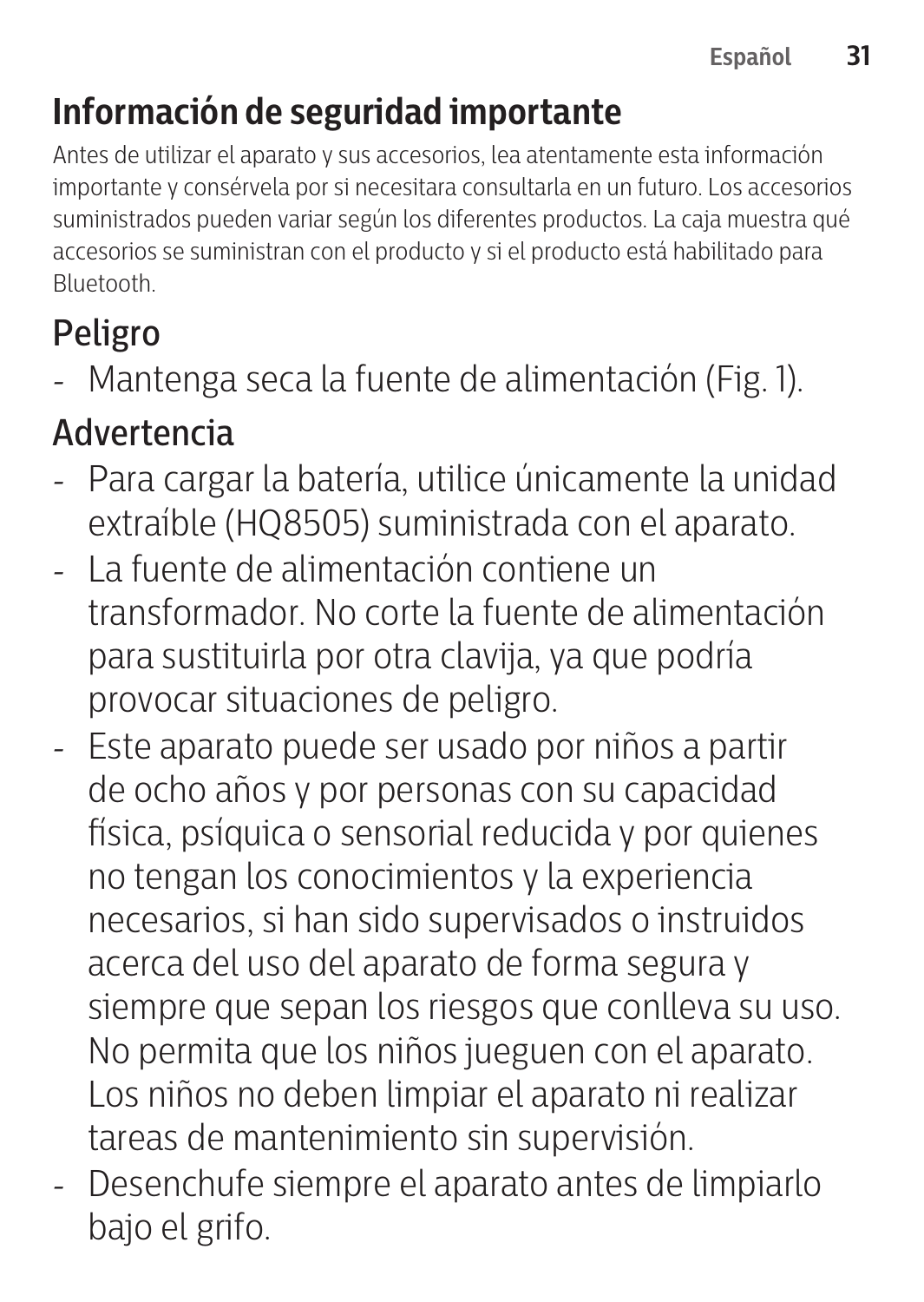- Compruebe siempre el aparato antes de utilizarlo. No utilice el aparato si está dañado, ya que podría ocasionar lesiones. Sustituya las piezas dañadas por repuestos originales.

Líquido para cartuchos Philips Quick Clean Pod

- No ingerir.
- Mantener fuera del alcance de los niños.

## Precaución

- No sumerja nunca el soporte de carga en agua ni lo enjuague bajo el grifo (Fig. 1).
- No utilice nunca agua a una temperatura superior a 80 °C para enjuagar la afeitadora.
- Utilice este aparato solo para el uso al que está destinado como se indica en el manual de usuario.
- Por razones de higiene, el aparato debería ser usado únicamente por una persona.
- No utilice nunca aire comprimido, estropajos, agentes de limpieza abrasivos ni líquidos agresivos, como gasolina o acetona, para limpiar el aparato.
- Si la máquina de afeitar viene con un sistema de limpieza, utilice siempre el cartucho original Philips Quick Clean Pod.
- Coloque siempre el sistema de limpieza sobre una superficie horizontal, plana y estable para evitar que el líquido se derrame.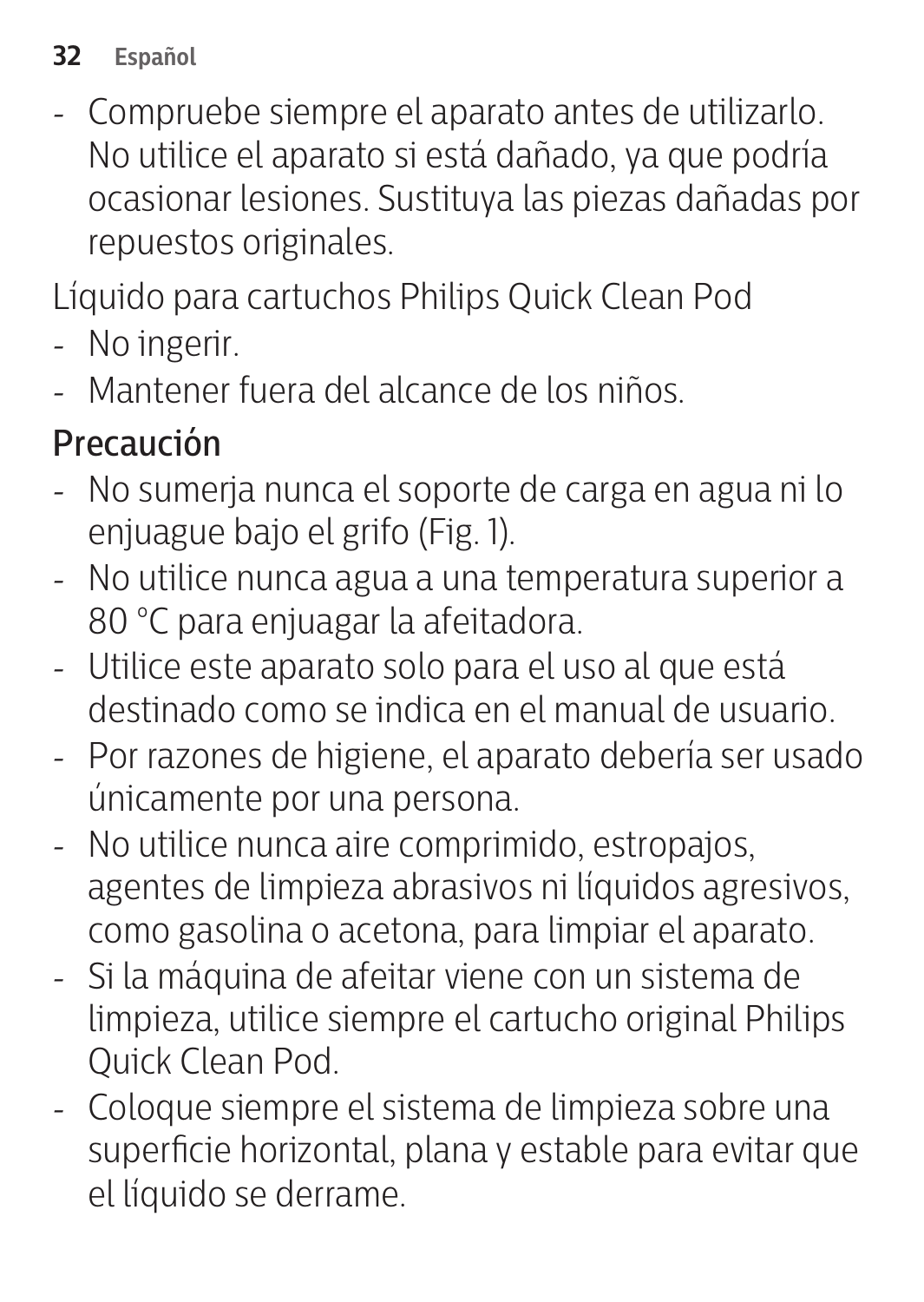- Asegúrese siempre de que el compartimento del cartucho está cerrado antes de utilizar el sistema de limpieza.
- Cuando el sistema de limpieza esté listo parar usar, no lo mueva para evitar que el líquido limpiador se derrame.
- Cuando enjuague la afeitadora es posible que salga agua por el orificio de su parte inferior. Esto es normal y no es peligroso, ya que todos los sistemas electrónicos están dentro de la unidad motora hermética en el interior de la afeitadora.
- No utilice la fuente de alimentación cerca o en tomas de corriente en las que esté o haya estado enchufado un ambientador eléctrico para evitar daños irreparables.
- No utilice el aparato sobre piel agrietada, heridas abiertas, heridas en proceso de curación, zonas de la piel en recuperación tras cirugía o si padece enfermedades o irritaciones cutáneas, como acné severo, quemaduras solares, infección cutánea, cáncer de piel, inflamación, eccema, psoriasis, alergia al nylon, etc.
- No utilice el accesorio de cepillo de limpieza si está tomando medicamentos a base de esteroides, ya que esto puede causar irritación o lesiones.
- Si lleva piercings en la cara, quíteselos antes de utilizar los accesorios de fácil montaje o asegúrese de no utilizar el aparato sobre o cerca de ellos.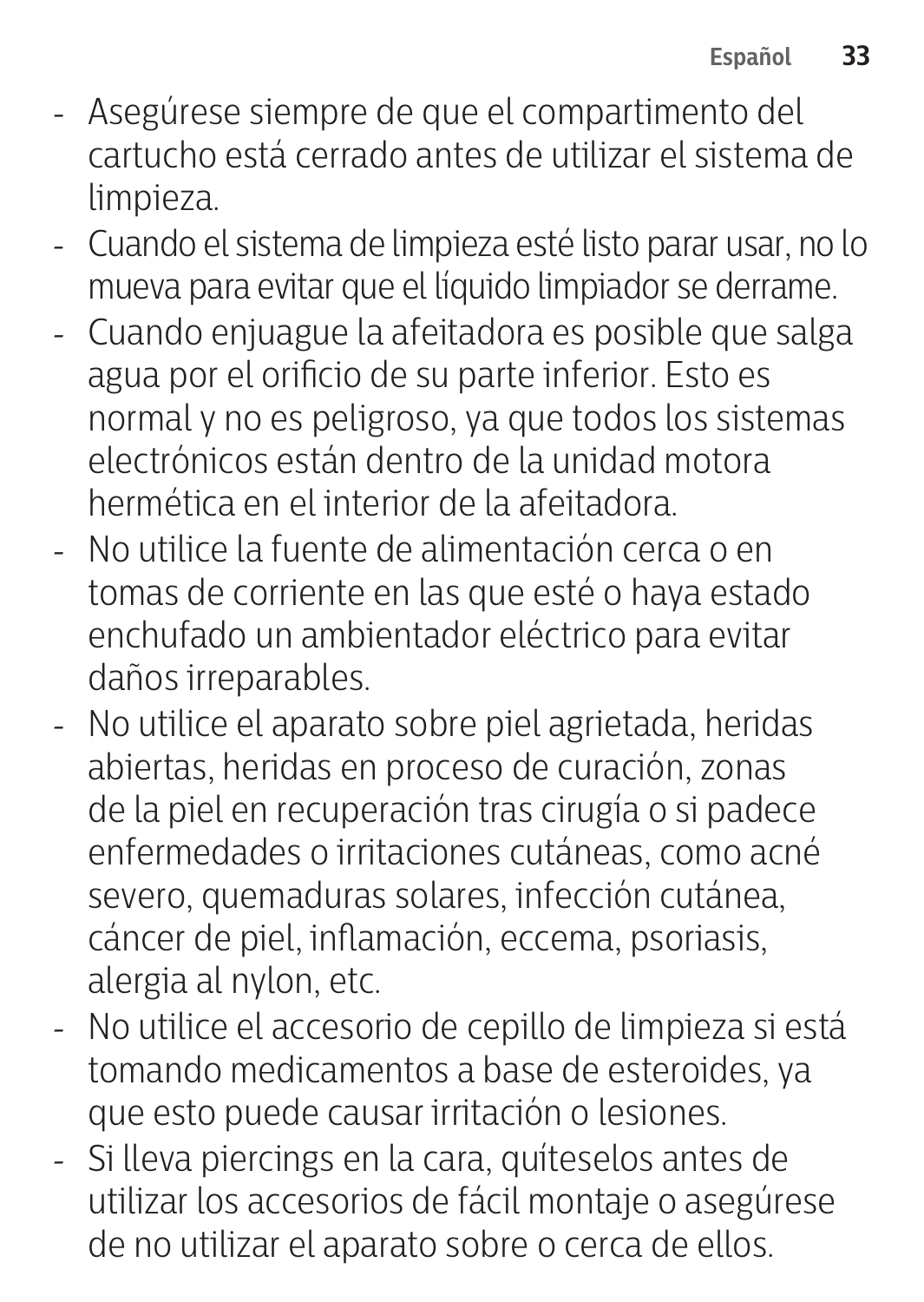- Si lleva joyas, lentes de contacto o gafas, quíteselas antes de utilizar los accesorios de fácil montaje o asegúrese de no utilizar el aparato sobre o cerca de las joyas o las gafas.
- Tenga cuidado al manipular el smartphone cerca de agua y en entornos húmedos.
- Las señales de radiofrecuencia de onda corta de los aparatos Bluetooth® pueden afectar negativamente al funcionamiento de otros dispositivos electrónicos y médicos.
- Apague el Bluetooth donde esté prohibido.
- No utilice el aparato en centros médicos, aviones o estaciones de servicio, ni cerca de puertas automáticas, alarmas de incendio automáticas u otros dispositivos controlados automáticamente.
- Mantenga este aparato a una distancia mínima de 20 cm de los marcapasos y otros dispositivos médicos. Las ondas de radio pueden afectar negativamente al funcionamiento de los marcapasos y otros dispositivos médicos.

### Instrucciones de seguridad sobre baterías

- Utilice este producto solo para el uso al que está destinado y siga las instrucciones generales y de seguridad de la batería como se describe en este manual de usuario. Cualquier uso indebido puede causar descargas eléctricas, quemaduras, incendios y otros peligros o lesiones inesperados.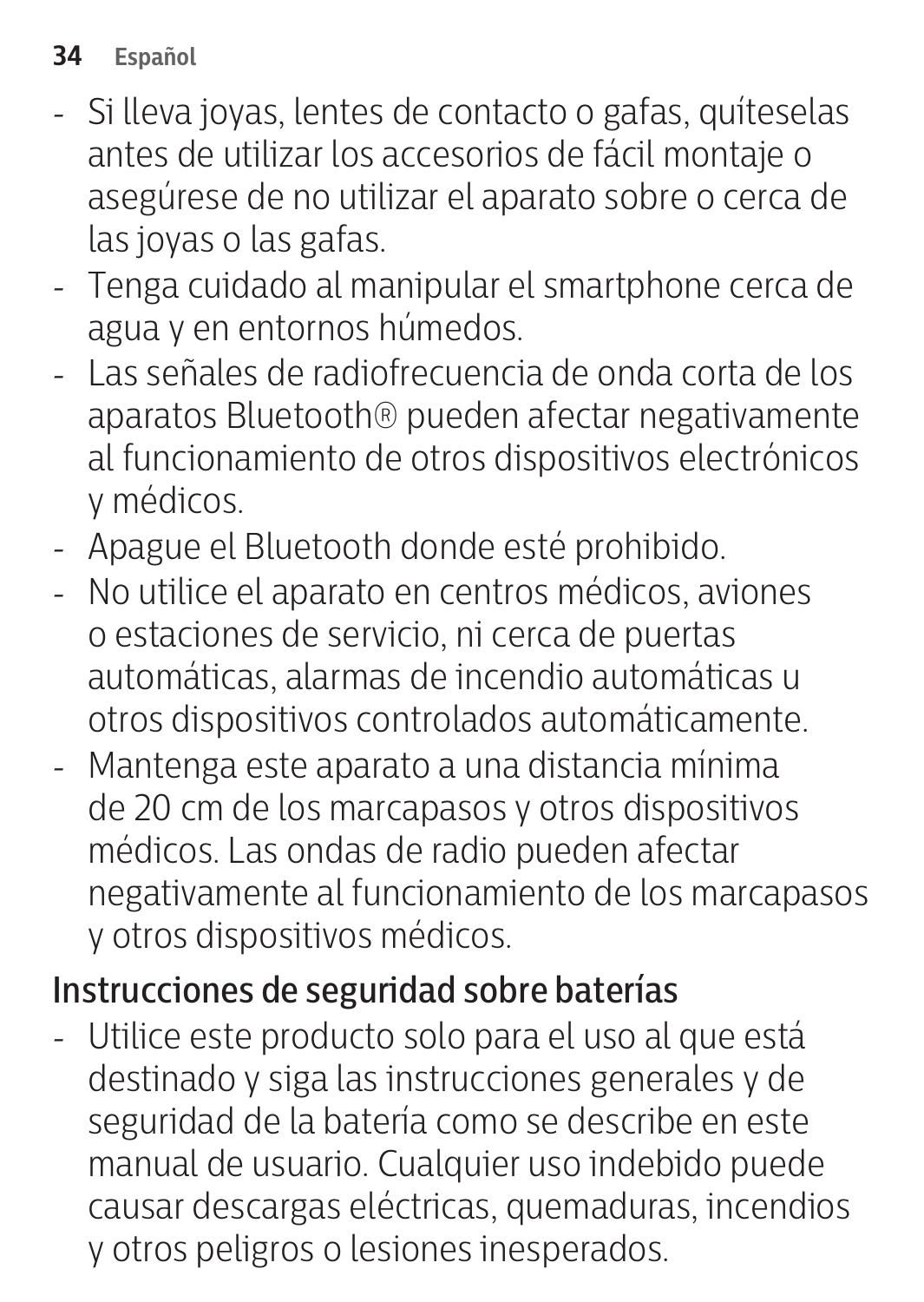- Para cargar la batería, utilice únicamente la unidad de alimentación extraíble suministrada con el producto (HQ8505). No utilice un cable alargador.
- Cargue, utilice y guarde el producto a una temperatura entre 5 °C y 35 °C.
- Desenchufe siempre el producto cuando esté completamente cargado.
- No queme productos y sus baterías ni los exponga a la luz solar directa o a altas temperaturas (por ejemplo, en automóviles calientes o cerca de estufas calientes). Las pilas pueden explotar si se sobrecalientan.
- Si el producto se calienta en exceso, emite un olor anormal o cambia de color o si la carga tarda mucho más de lo habitual, deje de cargar y usar el producto y póngase en contacto con el distribuidor de Philips local.
- No coloque los productos y sus baterías en hornos microondas o en cocinas de inducción.
- Este producto contiene una batería recargable que no es reemplazable. No abra el producto para sustituir la batería recargable.
- Al manipular las baterías, asegúrese de que sus manos, el producto y las baterías estén secos.
- Para evitar que las baterías se calienten o liberen sustancias tóxicas o peligrosas, no modifique, perfore ni dañe los productos o las baterías y no desmote, cortocircuite ni sobrecargue las baterías, ni las cargue con la polaridad invertida.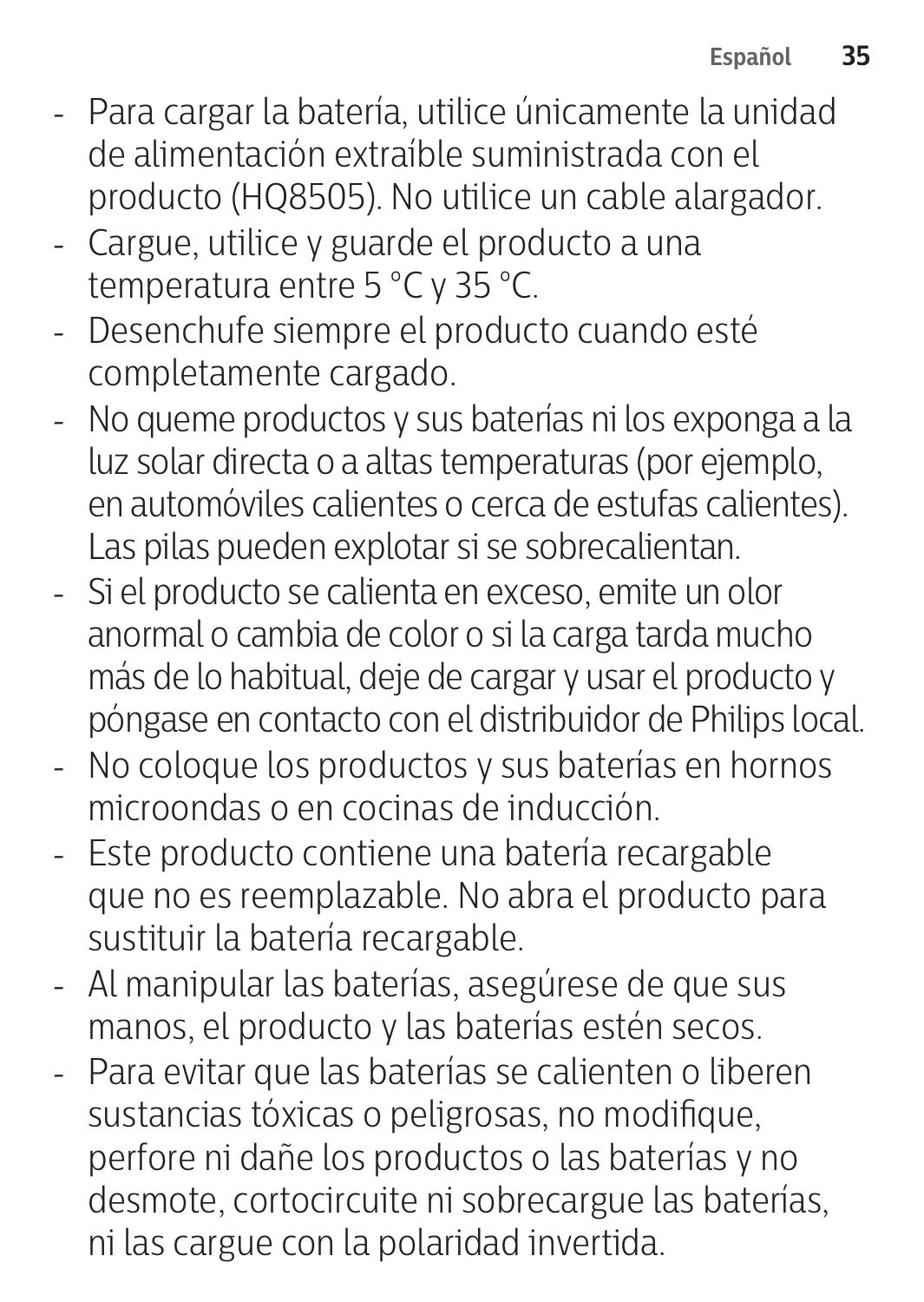#### **36 Español**

- Para evitar cortocircuitos accidentales de las baterías después de la extracción, no deje que los terminales de la batería entren en contacto con objetos metálicos (por ejemplo, monedas, horquillas, anillos). No envuelva las baterías en papel de aluminio. Ponga cinta adhesiva en los terminales de las baterías o ponga las baterías en una bolsa de plástico antes de desecharlas.
- Si las baterías están dañadas o tienen fugas, evite el contacto con la piel o los ojos. Si esto ocurre, enjuague inmediatamente a fondo con agua y busque atención médica.

### Campos electromagnéticos (CEM)

Este Philips cumple los estándares y las normativas aplicables sobre exposición a campos electromagnéticos.

### Directiva de equipo radioeléctrico

- Los aparatos de la serie S7000 están equipados con Bluetooth clase 2.
- La banda de frecuencia en la que funciona Bluetooth en los dispositivos de la serie S7000 es de 2,4 GHz.
- La potencia de radiofrecuencia máxima radiada en la banda de frecuencia de funcionamiento del de los aparatos de la serie S7000 es menor que 20 dBm.
- Este equipo ha sido construido de tal manera que el producto cumple el requisito del Artículo 10 (2), ya que se puede utilizar en al menos un estado miembro de la UE tal y como se ha comprobado; asimismo, el producto cumple lo estipulado en el Artículo 10 (10), ya que no tiene restricciones de puesta en servicio en ningún estado miembro de la EU.
- Por la presente, Philips declara que los aparatos de la serie S7000 cumplen los requisitos esenciales y otras disposiciones relevantes de la directiva 2014/53/UE. La declaración de conformidad puede consultarse en www.philips.com/support.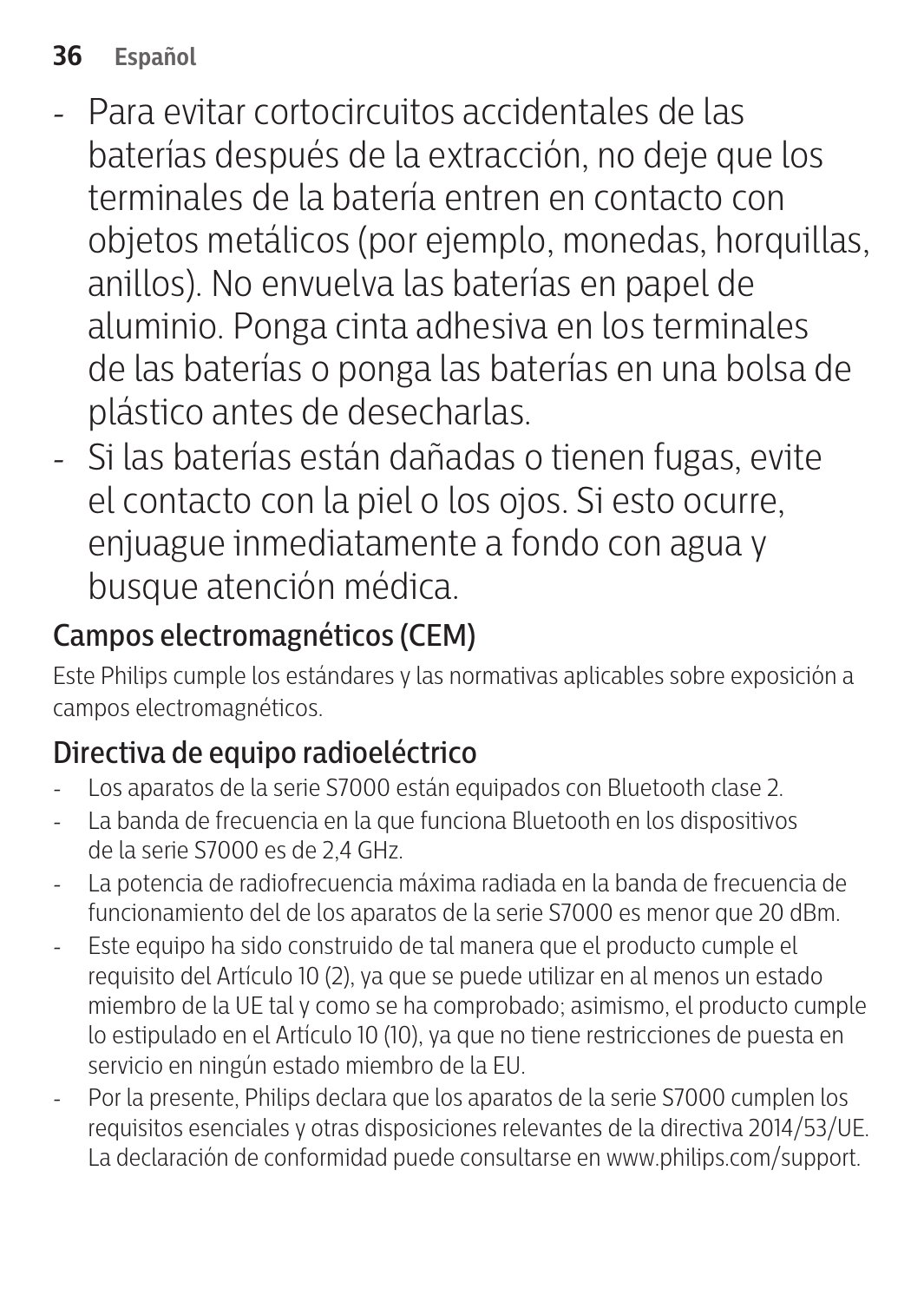#### General

- Esta afeitadora es resistente al agua (Fig. 2). Puede utilizarse en la bañera o en la ducha y puede limpiarse bajo el agua del grifo. Por tanto, la afeitadora solo puede utilizarse sin cable por motivos de seguridad.
- La unidad de alimentación es adecuada para voltajes de red de 100 a 240 voltios.
- La fuente de alimentación transforma la corriente de 100 240 voltios en un bajo voltaje de seguridad inferior a 24 voltios.
- La marca y los logotipos de Bluetooth® son marcas registradas propiedad de Bluetooth SIG, Inc. y todos los usos de dichas marcas por Koninklijke Philips N.V. se realiza con licencia.

# **Reciclaje**

- Este símbolo significa que este producto no debe desecharse con la basura normal del hogar (2012/19/UE) (Fig. 3).
- Este símbolo significa que este producto contiene una batería recargable integrada, que no debe desecharse con los residuos domésticos normales (Fig. 4) (2006/66/EC). Lleve el producto a un punto de recogida oficial o a un centro de asistencia de Philips para que un profesional extraiga la batería recargable.
- Siga la normativa de su país para la recogida selectiva de productos eléctricos y electrónicos y de baterías recargables. El desechado correcto ayuda a evitar consecuencias negativas para el medio ambiente y la salud humana.

### Cómo extraer la batería recargable

No quite la batería recargable hasta que deseche el aparato. Antes de extraer la batería, asegúrese de que el aparato esté desconectado de la toma de corriente y de que la batería esté completamente vacía.

**Tome las precauciones de seguridad necesarias cuando maneje herramientas para abrir el aparato y se deshaga de la batería recargable.**

**Tenga cuidado con las tiras de la batería ya que están afiladas.**

- **1** Gire el cabezal de afeitado para extraerlo del mango.
- **2** Inserte un destornillador de cabeza plana debajo del borde del panel y despréndalo (Fig. 5).
- **3** Retire los dos tornillos de la parte superior con un destornillador (Fig. 6) Torx o de cabeza plana.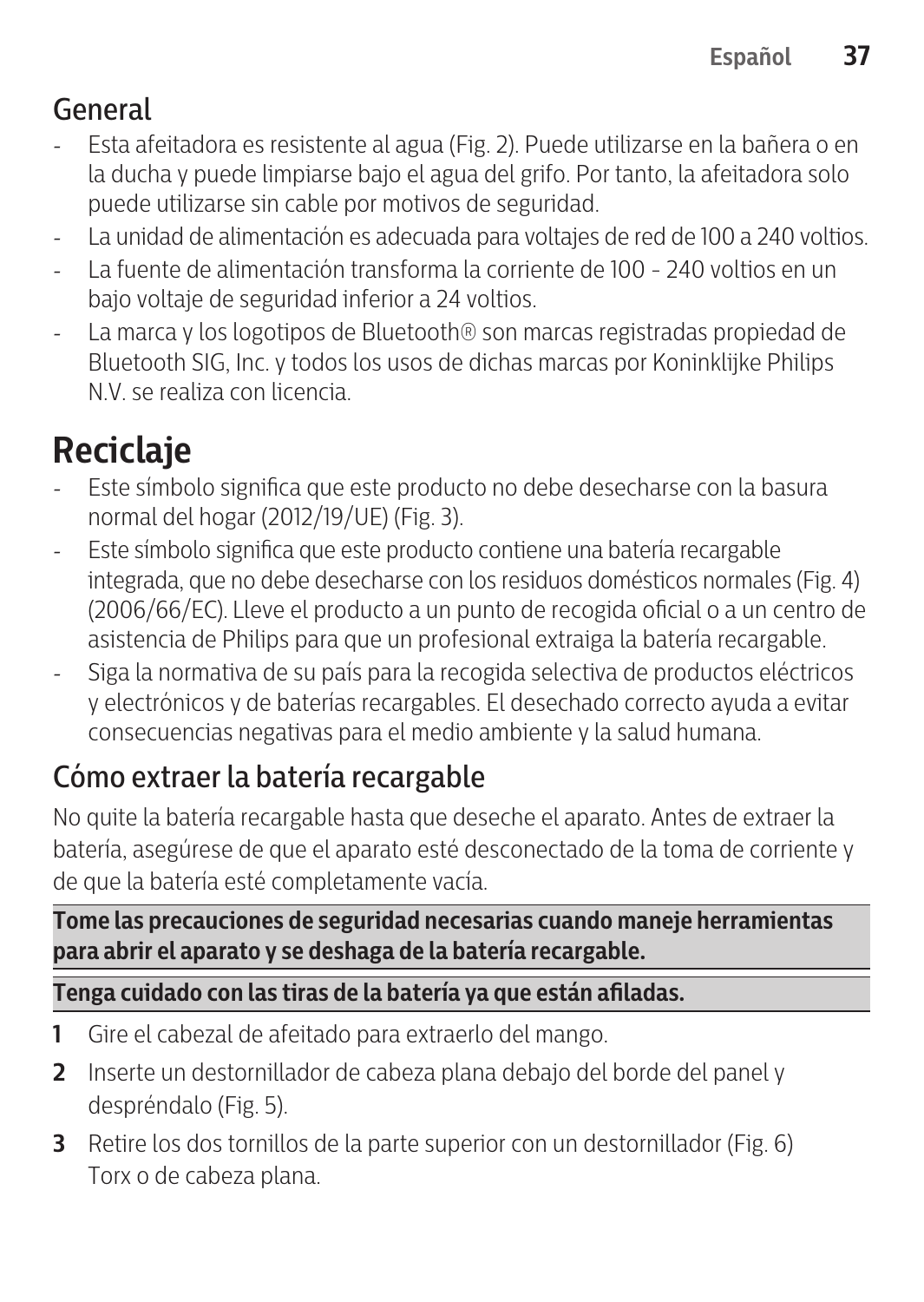#### **38 Español**

- **4** Deslice la carcasa frontal para quitarla (Fig. 7).
- **5** Rompa el puente de la parte superior con un cortador (Fig. 8) de cables.
- **6** Inserte un destornillador de cabeza plana a cada lado del cuerpo de la máquina de afeitar para liberar los ganchos (Fig. 9).
- **7** Deslice la unidad de alimentación hacia fuera del cuerpo (Fig. 10).
- **8** Doble los ganchos de cierre hacia un lado y quite la cubierta transparente de la unidad (Fig. 11) de alimentación.
- **9** Saque el soporte de la batería y corte los cables con un par de alicates o unas tijeras (Fig. 12).
- **10** Doble las etiquetas de la batería hacia un lado con unas alicates o un destornillador (Fig. 13).
- **11** Extraiga la batería recargable.

# **Garantía y asistencia**

Si necesita asistencia o información, visite **www.philips.com/support** o lea el folleto de garantía internacional.

### Restricciones de la garantía

Los cabezales de afeitado (cuchillas y protectores) no están cubiertos por las condiciones de la garantía internacional debido a que están sujetos a desgaste.

## **Marcas comerciales**

Apple, el logotipo de Apple, iPad e iPhone son marcas comerciales de Apple Inc., registradas en EE. UU. y en otros países. App Store es una marca de servicio de Apple Inc.

Android es una marca comercial de Google Inc. Google Play y el logotipo de Google Play son marcas comerciales de Google Inc.

La marca y los logotipos de Bluetooth® son marcas registradas propiedad de Bluetooth SIG, Inc. y Philips Personal Care las utiliza con licencia.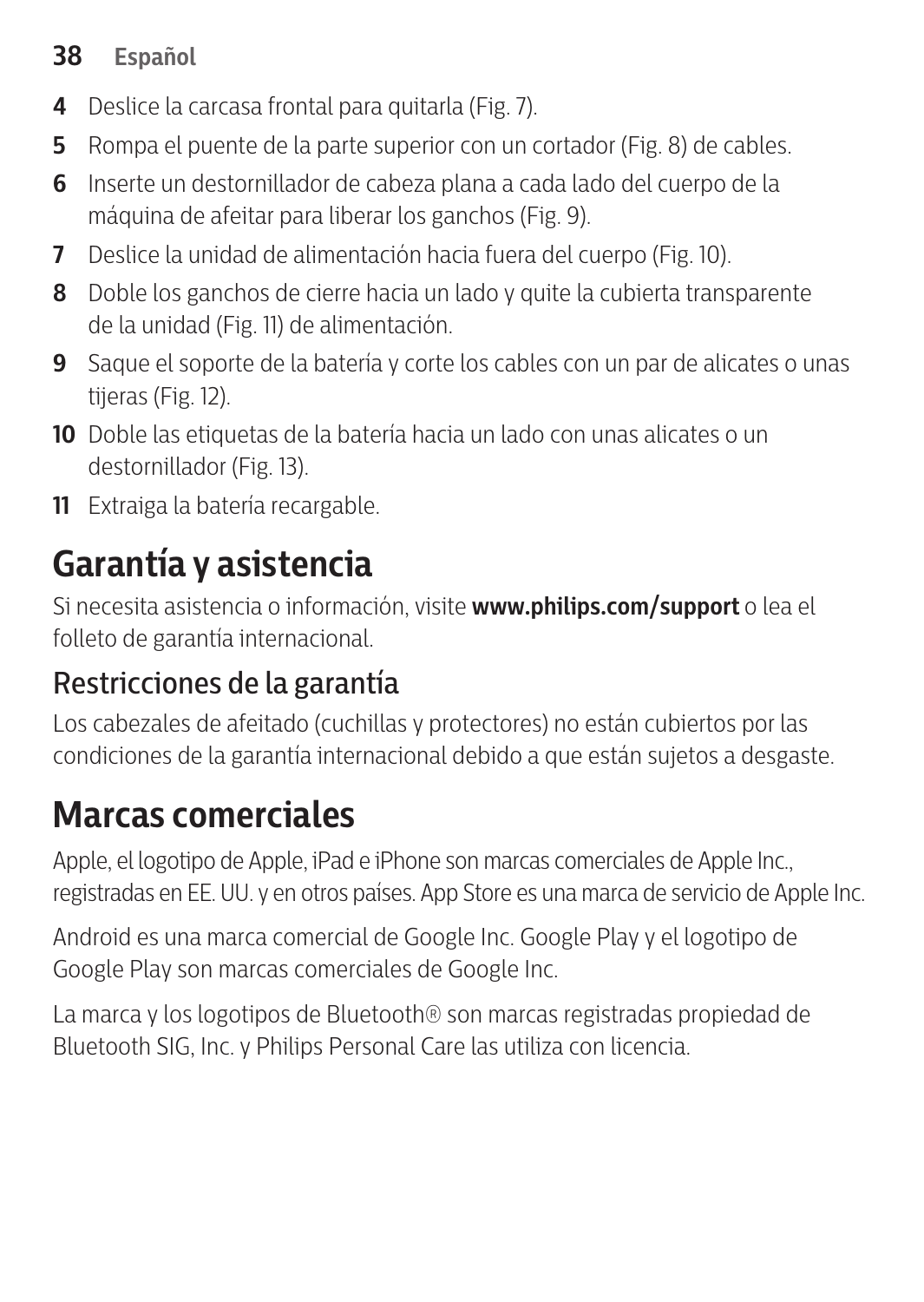## **Informations de sécurité importantes**

Lisez attentivement ces informations importantes avant d'utiliser l'appareil et ses accessoires et conservez-les pour un usage ultérieur. Les accessoires fournis peuvent varier selon les différents produits. Les accessoires fournis et la compatibilité Bluetooth de votre produit sont indiqués sur l'emballage.

## Danger

- Gardez le bloc d'alimentation au sec (Fig. 1).

## Avertissement

- Pour charger la batterie, veuillez uniquement utiliser le bloc d'alimentation amovible (HQ8505) fourni avec l'appareil.
- Le bloc d'alimentation contient un transformateur. N'essayez pas de remplacer le bloc d'alimentation par une autre fiche afin d'éviter tout accident.
- Cet appareil peut être utilisé par des enfants âgés de 8 ans ou plus, des personnes dont les capacités physiques, sensorielles ou intellectuelles sont réduites ou des personnes manquant d'expérience et de connaissances, à condition que ces enfants ou personnes soient sous surveillance ou qu'ils aient reçu des instructions quant à l'utilisation sécurisée de l'appareil et qu'ils aient pris connaissance des dangers encourus. Les enfants ne doivent pas jouer avec l'appareil. Le nettoyage et l'entretien ne doivent pas être effectués par des enfants sans surveillance. Débranchez toujours l'appareil avant de le nettoyer
- sous l'eau du robinet.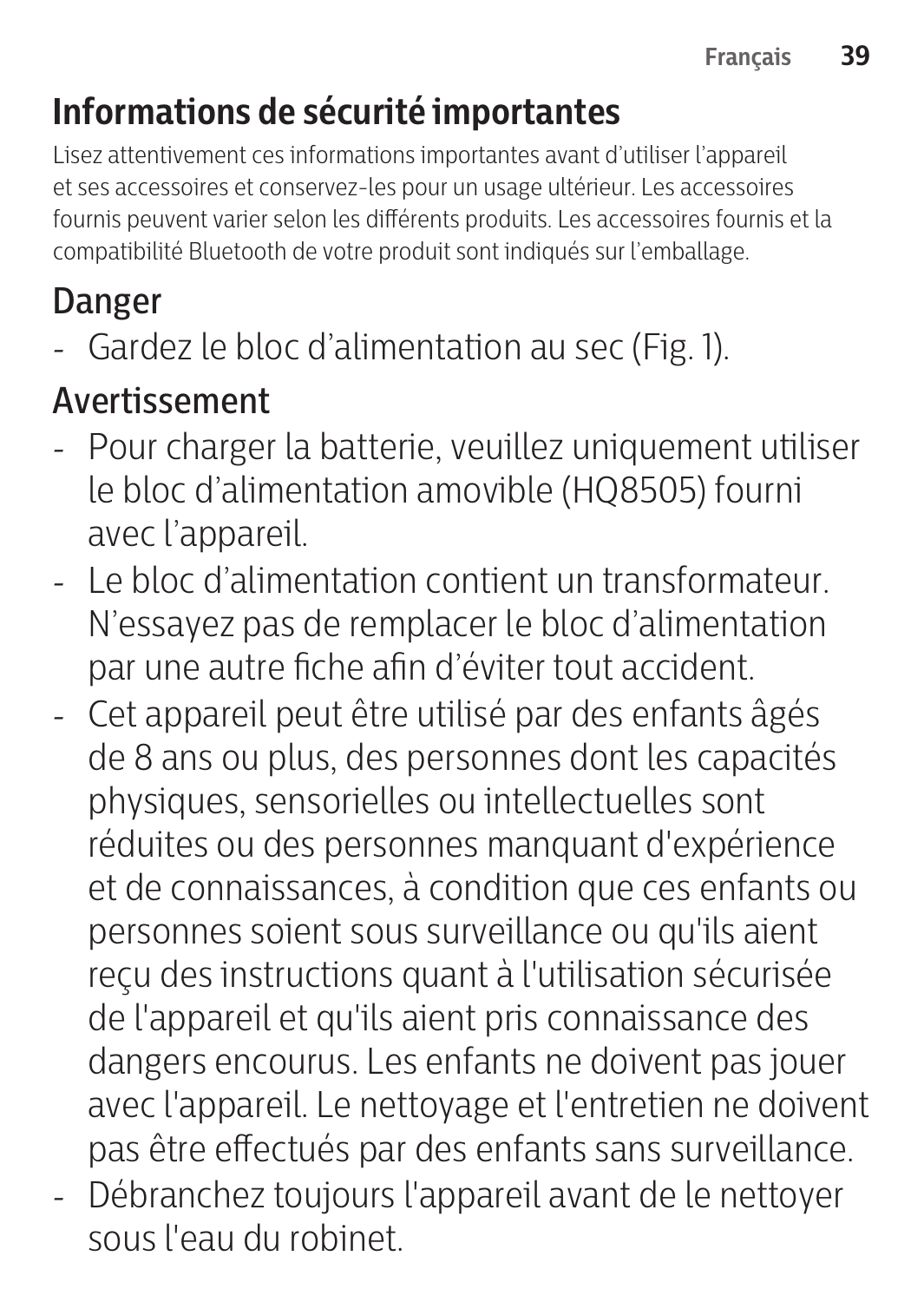#### **40 Français**

- Vérifiez toujours l'appareil avant utilisation. Afin d'éviter tout accident, n'utilisez pas l'appareil s'il est endommagé. Remplacez toujours une pièce endommagée par une pièce du même type.

Liquide de la cartouche de nettoyage rapide Philips

- Ne pas avaler.
- Tenir hors de portée des enfants.

## Attention

- Ne plongez jamais la base de recharge dans l'eau et ne la rincez pas sous le robinet (Fig. 1).
- N'utilisez jamais une eau dont la température est supérieure à 80 °C pour rincer le rasoir.
- N'utilisez pas cet appareil à d'autres fins que celles pour lesquelles il a été conçu (voir le mode d'emploi).
- Pour des raisons d'hygiène, l'appareil doit être utilisé par une seule personne.
- N'utilisez jamais d'air comprimé, de tampons à récurer, de produits abrasifs ou de détergents agressifs tels que de l'essence ou de l'acétone pour nettoyer l'appareil.
- Si votre rasoir est muni d'un système de nettoyage, utilisez toujours une cartouche de nettoyage rapide Philips originale.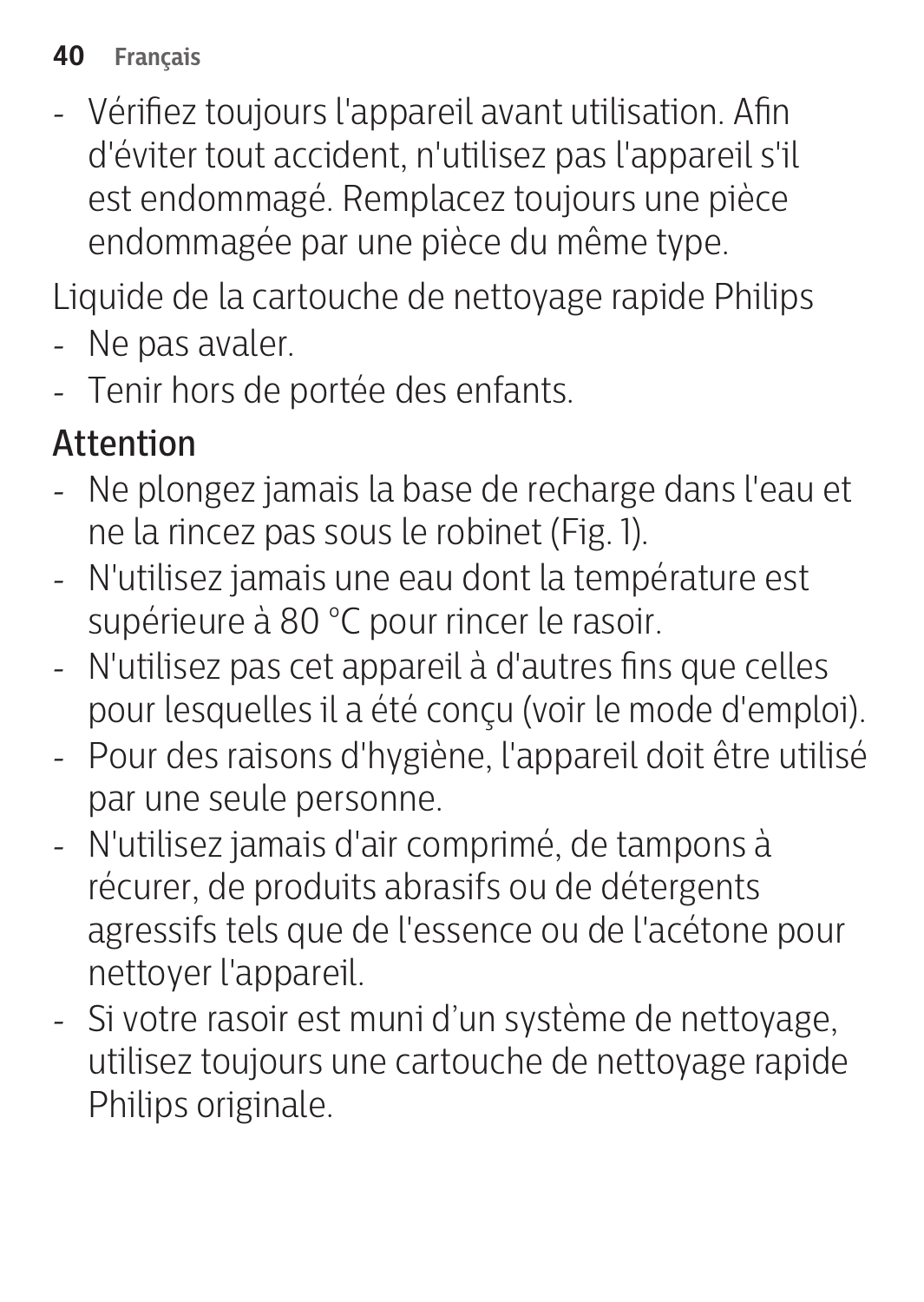- Placez toujours le système de nettoyage sur une surface stable et horizontale pour éviter toute fuite de liquide.
- Vérifiez toujours que le compartiment de la cartouche est fermé avant d'utiliser le système de nettoyage.
- Lorsque le système de nettoyage est prêt à l'emploi. ne le bougez pas pour éviter toute fuite.
- Lorsque vous rincez l'appareil, de l'eau peut s'écouler par la prise inférieure. Ce phénomène est normal et ne présente pas de danger, car toutes les pièces électroniques à l'intérieur du rasoir sont protégées.
- N'utilisez pas le bloc d'alimentation dans ou à proximité de prises murales qui contiennent un assainisseur d'air électrique, afin d'éviter que le bloc d'alimentation ne subisse des dommages irréversibles.
- N'utilisez pas l'appareil sur une peau gercée, sur des plaies ouvertes ou en cours de cicatrisation, sur une peau ayant fait l'objet d'une chirurgie ou si vous souffrez d'une maladie de la peau ou d'une irritation cutanée comme de l'acné sévère, un coup de soleil, une infection de la peau, un cancer de la peau, une inflammation, de l'eczéma, du psoriasis, une allergie au nylon, etc.
- N'utilisez pas la brosse nettoyante si vous prenez des médicaments contenant des stéroïdes, car elle peut causer des irritations ou des blessures.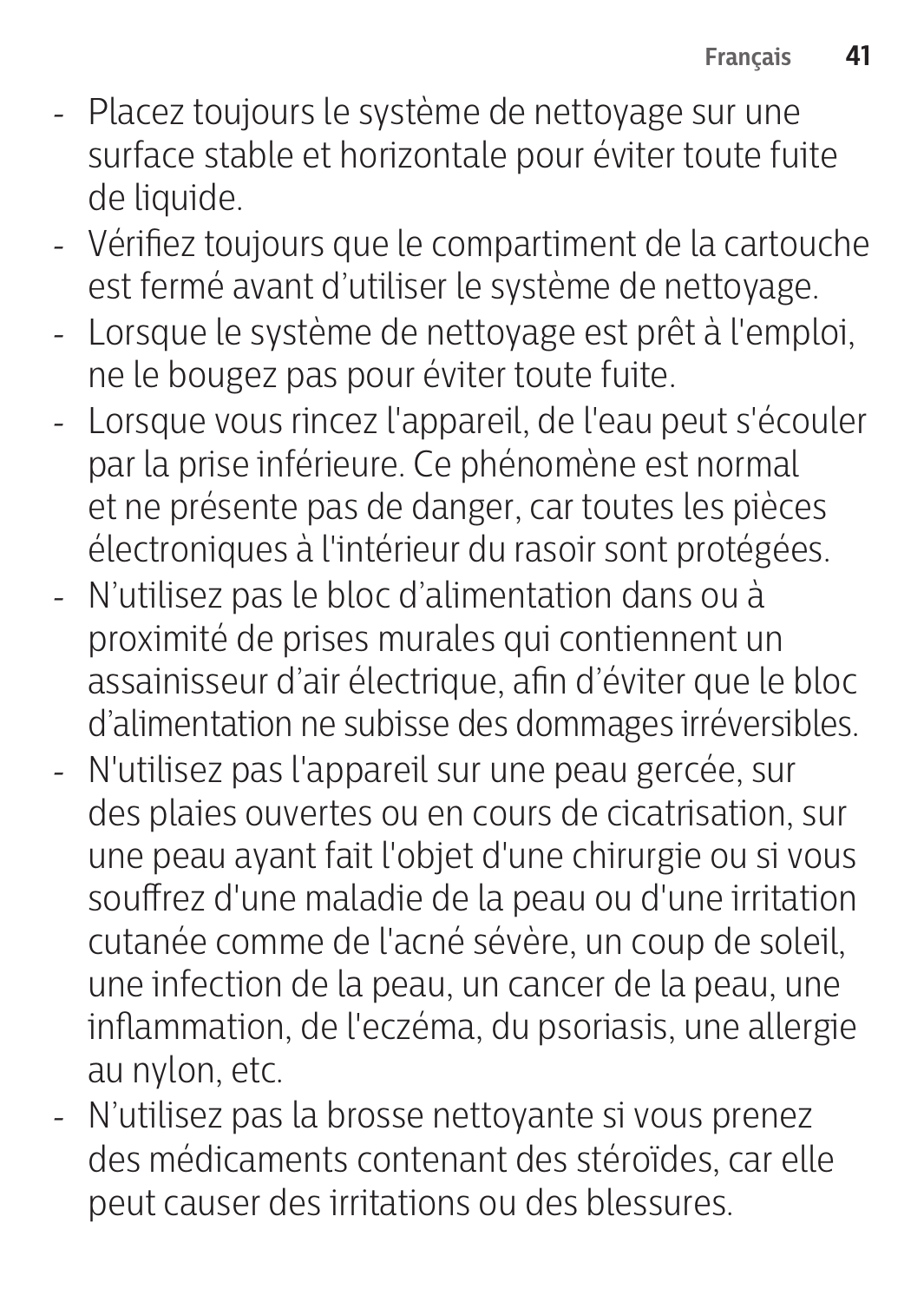- Si vous portez des piercings sur le visage, retirez-les avant d'utiliser les accessoires clipsables ou veillez à ne pas utiliser l'appareil sur ou à proximité du piercing.
- Si vous portez des bijoux, des lentilles de contact ou des lunettes, retirez-les avant d'utiliser les accessoires clipsables ou veillez à ne pas utiliser l'appareil sur ou à proximité des bijoux ou des lunettes.
- Soyez prudent lorsque vous manipulez votre smartphone en présence d'eau et dans des environnements humides.
- Les signaux de radiofréquence à ondes courtes d'un appareil Bluetooth® peuvent nuire au fonctionnement d'autres appareils électroniques et médicaux.
- Éteignez la fonction Bluetooth dans les lieux où elle est interdite.
- N'utilisez pas l'appareil dans des établissements médicaux, dans un avion, dans des points de ravitaillement, à proximité de portes automatiques, d'alarmes incendie automatiques ou d'autres dispositifs à commande automatique.
- Maintenez cet appareil à une distance d'au moins 20 cm des stimulateurs cardiaques et d'autres dispositifs médicaux. Les ondes radio peuvent nuire au fonctionnement des stimulateurs cardiaques et d'autres dispositifs médicaux.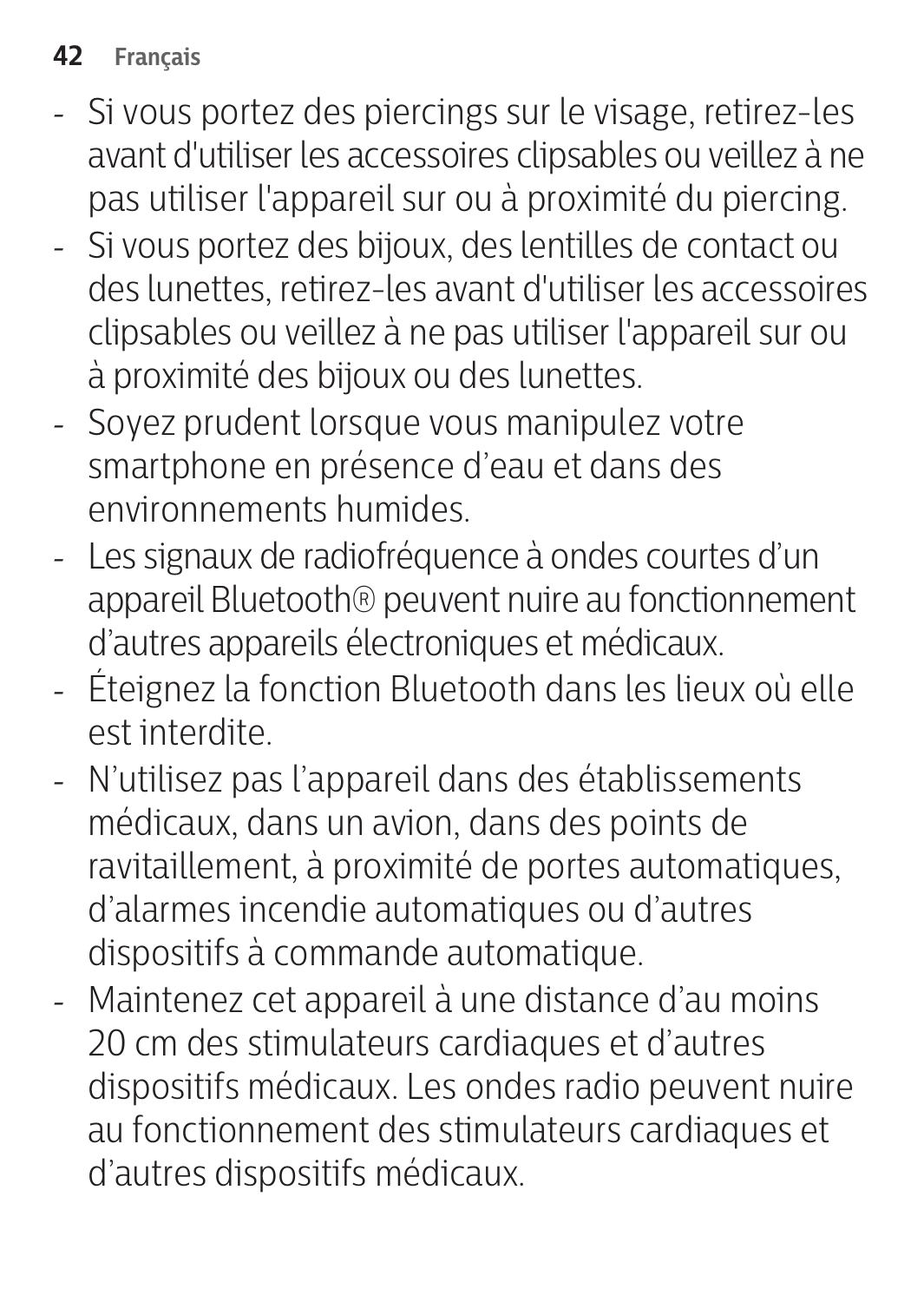### Consignes de sécurité sur les piles

- N'utilisez pas ce produit à d'autres fins que celles pour lesquelles il a été conçu et suivez les consignes de sécurité générales et de la batterie décrites dans ce mode d'emploi. Toute mauvaise utilisation risquerait de provoquer des décharges électriques, des brûlures, un incendie et autres dangers ou blessures.
- Pour charger la batterie, utilisez uniquement le bloc d'alimentation amovible (HQ8505) fourni avec le produit. N'employez pas de rallonge.
- Utilisez, chargez et conservez le produit à une température comprise entre 5 °C et 35 °C.
- Débranchez toujours le produit lorsqu'il est entièrement chargé.
- Ne brûlez pas les produits et leurs piles et ne les exposez pas à la lumière directe du soleil ni à des températures élevées (par ex. dans une voiture en plein soleil ou près d'un poêle chaud). Les piles peuvent exploser en cas de surchauffe.
- Si le produit devient anormalement chaud, dégage une odeur anormale, change de couleur ou si la charge prend beaucoup plus de temps que d'habitude, cessez d'utiliser et de charger le produit et contactez votre revendeur Philips local.
- Ne placez pas les produits et leurs piles dans un four à micro-ondes ou sur une table de cuisson à induction.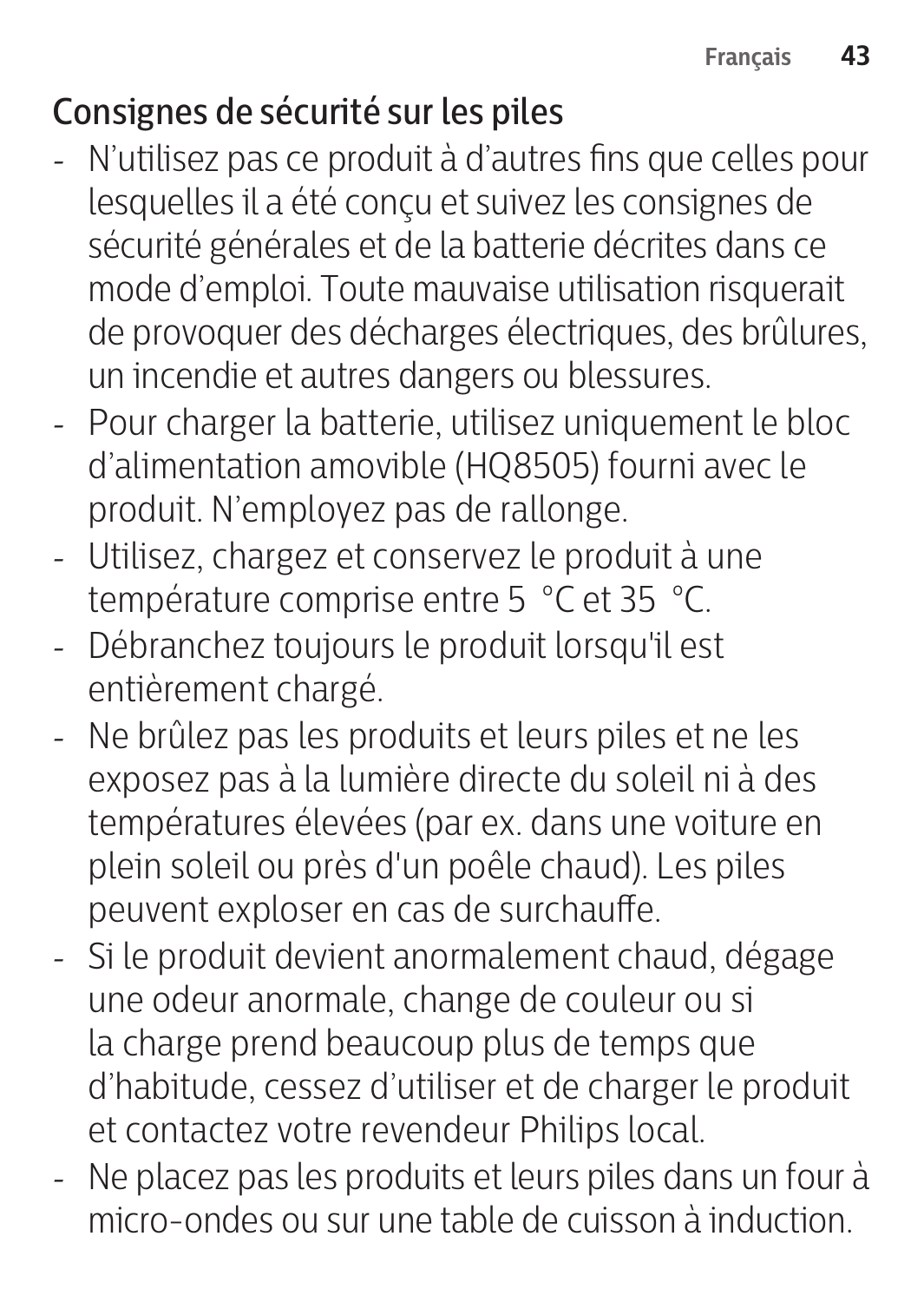- Ce produit contient une batterie rechargeable qui ne peut être remplacée. N'ouvrez pas le produit pour la remplacer.
- Lorsque vous manipulez des piles, assurez-vous de bien sécher vos mains, le produit et les piles.
- Pour éviter que les batteries ne surchauffent ou ne dégagent des substances toxiques ou dangereuses, veillez à ne pas modifier, percer ou endommager les produits et les batteries, et à ne pas démonter, court-circuiter, surcharger ou inverser les batteries.
- Pour éviter de court-circuiter accidentellement les piles après les avoir retirées, ne laissez pas les bornes des piles entrer en contact avec des objets métalliques (par ex., pièces de monnaie, épingles à cheveux, anneaux). N'enveloppez pas les piles dans du papier d'aluminium. Collez les bornes des piles avec du ruban adhésif ou mettez les piles dans un sac en plastique avant de les jeter.
- Si les piles sont endommagées ou fuient, évitez tout contact avec les yeux ou la peau. Si cela se produit, laver immédiatement et abondamment avec de l'eau et consulter un médecin.

#### Champs électromagnétiques (CEM)

Cet appareil Philips est conforme à toutes les normes et à tous les règlements applicables relatifs à l'exposition aux champs électromagnétiques.

#### Directive sur l'équipement radio

- Les appareils de la série S7000 sont équipés de la connectivité Bluetooth classe 2.
- La fonction Bluetooth des appareils Bluetooth de la série S7000 fonctionne dans la bande de fréquences de 2,4 GHz.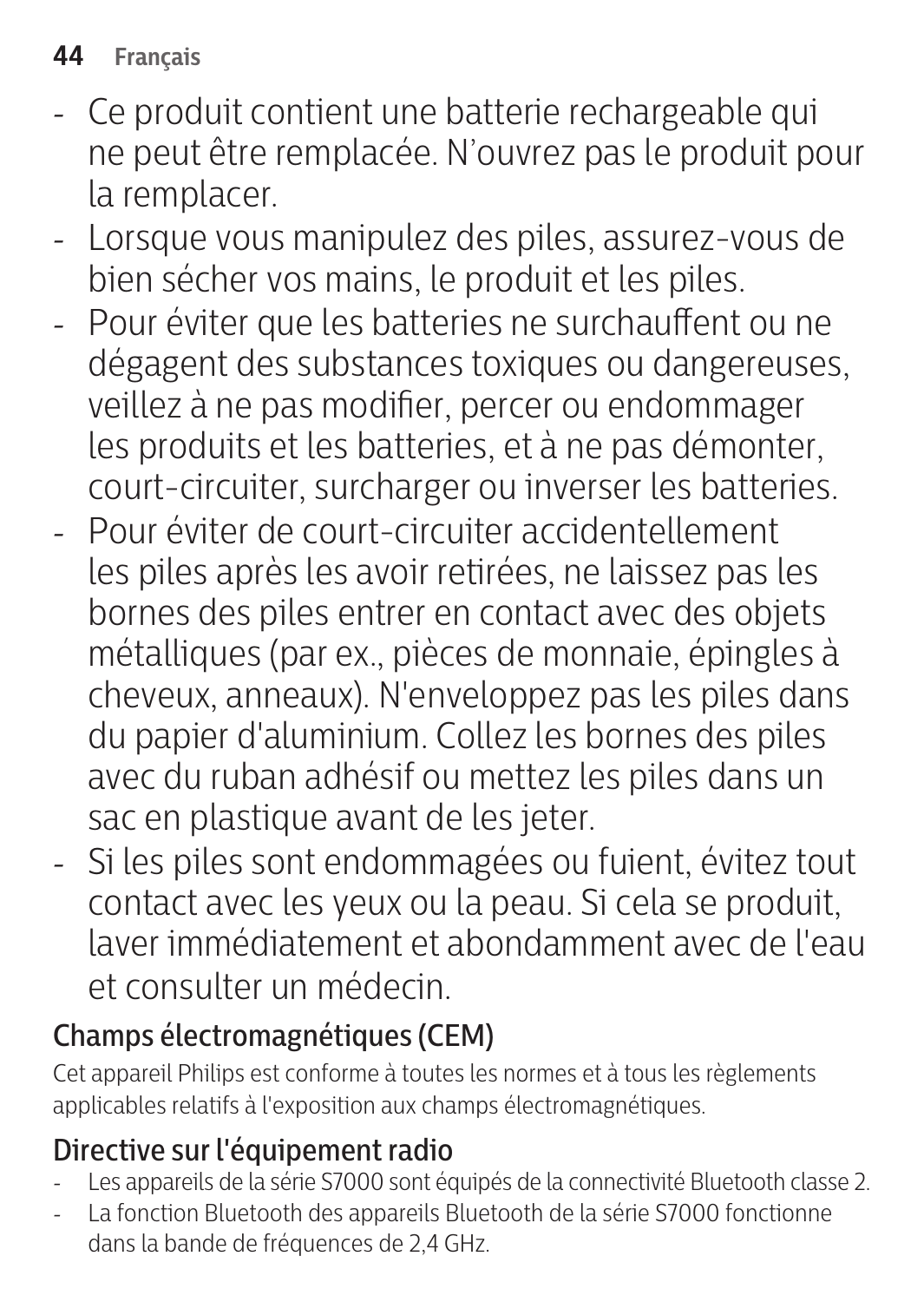- La puissance rayonnée maximale dans la bande de fréquences de fonctionnement des appareils de la série S7000 est inférieure à 20 dBm.
- Cet équipement a été conçu de manière à être conforme aux exigences de l'article 10(2) car il peut être utilisé dans au moins un État membre de l'UE tel qu'examiné. Le produit est conforme à l'article 10(10) car il n'est soumis à aucune restriction concernant sa mise en service dans tous les États membres de l'UE.
- Par la présente, Philips déclare que les appareils de la série S7000 sont conformes aux exigences essentielles et autres dispositions pertinentes de la directive 2014/53/UE. La déclaration de conformité peut être consultée sur le site www.philips.com/support.

#### Informations d'ordre général

- Ce rasoir est étanche (Fig. 2). Il peut être utilisé dans la baignoire et sous la douche, et peut être nettoyé sous l'eau du robinet. Pour des raisons de sécurité, le rasoir est uniquement conçu pour une utilisation sans fil.
- Le bloc d'alimentation est conçu pour une tension secteur comprise entre 100 V et 240 V.
- Le bloc d'alimentation transforme la tension de 100-240 V en une tension de sécurité de moins de 24 V.
- Le mot symbole et les logos Bluetooth® sont des marques déposées détenues par Bluetooth SIG, Inc., et toute utilisation desdites marques par Koninklijke Philips N.V. est soumise à une licence.

## **Recyclage**

- Ce symbole signifie que ce produit ne doit pas être jeté avec les déchets ménagers (2012/19/EU) (Fig. 3).
- Ce symbole signifie que ce produit contient une batterie rechargeable intégrée, qui ne doit pas être mise au rebut avec les déchets ménagers (Fig. 4) (2006/66/CE). Veuillez déposer votre produit dans un point de collecte agréé ou un centre de service aprèsvente Philips pour faire retirer la batterie rechargeable par un professionnel.
- Respectez les réglementations de votre pays concernant la collecte séparée des appareils électriques et électroniques et des piles rechargeables. La mise au rebut appropriée des piles permet de protéger l'environnement et la santé.

#### Retrait de la pile rechargeable

Ne retirez la pile rechargeable que lorsque vous mettez l'appareil au rebut. Avant d'enlever la batterie, assurez-vous que l'appareil est débranché de la prise secteur et que la batterie est complètement vide.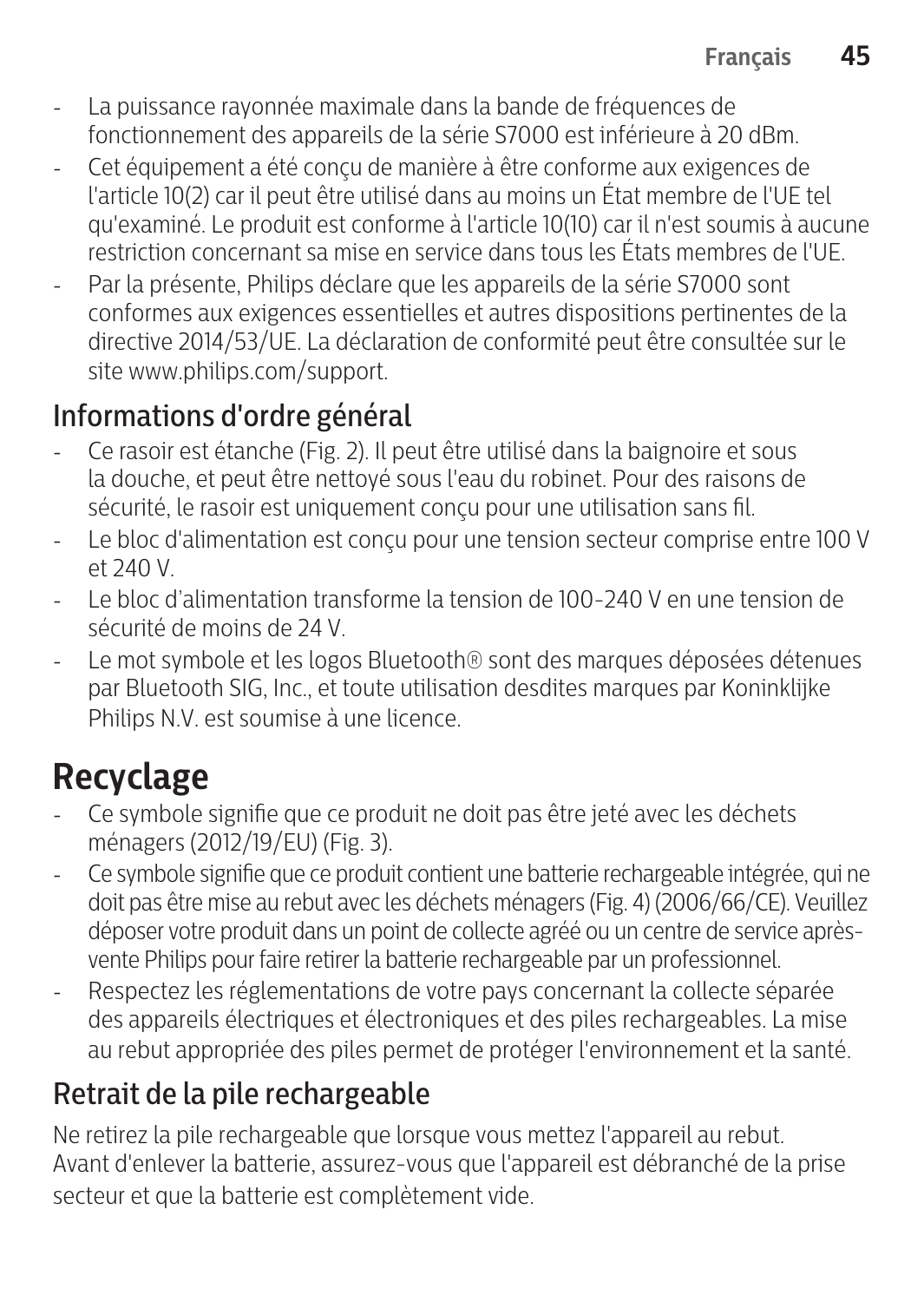#### **46 Français**

**Respectez toutes les mesures de sécurité nécessaires lorsque vous utilisez des outils pour ouvrir l'appareil ou retirer la batterie rechargeable.**

#### **Soyez prudent car les languettes des batteries sont coupantes.**

- **1** Tournez la tête de rasage pour la retirer du manche.
- **2** Insérez un tournevis plat sous le bord du panneau et faites levier (Fig. 5).
- **3** Retirez les deux vis du haut avec un tournevis (Fig. 6) Torx ou plat.
- **4** Faites coulisser (Fig. 7) la coque avant.
- **5** Coupez le lien avec une pince coupante (Fig. 8).
- **6** Insérez un tournevis plat de chaque côté du corps du rasoir pour libérer les crochets (Fig. 9).
- **7** Détachez le bloc d'alimentation du corps (Fig. 10) du rasoir en le faisant coulisser.
- **8** Relevez les attaches et retirez le couvercle transparent du bloc (Fig. 11) d'alimentation.
- **9** Soulevez le compartiment à pile et coupez les fils avec une pince coupante ou une paire de ciseaux (Fig. 12).
- **10** Écartez les lames de la pile à l'aide d'une pince coupante ou d'un tournevis (Fig. 13).
- **11** Retirez la batterie rechargeable.

## **Garantie et assistance**

Si vous avez besoin d'une assistance ou d'informations supplémentaires, consultez le site Web **www.philips.com/support** ou lisez le dépliant sur la garantie internationale.

#### Limites de la garantie

Étant susceptibles de s'user, les têtes de rasoir (lames et grilles) ne sont pas couvertes par la garantie internationale.

# **Marques déposées**

Apple, le logo Apple, iPad et iPhone sont des marques déposées de Apple Inc., enregistrées aux États-Unis et dans d'autres pays. App Store est une marque de service de Apple Inc.

Android est une marque déposée de Google Inc. Google Play et le logo Google Play sont des marques déposées de Google Inc.

Le mot symbole et les logos Bluetooth® sont des marques déposées détenues par Bluetooth SIG, Inc., et toute utilisation desdites marques par Philips Personal Care est soumise à une licence.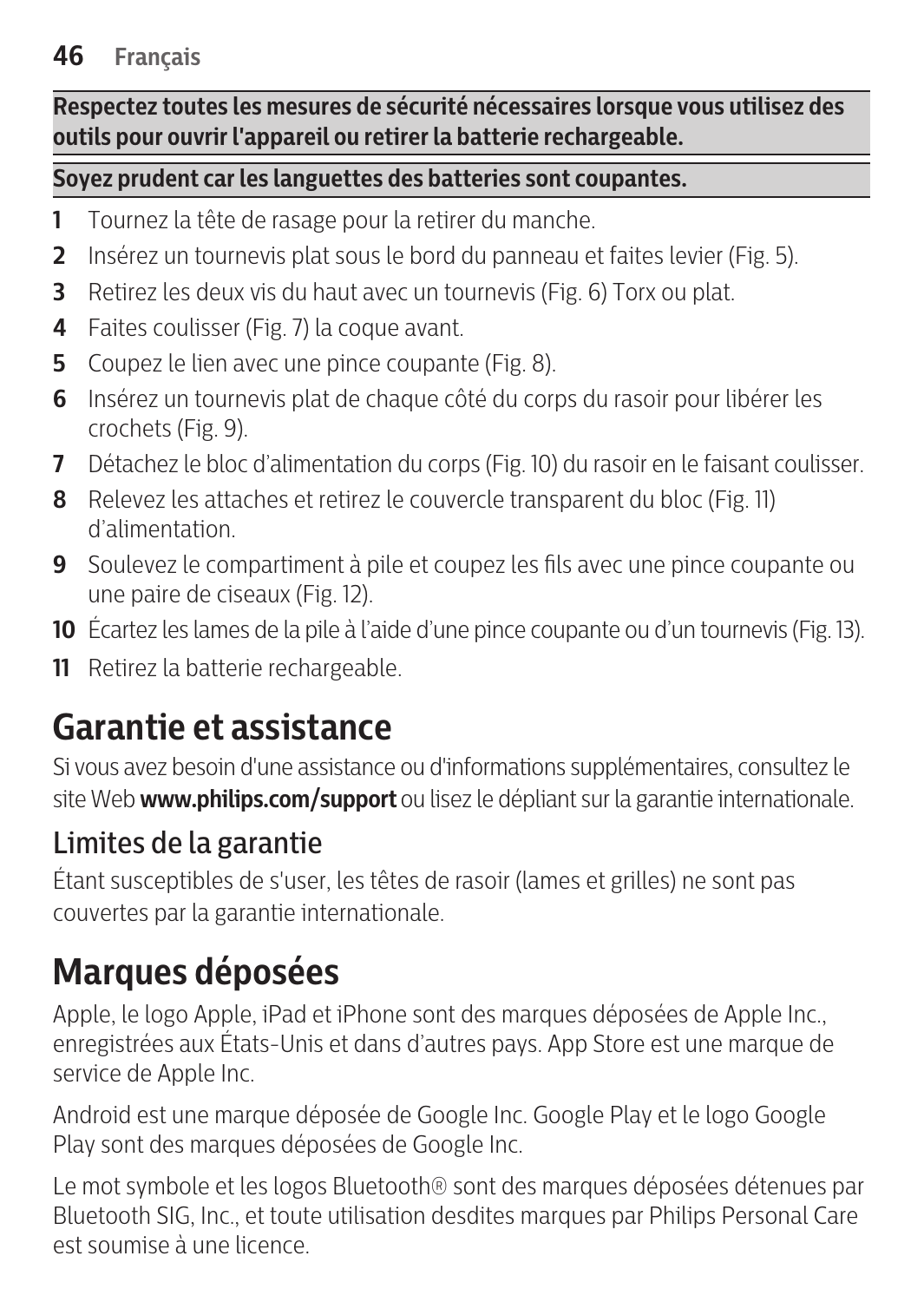## **Informazioni di sicurezza importanti**

Prima di utilizzare l'apparecchio e i relativi accessori, leggete attentamente queste informazioni importanti e conservatele per eventuali riferimenti futuri. Gli accessori forniti potrebbero variare a seconda del prodotto. La confezione mostra gli accessori forniti con il prodotto e se questo è abilitato al Bluetooth.

# Pericolo

- Tenete l'unità di alimentazione lontano dall'acqua (fig. 1).

## Avvertenza

- Per ricaricare la batteria, utilizzate solo l'unità di alimentazione rimovibile (HQ8505) fornita in dotazione con l'apparecchio.
- L'unità di alimentazione contiene un trasformatore. Non tagliate l'unità di alimentazione per sostituirla con un'altra spina onde evitare situazioni pericolose.
- Questo apparecchio può essere usato da bambini a partire da 8 anni di età e da persone con capacità mentali, fisiche o sensoriali ridotte, prive di esperienza o conoscenze adatte a condizione che tali persone abbiano ricevuto assistenza o formazione per utilizzare l'apparecchio in maniera sicura e capiscano i potenziali pericoli associati a tale uso. Evitate che i bambini giochino con l'apparecchio. La manutenzione e la pulizia non devono essere eseguite da bambini se non in presenza di un adulto.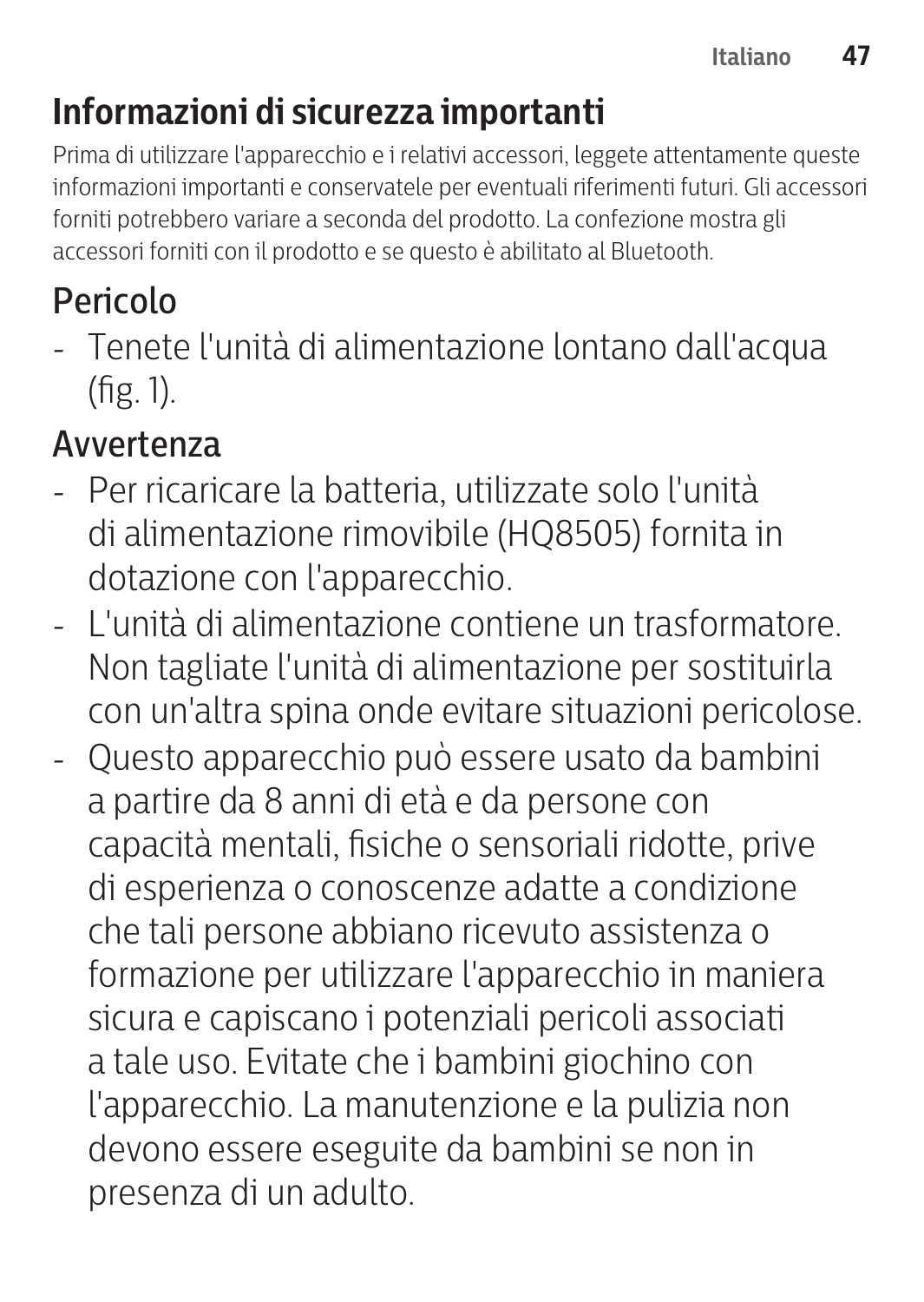- Scollegate sempre la spina dall'apparecchio prima di pulirlo sotto l'acqua corrente.
- Controllate sempre l'apparecchio prima di utilizzarlo. Per evitare il rischio di lesioni, non utilizzate l'apparecchio nel caso in cui sia danneggiato. Sostituite sempre le parti danneggiate con ricambi originali.

Liquido per cartuccia a cialda Quick Clean Philips

- Evitate di ingerire il gel.
- Tenete fuori dalla portata dei bambini.

## **Attenzione**

- Non immergete mai il supporto di ricarica in acqua né sciacquatelo sotto l'acqua corrente (fig. 1).
- Non utilizzate acqua ad una temperatura superiore a 60°C per sciacquare il rasoio.
- Utilizzate questo apparecchio per lo scopo previsto come indicato nel manuale dell'utente.
- Per motivi igienici, l'apparecchio deve essere usato da una sola persona.
- Non usate aria compressa, prodotti o sostanze abrasive o detergenti aggressivi, come benzina o acetone, per pulire l'apparecchio.
- Se il rasoio è dotato di sistema di pulizia, utilizzate sempre la cartuccia originale a cialda Quick Clean Philips.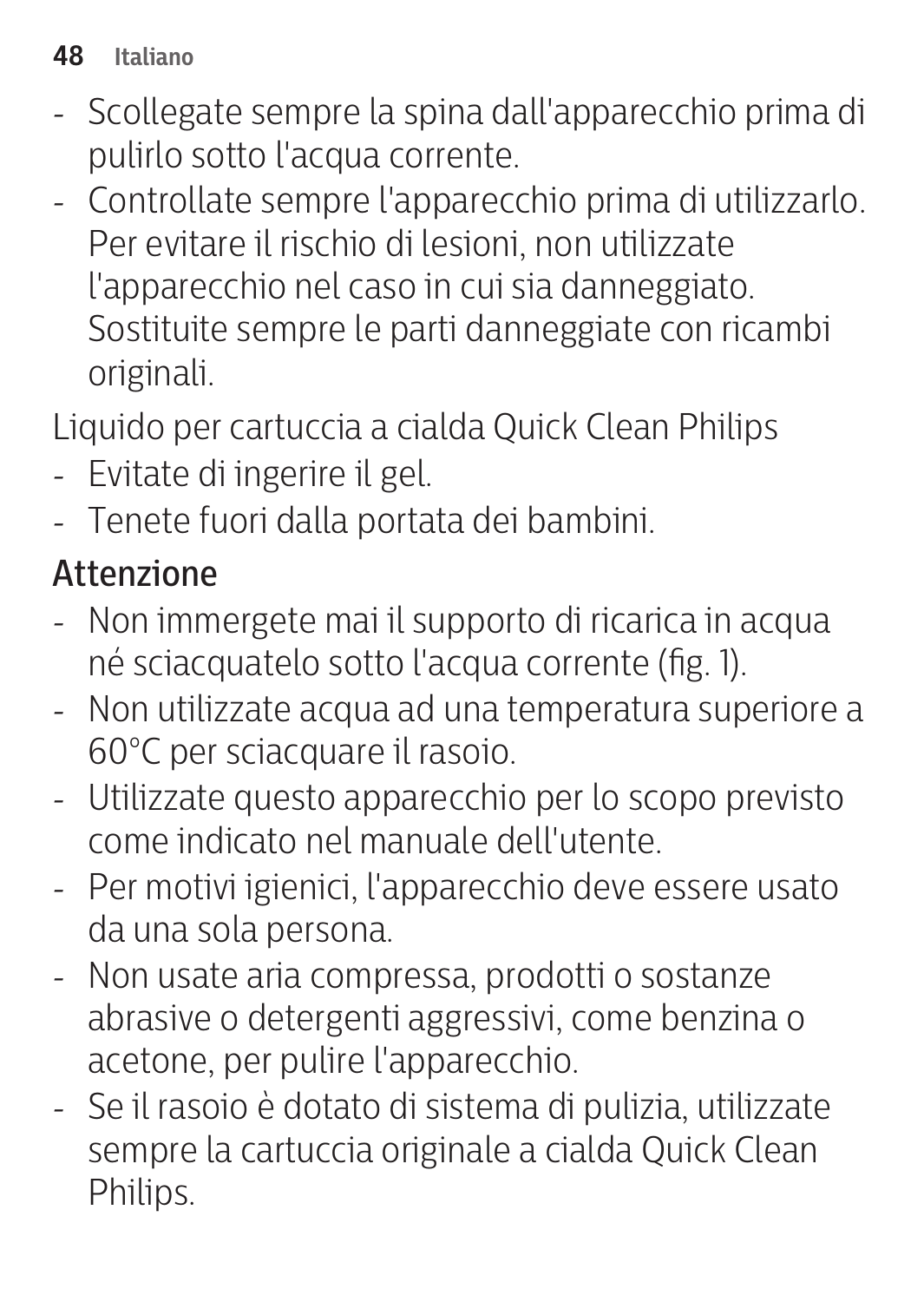- Posizionate sempre il sistema di pulizia su una superficie stabile e orizzontale per evitare la fuoriuscita di liquido.
- Assicuratevi sempre che il vano cartucce sia chiuso prima di utilizzare il sistema di pulizia.
- Quando il sistema di pulizia è pronto per l'uso, non spostatelo, per evitare la fuoriuscita del liquido per la pulizia.
- Quando il rasoio viene sciacquato, si potrebbe riscontrare una fuoriuscita di alcune gocce d'acqua dalla presa posta nella parte inferiore. Si tratta di un fenomeno del tutto normale e sicuro, in quanto tutte le parti elettroniche sono racchiuse in un guscio sigillato, all'interno del rasoio.
- Per evitare danni irreparabili, non usate l'unità di alimentazione in o vicino a prese a muro che contengono o hanno contenuto un deodorante elettrico per ambienti.
- Non utilizzate l'apparecchio sulla pelle screpolata, su ferite aperte, ferite in fase di cicatrizzazione, pelle in via di guarigione dopo un intervento chirurgico o in presenza di malattie o irritazione della pelle, quali acne grave, scottature, infezioni della pelle, cancro della pelle, infiammazioni, eczema, psoriasi, allergia al nylon e così via.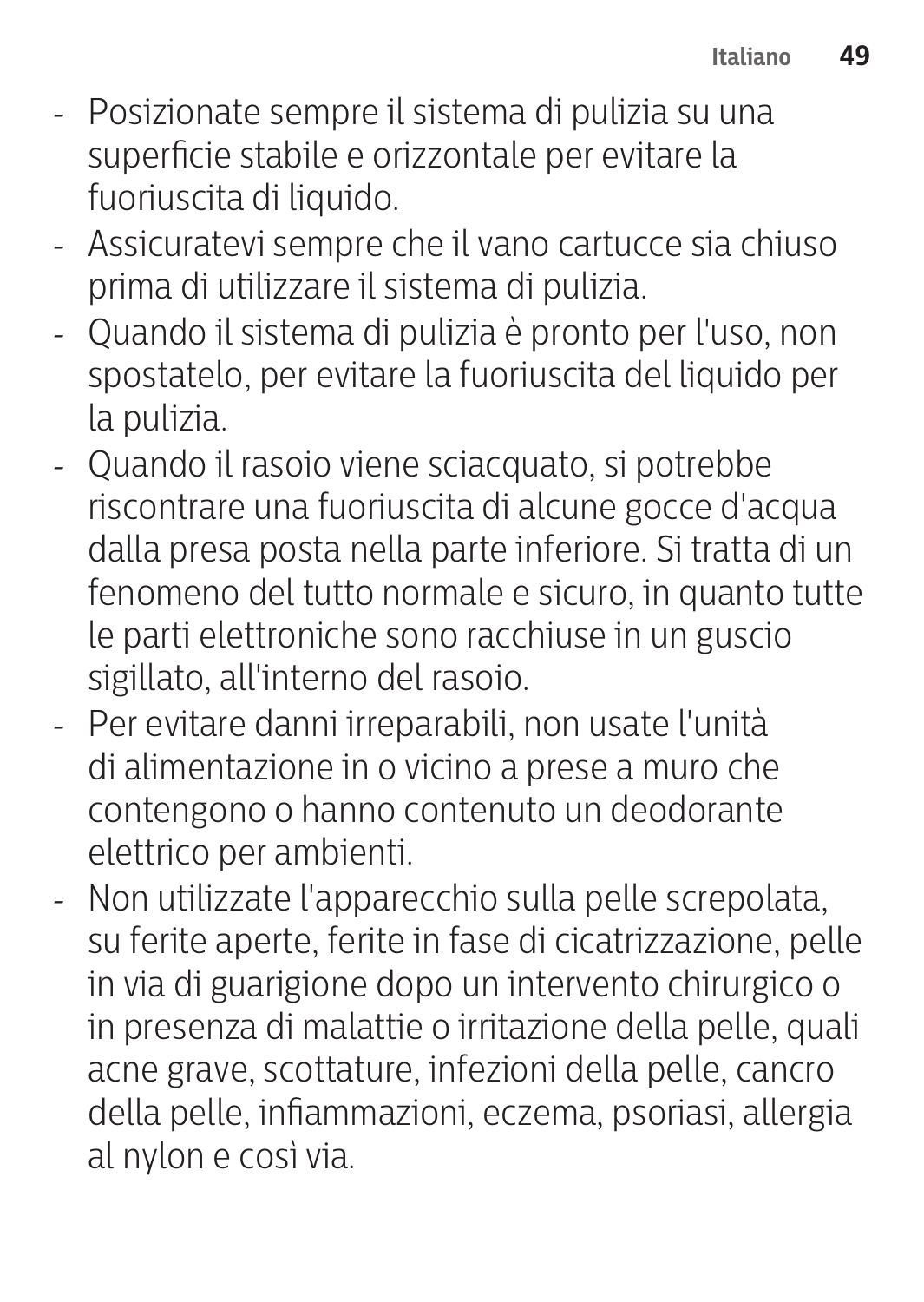- Non utilizzare l'accessorio spazzola di pulizia se si sta assumendo farmaci a base di steroidi, potrebbe causare irritazione o lesioni.
- Se avete piercing sul viso, rimuoveteli prima di utilizzare gli accessori rimovibili o evitate di utilizzare l'apparecchio sopra o in prossimità del piercing.
- Se indossate gioielli, lenti a contatto oppure occhiali, rimuoveteli prima di utilizzare gli accessori rimovibili o evitate di utilizzare l'apparecchio sopra o in prossimità dei gioielli o degli occhiali.
- Prestate attenzione quando utilizzate lo smartphone vicino all'acqua e in ambienti umidi.
- I segnali di radiofrequenza a onde corte di un apparecchio Bluetooth® possono compromettere il funzionamento di altri dispositivi elettronici e medici.
- Spegnete il Bluetooth nelle aree in cui non è consentito.
- Non utilizzate l'apparecchio in strutture mediche, aerei, punti di rifornimento, accanto a porte automatiche, allarmi incendio automatici o altri dispositivi controllati automaticamente.
- Mantenete l'apparecchio a una distanza di 20 cm da pacemaker e altri dispositivi medici. Le onde radio possono compromettere il funzionamento di pacemaker e altri dispositivi medici.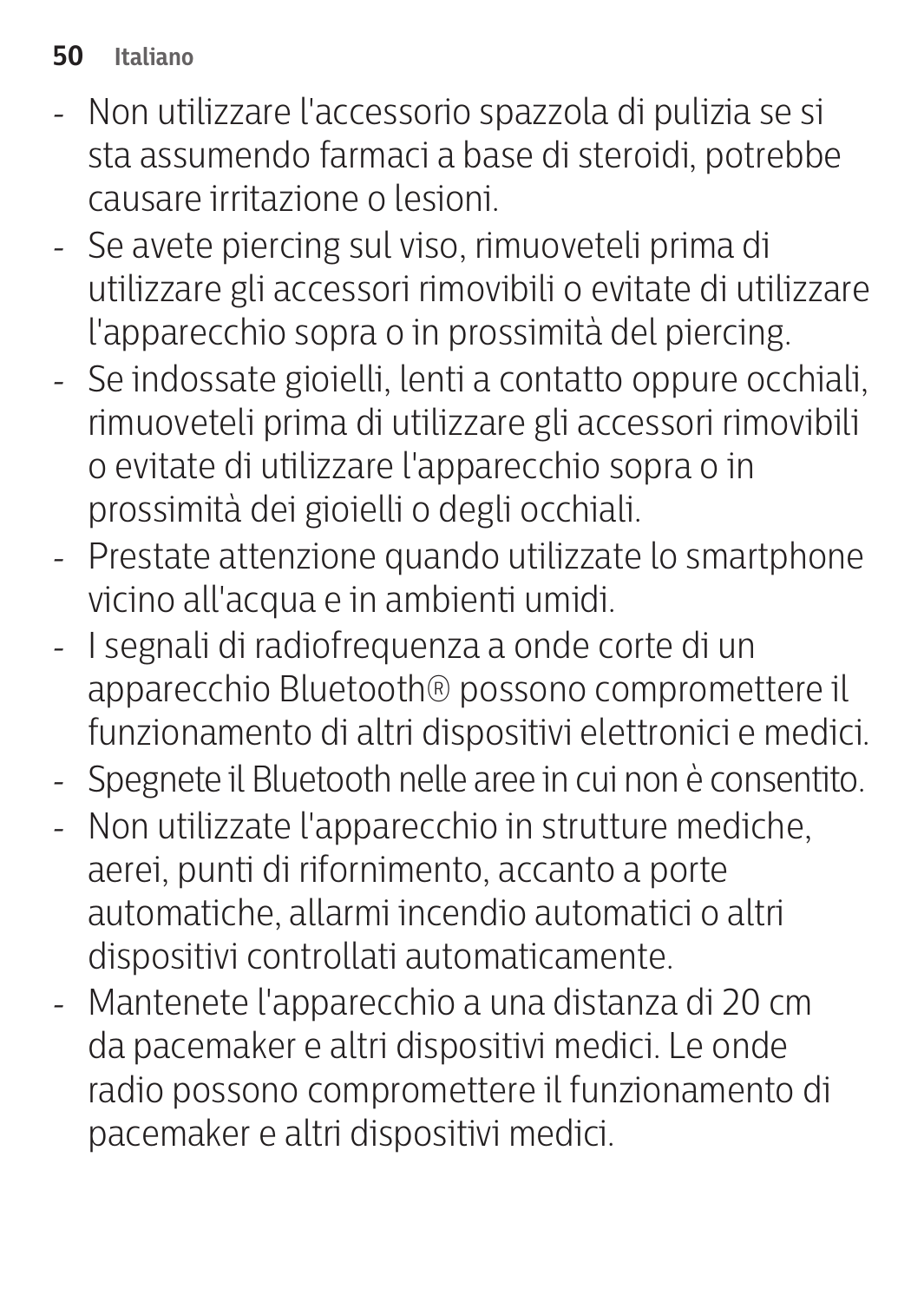## Istruzioni di sicurezza per le batterie

- Utilizzate questo prodotto solo per lo scopo previsto e seguite le istruzioni generali e di sicurezza della batteria descritte nel presente manuale dell'utente. Eventuali utilizzi impropri possono causare scosse elettriche, ustioni, incendi e altri pericoli o lesioni.
- Per caricare la batteria, utilizzate solo l'unità di alimentazione rimovibile (HQ8505) fornita con il prodotto. Non utilizzate cavi di prolunga.
- Ricaricate, utilizzate e riponete il prodotto a una temperatura compresa tra 5 °C e 35 °C.
- Scollegate sempre il prodotto quando è completamente carico.
- Non bruciate i prodotti e le loro batterie e non esponeteli alla luce solare diretta o ad alte temperature (ad es. in automobili surriscaldate calde o vicino fornelli roventi). Le batterie possono esplodere se surriscaldate.
- Se il prodotto si surriscalda in modo anomalo, emana un odore strano, cambia colore o se la ricarica richiede molto più tempo del solito, interrompete l'utilizzo e la ricarica del prodotto e contattate il vostro rivenditore Philips di zona.
- Non collocate i prodotti e le relative batterie in forni a microonde o su fornelli a induzione.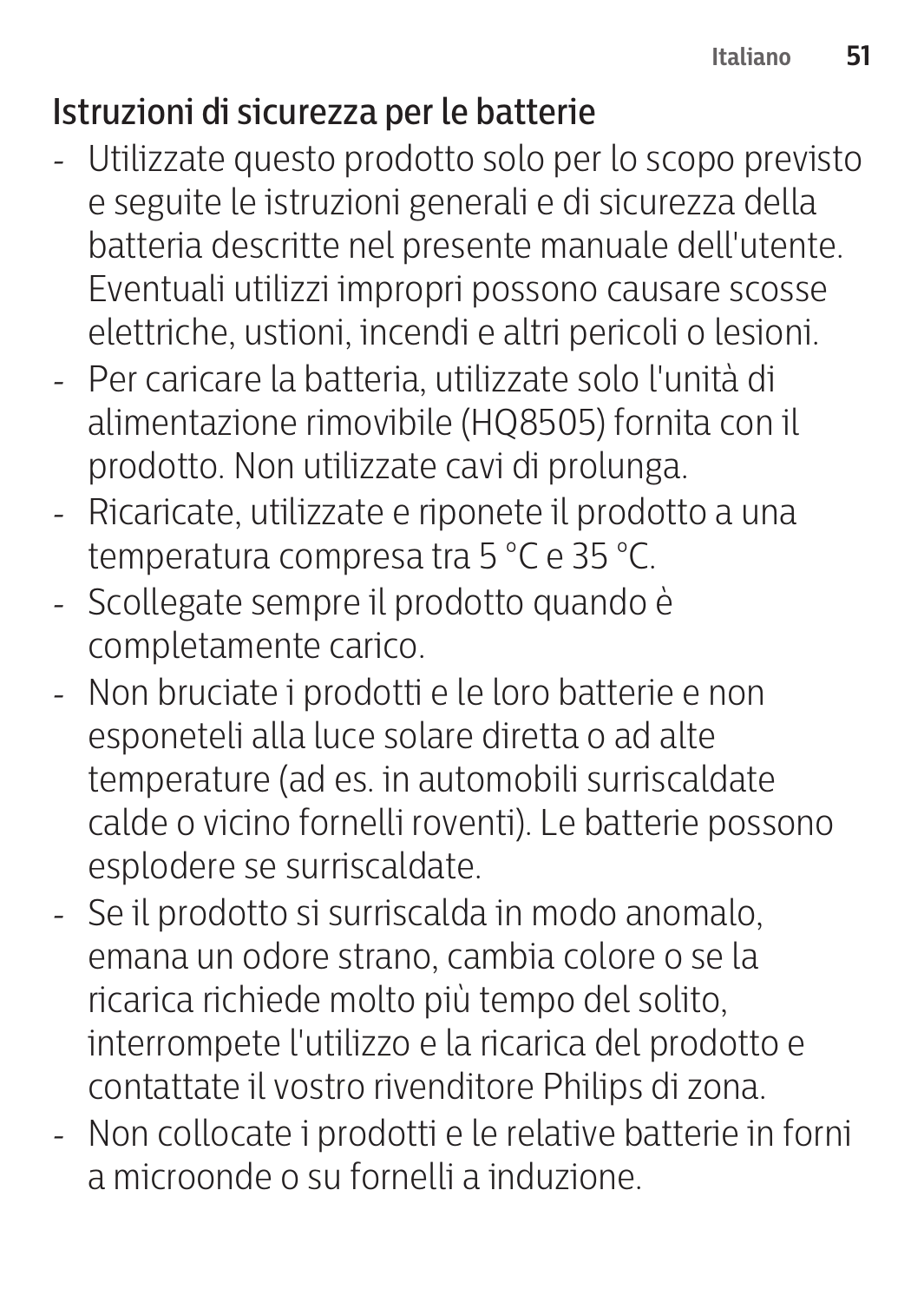- Questo prodotto contiene una batteria ricaricabile non sostituibile. Non aprite il prodotto per sostituire la batteria ricaricabile.
- Quando maneggiate le batterie, assicuratevi che le mani, il prodotto e le batterie siano asciutti.
- Per evitare che le batterie si surriscaldino o rilascino sostanze tossiche o pericolose, non disassemblate, modificate, perforate o danneggiate i prodotti e le relative batterie e non disassemblate, mandate in cortocircuito, sovraccaricate o invertite la polarità delle batterie.
- Per evitare il cortocircuito accidentale delle batterie dopo la rimozione, evitate che i terminali delle batterie entrino in contatto con oggetti metallici, come monete, forcine o anelli. Non avvolgete le batterie in fogli di alluminio. Coprite i terminali della batteria o riponete le batterie in un sacchetto di plastica prima di smaltirle.
- Se le batterie sono danneggiate o perdono del liquido, evitate il contatto con la pelle o gli occhi. In tal caso, sciacquate subito e accuratamente con acqua e consultate un medico.

### Campi elettromagnetici (EMF)

Questo apparecchio Philips è conforme a tutti gli standard e alle norme relativi all'esposizione ai campi elettromagnetici.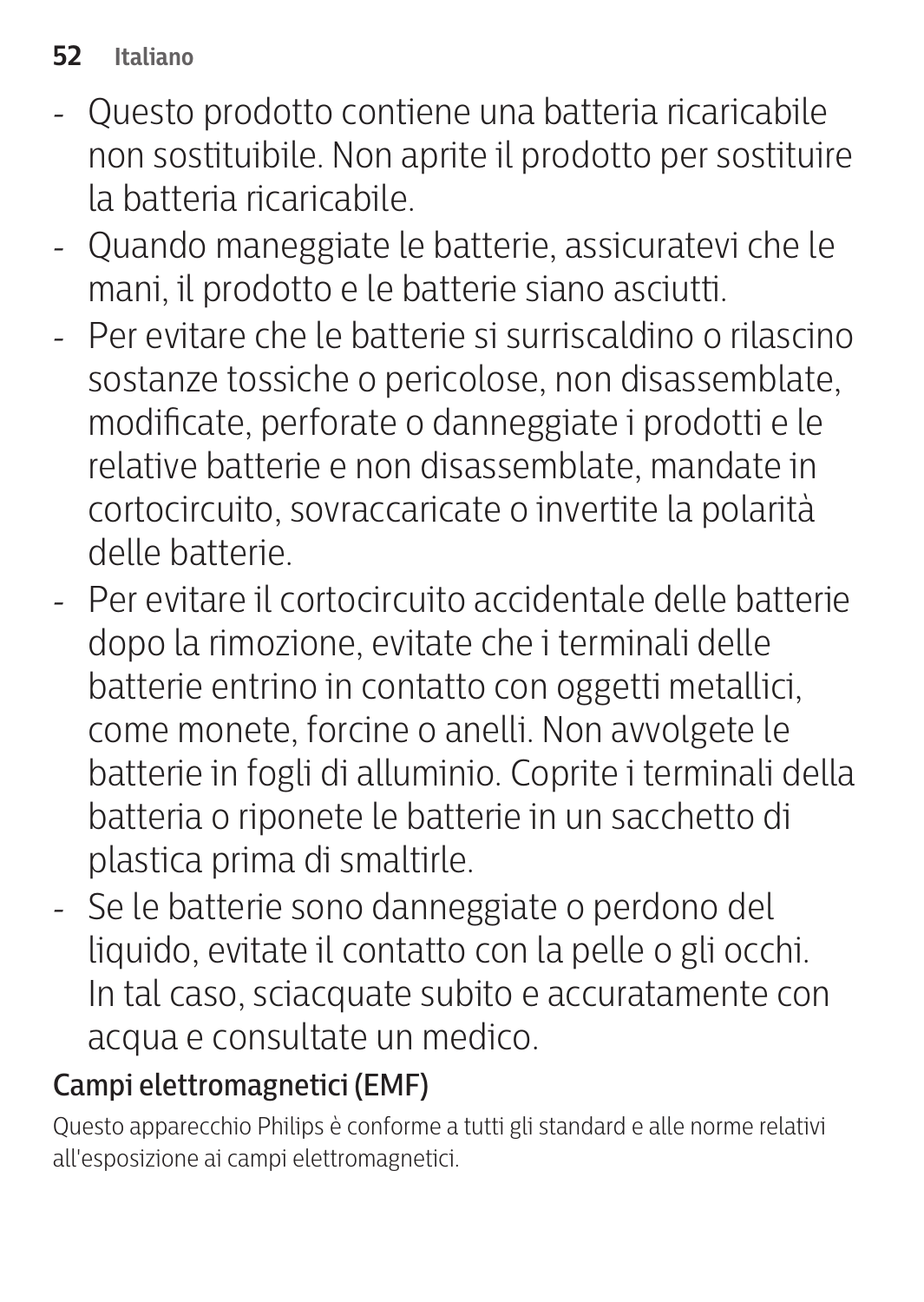#### Direttiva sull'apparecchiatura radio

- Gli apparecchi della serie S7000 sono dotati di tecnologia Bluetooth classe 2.
- La banda di frequenza in cui funziona il Bluetooth sugli apparecchi della serie S7000 è 2,4 GHz.
- La massima potenza di radiofrequenza irradiata nella banda di frequenza in cui funzionano gli apparecchi della serie S7000 è inferiore a 20 dBm.
- Questo apparecchio è stato costruito in modo tale che il prodotto soddisfi i requisiti dell'Articolo 10 (2), in quanto può essere utilizzato in almeno uno stato membro dell'UE, come è stato dimostrato; inoltre, il prodotto è conforme all'Articolo 10 (10) in quanto non ha alcuna restrizione sulla messa in servizio in nessuno stato membro dell'UE.
- Con la presente, Philips dichiara che gli apparecchi della serie S7000 sono conformi ai requisiti essenziali e alle altre disposizioni correlate della Direttiva 2014/53/UE. La dichiarazione di conformità può essere consultata all'indirizzo www.philips.com/support.

#### Indicazioni generali

- Questo rasoio è impermeabile (fig. 2). Può essere usato in vasca o doccia e pulito sotto l'acqua corrente. Per ragioni di sicurezza, il rasoio può quindi essere utilizzato solo senza filo.
- L'unità di alimentazione funziona con tensioni comprese fra 100 e 240 V.
- L'unità di alimentazione consente di trasformare la tensione a 100-240 volt in una tensione più bassa e sicura inferiore a 24 volt.
- Il marchio denominativo Bluetooth® e i loghi sono marchi registrati di proprietà di Bluetooth SIG, Inc. e l'uso di tali marchi da parte di Koninklijke Philips N.V. è concesso in licenza.

# **Riciclaggio**

- Questo simbolo indica che il prodotto non può essere smaltito con i normali rifiuti domestici (2012/19/UE) (fig. 3).
- Questo simbolo indica che il prodotto contiene una batteria ricaricabile incorporata che non deve essere smaltita con i normali rifiuti domestici (fig. 4) (2006/66/CE). Vi invitiamo a recarvi presso un punto di smaltimento ufficiale o un centro di assistenza Philips per far rimuovere la batteria ricaricabile da un professionista.
- Ci sono due situazioni in cui potete restituire gratuitamente il prodotto vecchio a un rivenditore: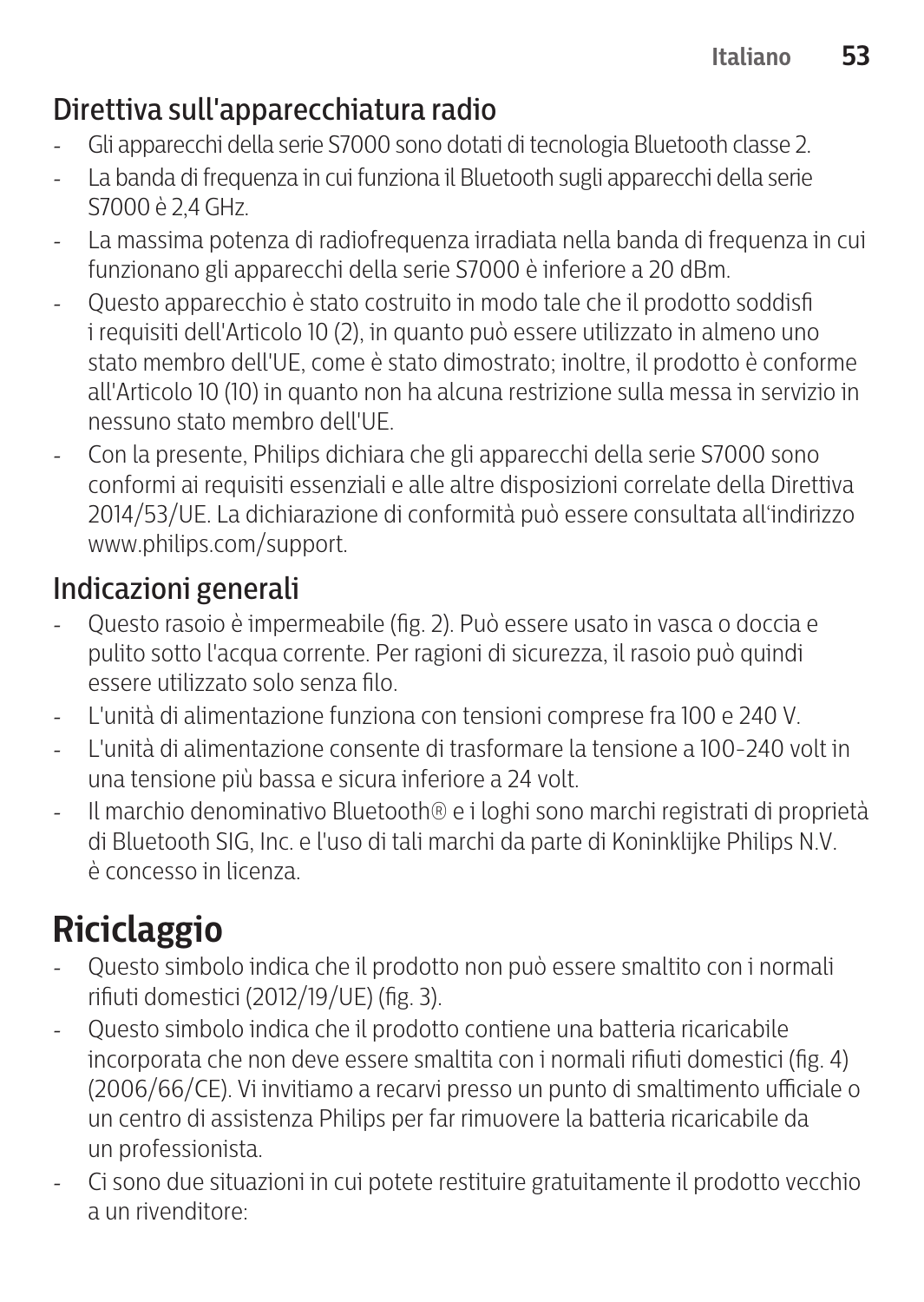#### **54 Italiano**

- **1** Quando acquistate un prodotto nuovo, potete restituire un prodotto simile al rivenditore.
- **2** Se non acquistate un prodotto nuovo, potete restituire prodotti con dimensioni inferiori a 25 cm (lunghezza, altezza e larghezza) ai rivenditori con superficie dedicata alla vendita di prodotti elettrici ed elettronici superiore ai 400 m2 .
- In tutti gli altri casi, attenetevi alle normative di raccolta differenziata dei prodotti elettrici, elettronici e delle batterie ricaricabili in vigore nel vostro paese: un corretto smaltimento consente di evitare conseguenze negative per l'ambiente e la salute.

### Rimozione della batteria ricaricabile

prima di smaltire l'apparecchio, rimuovere le batterie ricaricabili. Prima di rimuovere la batteria, assicuratevi che l'apparecchio sia scollegato dalla presa di corrente e che la batteria sia completamente scarica.

#### **Adottate tutte le misure di sicurezza necessarie quando utilizzate utensili per aprire l'apparecchio e quando smaltite la batteria ricaricabile.**

#### **le estremità delle batterie sono molto affilate!**

- **1** Svitate la testina di rasatura per rimuoverla dall'impugnatura.
- **2** Inserite un cacciavite a testa piatta sotto il bordo del pannello e rimuovetelo (fig. 5).
- **3** Rimuovete le due viti dalla parte superiore con un cacciavite (fig. 6) Torx o uno a testa piatta.
- **4** Fate scorrere via (fig. 7) la custodia anteriore.
- **5** Rompete il ponte nella parte superiore con una tronchese (fig. 8).
- **6** Inserite un cacciavite a testa piatta in entrambi i lati del rasoio per rilasciare i ganci (fig. 9).
- **7** Fate scorrere l'unità di alimentazione fuori dal corpo (fig. 10).
- **8** Flettete lateralmente i ganci a scatto e rimuovete il coperchio trasparente dell'unità (fig. 11) di alimentazione.
- **9** Sollevate lo scomparto batteria e tagliate i fili con un paio di pinze da taglio o con le forbici (fig. 12).
- **10** Flettete lateralmente le etichette della batteria con un paio di pinze da taglio o con un cacciavite (fig. 13).
- **11** Rimuovete la batteria ricaricabile.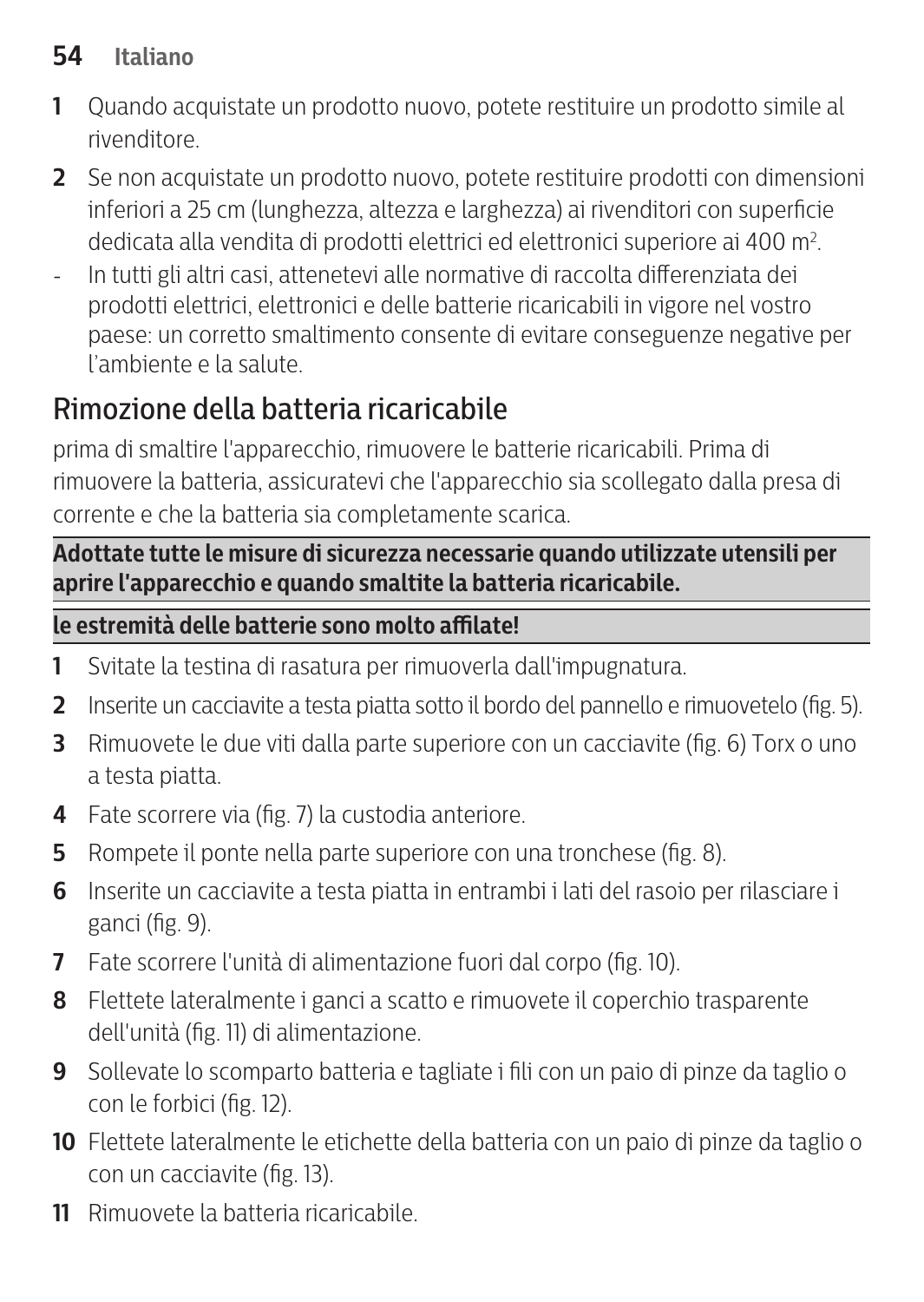## **Garanzia e assistenza**

Per assistenza o informazioni, visitate il sito Web all'indirizzo **www.philips.com/ support** oppure leggete l'opuscolo della garanzia internazionale.

#### Limitazioni della garanzia

Le testine di rasatura (lame e paralame) non sono coperte dalla garanzia internazionale perché sono componenti soggetti a usura.

# **Marchi**

Apple, il logo Apple, iPad e iPhone sono marchi registrati di Apple Inc. negli Stati Uniti e in altri paesi. App Store è un marchio di servizio di Apple Inc.

Android è un marchio di Google Inc. Google Play e il logo Google Play sono marchi di Google Inc.

Il marchio denominativo Bluetooth® e i loghi sono marchi registrati di proprietà di Bluetooth SIG, Inc. e l'uso di tali marchi da parte di Philips Personal Care è concesso in licenza.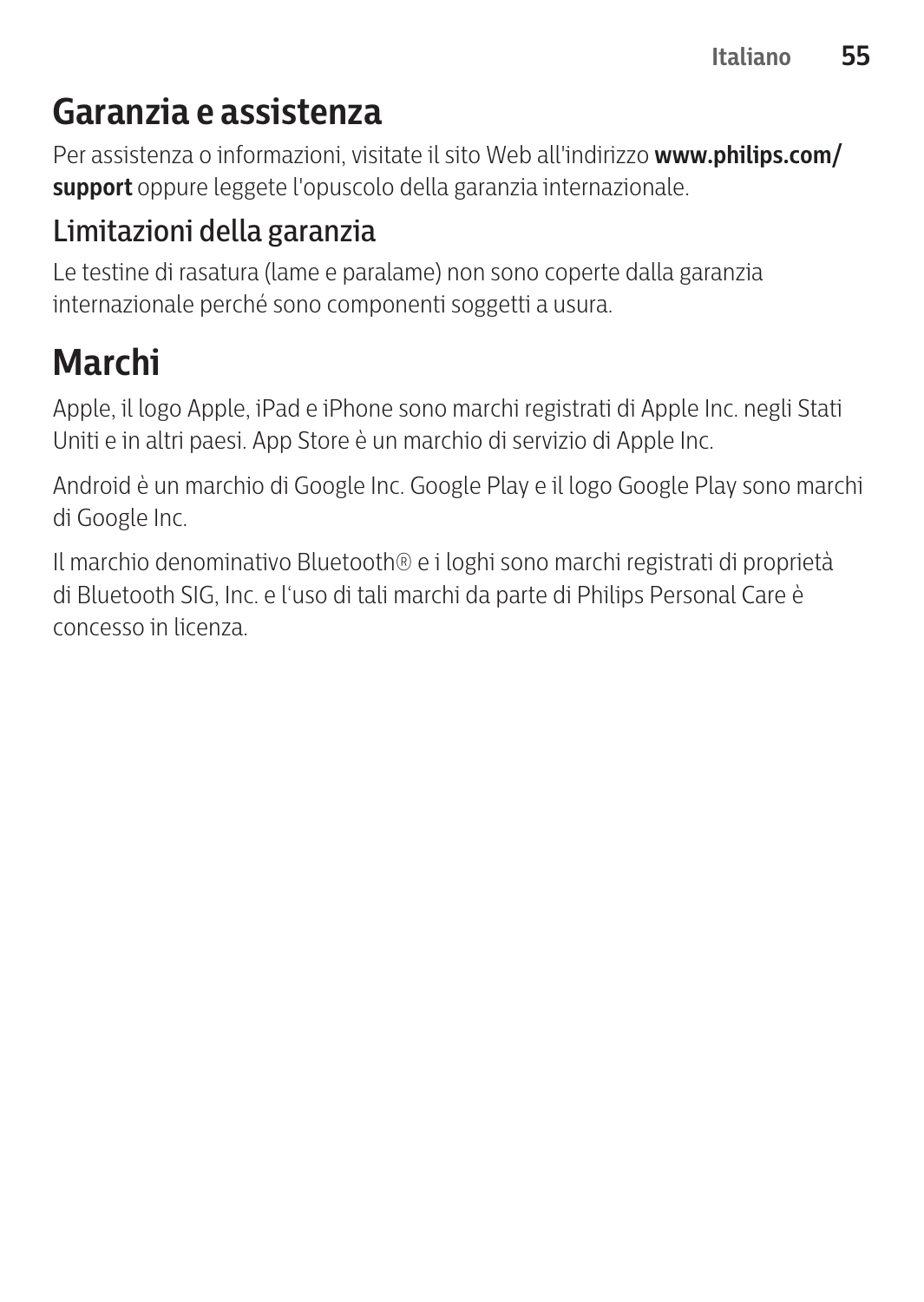## **Belangrijke veiligheidsinformatie**

Lees deze belangrijke informatie zorgvuldig door voordat u het apparaat en de accessoires gaat gebruiken. Bewaar het boekje om het indien nodig later te kunnen raadplegen. De meegeleverde accessoires kunnen per product verschillen. Op de doos wordt aangegeven welke accessoires bij het product worden geleverd en of het product geschikt is voor Bluetooth.

## Gevaar

Houd de voedingsunit droog (Fig. 1).

# Waarschuwing

- Gebruik alleen de afneembare voedingsunit (HQ8505) die met het apparaat is meegeleverd, om de batterij op te laden.
- De voedingsunit bevat een transformator. Knip de voedingsunit niet af om deze te vervangen door een andere stekker. Dit leidt tot een gevaarlijke situatie.
- Dit apparaat kan worden gebruikt door kinderen vanaf 8 jaar en door personen met verminderde lichamelijke, zintuiglijke of geestelijke capaciteiten of weinig ervaring en kennis, mits zij onder toezicht staan of instructies hebben gekregen voor veilig gebruik van het apparaat en mits zij begrijpen welke gevaren het gebruik met zich mee kan brengen. Kinderen mogen niet met het apparaat spelen. Kinderen mogen het apparaat niet reinigen en geen gebruikersonderhoud uitvoeren zonder toezicht.
- Koppel altijd de stekker los voordat u het apparaat onder de kraan schoonspoelt.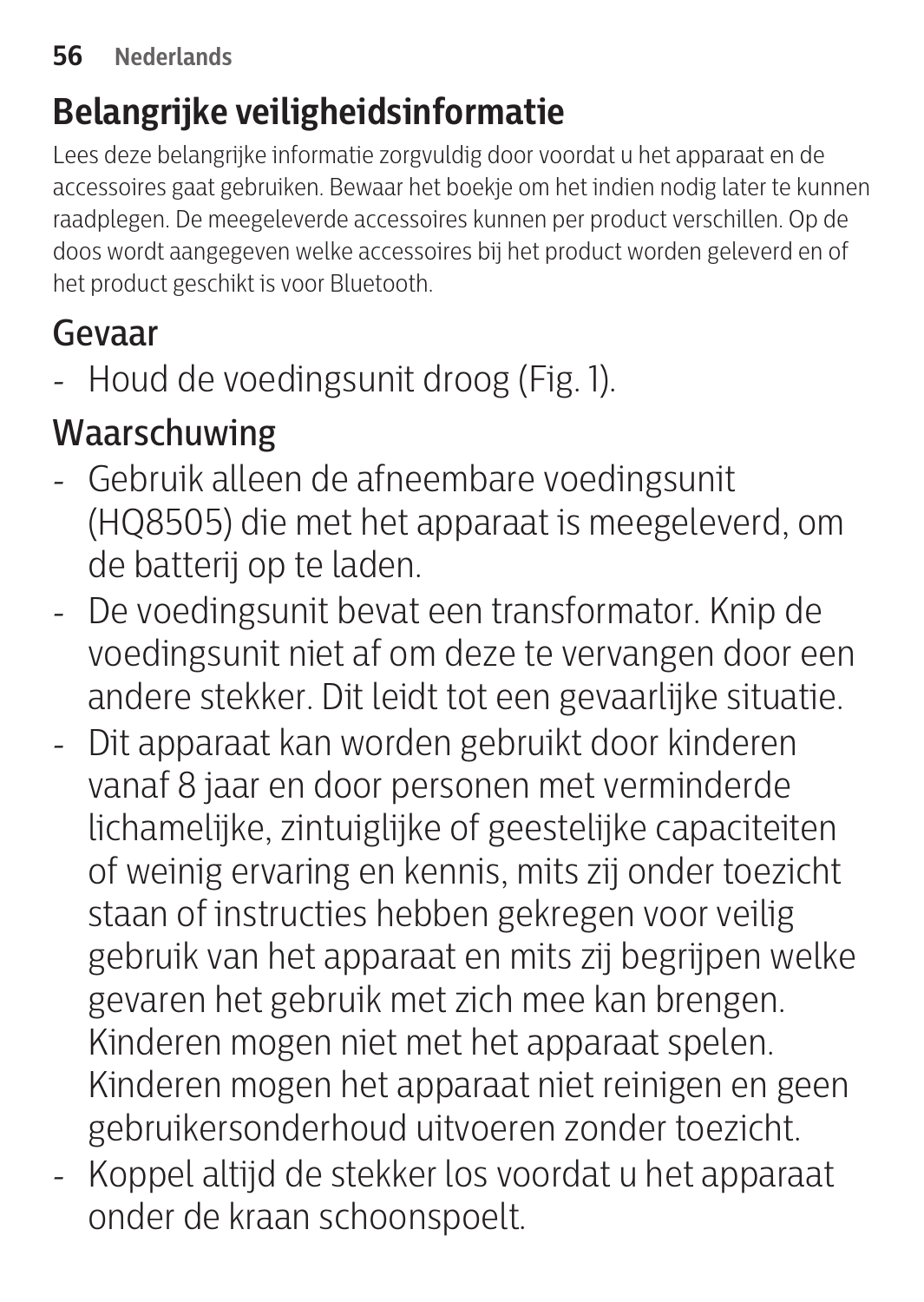- Controleer het apparaat altijd voordat u het gebruikt. Gebruik het apparaat niet als het beschadigd is, aangezien dit verwondingen kan veroorzaken. Vervang een beschadigd onderdeel altijd door een onderdeel van het oorspronkelijke type.

Vloeistof voor Philips Quick Clean Pod-cartridge

- Niet inslikken.
- Buiten het bereik van kinderen houden.

### Let op

- Dompel de oplader nooit in water en spoel deze ook niet af onder de kraan (Fig. 1).
- Gebruik nooit water met een temperatuur hoger dan 60 °C om het scheerapparaat schoon te spoelen.
- Gebruik dit apparaat alleen voor het beoogde doeleinde zoals beschreven in de gebruiksaanwijzing.
- Om hygiënische redenen dient het apparaat slechts door één persoon te worden gebruikt.
- Gebruik nooit perslucht, schuursponzen, schurende schoonmaakmiddelen of agressieve vloeistoffen zoals benzine of aceton om het apparaat schoon te maken.
- Als het scheerapparaat wordt geleverd met een reinigingssysteem, gebruik dan altijd de originele Philips Quick Clean Pod-cartridge.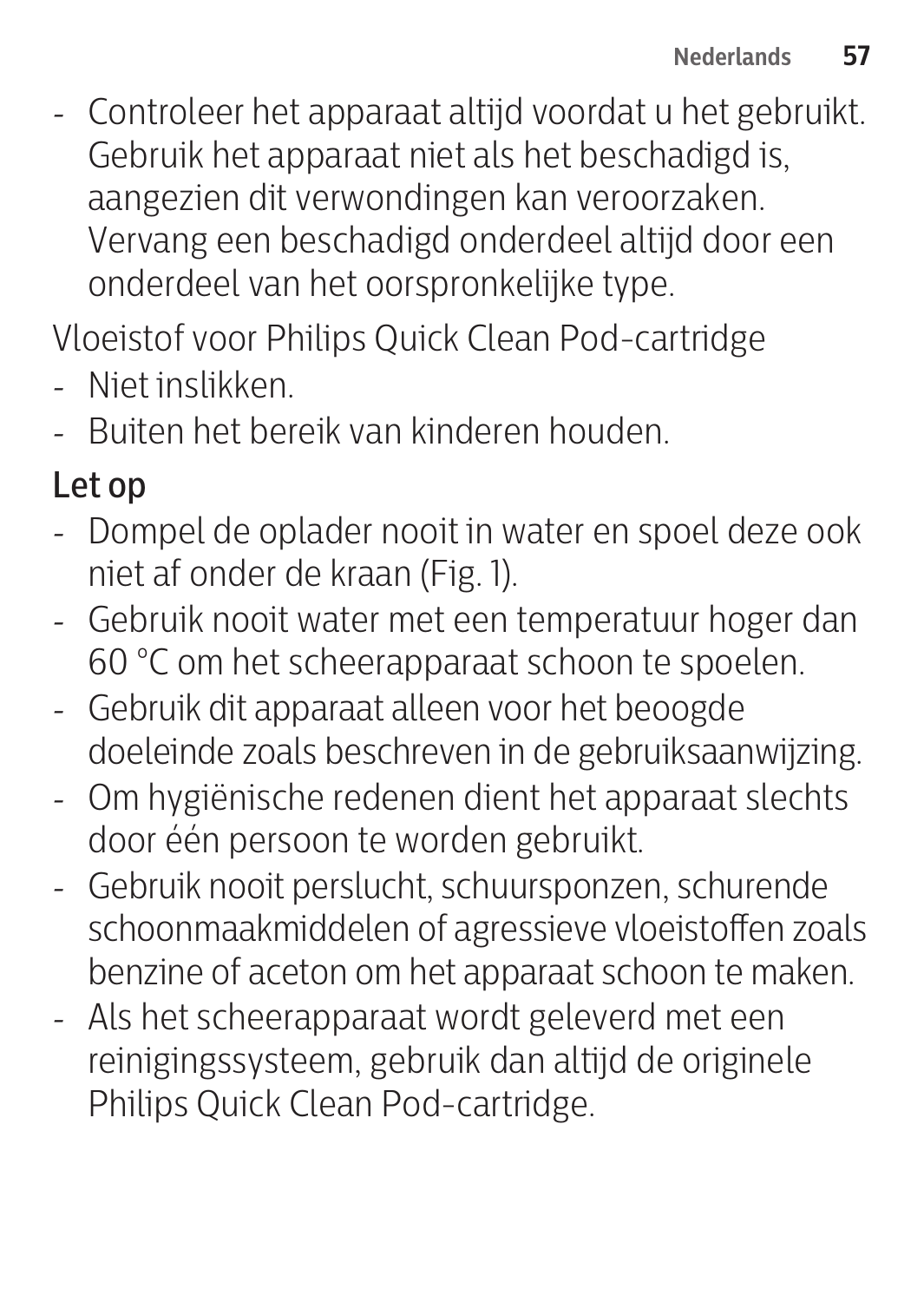- Plaats het reinigingssysteem altijd op een stabiele, vlakke en horizontale ondergrond om lekken te voorkomen.
- Zorg er altijd voor dat het vak voor het gel-/lotionzakje is gesloten voordat u het reinigingssysteem gebruikt.
- Verplaats het reinigingssysteem niet wanneer het klaar is voor gebruik, om lekken van reinigingsvloeistof te voorkomen.
- Wanneer u het scheerapparaat schoonspoelt, kan er water uit de adapter aan de onderkant van het scheerapparaat druppen. Dit is normaal en niet gevaarlijk omdat alle elektronica in een waterdichte voedingsunit in het scheerapparaat zitten.
- Gebruik de voedingsunit niet in of in de buurt van stopcontacten waar een elektrische luchtverfrisser in zit. Dit kan de voedingsunit onherstelbaar beschadigen.
- Gebruik het apparaat niet op gebarsten huid, open wonden, genezende wonden, huid die herstelt na een operatie of als u lijdt aan een huidziekte of huidirritatie, zoals ernstige acne, zonnebrand, huidinfectie, huidkanker, ontsteking, eczeem, psoriasis, nylonallergie enz.
- Gebruik de reinigingsborstel niet als u medicijnen op basis van steroïden gebruikt, omdat dit irritatie of letsel kan veroorzaken.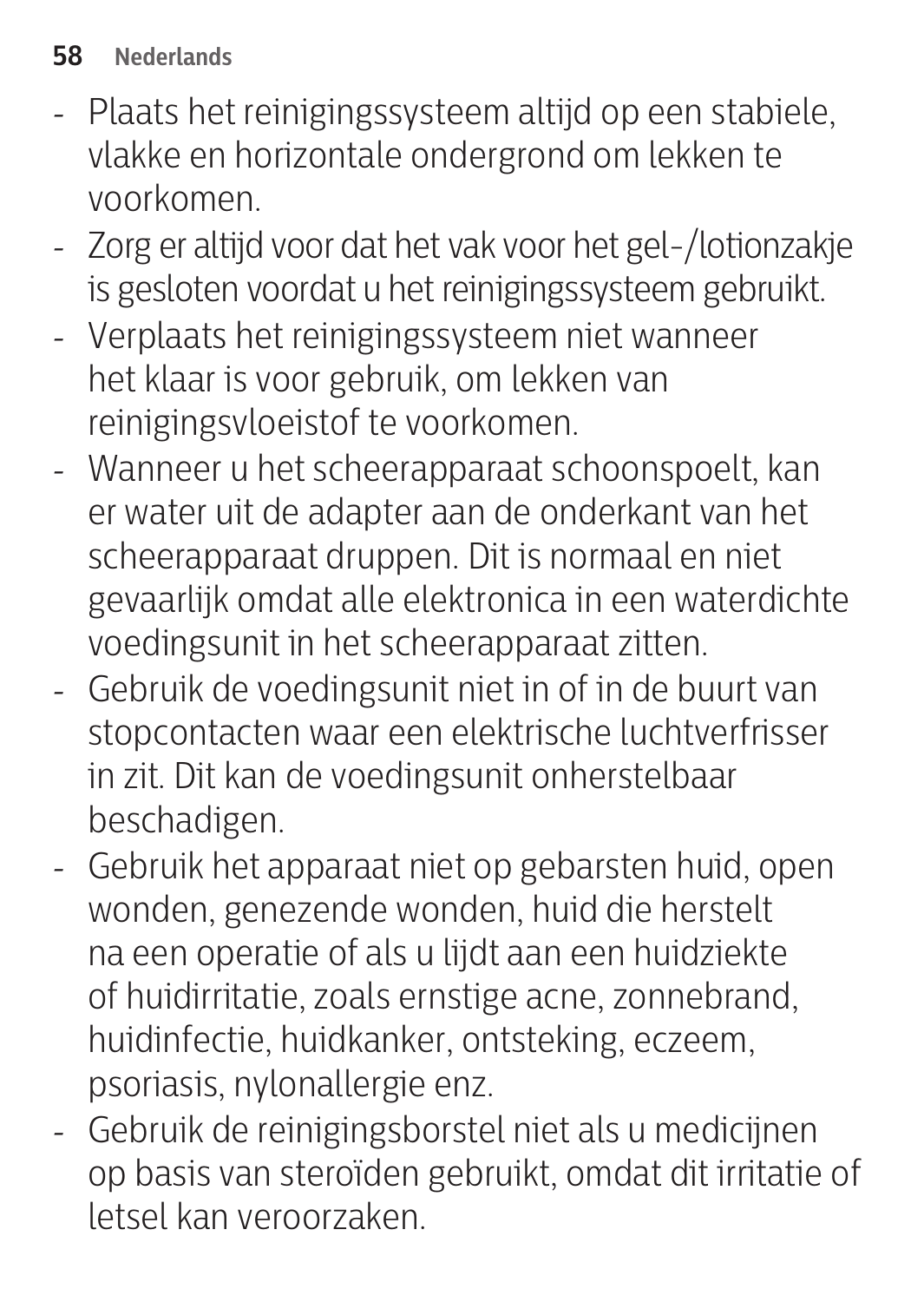- Als u piercings in uw gezicht draagt, verwijder deze dan voordat u de opklikbare hulpstukken gebruikt of zorg dat u het apparaat niet op of in de buurt van een piercing gebruikt.
- Als u sieraden, contactlenzen of een bril draagt, moet u die verwijderen of afzetten voordat u de opklikbare hulpstukken gebruikt, of ervoor zorgen dat u het apparaat niet op of in de buurt van sieraden of uw bril gebruikt.
- Wees voorzichtig met het gebruik van uw smartphone in de buurt van water en in vochtige omgevingen.
- De kortegolf-radiosignalen van een Bluetooth® apparaat kunnen de werking van andere elektronische of medische apparaten verstoren.
- Schakel Bluetooth uit wanneer Bluetooth verboden is.
- Gebruik het apparaat niet in medische instellingen, in vliegtuigen, bij tankstations en in de buurt van automatische deuren, automatische brandalarmen of andere automatisch bediende apparaten.
- Houd dit apparaat ten minste 20 cm uit de buurt van pacemakers en andere medische apparaten. Radiogolven kunnen de werking van pacemakers en andere medische apparaten verstoren.

### Veiligheidsinstructies voor batterijen

- Gebruik dit product alleen voor het beoogde doeleinde en volg de algemene instructies en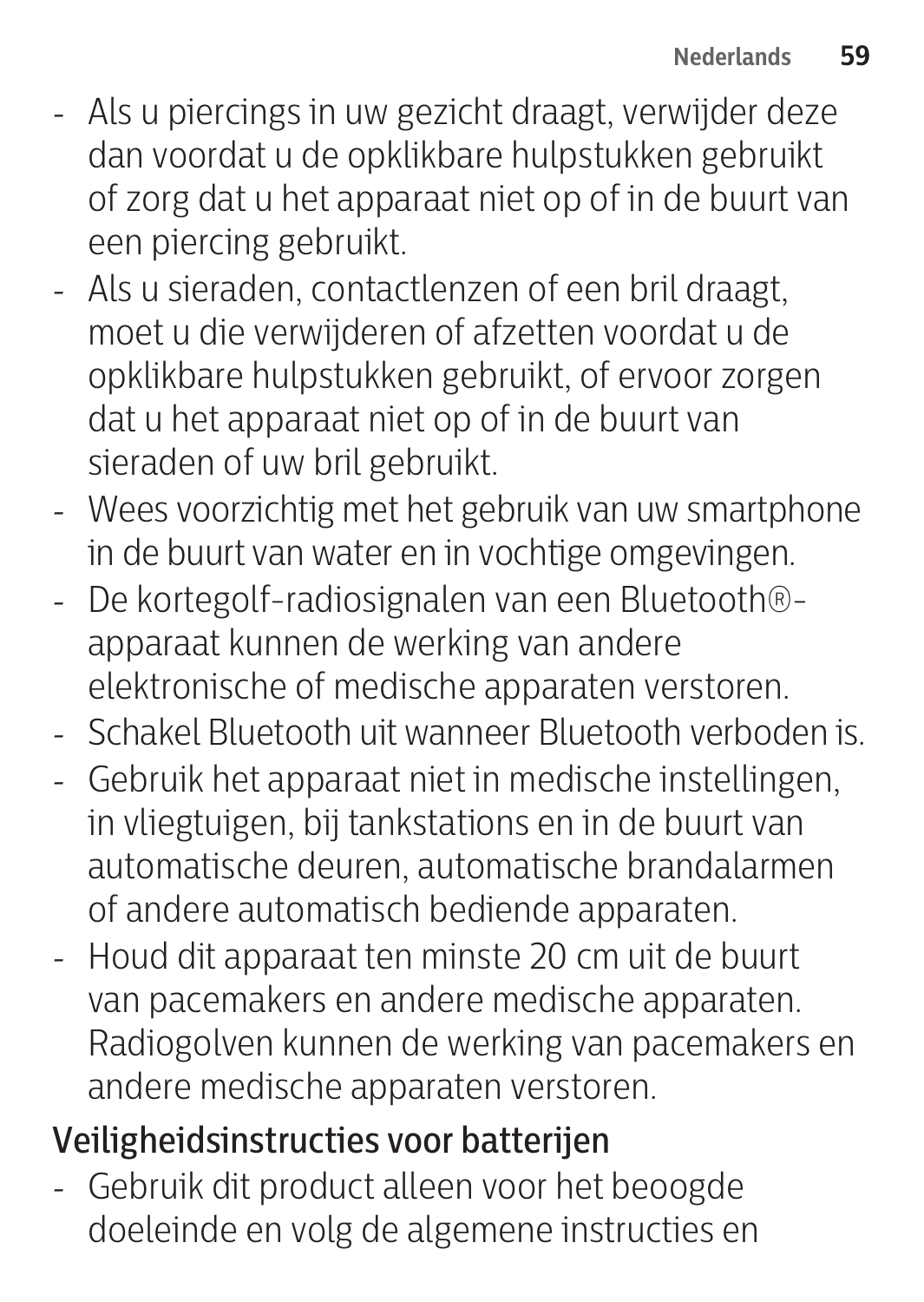de veiligheidsinstructies voor de batterijen zoals beschreven in deze gebruiksaanwijzing. Onjuist gebruik van het apparaat kan leiden tot elektrische schokken, brandwonden, brand en andere gevaarlijke situaties of verwondingen.

- Gebruik alleen de bij het product geleverde afneembare voedingsunit (HQ8505) om de accu op te laden. Gebruik geen verlengsnoer.
- Laad het product op, gebruik het en bewaar het bij een temperatuur tussen 5 °C en 35 °C.
- Haal de stekker van het product altijd uit het stopcontact wanneer het volledig is opgeladen.
- Verbrand producten en bijbehorende batterijen niet en stel ze niet bloot aan direct zonlicht of hoge temperaturen (bijvoorbeeld in een warme auto of nabij een heet fornuis). Batterijen kunnen bij oververhitting ontploffen.
- Als het product erg heet wordt, een abnormale geur afgeeft, van kleur verandert of als het opladen veel langer duurt dan gewoonlijk, mag u het product niet meer gebruiken of opladen en moet u contact opnemen met uw lokale Philips-dealer.
- Plaats producten en bijbehorende batterijen niet in een magnetron of op een inductiekookplaat.
- Dit product bevat een oplaadbare batterij die niet kan worden vervangen. Maak het product niet open om de oplaadbare batterij te vervangen.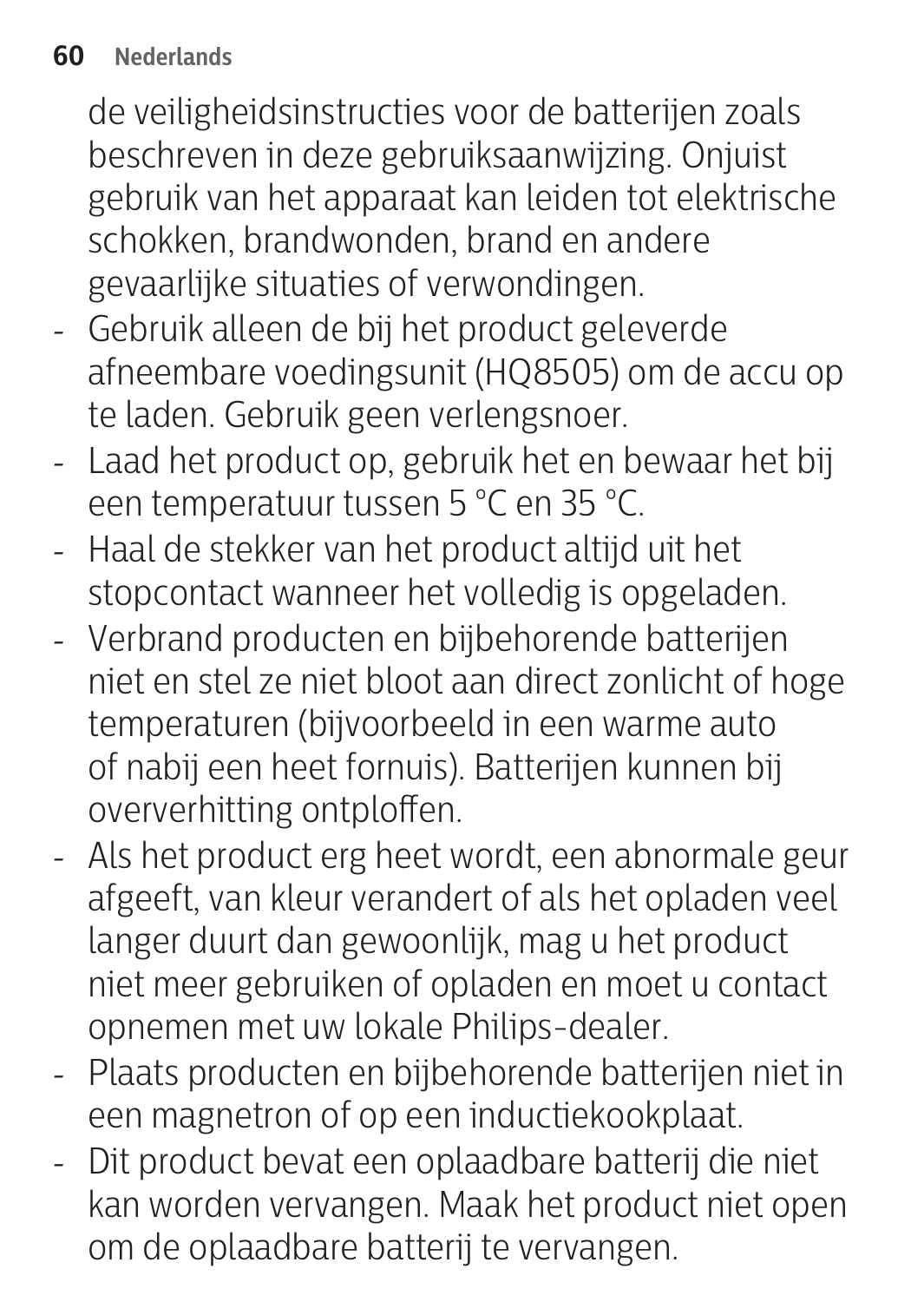- Zorg dat uw handen, het product en de batterijen droog zijn wanneer u de batterijen hanteert.
- Om te voorkomen dat batterijen te heet worden, of giftige of gevaarlijke stoffen afgeven, mag u producten en batterijen niet aanpassen, doorboren of beschadigen, en mag u batterijen niet uit elkaar halen, kortsluiten, overladen of ontladen.
- Laat de batterijaansluitingen niet in aanraking komen met een metalen voorwerp (zoals een munt, haarspeld of ring) om te voorkomen dat de batterijen na verwijdering kortsluiten. Verpak batterijen niet in aluminiumfolie. Dek de batterijaansluitingen af met plakband of plaats de batterijen in een plastic zak voordat u ze recyclet.
- Als batterijen beschadigd zijn of lekken, dient u contact met de huid of ogen te vermijden. Spoel onmiddellijk met water en roep medische hulp in als het product toch in contact komt met de huid of ogen.

## Elektromagnetische velden (EMV)

Dit Philips-apparaat voldoet aan alle toepasselijke richtlijnen en voorschriften met betrekking tot blootstelling aan elektromagnetische velden.

### Radioapparatuur Richtlijn

- Apparaten uit de S7000-serie zijn uitgerust met Bluetooth klasse 2.
- De frequentieband waarbinnen Bluetooth werkt op apparaten uit de S7000 serie is 2,4 GHz.
- Het maximale uitgestraalde radiofrequentievermogen in de frequentieband waarbinnen apparaten uit de S7000-serie functioneren, is minder dan 20 dBm.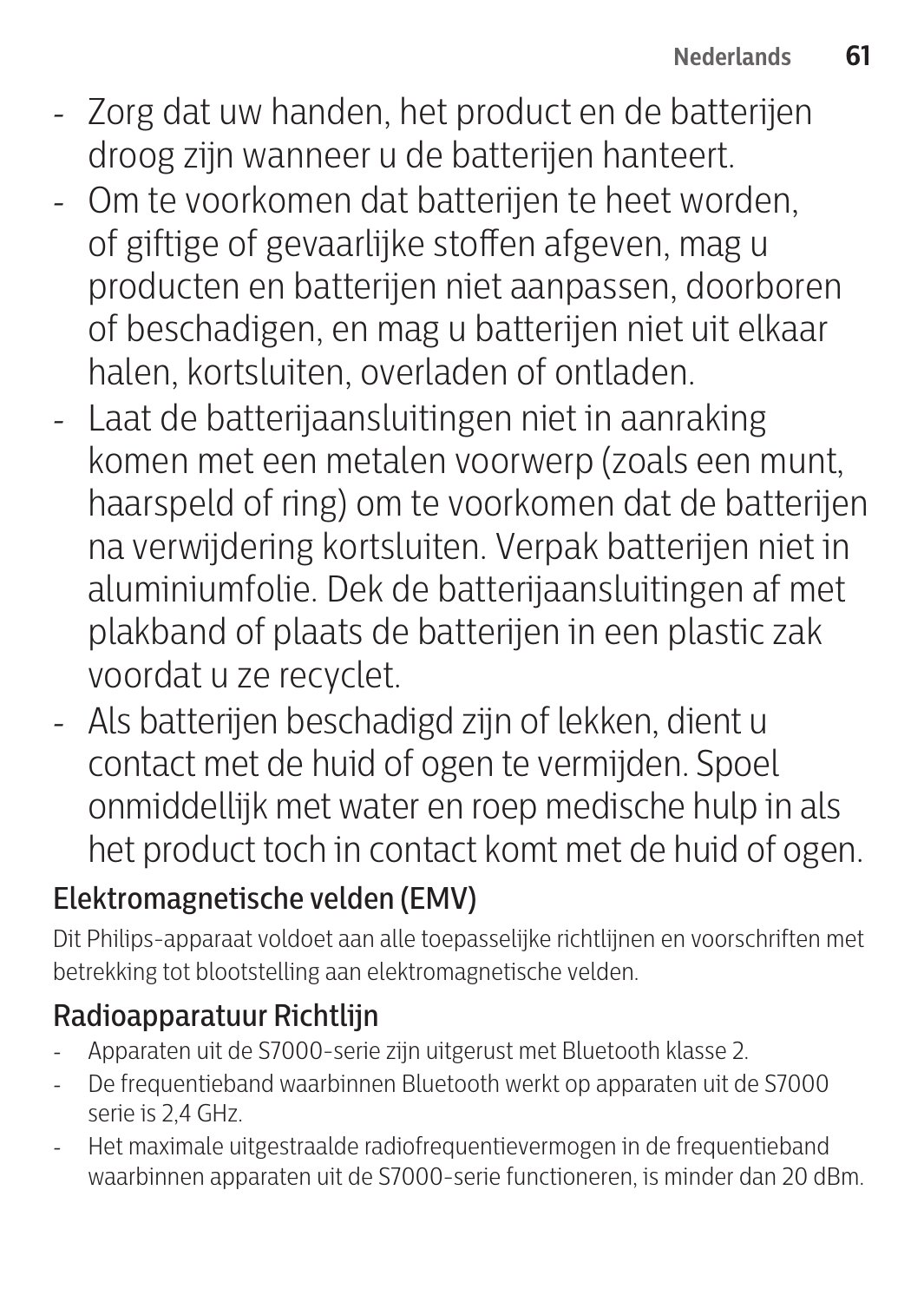#### **62 Nederlands**

- Deze apparatuur is zo geconstrueerd dat het product voldoet aan de vereisten van artikel 10, lid 2, aangezien de toelating in minstens één lidstaat is behandeld, en het product voldoet aan artikel 10, lid10, aangezien er geen beperkingen zijn voor de ingebruikneming in alle EU-lidstaten.
- Philips verklaart hierbij dat apparaten uit de S7000-serie voldoen aan de essentiële vereisten en andere relevante bepalingen van richtlijn 2014/53/EU. U kunt de conformiteitsverklaring raadplegen op www.philips.com/support.

#### Algemeen

- Dit scheerapparaat is waterdicht (Fig. 2). Dit betekent dat het in bad of onder de douche kan worden gebruikt en onder de kraan kan worden gereinigd. Het scheerapparaat kan derhalve om veiligheidsredenen alleen snoerloos worden gebruikt.
- De voedingsunit is geschikt voor een netspanning tussen 100 en 240 volt.
- De voedingsunit zet 100-240 volt om in een veilige laagspanning van minder dan 24 volt.
- Het woordmerk en de logo's van Bluetooth® zijn gedeponeerde handelsmerken van Bluetooth SIG, Inc. en het gebruik daarvan door Koninklijke Philips N.V. geschiedt onder licentie.

## **Recyclen**

- Dit symbool betekent dat dit product niet samen met het gewone huishoudelijke afval mag worden weggegooid (2012/19/EU) (Fig. 3).
- Dit symbool betekent dat dit product een ingebouwde oplaadbare batterij bevat die niet met het gewone huishoudelijke afval (Fig. 4) mag worden weggegooid (2006/66/EG). Lever uw product in bij een officieel inzamelpunt of een Philips servicecentrum, waar de oplaadbare batterij deskundig wordt verwijderd.
- Volg de in uw land geldende regels voor de gescheiden inzameling van elektrische en elektronische producten en batterijen. Als u oude producten correct verwijdert, voorkomt u negatieve gevolgen voor het milieu en de volksgezondheid.

### De oplaadbare batterij verwijderen

Verwijder de oplaadbare batterij alleen wanneer u het apparaat weggooit. Haal de stekker van het apparaat uit het stopcontact en zorg dat de oplaadbare batterij helemaal leeg is voordat u deze verwijdert.

**Neem de benodigde voorzorgsmaatregelen wanneer u gereedschap hanteert om het apparaat te openen en wanneer u de oplaadbare batterij verwijdert.**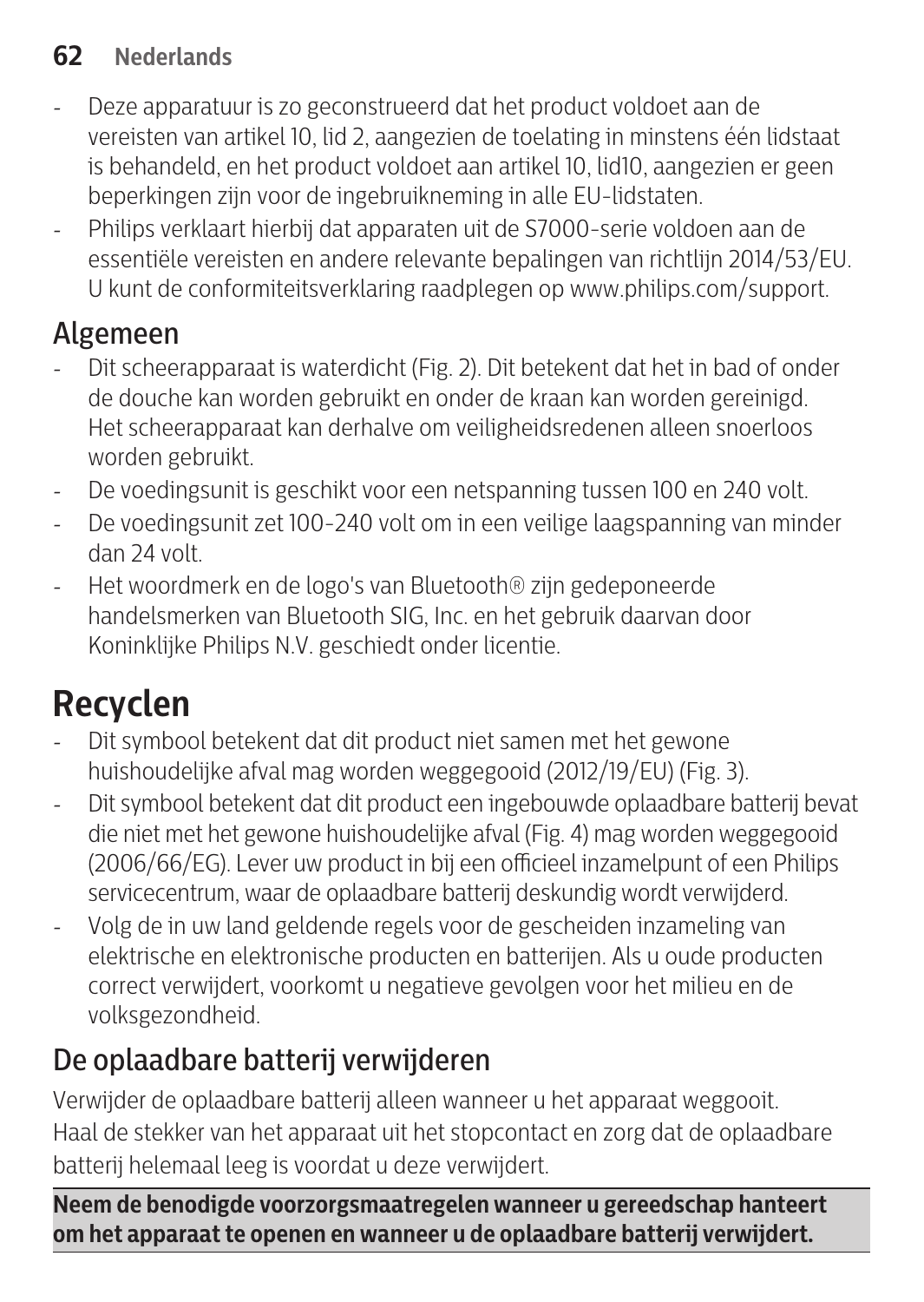#### **Pas op, de batterijstrips zijn scherp.**

- **1** Draai het scheerhoofd van het handvat af.
- **2** Plaats een platte schroevendraaier onder de rand van het paneel en wrik het eraf (Fig. 5).
- **3** Verwijder de twee schroeven van de bovenkant met een inbussleutel of platte schroevendraaier (Fig. 6).
- **4** Schuif de behuizing weg (Fig. 7).
- **5** Breek de brug bovenop met een draadsnijder (Fig. 8).
- **6** Plaats een platte schroevendraaier aan weerszijden van de scheerapparaatbehuizing om de haken (Fig. 9) los te maken.
- **7** Schui de voedingsunit uit de behuizing (Fig. 10).
- **8** Buig de haken opzij en verwijder de transparante kap van de voedingsunit (Fig. 11).
- **9** Til de batterijhouder uit het apparaat en knip de draden door met een snijtang of schaar (Fig. 12).
- **10** Buig de batterijetiketten opzij met een snijtang of een schroevendraaier (Fig. 13).
- **11** Verwijder de oplaadbare batterij.

## **Garantie en ondersteuning**

Hebt u informatie of ondersteuning nodig, ga dan naar **www.philips.com/support**  of lees de internationale garantieverklaring.

#### Garantiebeperkingen

De scheerhoofden (mesjes en kapjes) vallen niet onder de voorwaarden van de internationale garantie omdat deze onderhevig zijn aan slijtage.

## **Handelsmerken**

Apple, het Apple-logo, iPad en iPhone zijn handelsmerken van Apple Inc., geregistreerd in de VS en andere landen. App Store is een servicemerk van Apple Inc.

Android is een handelsmerk van Google Inc. Google Play en het Google Play-logo zijn handelsmerken van Google Inc.

Het woordmerk en de logo's van Bluetooth® zijn gedeponeerde handelsmerken van Bluetooth SIG, Inc. en het gebruik daarvan door Philips Personal Care geschiedt onder licentie.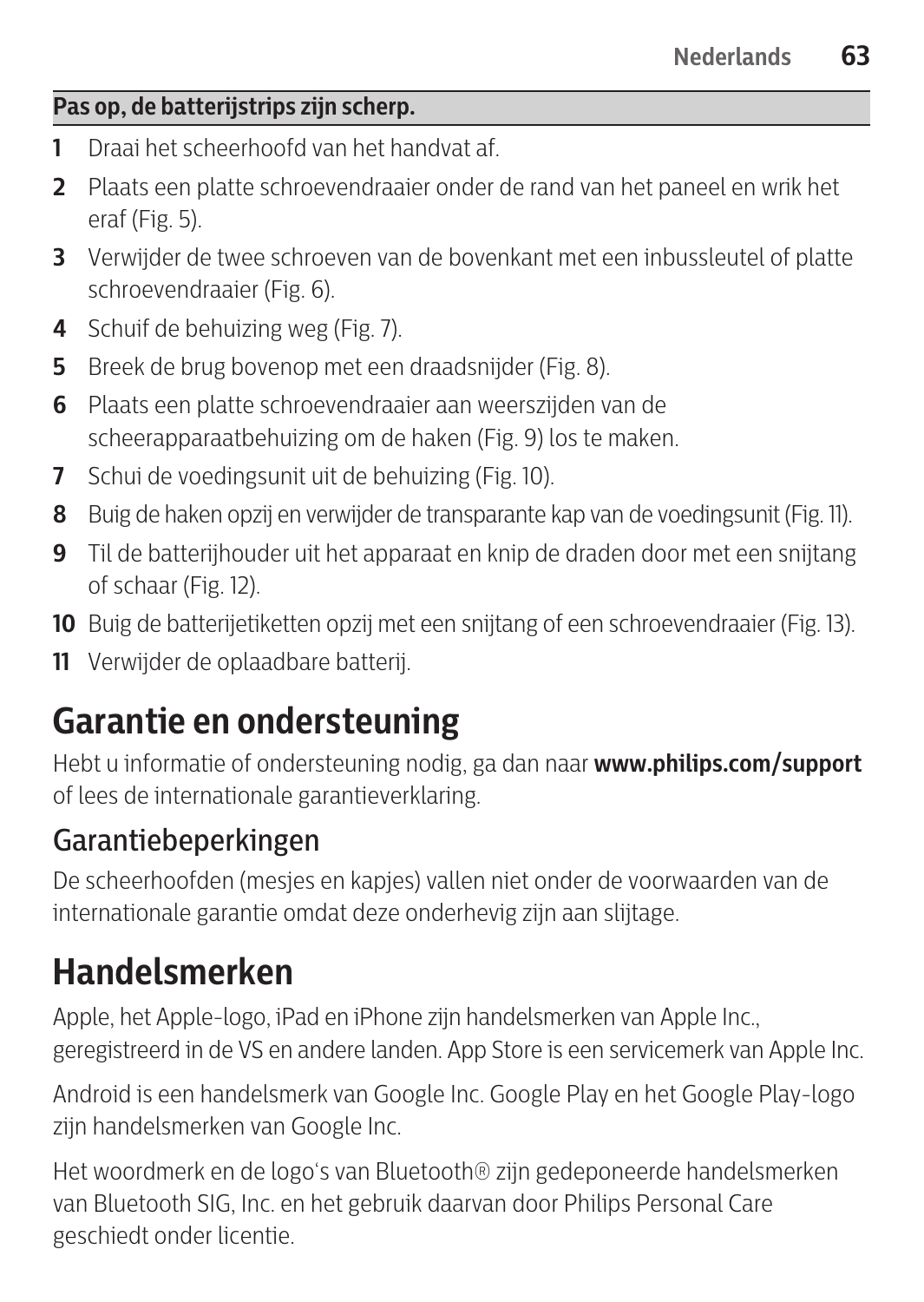# **Viktig sikkerhetsinformasjon**

Les denne viktige informasjonen noye for du bruker apparatet og tilbehøret, og ta vare på den for senere referanse. Tilbehøret som følger med, kan variere for de ulike produktene. Esken viser det medfølgende tilbehøret og om produktet er Bluetooth-aktivert.

# Fare

Hold forsyningsenheten torr (Fig. 1).

# Advarsel

- Batteriet skal bare lades med den avtakbare forsyningsenheten (HQ8505) som følger med apparatet.
- Strømadapteren inneholder en omformer. Ikke skjær av strømadapteren for å erstatte den med en annen kontakt. Da kan det oppstå en farlig situasjon.
- Dette apparatet kan brukes av barn over 8 år og av personer med nedsatt sanseevne eller fysisk eller psykisk funksjonsevne, eller personer med manglende erfaring eller kunnskap, hvis de får instruksjoner om sikker bruk av apparatet eller tilsyn som sikrer sikker bruk, og hvis de er klar over risikoen. Ikke la barn leke med apparatet. Ikke la barn rengjøre eller vedlikeholde apparatet uten tilsyn.
- Trekk alltid ut støpselet før du rengjør apparatet under springen.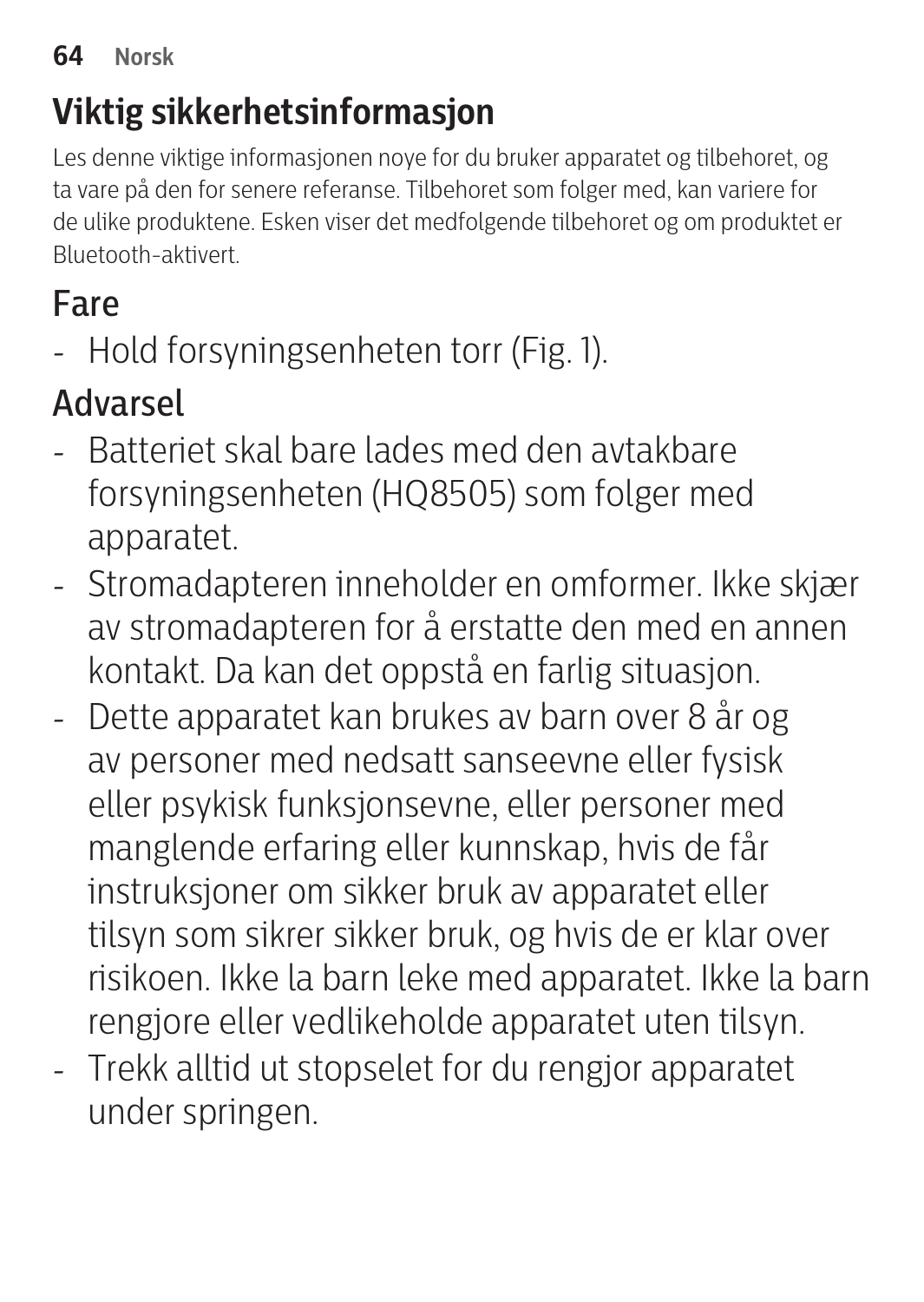- Sjekk alltid apparatet før du bruker det. Ikke bruk apparatet hvis det er skadet, da dette kan føre til personskade. Bytt alltid ut en ødelagt del med tilsvarende originaldel.

Væske til Philips hurtigrengjøringspatron

- Får ikke svelges.
- Oppbevares utilgjengelig for barn.

# Forsiktig

- Ladestativet må aldri senkes ned i vann eller skylles under springen (Fig. 1).
- Barbermaskinen må aldri rengjøres med vann som er varmere enn 60 °C.
- Bruk bare dette apparatet til beregnet formål som vist i brukerhåndboken.
- Apparatet bør bare brukes av én person av hygieniske årsaker.
- Ikke bruk trykkluft, skurebørster, skuremidler eller væsker som bensin eller aceton for å rengjøre apparatet.
- Hvis barbermaskinen har et rengjøringssystem, må du alltid bruke den originale hurtigrengjøringspatronen fra Philips.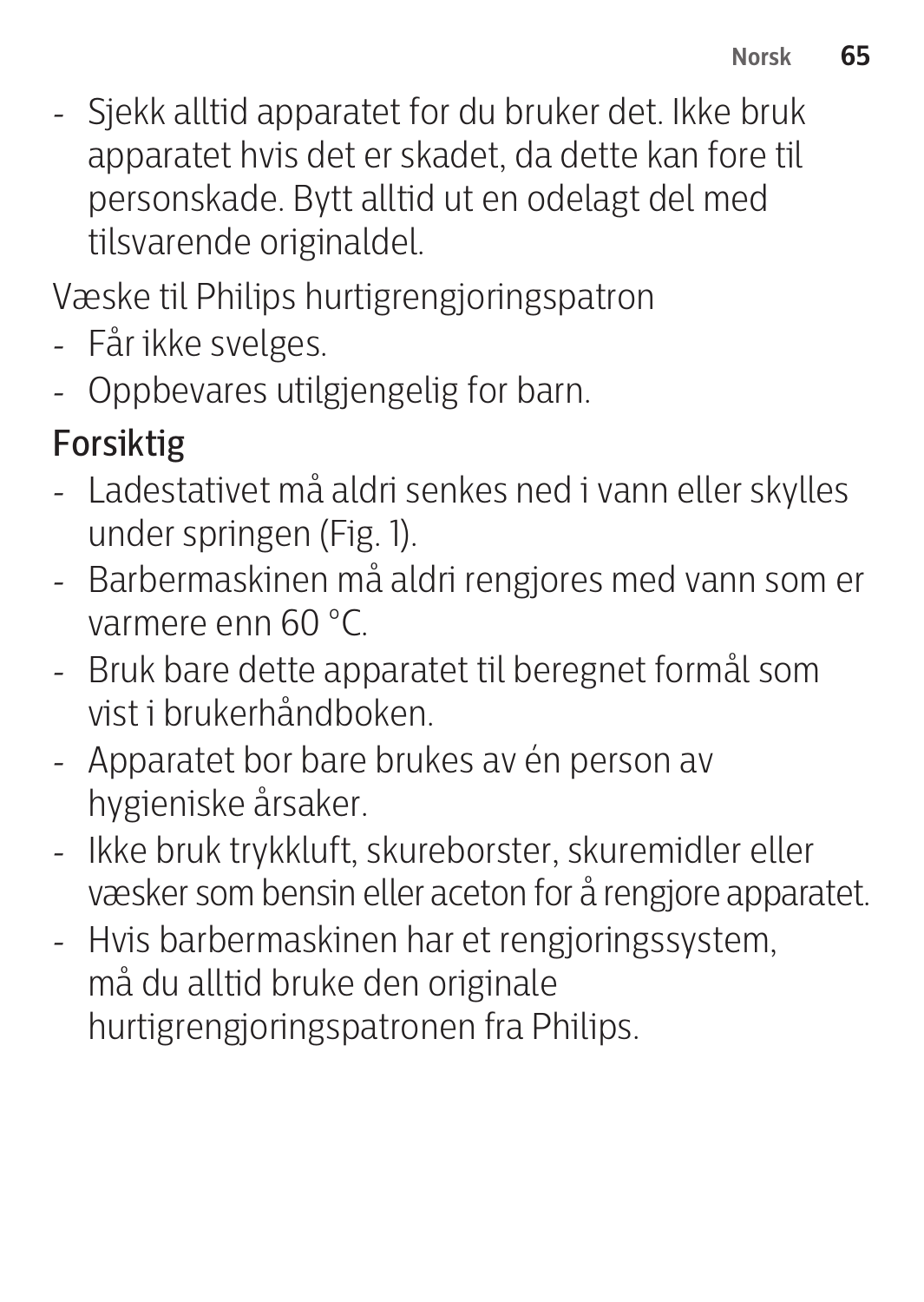- Plasser alltid rengjøringssystemet på en stødig, jevn og horisontal overflate for å forhindre lekkasje.
- Forsikre deg alltid om at patronkammeret er lukket før du bruker rengjøringssystemet.
- Når rengjøringssystemet er klart til bruk, må det ikke flyttes. På den måten unngår du lekkasje av rensevæske.
- Det kan dryppe vann fra kontakten nederst på barbermaskinen når du skyller den. Dette er normalt og er ikke farlig fordi all elektronikk er plassert i et forseglet skall inni barbermaskinen.
- For å unngå skader som ikke kan repareres, skal du ikke bruke strømadapteren i eller i nærheten av vegguttak som inneholder elektriske luftfriskere.
- Ikke bruk apparatet på sprukket hud, åpne sår, sår som gror, hud som leges etter en operasjon, eller hvis du lider av hudsykdommer eller hudirritasjoner som for eksempel akne, solbrenthet, hudinfeksjoner, hudkreft, betennelse, eksem, psoriasis eller nylonallergi.
- Ikke bruk rengjøringsbørstehodet hvis du bruker steroidbaserte medisiner, da dette kan forårsake irritasjon eller skade.
- Hvis du har ansiktspiercinger, tar du dem ut før du bruker klikk-på-tilbehøret, eller passer på at du ikke bruker apparatet på eller nær piercingen.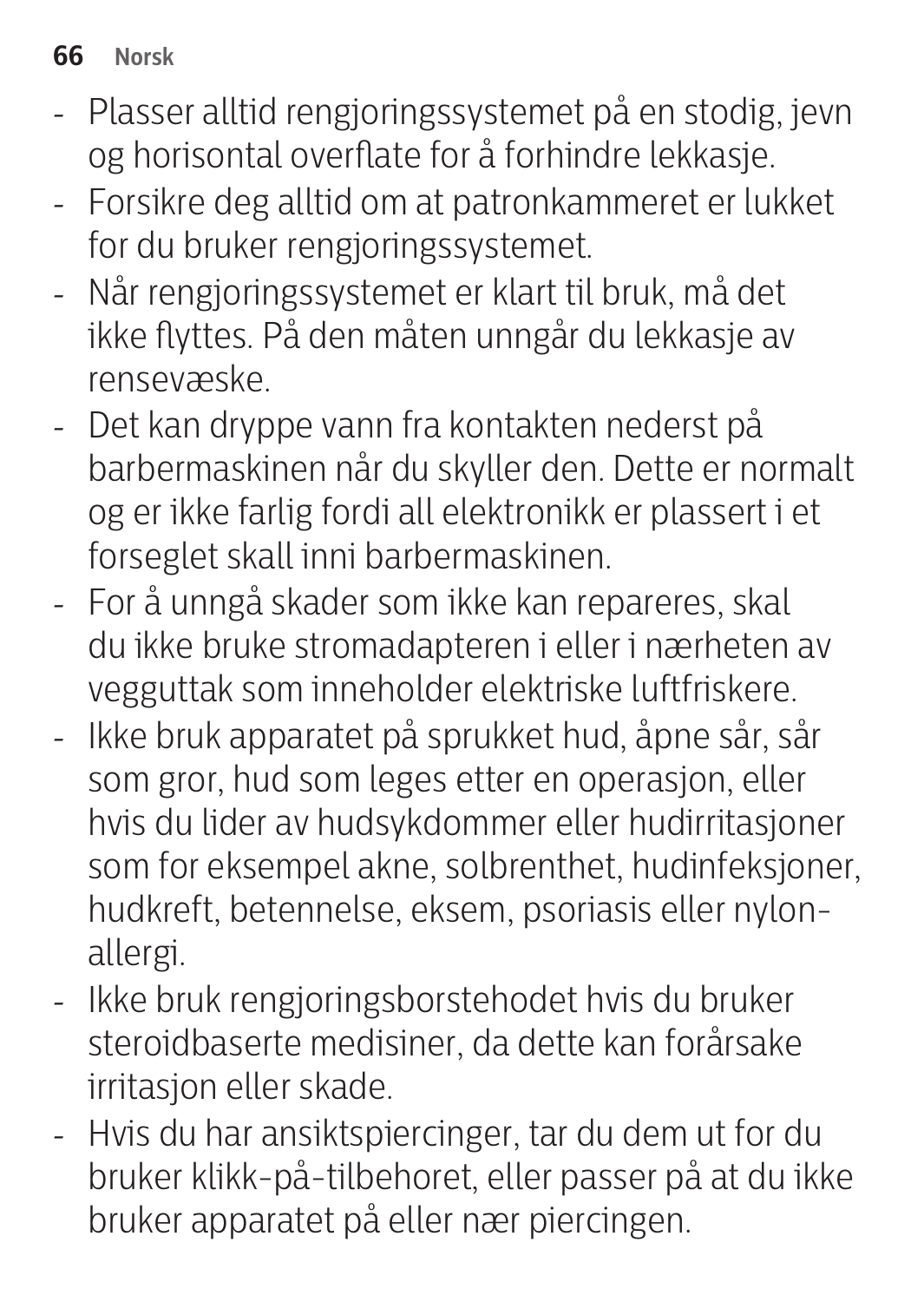- Hvis du har på deg smykker, kontaktlinser eller briller, fjerner du dem før du bruker klikk-påtilbehøret, eller passer på at du ikke bruker apparatet på eller nær smykkene/brillene.
- Vær forsiktig når du håndterer smarttelefonen i nærheten av vann og i fuktige miljoer.
- De kortbølgede radiofrekvenssignalene fra et Bluetooth®-apparat kan påvirke driften av andre elektroniske og medisinske enheter.
- Slå av Bluetooth der det er forbudt.
- Ikke bruk apparatet i medisinske fasiliteter, fly, bensinstasjoner, i nærheten av automatiske dører, automatiske brannalarmer eller andre automatisk kontrollerte enheter.
- Hold dette apparatet minst 20 cm fra pacemakere og annet medisinsk utstyr. Radiobølger kan påvirke pacemakere og annet medisinsk utstyr.

## Sikkerhetsinstruksjoner for batteri

- Bruk kun dette produktet til dets tiltenkte formål og følg de generelle instruksjonene for batteri og sikkerhet som beskrevet i denne brukerhåndboken. Misbruk kan føre til elektrisk støt, brannskader og andre farer eller skader.
- For å lade opp batteriet skal du kun bruke den avtakbare forsyningsenheten (HQ8505) som følger med produktet. Ikke bruk skjøteledning.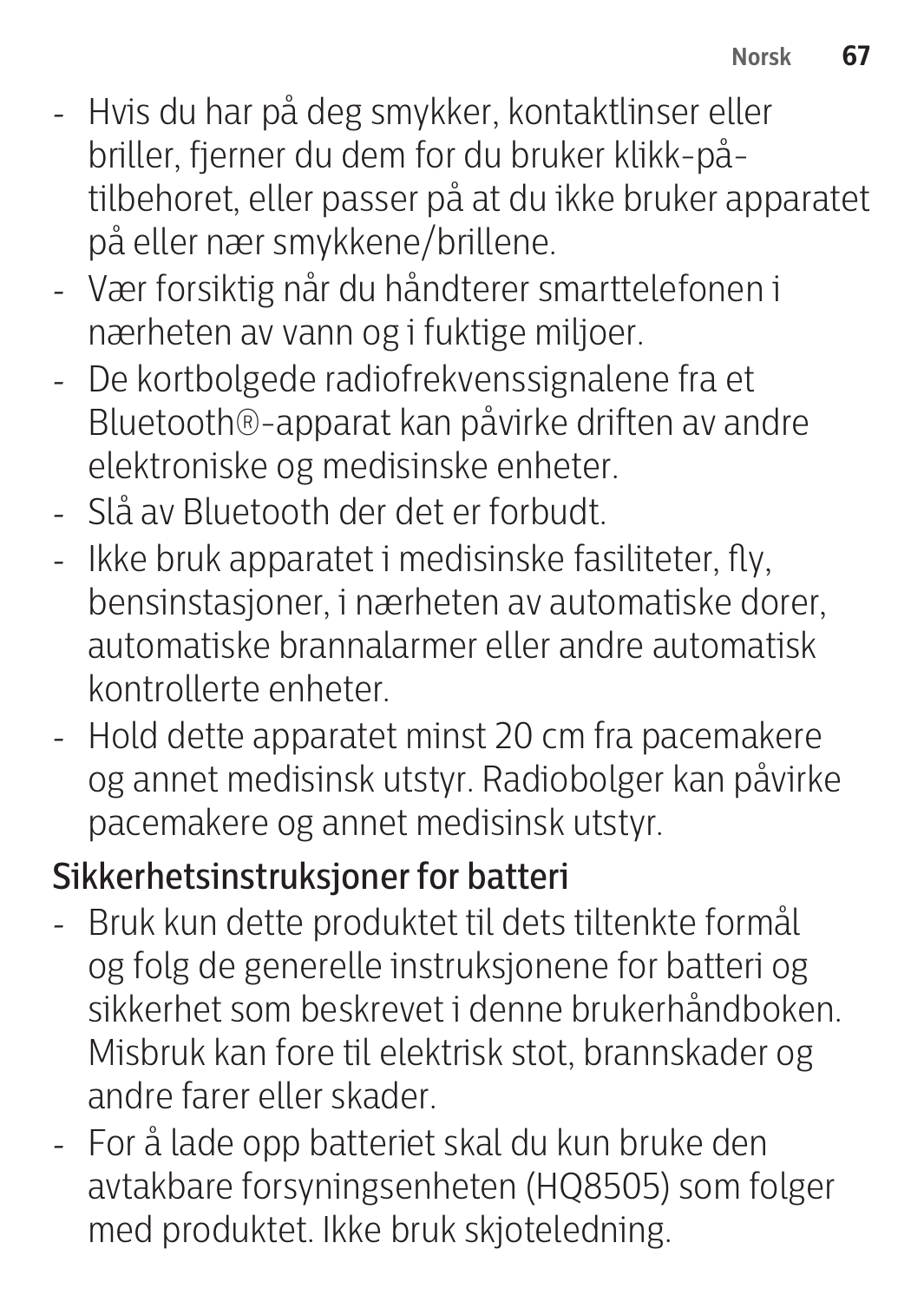- **68 Norsk**
- Lad opp, bruk og oppbevar produktet ved en temperatur på mellom 5 °C og 35 °C.
- Koble alltid fra produktet når det er fulladet.
- Produkter og batterier skal ikke brennes eller utsettes for direkte sollys eller høye temperaturer (f.eks. i en varm bil eller nær en varm komfyr). Batterier kan eksplodere hvis de overopphetes.
- Hvis produktet blir unormalt varmt, utsondrer en uvanlig lukt, endrer farge eller dersom oppladning tar lenger tid enn vanlig, avbryt bruk og oppladning og ta kontakt med din lokale Philips forhandler.
- Ikke plasser produkter og batterier i mikrobølgeovn eller på en induksjonskokeplate.
- Dette produktet inneholder et oppladbart batteri som ikke kan byttes. Ikke prøv å åpne produktet for å bytte det oppladbare batteriet.
- Pass på at du er tørr på hendene og at produktet og batteriene er i tørr stand når du håndterer batteriene.
- For å unngå at batteriene overopphetes eller slipper ut giftige eller farlige stoffer, er det viktig at du ikke utfører endringer på, stikker hull på eller skader produktene og batteriene. Unngå også å ta fra hverandre eller kortslutte batteriene, lade dem for mye eller sette dem inn feil vei.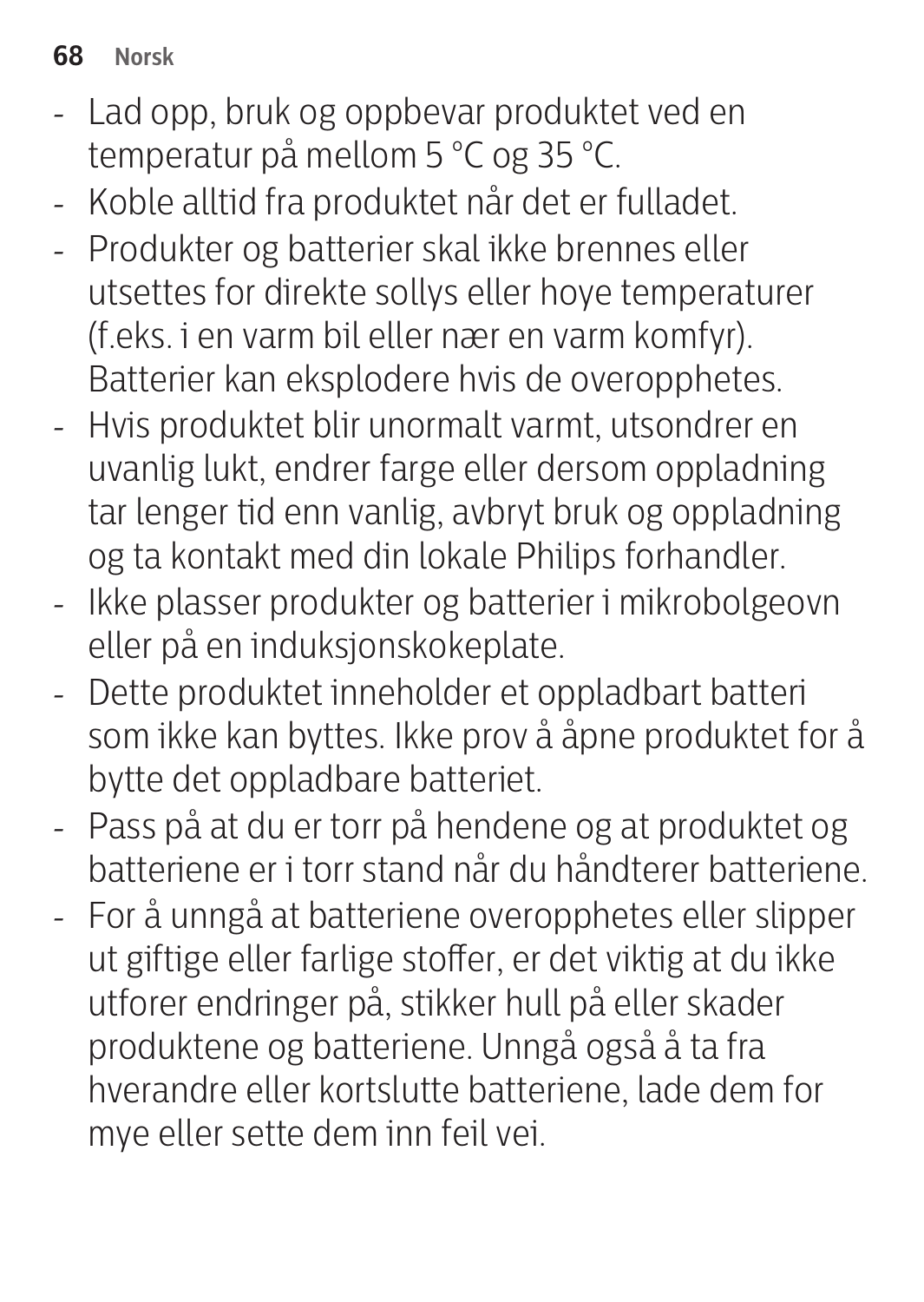- Ikke la batteripolene på de fjernede batteriene komme i kontakt med metallgjenstander (f.eks. mynter, hårnåler, ringer), da dette kan føre til at batteriene kortsluttes. Ikke pakke batteriene i aluminiumsfolie. Teip over batteripolene eller putt batteriene i en plastpose før du kasserer dem.
- Hvis batteriene er skadet eller lekker, må du passe på at du ikke får batterivæske på huden eller i øynene. Hvis dette skulle skje, må du øyeblikkelig skylle godt med vann og kontakte lege.

#### Elektromagnetiske felt (EMF)

Dette Philips-apparatet overholder alle aktuelle standarder og forskrifter for eksponering for elektromagnetiske felt.

#### Instrukser for radioutstyr

- Apparater i S7000-serien er utstyrt med Bluetooth Class 2.
- Bluetooth på apparater i S7000-serien fungerer på frekvensbåndet 2,4 GHz.
- Maksimal utstrålt effekt i frekvensbåndet der apparatene i S7000-serien fungerer, er mindre enn 20 dBm.
- Dette utstyret er konstruert slik at produktet oppfyller kravet i artikkel 10 (2), siden det kan drives i minst en EU-medlemsstat som undersøkt, og produktet er i samsvar med artikkel 10 (10), siden det ikke har noen restriksjoner på bruk i EU-land.
- Philips erklærer at apparatene i S7000-serien er i samsvar med grunnleggende krav og andre relevante bestemmelser i direktiv 2014/53/EU. Erklæring om overensstemmelse kan konsulteres på www.philips.com/support.

### Generelt

- Denne barbermaskinen er vanntett (Fig. 2). Det kan brukes både i badekaret og i dusjen, og det kan rengjøres i springen. Av sikkerhetsmessige årsaker kan barbermaskinen derfor bare brukes uten ledning.
- Forsyningsenheten er passende for hovedspenning som varierer mellom 100 og 240 volt.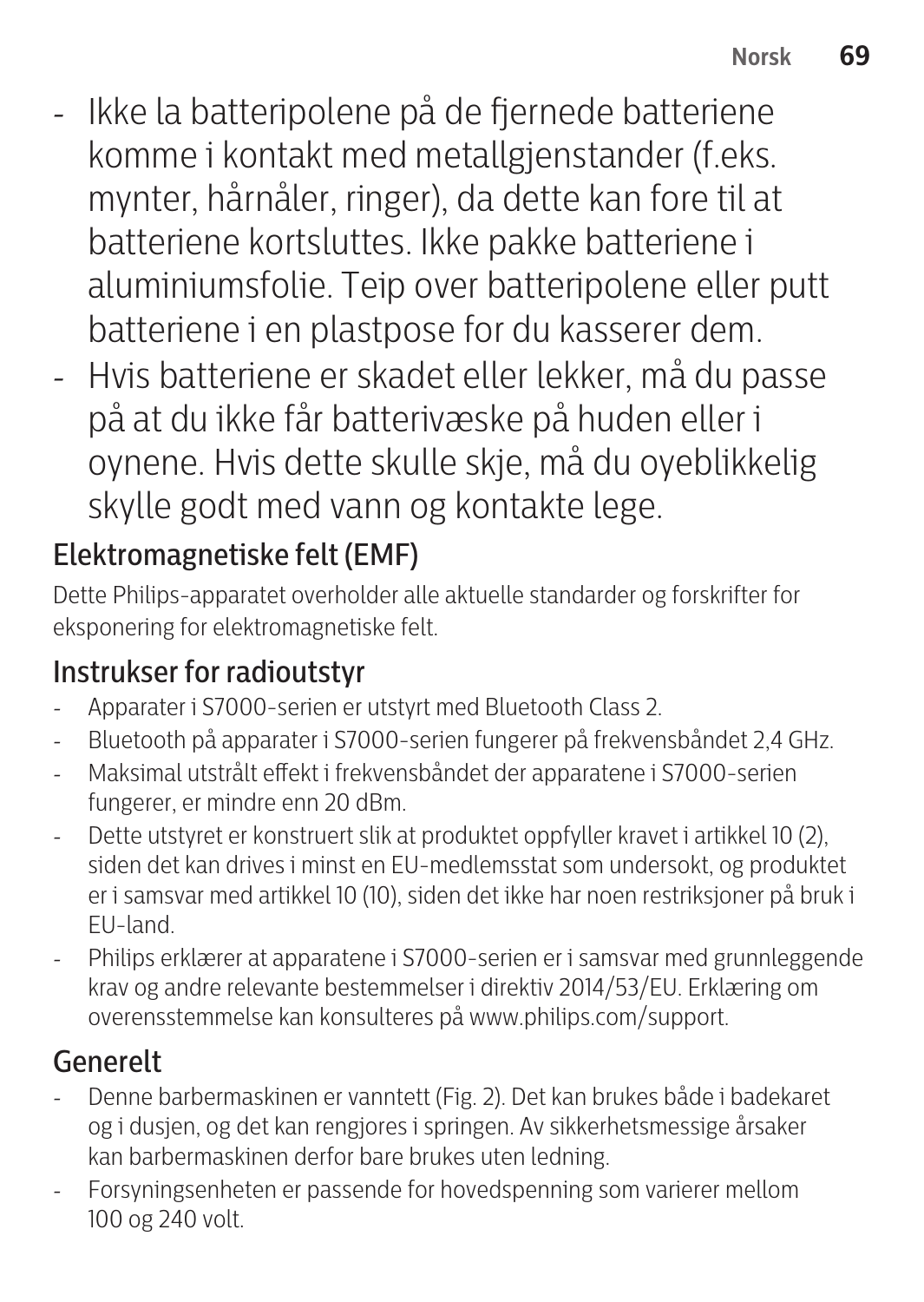#### **70 Norsk**

- Strømadapteren omformer 100–240 V til en sikker lavspenning på under 24 V.
- Maksimalt støynivå: Lc = 69 dB (A)
- The Bluetooth®-ordmerket og -logoer er registrerte varemerker eid av Bluetooth SIG, Inc. og bruken av slike merker av Koninklijke Philips N.V. er underlagt lisens.

# **Resirkulering**

- Dette symbolet betyr at dette produktet ikke må avhendes i vanlig husholdningsavfall (2012/19/EU) (Fig. 3).
- Dette symbolet betyr at produktet inneholder et innebygd oppladbart batteri som ikke skal kastes i vanlig husholdningsavfall (Fig. 4) (2006/66/EC). Ta med produktet til et offentlig innsamlingssted eller Philips-servicesenter, sånn at batteriet kan fjernes av fagfolk.
- Følg nasjonale bestemmelser om avfallsdeponering av elektriske og elektroniske produkter samt oppladbare batterier. Riktig avfallshåndtering bidrar til å forhindre negative konsekvenser for helse og miljø.

## Fjerne det oppladbare batteriet

Det oppladbare batteriet skal bare fjernes når apparatet skal kastes. Før du fjerner batteriet, må du sjekke at støpselet til apparatet er tatt ut av stikkontakten, og at batteriet er helt tomt.

**Følg nødvendige sikkerhetsregler når du bruker verktøy for å åpne apparatet, og når du kaster det oppladbare batteriet.**

#### **Vær forsiktig! Batteristrimlene er skarpe.**

- **1** Vri skjærehodet for å ta det av håndtaket.
- **2** Sett inn en flat skrutrekker under kanten på panelet og vipp det av (Fig. 5).
- **3** Ta ut de to skruene øverst med en torx-skrutrekker eller flat skrutrekker (Fig. 6).
- **4** Skyv av (Fig. 7) skallet foran.
- **5** Bryt broen øverst ved hjelp av en trådkutter (Fig. 8).
- **6** Sett inn en flat skrutrekker på ene siden av barbermaskinen å frigjøre krokene (Fig. 9).
- **7** Skyv drivverket ut av kabinettet (Fig. 10).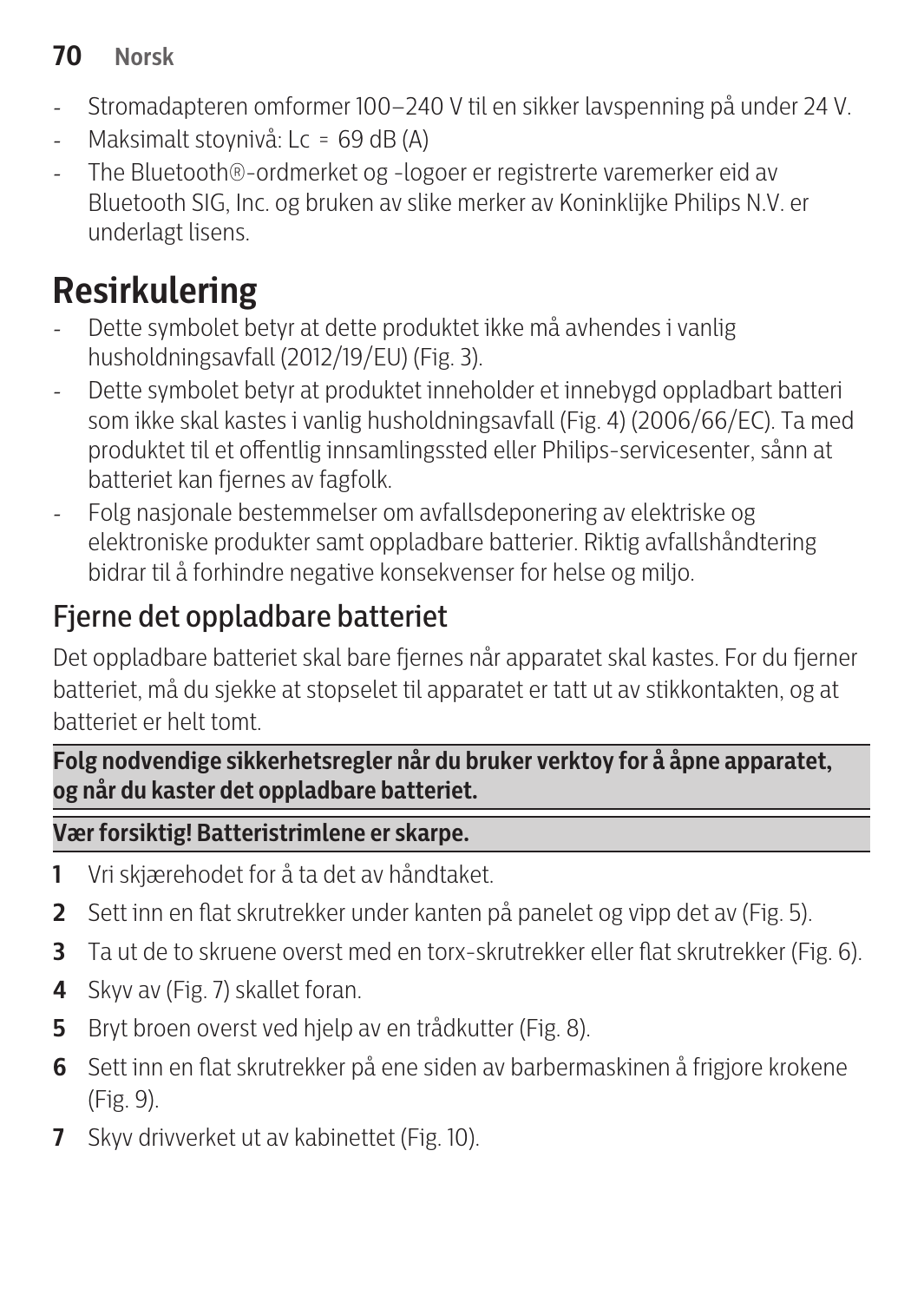- **8** Bøy låsekrokene til sides, og ta av det gjennomsiktige dekslet på drivverket (Fig. 11).
- **9** Løft ut batteriholderen, og klipp over ledningene med en avbitertang eller saks (Fig. 12).
- **10** Bøy batteriflikene til sides med en avbitertang eller skrutrekker (Fig. 13).
- **11** Ta ut det oppladbare batteriet.

## **Garanti og støtte**

Besøk **www.philips.com/support** eller se det internasjonale garantiheftet for mer informasjon eller hjelp.

#### Garanti restriksjoner

Skjærehodene (kniver og lamelltopper) dekkes ikke av vilkårene i den internasjonale garantien fordi de er slitedeler.

## **Varemerker**

Apple, Apple-logoen, iPad og iPhone er varemerker for Apple Inc., registrert i USA og andre land. App Store er et tjenestemerke tilhørende Apple Inc.

Android er et varemerke tilhørende Google Inc. Google Play og Google Play-logoen er varemerker tilhørende Google Inc.

The Bluetooth®-ordmerket og -logoer er registrerte varemerker eid av Bluetooth SIG, Inc. og bruken av slike merker av Philips Personal Care er underlagt lisens.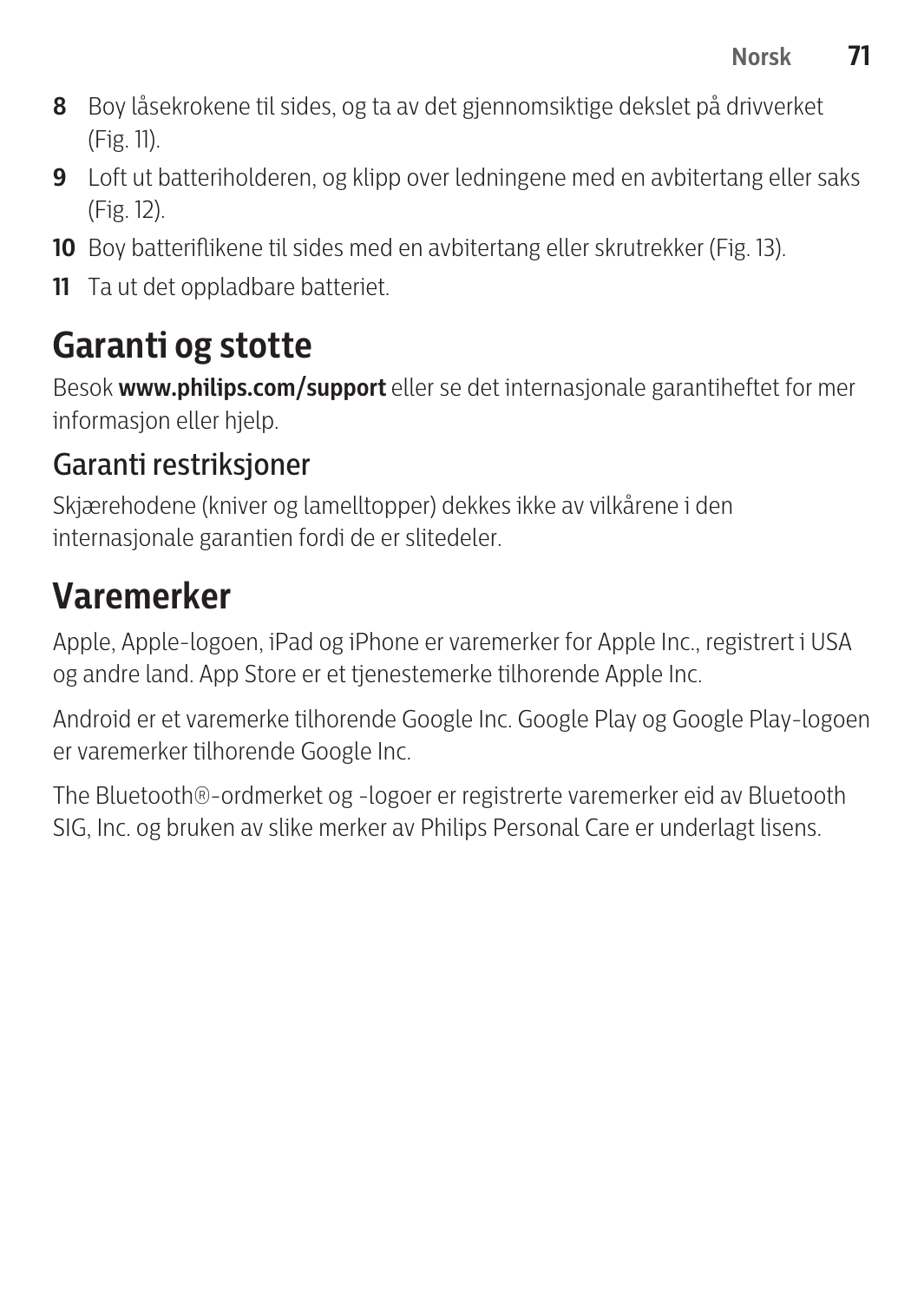# **Informações de segurança importantes**

Leia cuidadosamente estas informações importantes antes de utilizar os aparelhos e respetivos acessórios e guarde-as para uma eventual consulta futura. os acessórios fornecidos podem variar consoante os produtos. A caixa mostra os acessórios que são fornecidos com o produto e se o produto dispõe de tecnologia Bluetooth.

# Perigo

- Mantenha a unidade de alimentação seca (Fig. 1).

# Aviso

- Para carregar a bateria, utilize apenas a fonte de alimentação destacável (HQ8505) fornecida com o aparelho.
- A unidade de alimentação contém um transformador. Não corte a unidade de alimentação para a substituir por outra ficha, pois isto representa uma situação de perigo.
- Este aparelho pode ser utilizado por crianças com idade igual ou superior a 8 anos e por pessoas com capacidades físicas, sensoriais ou mentais reduzidas ou sem experiência e conhecimentos, caso sejam supervisionadas ou lhes tenham sido dadas instruções relativas à utilização segura do aparelho e se compreenderem os perigos envolvidos. As crianças não devem brincar com o aparelho. A limpeza e manutenção não devem ser efetuadas por crianças sem supervisão.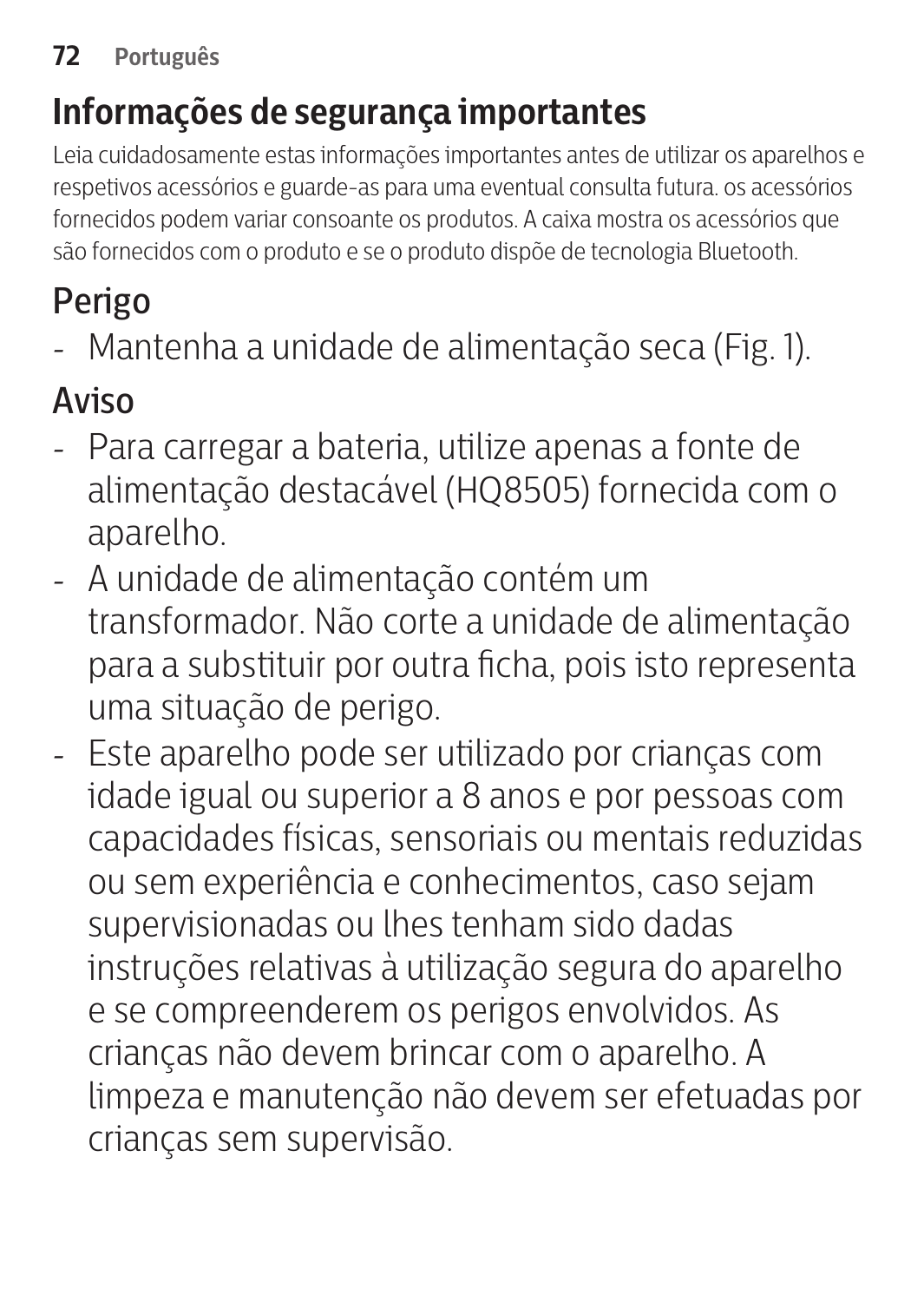- Antes de lavar em água corrente, desligue sempre a ficha do aparelho.
- Verifique sempre o aparelho antes de o utilizar. Não utilize o aparelho se este estiver danificado ou partido, pois isto pode provocar ferimentos. Substitua sempre uma peça danificada por uma equivalente de origem.

Líquido do cartucho de limpeza rápida Philips

- Não ingerir.
- Manter fora do alcance das crianças.

# Cuidado

- Nunca imerja a base de carga em água, nem a enxague em água corrente (Fig. 1).
- Não lave a máquina de barbear em água de temperatura superior a 80 °C.
- Utilize este aparelho apenas para o fim a que se destina, conforme indicado no manual do utilizador.
- Por questões de higiene, o aparelho só deve ser utilizado por uma pessoa.
- Nunca utilize ar comprimido, esfregões, agentes de limpeza abrasivos ou líquidos agressivos, tais como petróleo ou acetona, para limpar o aparelho.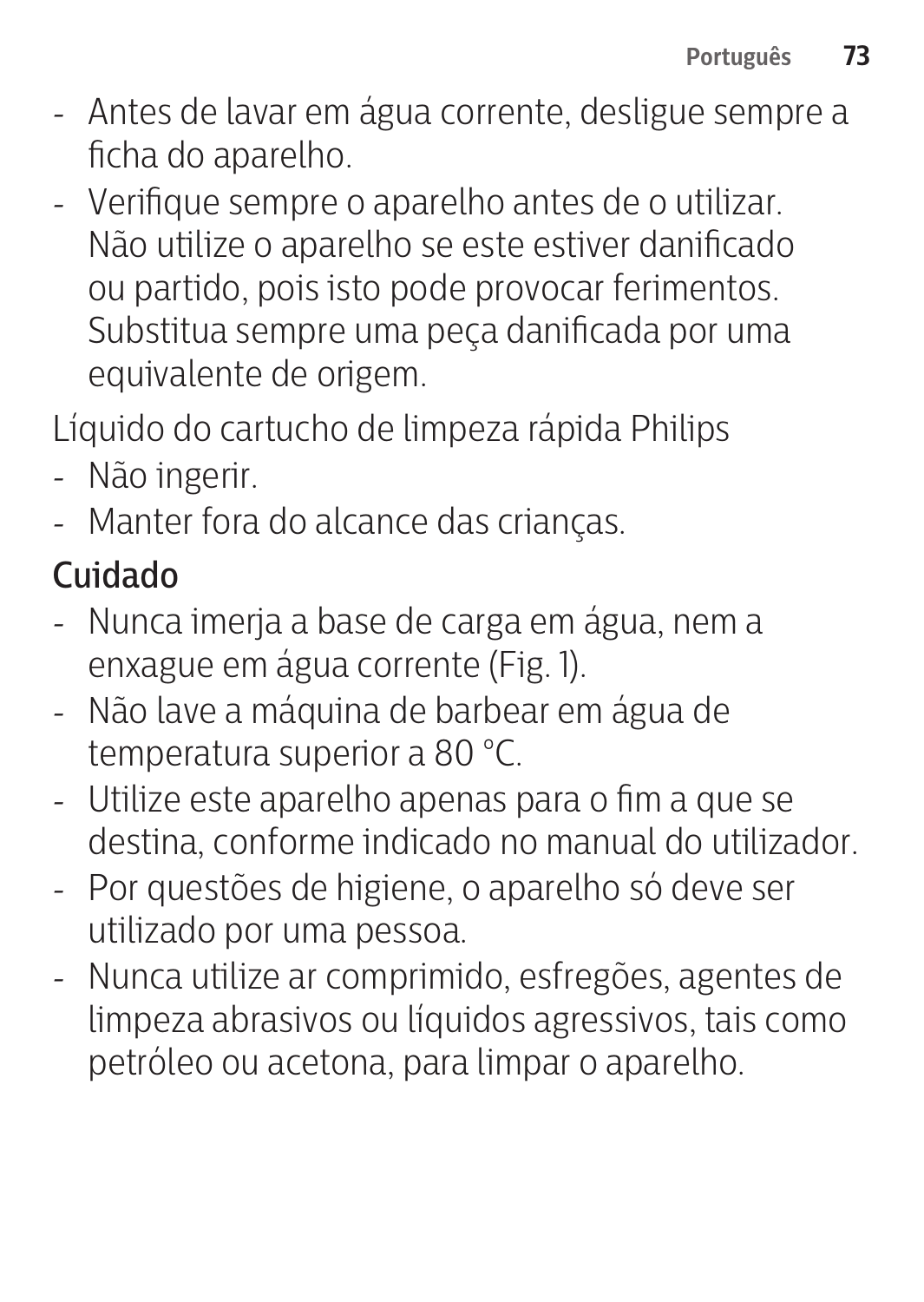- Se a sua máquina de barbear estiver equipada com um sistema de limpeza, utilize sempre o Líquido do cartucho de limpeza rápida Philips original.
- Coloque sempre o sistema de limpeza sobre uma superfície estável, plana e horizontal para evitar fugas.
- Certifique-se sempre de que o compartimento da recarga está fechado antes de utilizar o sistema de limpeza.
- Quando o sistema de limpeza estiver pronto a utilizar, não deve ser deslocado para não haver fugas do líquido de limpeza.
- Pode pingar água da tomada na base da máquina de barbear ao enxaguá-la à torneira. Isto é normal e não é perigoso, visto que todos os componentes eléctricos estão protegidos numa unidade de alimentação isolada no interior da máquina de barbear.
- Não utilize a unidade de alimentação em/perto de tomadas que tenham um ambientador eléctrico, para evitar danos irreparáveis à unidade de alimentação.
- Não utilize o aparelho em pele gretada, com feridas abertas, feridas em cicatrização, pele a recuperar de uma cirurgia ou se sofrer de doenças de pele ou irritações na pele, como acne grave, queimaduras, infeção de pele, cancro de pele, inflamação, eczema, psoríase, alergia ao nylon, etc.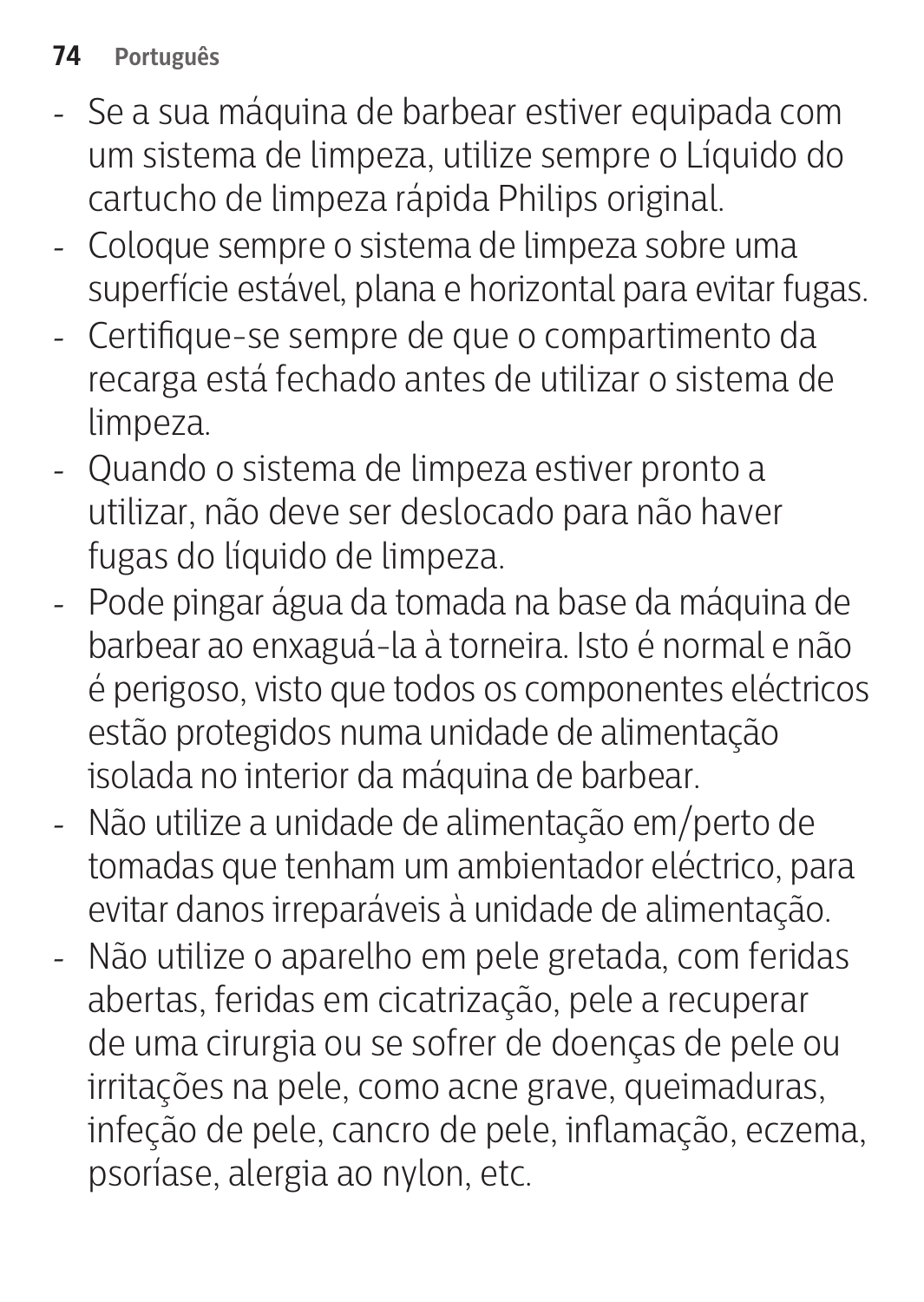- Não utilize o acessório da escova de limpeza se estiver a tomar uma medicação à base de esteroides, pois pode causar irritação ou ferimentos.
- Se usar piercings no rosto, retire os piercings antes de utilizar os acessórios de encaixe ou certifique-se de que não utiliza o aparelho sobre ou próximo do piercing.
- Se usar joias, lentes de contacto ou óculos, tireos antes de utilizar os acessórios de encaixe ou certifique-se de que não utiliza o aparelho sobre ou próximo dos mesmos.
- Tenha cuidado ao manusear o smartphone perto da água e em ambientes húmidos.
- Os sinais de radiofrequência de onda curta de um aparelho Bluetooth® podem prejudicar o funcionamento de outros dispositivos eletrónicos e médicos.
- Desligue o Bluetooth nos locais onde é proibido.
- Não utilize o aparelho em instalações médicas, aeronaves, pontos de reabastecimento, perto de portas automáticas, alarmes de incêndio automáticos ou outros dispositivos com comando automático.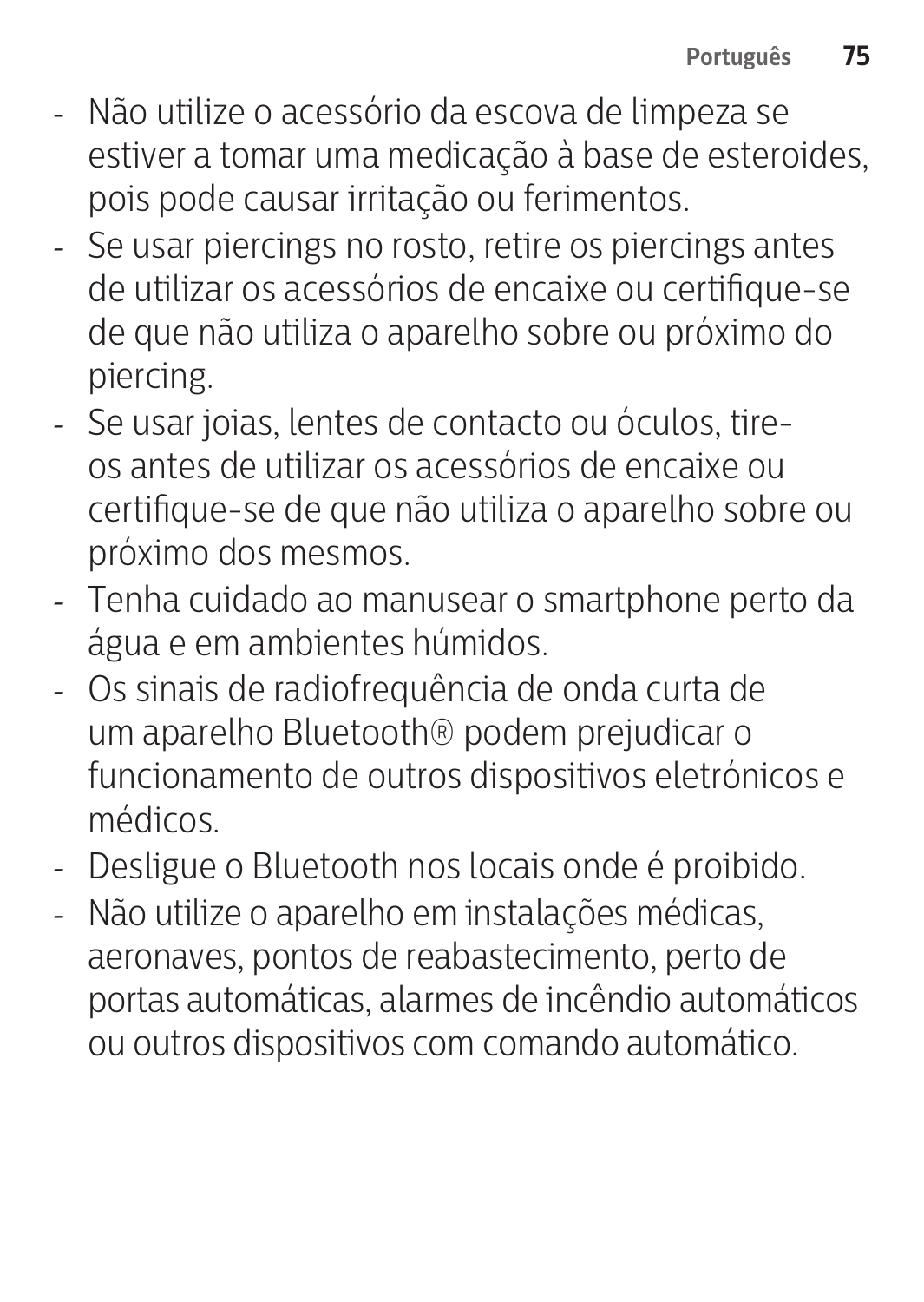- Mantenha este aparelho a uma distância de pelo menos 20 cm de pacemakers e outros dispositivos médicos. As ondas de rádio podem prejudicar o funcionamento dos pacemakers e de outros dispositivos médicos.

## Instruções de segurança relativas às pilhas

- Utilize este produto apenas para o fim a que esta se destina e siga as instruções de segurança gerais e relativas às pilhas, conforme descrito neste manual do utilizador. A utilização incorreta pode provocar choques elétricos, queimaduras, incêndios e outros perigos ou ferimentos.
- Para carregar a pilha, utilize apenas a fonte de alimentação (HQ8505) fornecida com o produto. Não utilize uma extensão.
- Carregue, utilize e guarde o produto a uma temperatura entre 5 °C e 35 °C.
- Desligue sempre o produto quando estiver completamente carregado.
- Não queime os produtos nem as respetivas pilhas e não as exponha à luz solar direta nem a altas temperaturas (por exemplo, em carros com temperaturas elevadas ou perto de fogões quentes). As pilhas podem explodir em caso de sobreaquecimento.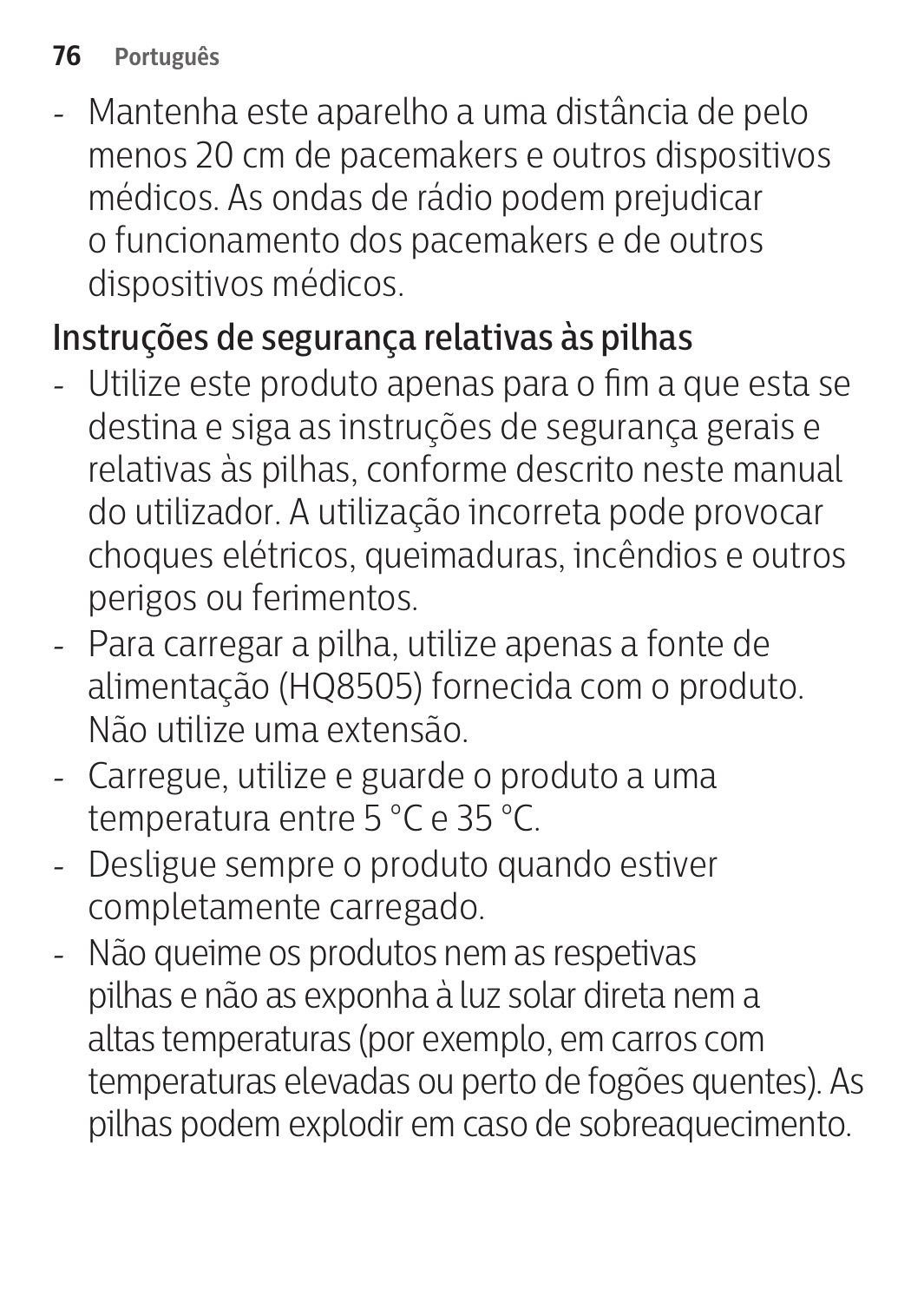- Se o produto aquecer anormalmente, emanar um odor anormal, mudar de cor ou o tempo de carregamento for muito superior ao habitual, não utilize nem carregue o produto e contacte o seu revendedor Philips local.
- Não coloque os produtos e as respetivas pilhas em fornos de micro-ondas ou placas de indução.
- Este produto contém uma bateria recarregável não substituível. Não abra o produto para substituir a bateria recarregável.
- Quando manusear pilhas, certifique-se de que as suas mãos, o produto e as pilhas estão secos.
- Para impedir que as baterias aqueçam ou libertem substâncias tóxicas ou perigosas, não desmonte, não modifique, não perfure nem danifique os produtos e as baterias, e não provoque o curto-circuito, não sobrecarregue nem inverta a polaridade das mesmas.
- Para evitar um curto-circuito acidental das pilhas após a respetiva remoção, evite o contacto dos respetivos terminais com objetos metálicos (por exemplo, moedas, ganchos de cabelo, anéis). Não envolva as pilhas em folha de alumínio. Coloque fita cola nos terminais ou coloque as pilhas num saco plástico antes de as deitar fora.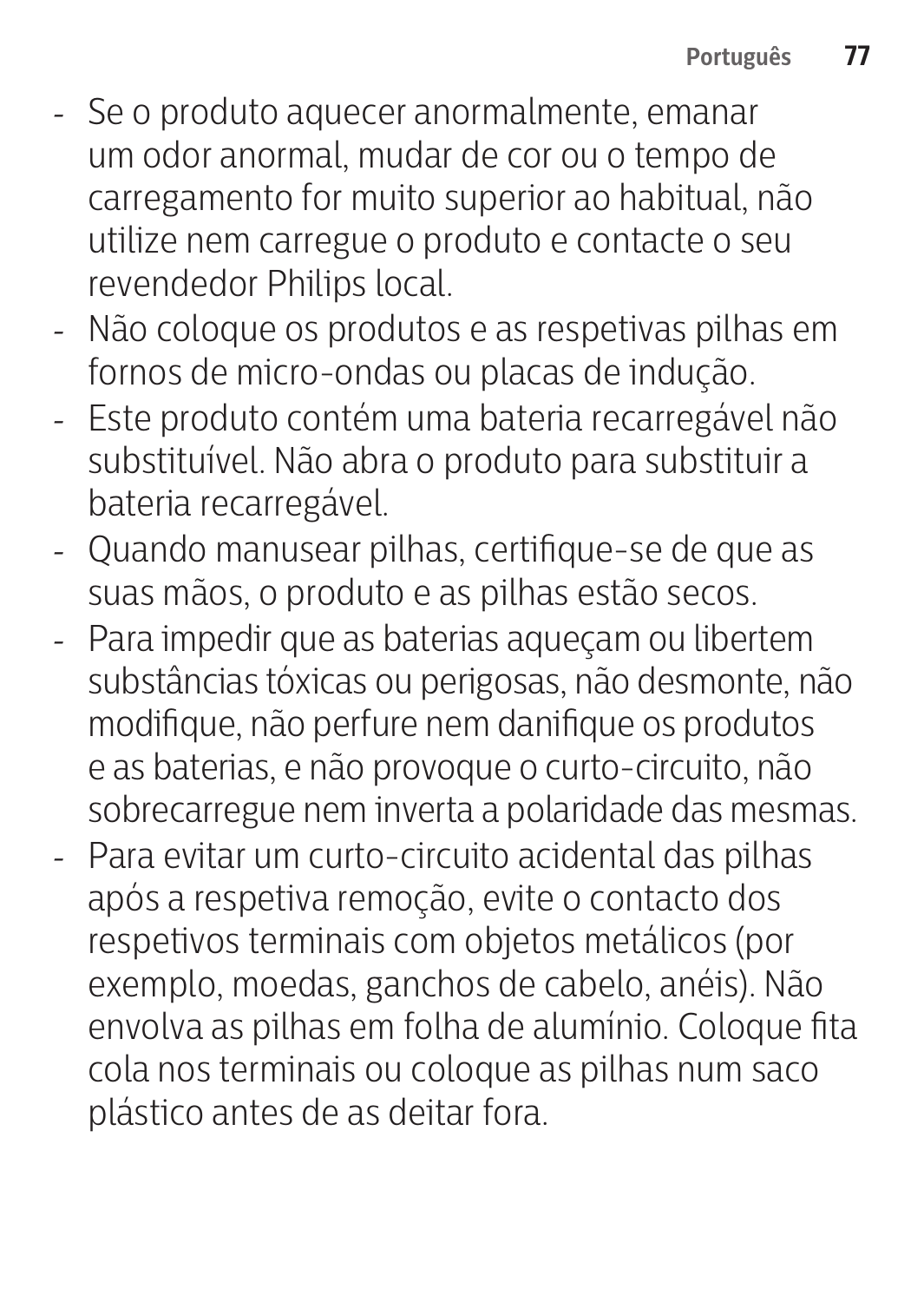- Se as pilhas estiverem danificadas ou com fugas, evite o contacto com a pele ou os olhos. Caso isto ocorra, lave imediatamente com água e procure assistência médica.

## Campos electromagnéticos (CEM)

Este aparelho Philips cumpre todas as normas e regulamentos aplicáveis relativos à exposição a campos electromagnéticos.

### Diretiva sobre equipamento de rádio

- Os aparelhos da série S7000 estão equipados com Bluetooth de classe 2.
- Os aparelhos da série S7000 funcionam numa banda de frequência de Bluetooth de 2,4 GHz.
- A potência de radiofrequência máxima irradiada na banda de frequência em que os aparelhos da série S7000 funcionam é inferior a 20 dBm.
- Este equipamento foi construído de modo a que o produto esteja em conformidade com o requisito do Artigo 10 (2), visto que pode ser utilizado em pelo menos um estado-membro da UE, conforme examinado. Além disso, o produto está em conformidade com o Artigo 10 (10), visto que não existe nenhuma restrição à sua colocação em serviço em nenhum estado-membro da UE.
- A Philips declara, através deste documento, que os aparelhos da série S7000 estão em conformidade com os requisitos essenciais e outras disposições relevantes da Diretiva 2014/53/UE. A declaração de conformidade poderá ser consultada em www.philips.com/support.

## Geral

- Esta máquina de barbear é à prova de água (Fig. 2). É adequada para utilização durante o banho ou duche e para lavar na torneira. Por motivos de segurança, a máquina de barbear só pode ser utilizada sem o fio.
- A unidade de alimentação é indicada para voltagens entre 100 e 240 volts.
- A unidade de alimentação transforma 100-240 volts numa tensão segura e baixa inferior a 24 volts.
- A marca nominativa e os logótipos Bluetooth® são marcas registadas detidas pela Bluetooth SIG, Inc. e qualquer utilização das mesmas pela Koninklijke Philips N.V. é efetuada ao abrigo de licença.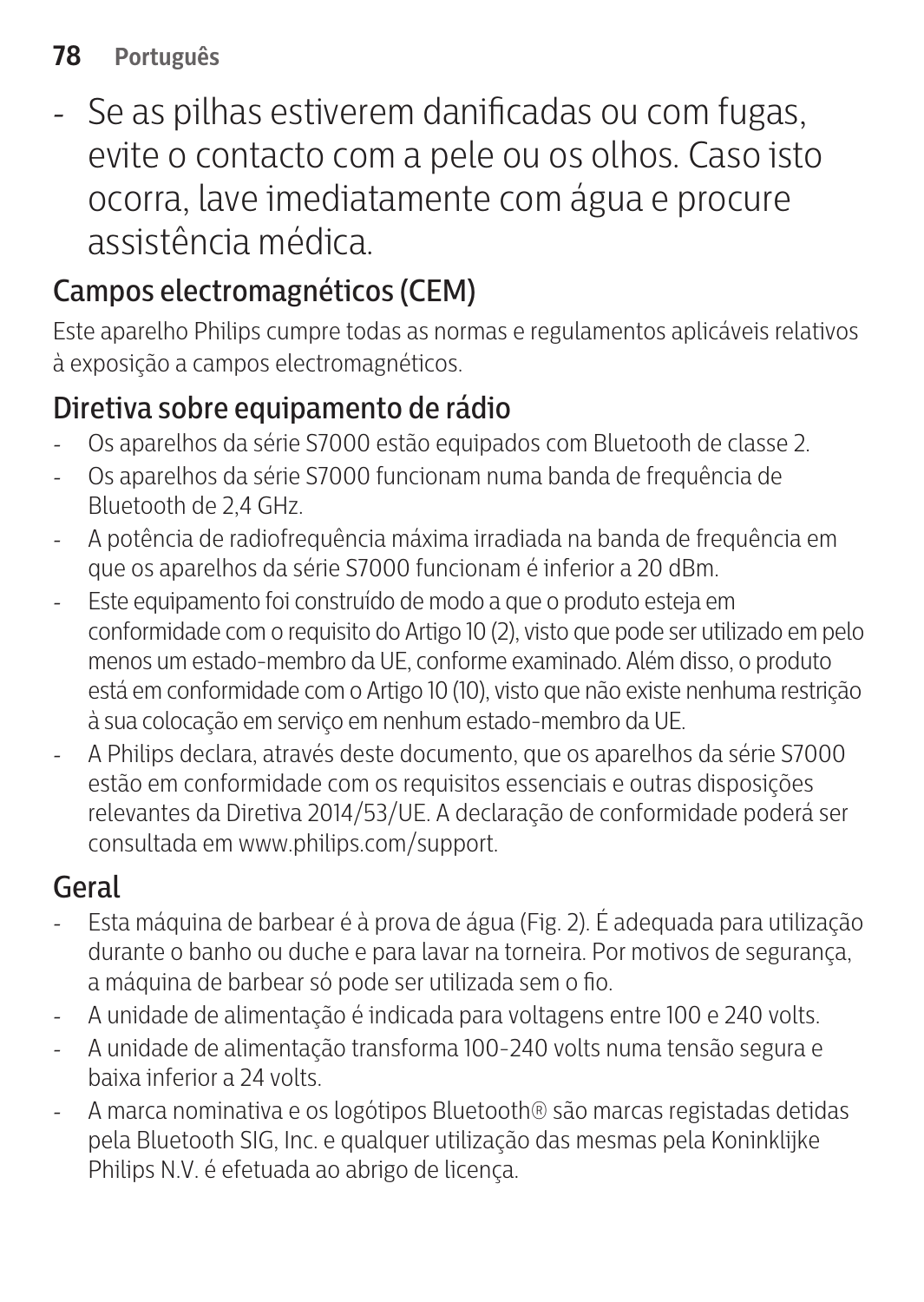# **Reciclagem**

- Este símbolo significa que este produto não deve ser eliminado juntamente com os resíduos domésticos comuns (2012/19/UE) (Fig. 3).
- Este símbolo significa que este produto contém uma bateria recarregável incorporada que não deve ser eliminada juntamente com os resíduos domésticos comuns (Fig. 4) (2006/66/CE). Leve o seu produto a um ponto de recolha oficial ou a um centro de assistência Philips para que um técnico qualificado retire a bateria recarregável.
- Cumpra as regras nacionais de recolha selectiva de produtos eléctricos e electrónicos, e pilhas recarregáveis. A eliminação correcta ajuda a evitar consequências prejudiciais para o meio ambiente e a saúde pública.

## Retirar a bateria recarregável

Retire a bateria recarregável apenas quando se desfizer do aparelho. Antes de retirar a bateria, certifique-se de que o aparelho está desligado da tomada elétrica e que a bateria está completamente esgotada.

#### **Tome as precauções de segurança necessárias quando manusear ferramentas para abrir o aparelho e quando se desfizer da bateria recarregável.**

#### **Tenha cuidado porque as bandas da bateria são afiadas.**

- **1** Rode a cabeça de corte para a remover da pega.
- **2** Insira uma chave de parafusos de cabeça chata por baixo do rebordo do painel e retire-o (Fig. 5).
- **3** Retire os dois parafusos da parte superior com uma chave de parafusos torx ou uma chave de fendas (Fig. 6) de cabeça chata.
- **4** Faça deslizar a estrutura frontal para fora (Fig. 7).
- **5** Corte a ligação na parte superior com um cortador (Fig. 8) de arame.
- **6** Insira uma chave de fendas de cabeça chata nos dois lados do corpo da máquina de barbear para libertar os ganchos (Fig. 9).
- **7** Faça deslizar a unidade de alimentação para fora do corpo (Fig. 10).
- **8** Dobre os ganchos de encaixe e retire a tampa transparente da unidade (Fig. 11) de alimentação.
- **9** Puxe o suporte da bateria e corte os fios com um alicate de corte ou uma tesoura (Fig. 12).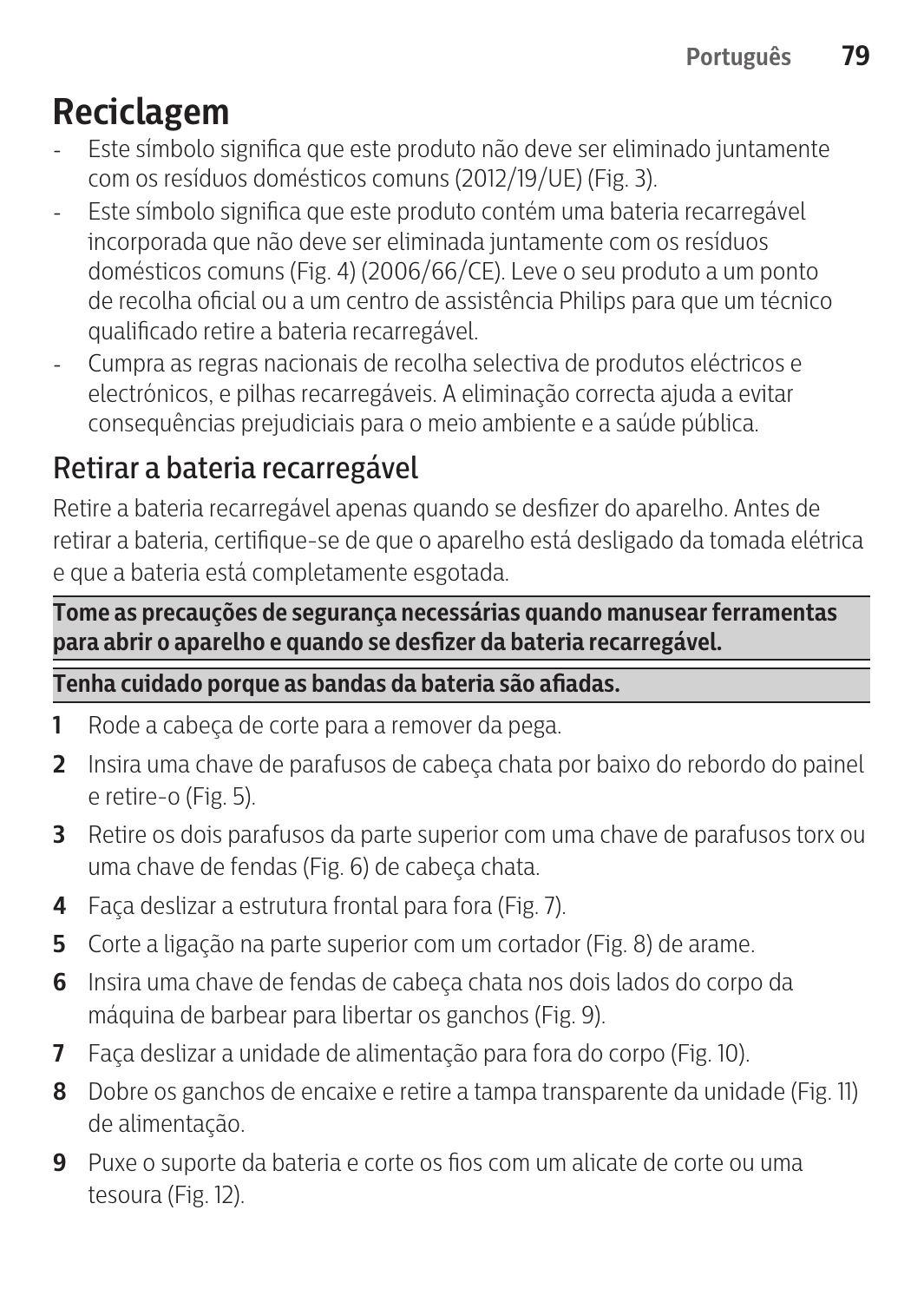#### **80 Português**

- **10** Abra as patilhas da bateria com um alicate de corte ou uma chave de parafusos (Fig. 13).
- **11** Retire a bateria recarregável.

# **Garantia e assistência**

Se precisar de informações ou assistência, visite **www.philips.com/support** ou leia o folheto da garantia internacional.

## Restrições à garantia

As cabeças de corte (lâminas e protecções) não estão abrangidas pelos termos da garantia internacional, uma vez que estão sujeitas a desgaste.

# **Marcas comerciais**

Apple, o logótipo Apple, iPad e iPhone são marcas comerciais da Apple Inc. registadas nos EUA e noutros países. A App Store é uma marca de serviço da Apple Inc.

Android é uma marca comercial da Google Inc. Google Play e o logótipo Google Play são marcas comerciais da Google Inc.

A marca nominativa e os logótipos Bluetooth® são marcas comerciais registadas da Bluetooth SIG, Inc. e qualquer utilização das mesmas pela Philips Personal Care é efetuada ao abrigo de licença.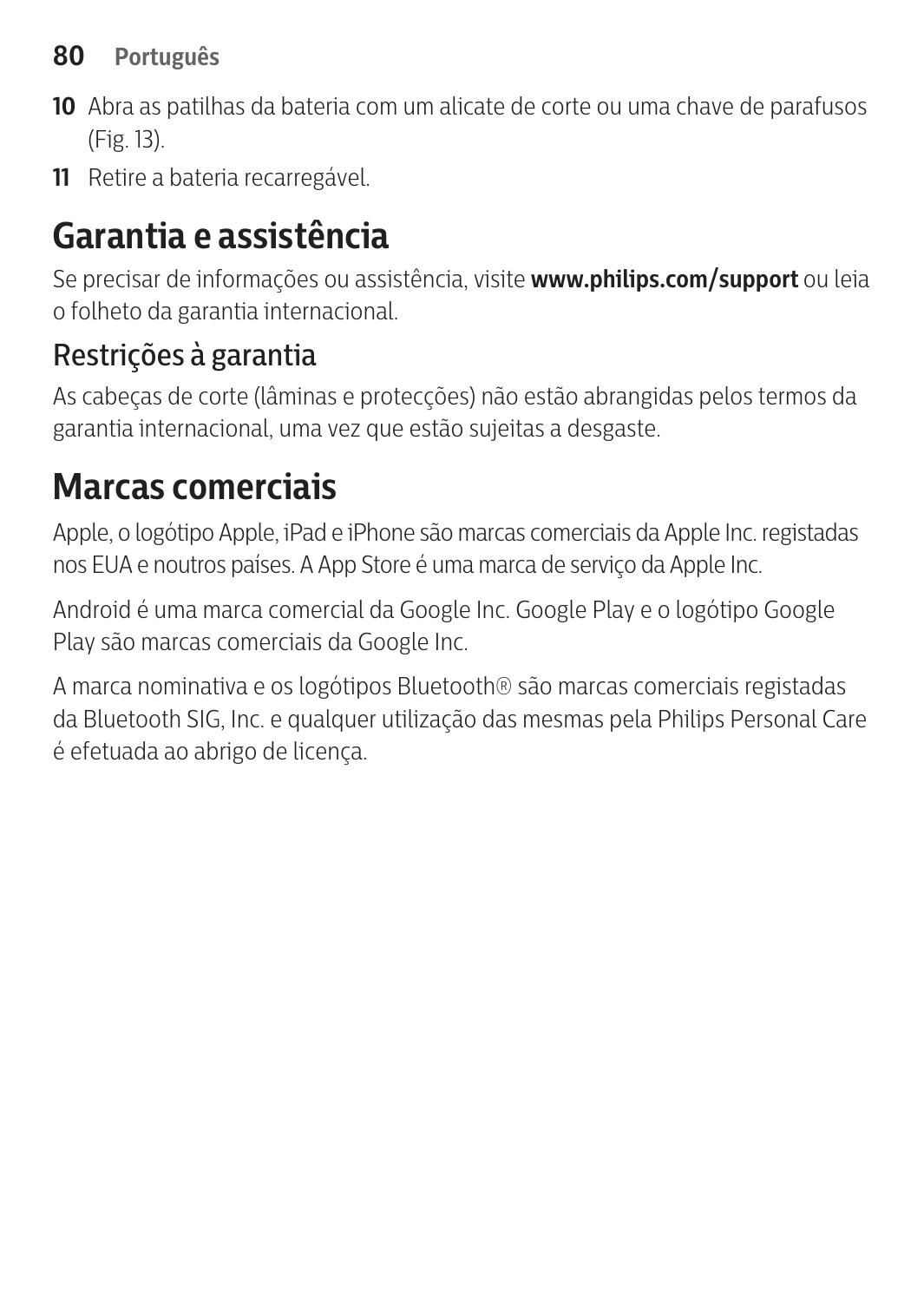# **Tärkeitä turvallisuustietoja**

Lue nämä tärkeät tiedot huolellisesti ennen laitteen ja sen lisäosien ensimmäistä käyttökertaa ja säilytä ne myöhempää käyttöä varten. Toimitukseen sisältyvät tarvikkeet voivat vaihdella tuotekohtaisesti. Pakkauksessa on ilmoitettu, mitkä lisälaitteet on toimitettu tuotteen mukana ja että tukeeko tuote Bluetoothia.

# Vaara

Pidä virtalähde kuivana (kuva 1).

# Varoitus

- Käytä akun lataamiseen vain laitteen mukana toimitettua irrotettavaa virtalähdettä (HQ8505).
- Virtalähteessä on jännitemuuntaja. Älä katkaise virtalähteen johtoa ja vaihda siihen toista pistoketta, koska tämä aiheuttaa vaaratilanteen.
- Laitetta voivat käyttää myös yli 8-vuotiaat lapset ja henkilöt, joiden fyysinen tai henkinen toimintakyky on rajoittunut tai joilla ei ole kokemusta tai tietoa laitteen käytöstä, jos heitä on neuvottu laitteen turvallisesta käytöstä tai tarjolla on turvallisen käytön edellyttämä valvonta ja jos he ymmärtävät laitteeseen liittyvät vaarat. Lasten ei pidä leikkiä laitteella. Lasten ei saa antaa puhdistaa tai huoltaa laitetta ilman valvontaa.
- Irrota laite sähköverkosta aina ennen sen puhdistamista vesihanan alla.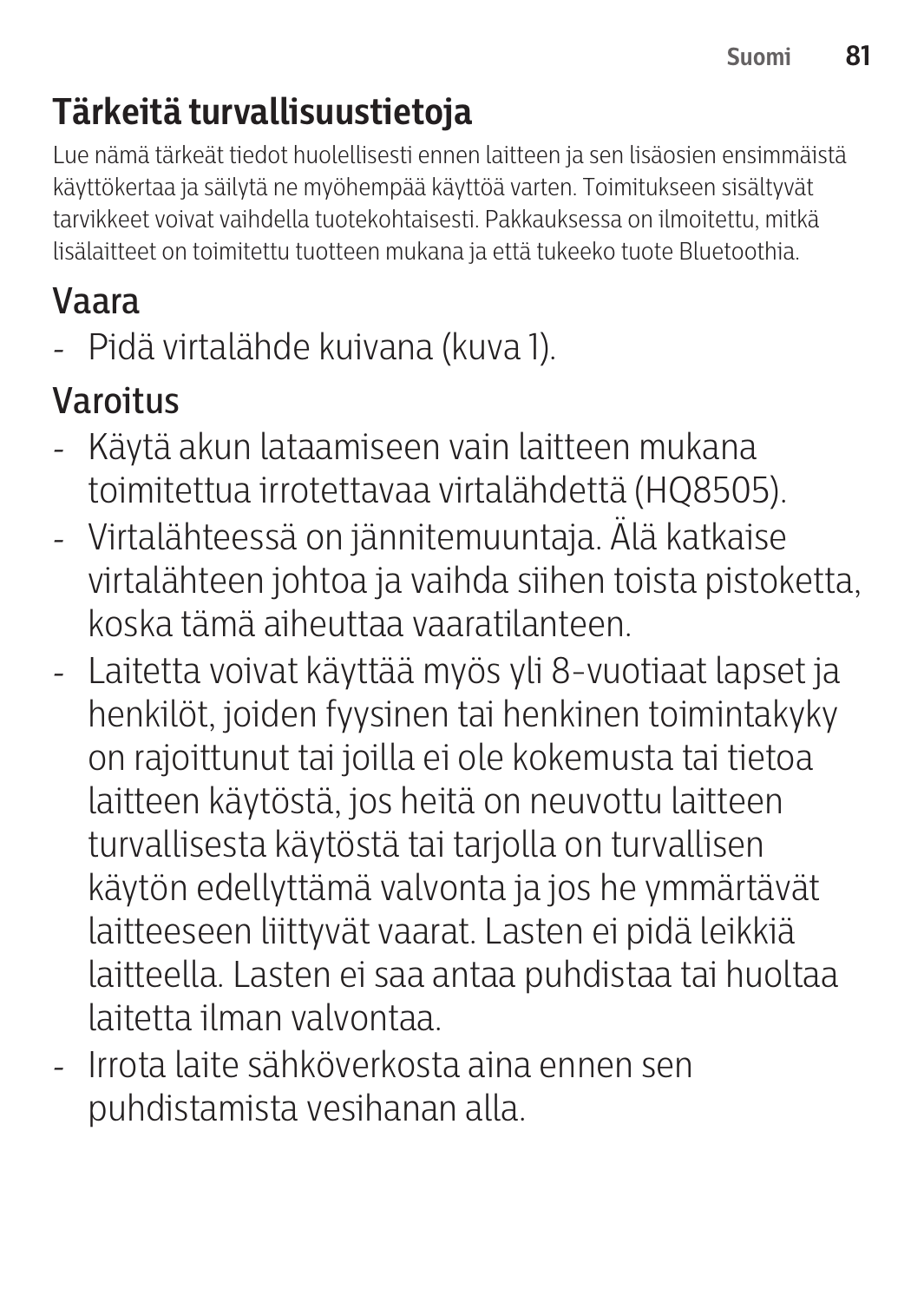#### **82 Suomi**

- Tarkista laite aina ennen kuin käytät sitä. Älä käytä laitetta, jos se on vaurioitunut, koska sen käyttö saattaa tällöin aiheuttaa vammoja. Vaihda vahingoittuneen osan tilalle aina alkuperäisen tyyppinen osa.

Philips Quick Clean Pod -patruunan neste

- Ei saa niellä.
- Säilytä lasten ulottumattomissa.

# Varoitus

- Älä upota lataustelinettä veteen, äläkä huuhtele sitä vesihanan alla (kuva 1).
- Huuhtele parranajokone enintään 60-asteisella vedellä.
- Käytä tätä laitetta vain tarkoituksenmukaisesti käyttöoppaassa esitetyllä tavalla.
- Hygieniasyistä laitetta suositellaan vain yhden henkilön käyttöön.
- Älä käytä paineilmaa, naarmuttavia tai syövyttäviä puhdistusaineita tai -välineitä (kuten bensiiniä tai asetonia) laitteen puhdistamiseen.
- Jos parranajokoneessa on mukana puhdistusjärjestelmä, käytä aina alkuperäistä Philips Quick Clean Pod -patruunaa.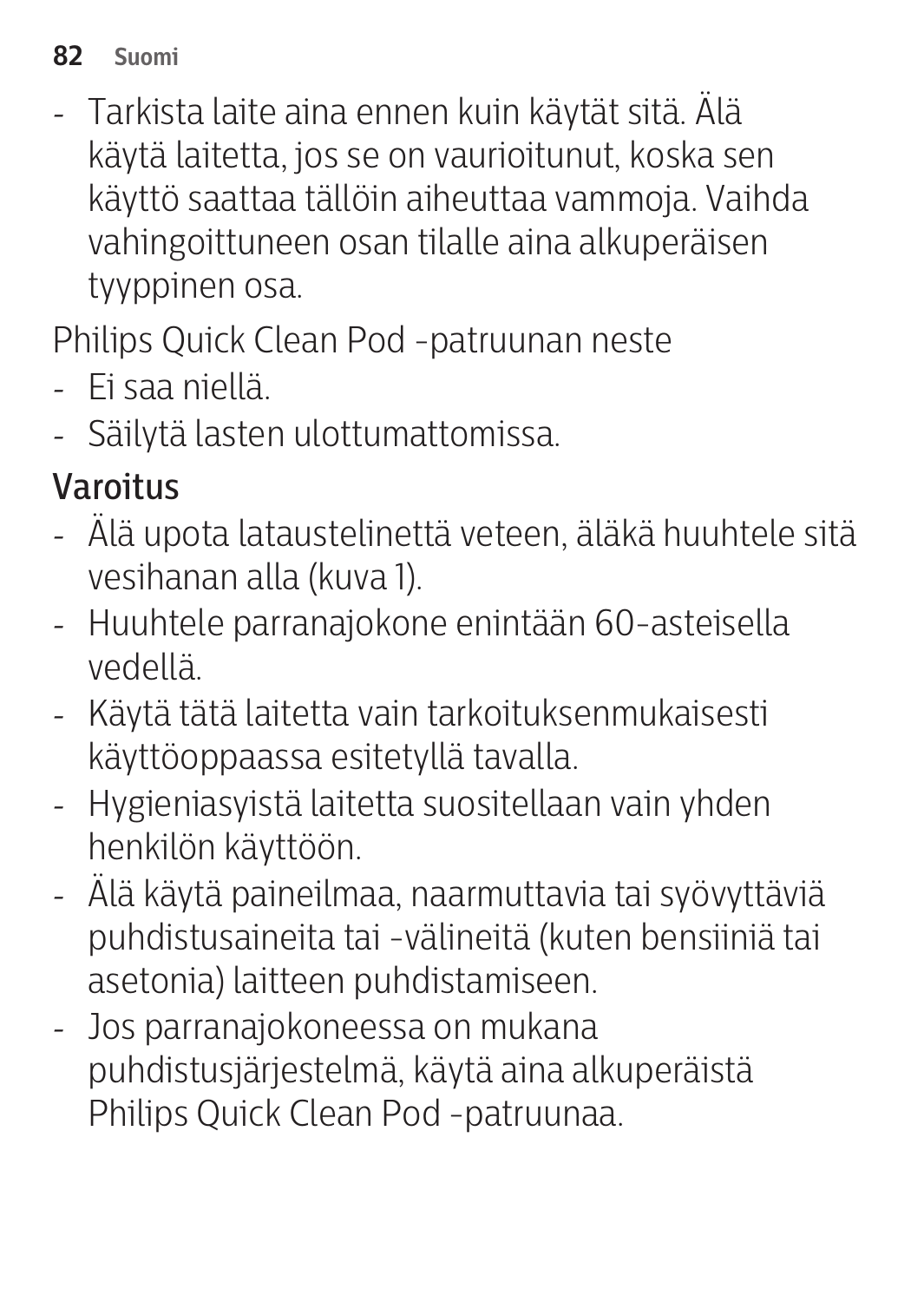- Aseta puhdistusjärjestelmä aina tukevalle, tasaiselle ja vaakasuoralle pinnalle vuotojen ehkäisemiseksi.
- Varmista aina ennen puhdistusjärjestelmän käyttöä, että patruunalokero on suljettu.
- Kun puhdistusjärjestelmä on käyttövalmis, sitä ei saa siirtää, sillä laitteesta saattaa tällöin vuotaa puhdistusnestettä.
- Parranajokoneen alaosassa olevasta liittimestä saattaa vuotaa vettä huuhtelun yhteydessä. Tämä on normaalia, eikä siitä aiheudu vaaraa, koska kaikki elektroniset osat ovat tiiviissä virtayksikössä parranajokoneen sisällä.
- Älä käytä virtalähdettä sellaisissa pistorasioissa tai sellaisten pistorasioiden lähellä, joissa on sähköisiä ilmanraikastimia, sillä virtalähde voi vahingoittua pysyvästi.
- Älä käytä laitetta, jos ihosi on rohtunut, siinä on avohaavoja tai rupeutuneita haavoja, jos ihosi on paranemassa leikkauksen jälkeen tai jos kärsit ihoärsytyksestä tai sinulla on jokin ihosairaus, kuten vaikea akne, auringon aiheuttama palovamma, ihoinfektio, ihosyöpä, tulehdus, ihottuma, psoriasis tai nylonallergia.
- Älä käytä puhdistusharjalisäosaa, jos käytät steroidipohjaisia lääkkeitä, sillä tämä saattaa aiheuttaa ihoärsytystä tai vaurioita.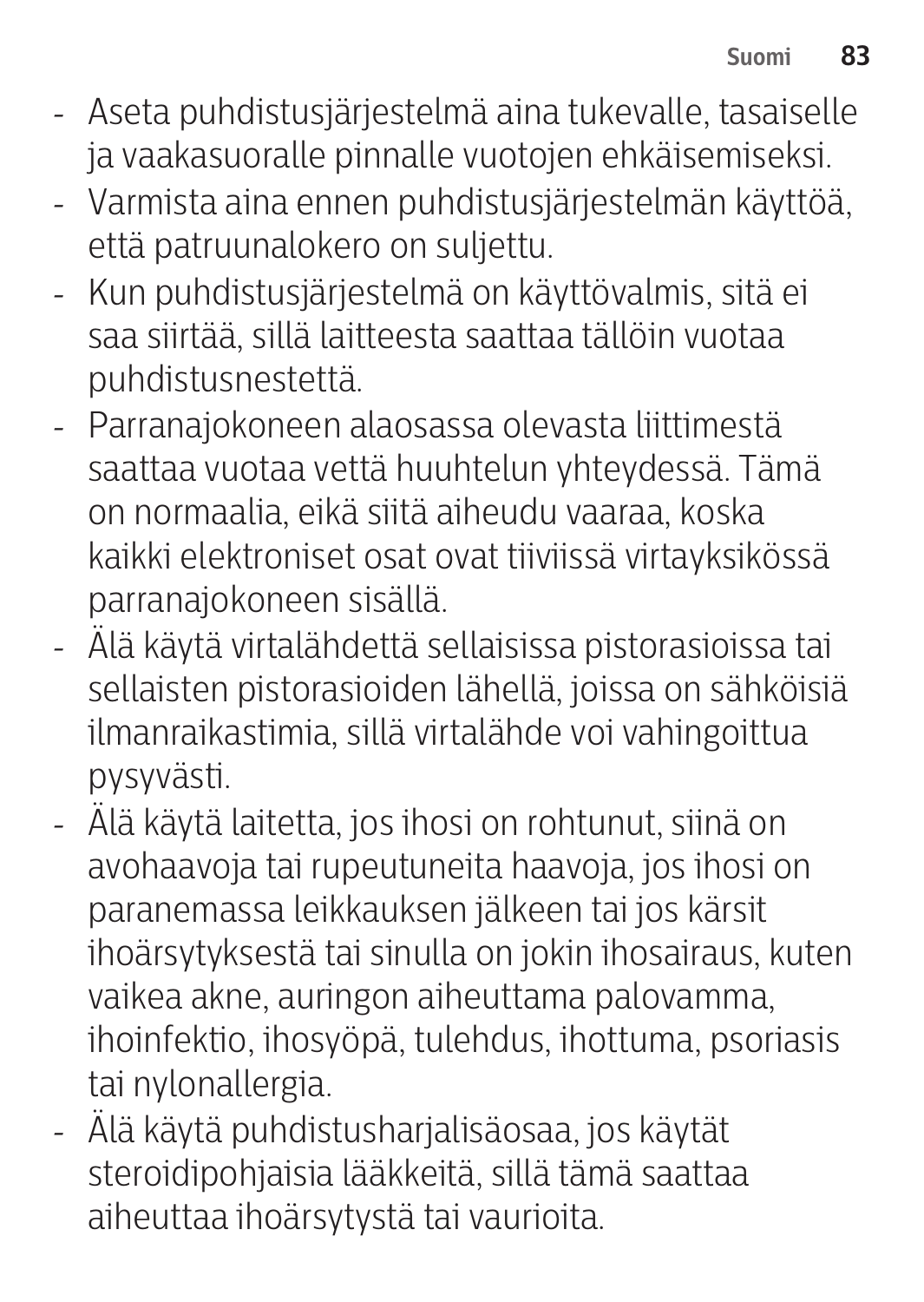- Jos käytät kasvoillasi lävistyksiä, poista lävistykset ennen helposti kiinnitettävien lisäosien käyttöä tai varmista, että et käytä laitetta lävistyksien päällä tai niiden lähellä.
- Jos käytät koruja, piilolinssejä tai silmälaseja, ota ne pois ennen helposti kiinnitettävien lisäosien käyttöä tai varmista, että et käytä laitetta korujen tai silmälasien päällä tai niiden lähellä.
- Ole varovainen käsitellessäsi älypuhelinta veden lähellä tai kosteissa tiloissa.
- Bluetooth®-laitteen lyhytaaltoiset radiosignaalit voivat häiritä muiden elektronisten tai lääkinnällisten laitteiden toimintaa.
- Poista Bluetooth-toiminto käytöstä paikoissa, joissa sen käyttö on kielletty.
- Älä käytä laitetta sairaaloissa, lentokoneissa, huoltamoilla tai automaattisten ovien, automaattisten palohälyttimien tai muiden automaattisesti ohjattujen laitteiden lähellä.
- Pidä laite vähintään 20 cm:n etäisyydellä sydämentahdistimista ja muista lääkinnällisistä laitteista. Radioaallot voivat häiritä sydämentahdistimien ja muiden lääkinnällisten laitteiden toimintaa.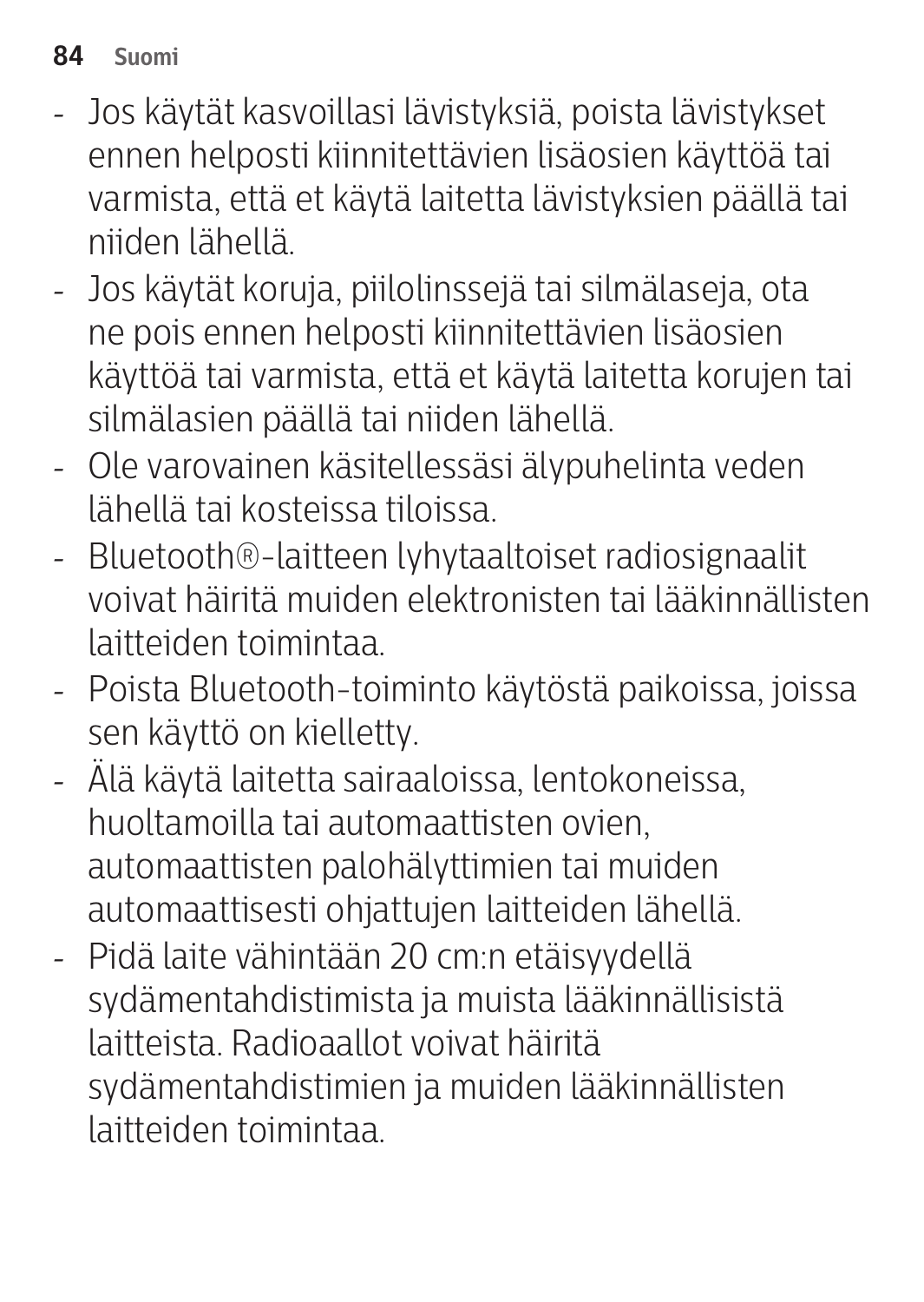## Paristojen ja akkujen turvallisuusohjeet

- Käytä tätä tuotetta vain sen käyttötarkoituksen mukaisesti ja noudata yleisiä sekä paristoihin ja akkuihin liittyviä turvallisuusohjeita, kuten tässä käyttöoppaassa on esitetty. Väärinkäyttö voi johtaa sähköiskuun, palovammoihin, tulipaloon tai henkilövahinkoihin.
- Käytä akun lataamiseen vain tuotteen mukana toimitettua irrotettavaa virtalähdettä (HQ8505). Älä käytä jatkojohtoa.
- Lataa, käytä ja säilytä tuotetta 5 -35 °C:n lämpötilassa.
- Irrota laite aina pistorasiasta, kun se on latautunut kokonaan.
- Älä polta tuotteita ja niiden paristoja tai akkuja tai altista niitä suoralle auringonvalolle tai korkeille lämpötiloille (älä jätä niitä esim. kuumiin autoihin tai kuumien uunien lähelle). Ylikuumentunut paristo tai akku voi räjähtää.
- Jos tuote kuumenee epätavallisen paljon, se muuttaa väriä, siitä tulee outoa hajua tai jos lataaminen kestää tavallista pidempään, lopeta tuotteen käyttö ja lataaminen ja ota yhteyttä Philipsin paikalliseen jälleenmyyjään.
- Älä laita tuotteita ja niiden paristoja tai akkuja mikroaaltouuneihin tai induktioliesille.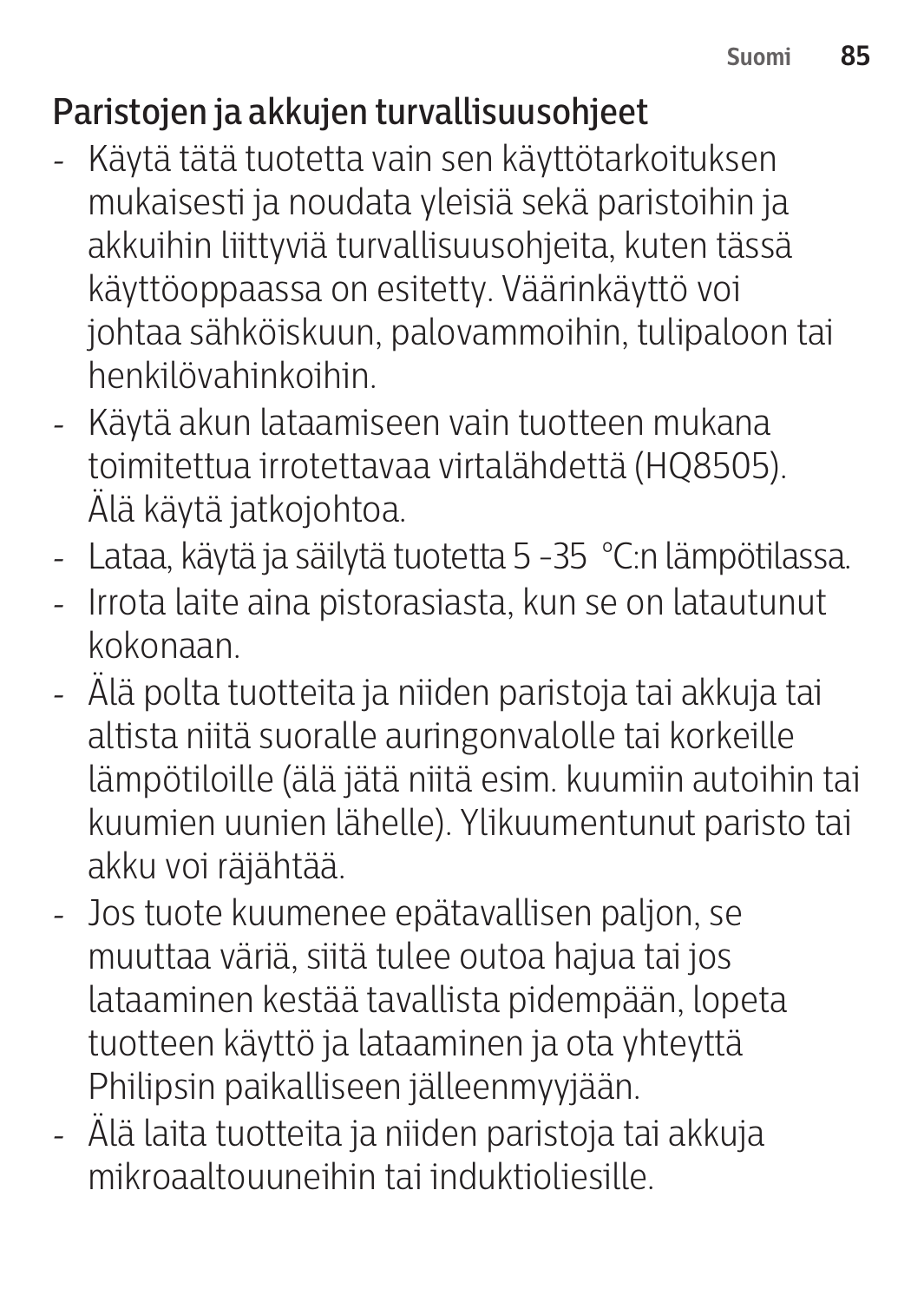- Tässä tuotteessa on akku, jota ei voi vaihtaa. Älä avaa tuotetta akun vaihtamista varten.
- Kun käsittelet paristoja tai akkuja, varmista, että kätesi, tuote ja paristot tai akut ovat kuivat.
- Älä muuta, puhkaise tai vahingoita tuotteita ja paristoja tai akkuja äläkä pura niitä, aiheuta niihin oikosulkua, ylilataa niitä tai lataa niitä väärin päin, sillä tämä saattaa aiheuttaa niiden ylikuumenemisen tai myrkyllisiä tai vaarallisia vuotoja niistä.
- Jotta paristoissa tai akuissa ei niiden poistamisen jälkeen pääse vahingossa syntymään oikosulkua, älä anna pariston tai akun liittimien koskettaa metalliesineitä (esim. kolikoita, hiussolkia tai sormuksia). Älä kääri paristoja tai akkuja alumiinifolioon. Teippaa pariston tai akun liittimet tai laita paristot tai akut muovipussiin ennen niiden hävittämistä.
- Jos paristot tai akut ovat vahingoittuneet tai ne vuotavat, vältä paristo- tai akkunesteen joutumista iholle tai silmiin. Jos näin kuitenkin käy, huuhtele iho tai silmät välittömästi runsaalla vedellä ja hakeudu lääkäriin.

## Sähkömagneettiset kentät (EMF)

Tämä laite (Philips) vastaa kaikkia sähkömagneettisille kentille (EMF) altistumista koskevia standardeja ja säännöksiä.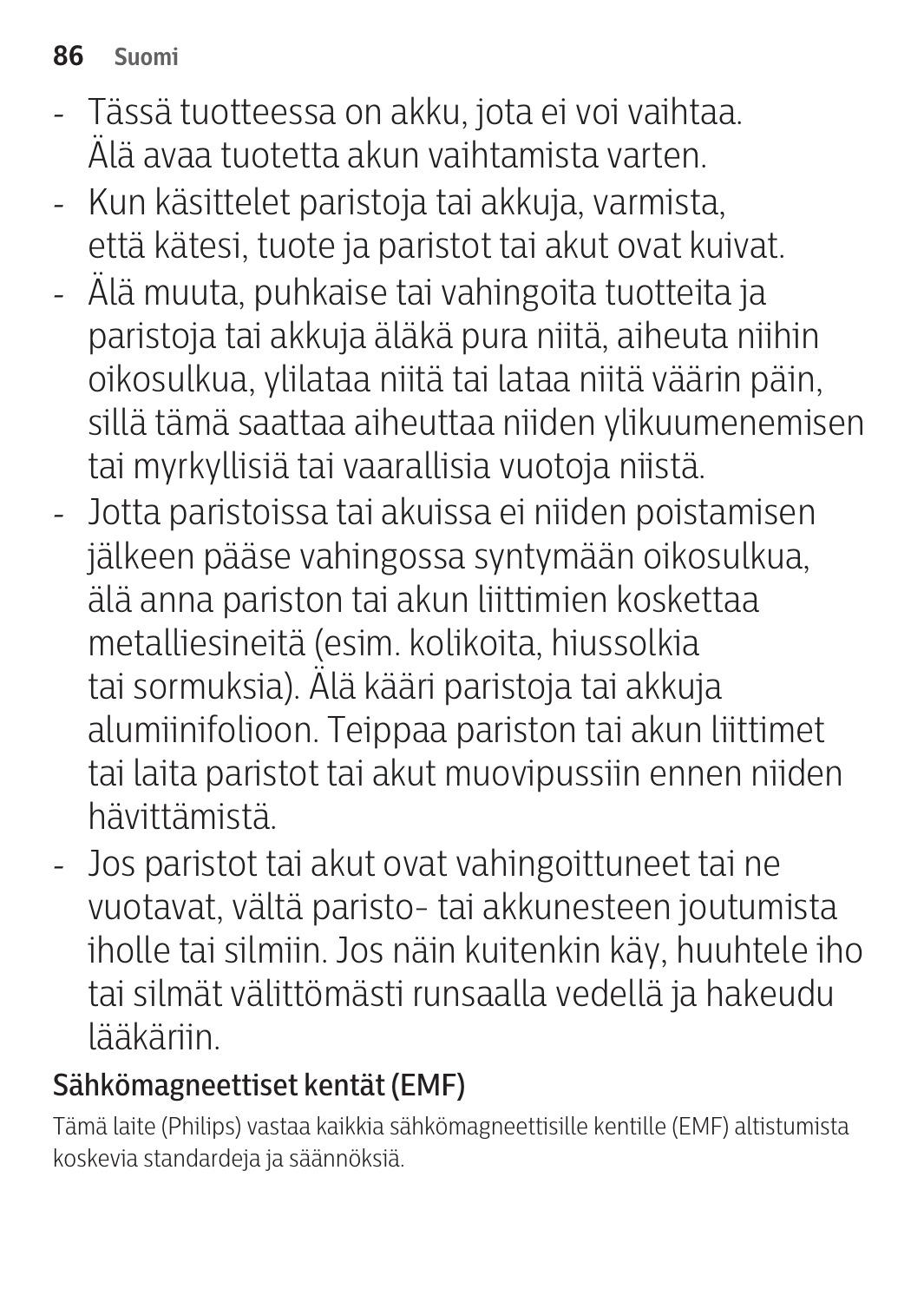#### Radiolaitedirektiivi

- S7000-sarjan laitteissa on luokan 2 Bluetooth.
- S7000-sarjan laitteissa Bluetooth toimii 2,4 GHz:n taajuuskaistalla.
- S7000-sarjan laitteiden suurin taajuuskaistalla säteilty radiotaajuinen teho on alle 20 dBm.
- Tämä laitteisto on rakennettu niin, että tuote täyttää artiklan 10(2) vaatimuksen, sillä sitä voidaan käyttää tutkitusti vähintään yhdessä Euroopan unionin jäsenvaltiossa ja tuote on artiklan 10(10) mukainen, sillä sille ei ole olemassa rajoituksia käyttöönoton suhteen Euroopan unionin jäsenvaltioissa.
- Philips vakuuttaa täten, että S7000-sarjan laitteet ovat direktiivin 2014/53/EU oleellisten vaatimusten ja sitä koskevien direktiivin muiden ehtojen mukaisia. Vaatimustenmukaisuusvakuutus on nähtävissä osoitteessa www.philips.com/ support.

#### Yleistä

- Tämä parranajokone on vesitiivis (kuva 2). Se sopii käytettäväksi kylvyssä tai suihkussa, ja se voidaan puhdistaa juoksevalla vedellä. Turvallisuussyistä parranajokonetta voi käyttää vain ilman johtoa.
- Virtalähde soveltuu 100–240 voltin verkkojännitteelle.
- Virtalähde muuttaa 100–240 voltin jännitteen turvalliseksi alle 24 voltin jännitteeksi.
- Käyttöääni enintään: Lc = 69 dB(A)
- Bluetooth®-sanamerkki ja -logot ovat Bluetooth SIG, Inc:n rekisteröityjä tavaramerkkejä, ja Koninklijke Philips N.V. käyttää näitä merkkejä käyttöoikeuslisenssin nojalla.

# **Kierrätys**

- Tämä merkki tarkoittaa sitä, että tätä tuotetta ei saa hävittää tavallisen kotitalousjätteen mukana (2012/19/EU) (kuva 3).
- Tämä merkki tarkoittaa, että tuote sisältää kiinteän ladattavan akun, jota ei saa hävittää tavallisen kotitalousjätteen (kuva 4) mukana (2006/66/EY). Toimita laite viralliseen keräyspisteeseen tai Philipsin valtuuttamaan huoltoliikkeeseen, jossa ammattilaiset irrottavat akun.
- Noudata oman maasi sähkö- ja elektroniikkalaitteiden sekä akkujen ja paristojen kierrätystä ja hävittämistä koskevia sääntöjä. Asianmukainen hävittäminen auttaa ehkäisemään ympäristölle ja ihmisille koituvia haittavaikutuksia.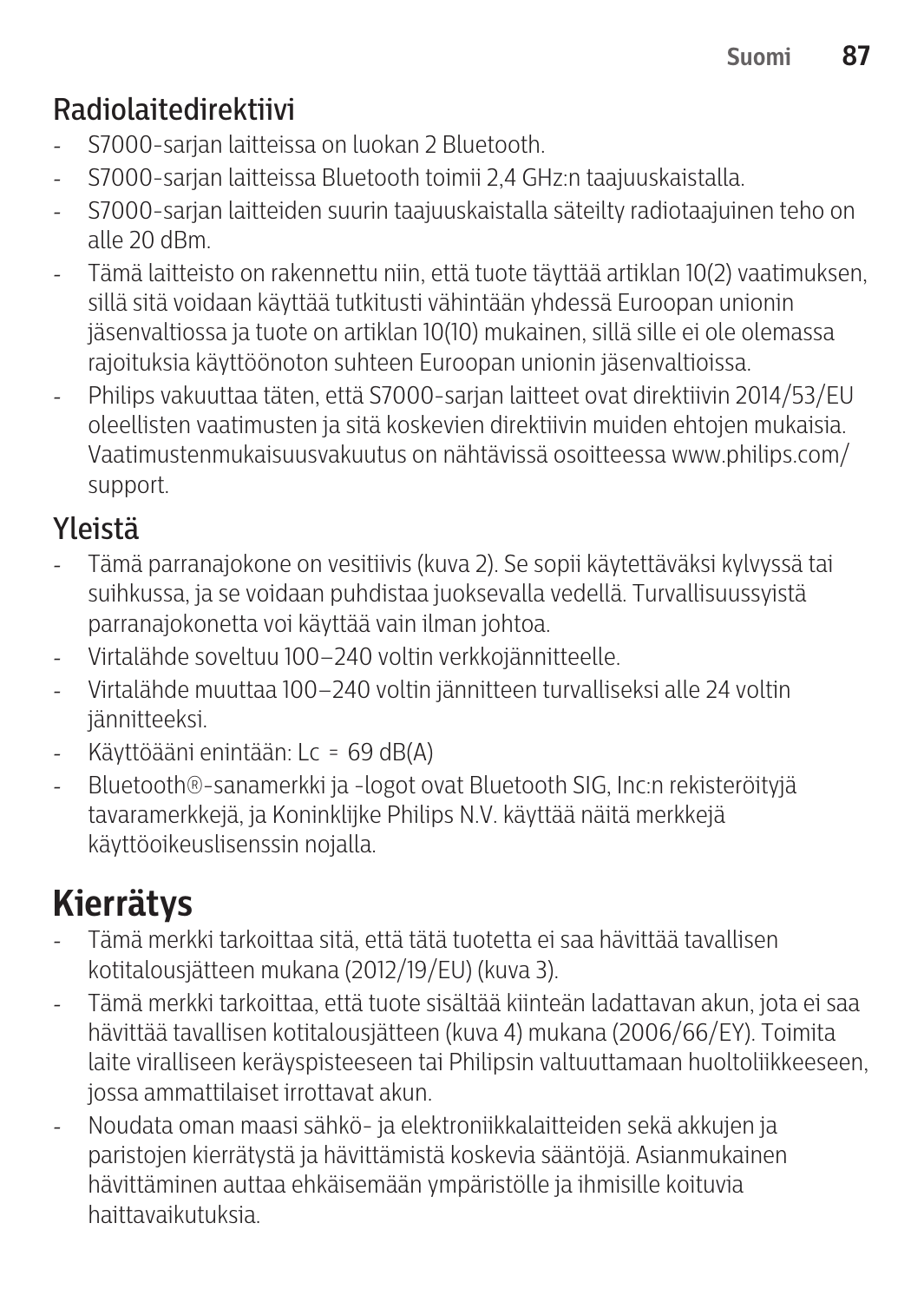#### **88 Suomi**

### Akun poistaminen

Poista akku vain laitetta hävitettäessä. Varmista ennen akun irrottamista, että laite on irrotettu pistorasiasta ja että akku on täysin tyhjä.

#### **Huolehdi tarvittavista turvatoimista, kun käsittelet laitteen avaamiseen tarvittavia työkaluja ja hävität akun.**

#### **Ole varovainen, sillä akun metalliliuskat ovat teräviä.**

- **1** Kierrä ajopäätä irrottaaksesi sen kahvasta.
- **2** Aseta tasakantainen ruuvitaltta paneelin reunan alle ja väännä paneeli irti (kuva 5).
- **3** Irrota yläosassa olevat kaksi ruuvia Torx-ruuvitaltalla tai tasakantaisella ruuvitaltalla (kuva 6).
- **4** Työnnä kotelon etuosa irti (kuva 7) laitteesta.
- **5** Katkaise päällä oleva silta pihdeillä (kuva 8).
- **6** Vapauta koukut (kuva 9) asettamalla tasakantainen ruuvitaltta parranajokoneen rungon kummallekin puolelle.
- **7** Irrota virtalähde rungosta (kuva 10).
- **8** Taita lukitsimet sivuun ja irrota virtayksikön (kuva 11) läpinäkyvä kansi.
- **9** Irrota akkuteline ja katkaise johdot pihdeillä tai saksilla (kuva 12).
- **10** Taita akun lukitsimet pihdeillä tai ruuvitaltalla (kuva 13) sivuun.
- **11** Poista akku.

# **Takuu ja tuki**

Jos haluat tukea tai lisätietoja, käy Philipsin verkkosivuilla osoitteessa **www.philips.com/support** tai lue kansainvälinen takuulehtinen.

## Takuun rajoitukset

Kansainvälinen takuu ei koske teräyksikköjä (terät ja teräsäleiköt), koska ne kuluvat käytössä.

# **Tavaramerkit**

Apple, Apple-logo, iPad ja iPhone ovat Apple Inc:n Yhdysvalloissa ja muissa maissa rekisteröityjä tavaramerkkejä. App Store on Apple Inc:n palvelumerkki.

Android on Google Inc:n tavaramerkki. Google Play ja Google Play -logo ovat Google Inc:n tavaramerkkejä.

Bluetooth®-sanamerkki ja -logot ovat Bluetooth SIG, Inc:n rekisteröityjä tavaramerkkejä, ja Philips Personal Care käyttää näitä merkkejä käyttöoikeuslisenssin nojalla.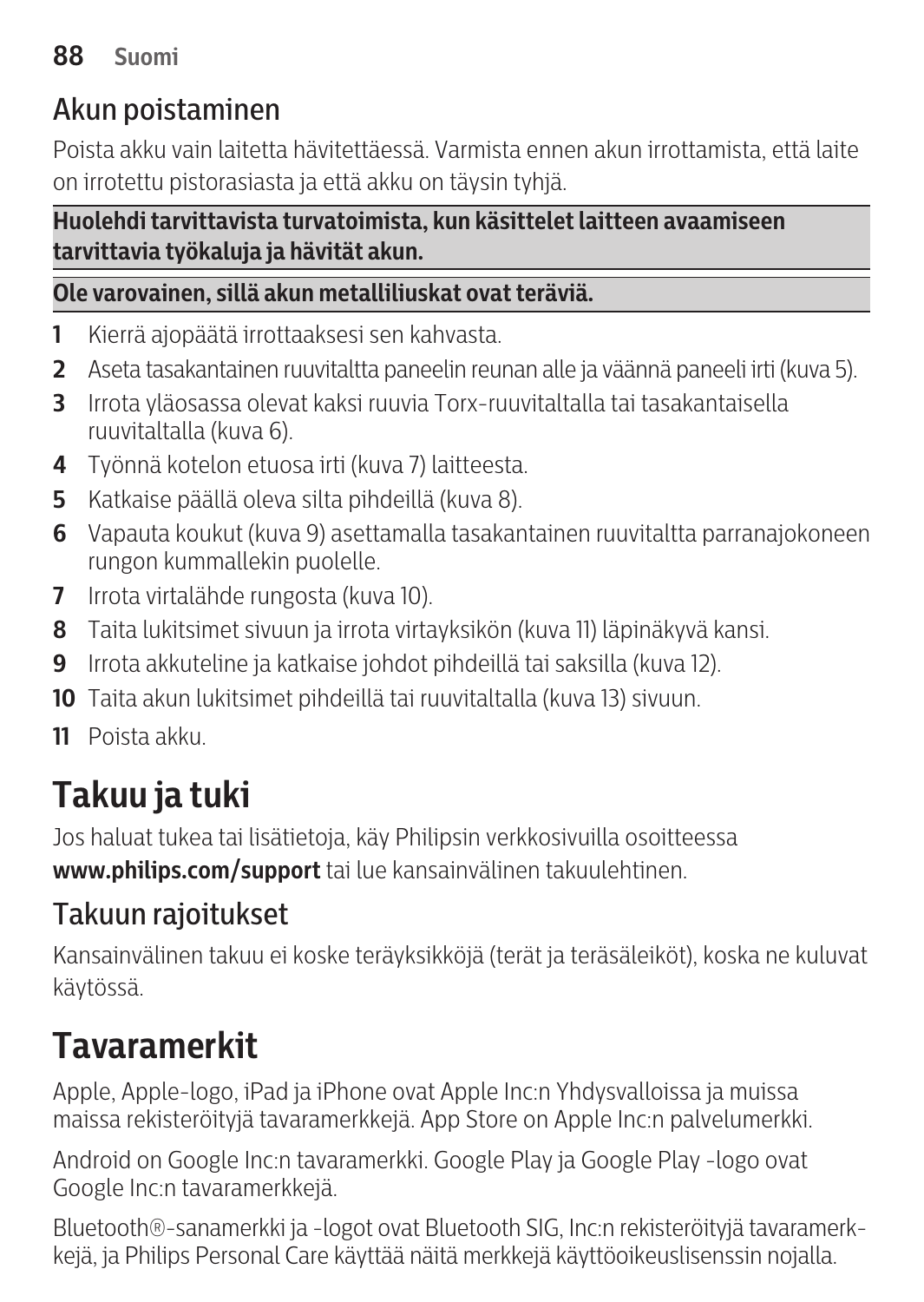# **Viktig säkerhetsinformation**

Läs den här viktiga informationen noggrant innan du använder apparaten och dess tillbehör. Spara det här häftet för framtida bruk. Olika tillbehör kan medfölja olika modeller. Förpackningen visar vilka tillbehör som medföljer produkten och om produkten är Bluetooth-aktiverad eller inte.

# Fara

Blöt inte ned strömförsörjningsenheten (Bild 1).

# Varning

- Använd endast den löstagbara nätadapter (HQ8505) som medföljer apparaten för att ladda batteriet.
- Nätadaptern innehåller en transformator. Modifiera inte strömförsörjningsenheten med någon annan typ av kontakt, eftersom det kan medföra risker.
- Den här apparaten kan användas av barn från 8 år och uppåt och av personer med olika funktionshinder, eller som inte har kunskap om hur apparaten används, så länge de övervakas och får anvisningar om säker användning och förstår vilka risker som föreligger. Barn ska inte leka med apparaten. Rengöring och underhåll ska inte utföras av barn utan övervakning.
- Dra alltid ur nätsladden innan du rengör apparaten under rinnande vatten.
- Kontrollera alltid aparaten innan du använder den. Använd inte apparaten om den är skadad eftersom det kan medföra risk för personskador. Skadade delar ska alltid bytas ut mot originaldelar.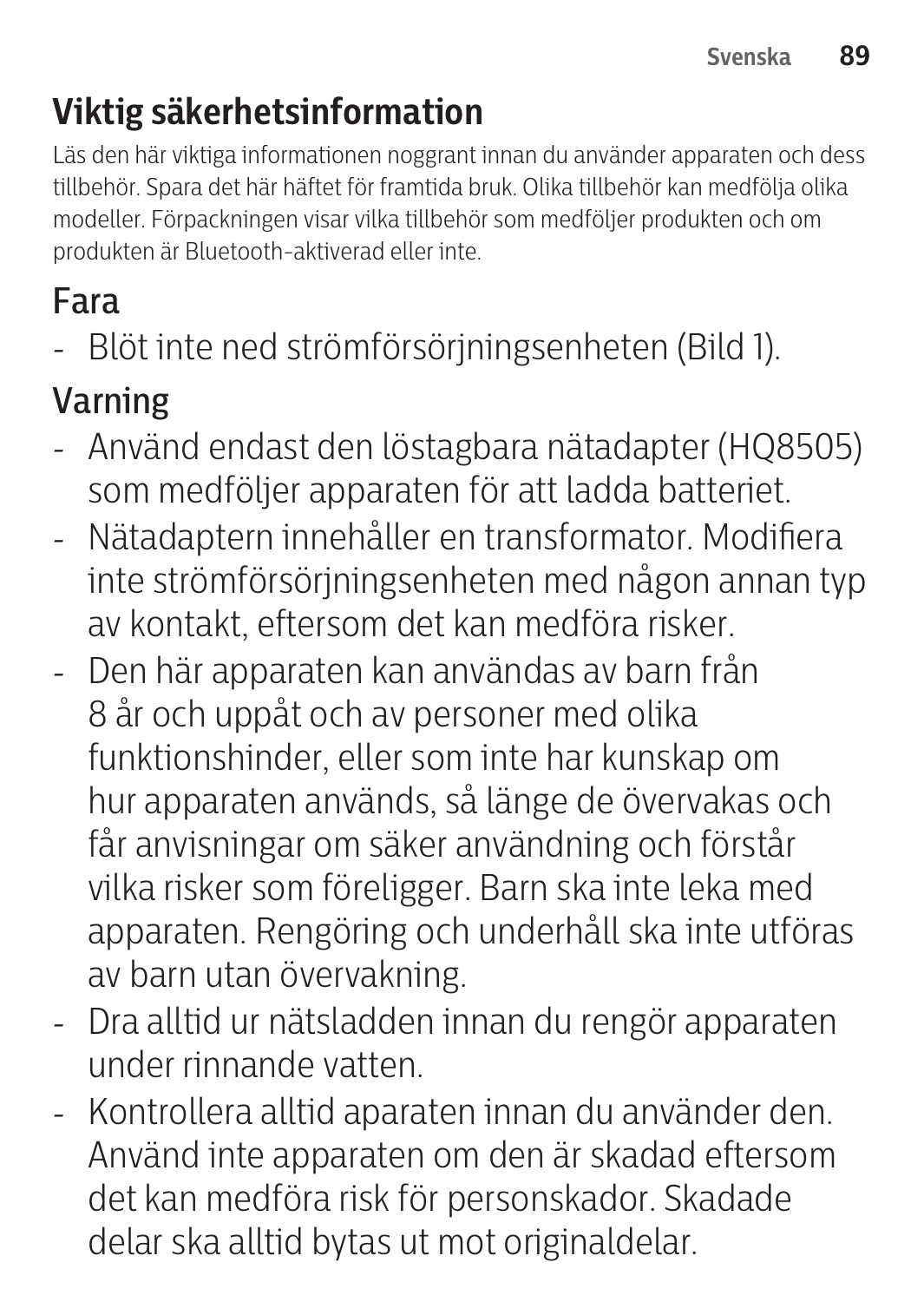**90 Svenska**

Philips Quick Clean Pod-patronvätska

- Svälj inte.
- Förvaras oåtkomligt för barn.

# Varning

- Sänk aldrig ned laddningsstället i vatten och spola inte av det under kranen (Bild 1).
- Använd aldrig vatten som är varmare än 60 °C när du sköljer rakapparaten.
- Använd endast apparaten för de ändamål som framgår av användarhandboken.
- Av hygieniska skäl bör apparaten endast användas av en person.
- Använd aldrig tryckluft, skursvampar, slipande rengöringsmedel eller vätskor som bensin eller aceton för att rengöra enheten.
- Om rakapparaten levereras med ett rengöringssystem ska du alltid använda Philips Quick Clean Pod-originalpatronen.
- Ställ alltid rengöringssystemet på en stabil, jämn, horisontell yta för att undvika läckage.
- Se alltid till att patronfacket är stängt innan du använder rengöringssystemet.
- Flytta inte rengöringssystemet när det är klart för användning. Då kan rengöringsvätska läcka ut.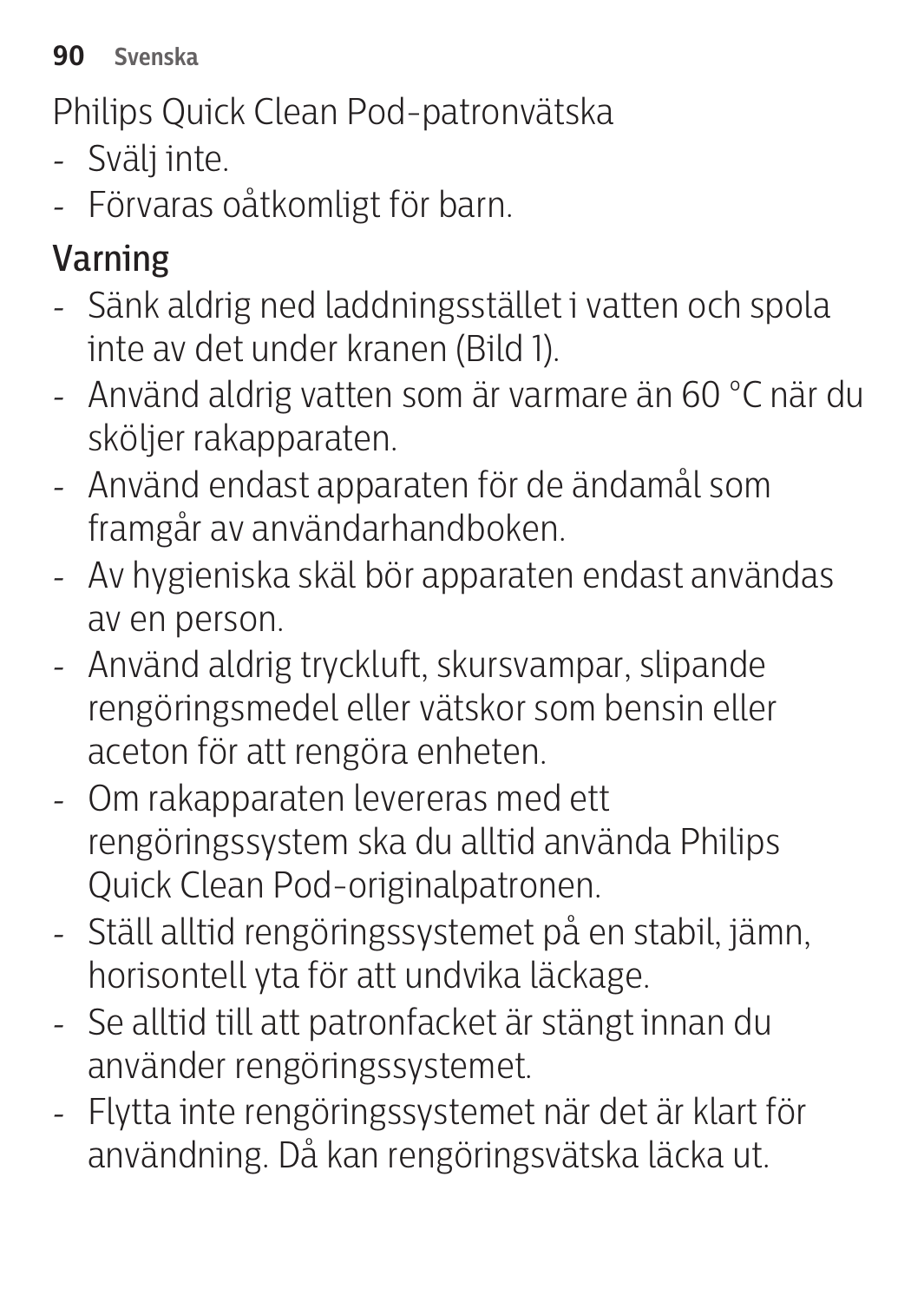- Det kan droppa vatten från kontakten längst ned på rakapparaten när du sköljer den. Det är normalt och inte farligt, eftersom all elektronik är inkapslad i en försluten strömenhet inuti rakapparaten.
- Använd inte strömförsörjningsenheten i eller i närheten av vägguttag där det finns en elektrisk luftrenare eftersom detta kan ge upphov till permanenta skador på strömförsörjningsenheten.
- Använd inte apparaten på narig hud, öppna sår, läkande sår, hud som återhämtar sig från operation eller om du lider av en hudsjukdom eller hudirritation, såsom svår akne, solbränna, hudinfektion, hudcancer, inflammation, eksem, psoriasis, allergi mot nylon etc.
- Undvik irritation och skador genom att aldrig använda rengöringsborsten om du tar steroidbaserad medicin.
- Om du har piercingar i ansiktet bör du ta bort dem innan du använder tillbehören med klickfäste eller se till att du inte använder apparaten på eller nära piercingen.
- Om du bär smycken, kontaktlinser eller glasögon bör du ta av dig dem innan du använder tillbehören med klickfäste eller se till att du inte använder apparaten på eller nära smycken eller glasögon.
- Var försiktig när du använder din smartphone i närheten av vatten och i fuktiga miljöer.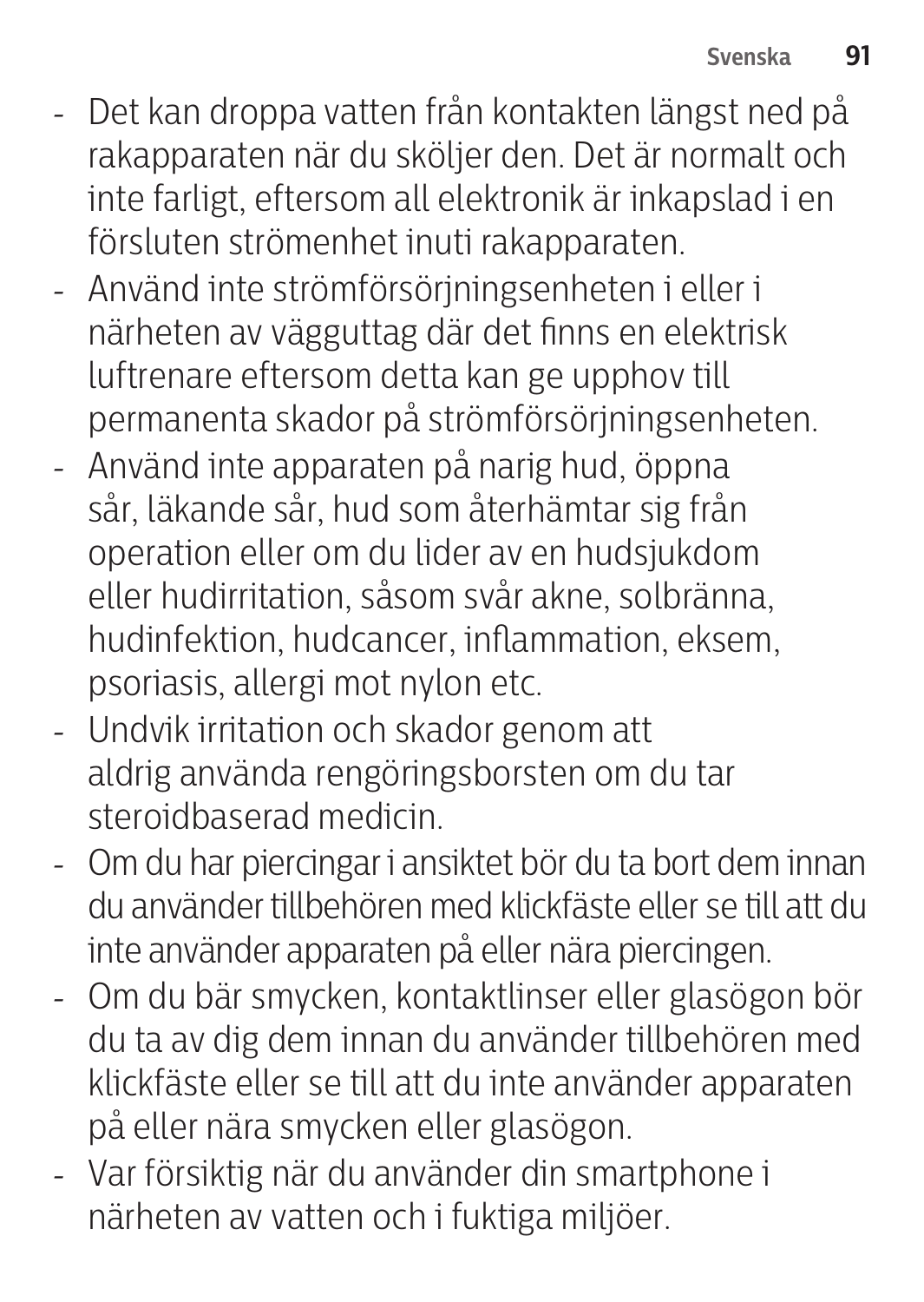- De kortvågiga radiofrekvenssignalerna från en Bluetooth®-apparat kan försämra prestandan hos andra elektroniska och medicinska apparater.
- Stäng av Bluetooth där det är förbjudet.
- Använd inte apparaten i medicinsk utrustning, flygplan, tankställen, nära automatiska dörrar, automatiska brandlarm eller andra automatiskt styrda enheter.
- Håll den här apparaten minst 20 cm från pacemakers och annan medicinsk utrustning. Radiovågor kan störa funktionen hos pacemakers och annan medicinsk utrustning.

## Säkerhetsföreskrifter för batteri

- Använd endast den här produkten i dess avsedda syfte och följ de allmänna säkerhetsanvisningarna och säkerhetsanvisningarna för batteriet enligt beskrivningen i användarhandboken. All felaktig användning kan leda till elektriska stötar, brännskador, brand och andra faror eller skador.
- Använd endast den löstagbara nätadaptern (HQ8505) som medföljer produkten för att ladda batteriet. Använd inte förlängningssladd.
- Ladda, använd och förvara produkten i temperaturer mellan 5 °C och 35 °C.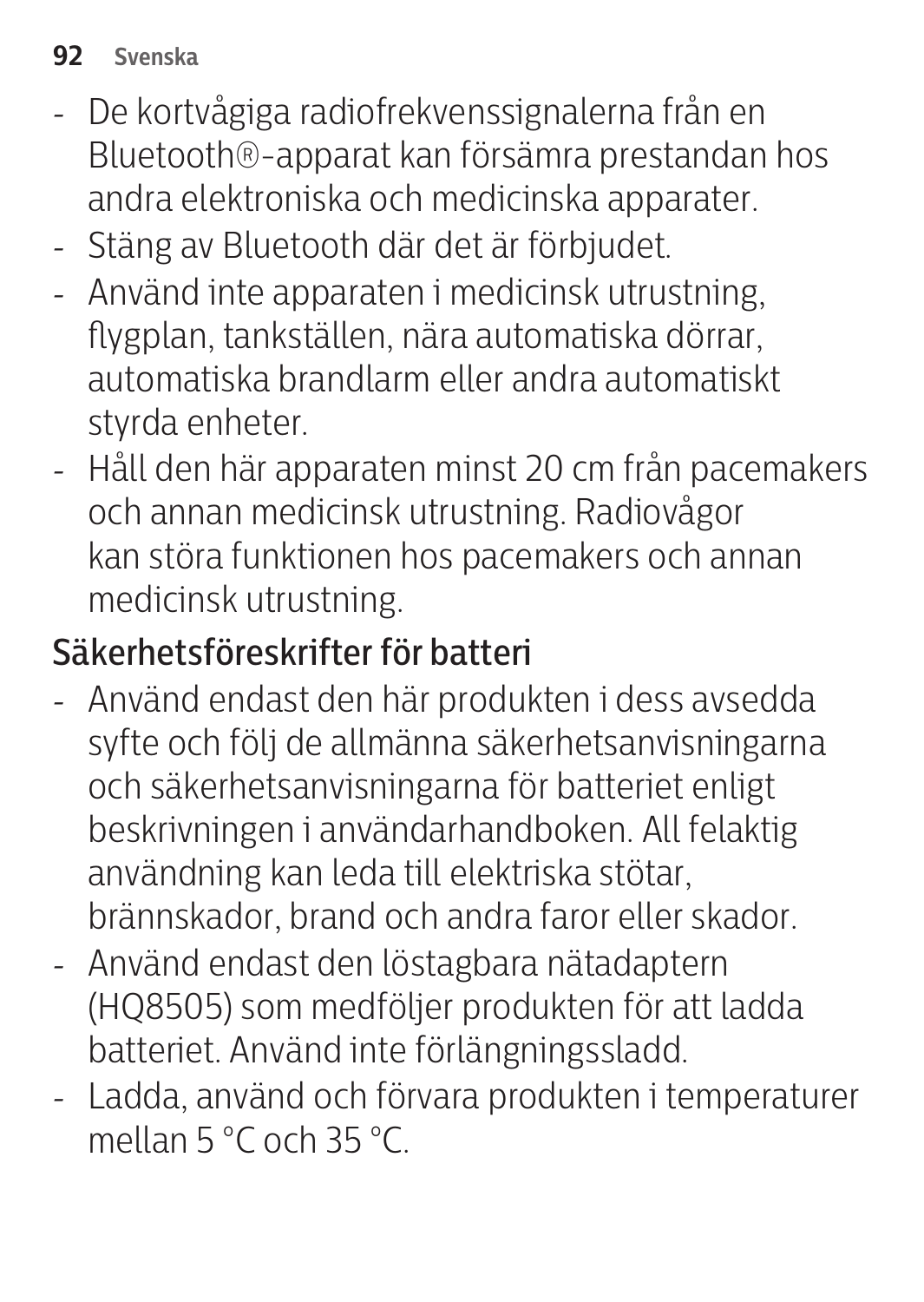- Dra alltid ur produktens sladd när batterierna är fulladdade.
- Bränn inte produkten eller batterierna och utsätt dem inte för direkt solljus eller för höga temperaturer (t.ex. i varma bilar eller nära varma ugnar). Batterier kan explodera om de överhettas.
- Sluta använda och ladda produkten, och se till att kontakta din lokala Philips-återförsäljare om produkten blir onormalt varm, avger en onormal lukt, ändrar färg eller om det tar mycket längre tid än vanligt att ladda den.
- Placera inte produkten eller batterierna i mikrovågsugnar eller på induktionsplattor.
- Den här produkten innehåller ett laddningsbart batteri som inte är utbytbart. Öppna inte produkten för att byta ut det laddningsbara batteriet.
- Se till att händerna, produkten och batterier är torra när du hanterar batterierna.
- För att förhindra att batterierna värms upp eller avger giftiga eller farliga ämnen ska du inte ändra, sticka hål på eller skada produkter eller batterier. Ta inte heller isär batterierna, kortslut dem inte eller ladda dem för länge eller med omvänd polaritet.
- Låt inte batteriernas poler komma i kontakt med metallföremål (t.ex. mynt, hårspännen eller ringar) efter borttagning för att undvika kortslutning.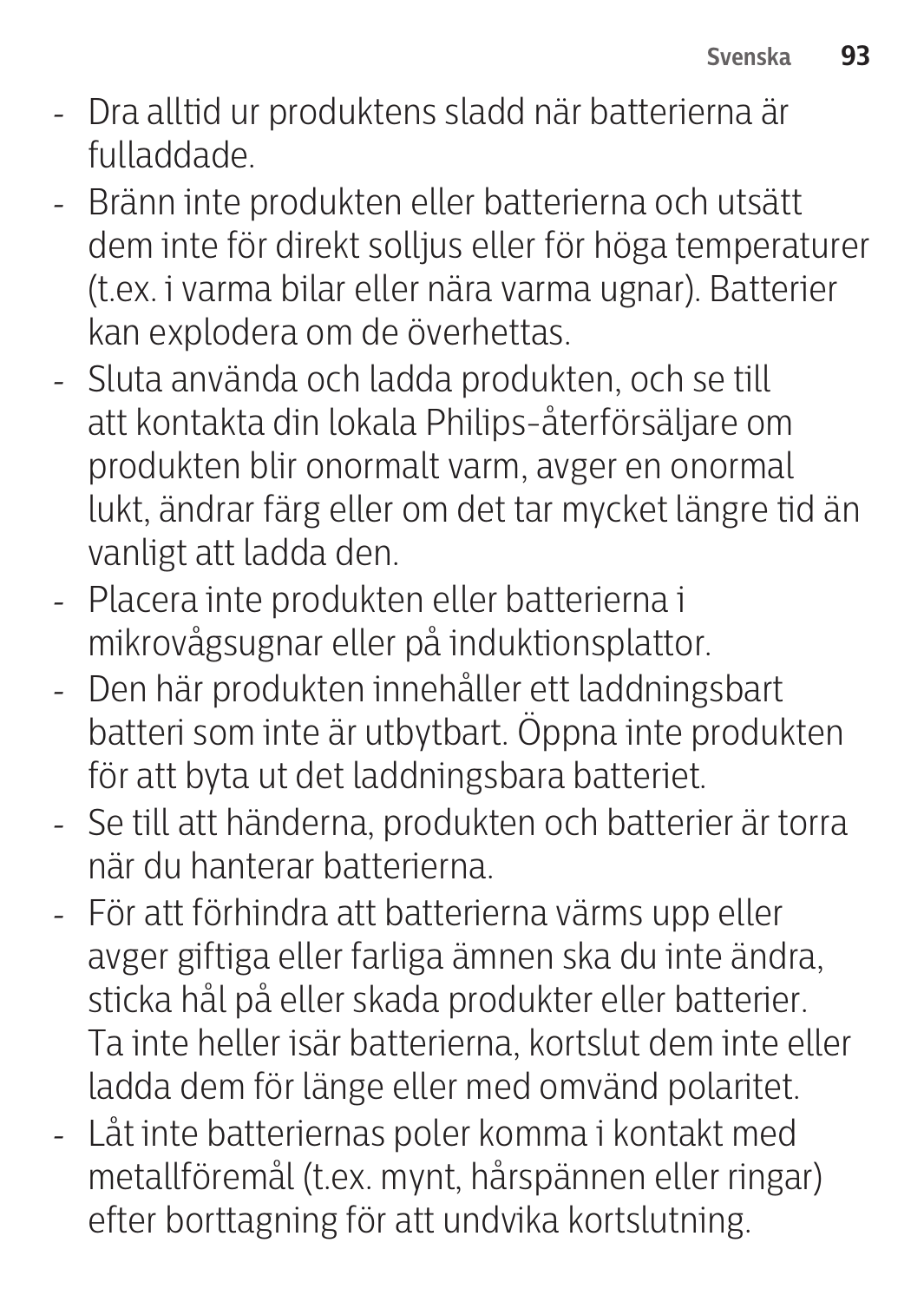Vira inte in batterierna i aluminiumfolie. Sätt tejp på batteriernas poler eller lägg batterierna i en plastpåse innan du kasserar dem.

- Undvik kontakt med huden eller ögonen om batterierna är skadade eller läcker. Skölj omedelbart med rikligt med vatten och kontakta läkare in detta händer.

## Elektromagnetiska fält (EMF)

Den här Philips-apparaten uppfyller alla tillämpliga standarder och regler gällande exponering av elektromagnetiska fält.

#### Direktiv för radioutrustning

- Apparater i S7000-serien är utrustade med Bluetooth klass 2.
- Bluetooth i apparater i S7000-serien använder frekvensbandet 2,4 GHz.
- Den maximala radiofrekvensstyrkan i det frekvensband som apparater i S7000 serien använder är lägre än 20 dBm.
- Denna utrustning är konstruerad så att produkten lever upp till kraven i artikel 10(2) eftersom den kan användas inom minst ett EU-medlemsland, och produkten uppfyller artikel 10(10) eftersom den saknar begränsningar för användning inom samtliga EU-medlemsländer.
- Philips intygar härmed att apparater i S7000-serien uppfyller alla nödvändiga krav och andra relevanta villkor i direktivet 2014/53/EU. Deklarationen om överensstämmelse kan läsas på www.philips.com/support.

### Allmänt

- Den här rakapparaten är vattentät (Bild 2). Den kan användas både i badet och duschen och kan rengöras under vattenkranen. Av säkerhetsskäl kan rakapparaten därför endast användas sladdlöst.
- Nätadaptern är avsedd för nätspänningar på 100–240 volt.
- Strömförsörjningsenheten omvandlar 100–240 volt till en säker låg spänning på under 24 volt.
- Max. ljudnivå: Lc = 69 dB (A)
- Bluetooth®-ordmärket och logotyperna är registrerade varumärken som tillhör Bluetooth SIG, Inc. och all användning av dessa logotyper av Koninklijke Philips N.V. sker under licens.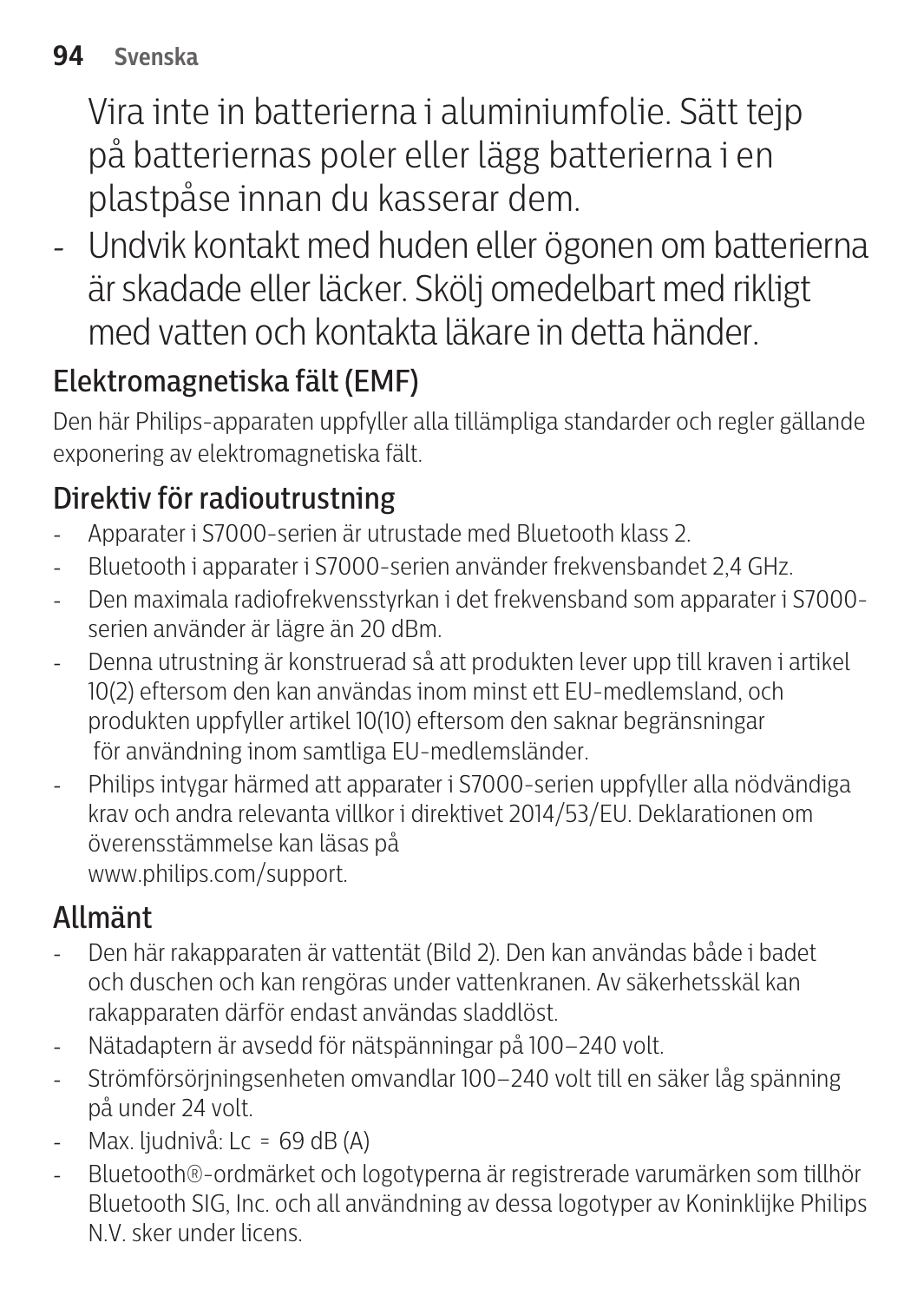# **Återvinning**

- Den här symbolen betyder att produkten inte ska slängas bland hushållssoporna (2012/19/EU) (Bild 3).
- Den här symbolen betyder att produkten innehåller inbyggda laddningsbara batterier och därför inte får kasseras i vanliga hushållssopor (Bild 4) (enligt EG-direktivet 2006/66/EG). Lämna produkten till en lokal återvinningsstation eller till ett Philips-servicecenter så att det laddningsbara batteriet tas om hand på korrekt sätt.
- Följ ditt lands regler för återvinning av elektriska och elektroniska produkter samt uppladdningsbara batterier. En korrekt hantering bidrar till att förhindra negativ påverkan på miljö och hälsa.

### Ta ur det laddningsbara batteriet

Ta endast ur det laddningsbara batteriet när du kasserar apparaten. Se till att apparaten inte är ansluten till eluttaget och att batteriet är helt tomt innan du tar ur batteriet.

#### **Vidta nödvändiga säkerhetsåtgärder när du använder verktyg för att öppna apparaten och när du kasserar det laddningsbara batteriet.**

#### **Var försiktig, batteriskenorna är vassa.**

- **1** Vrid rakhuvudet för att ta bort det från handtaget.
- **2** För in en platt skruvmejsel under panelens kant och bänd av (Bild 5) den.
- **3** Ta bort de två skruvarna uppifrån med torx- eller platt skruvmejsel (Bild 6).
- **4** Skjut av (Bild 7) det främre skalet.
- **5** Bryt sönder bryggan längst upp med en trådavbitare (Bild 8).
- **6** Sätt in en platt skruvmejsel på någon av rakapparatens sidor för att lossa hakarna (Bild 9).
- **7** Skjut ur strömenheten ur huvuddelen (Bild 10).
- **8** Vik fästhakarna åt sidan och ta bort strömenhetens (Bild 11) genomskinliga kåpa.
- **9** Lyft ur batterihållaren och kapa trådarna med en avbitartång eller en sax (Bild 12).
- **10** Vik batteriflikarna åt sidan med en avbitartång eller en skruvmejsel (Bild 13).
- **11** Ta ur det laddningsbara batteriet.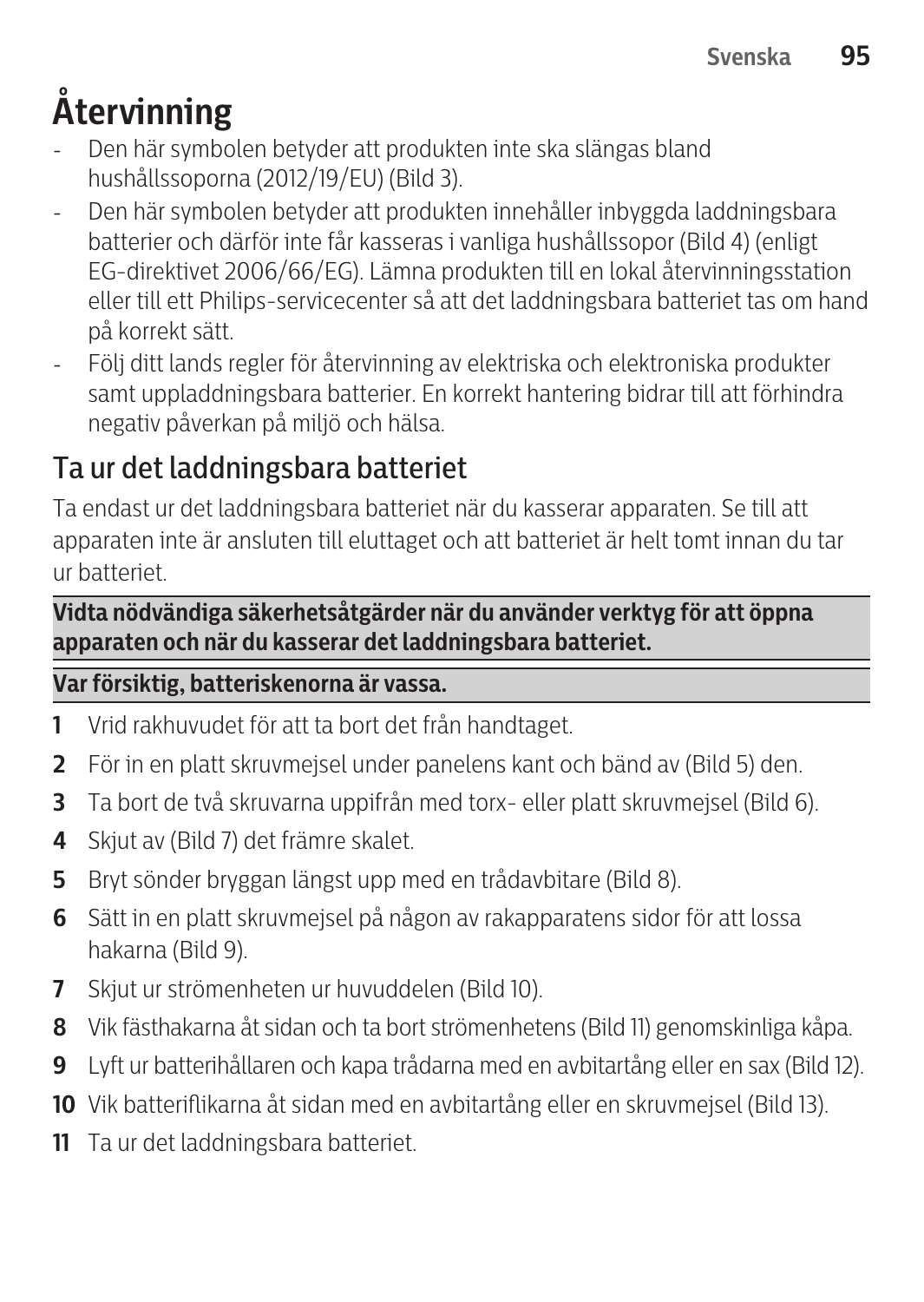# **Garanti och support**

Om du behöver information eller support kan du besöka **www.philips.com/ support** eller läsa den internationella garantibroschyren.

### Garantibegränsningar

Rakhuvudena (knivar och skydd) omfattas inte av de internationella garantivillkoren eftersom de utsätts för slitage.

# **Varumärken**

Apple, Apple-logotypen, iPad och iPhone är varumärken som tillhör Apple Inc., registrerat i USA och andra länder. App Store är ett tjänstemärke som tillhör Apple Inc.

Android är ett varumärke som tillhör Google Inc. Google Play och Google Play-logotypen är varumärken som tillhör Google Inc

Bluetooth®-ordmärket och logotyperna är registrerade varumärken som tillhör Bluetooth SIG, Inc. och all användning av dessa logotyper av Philips Personal Care sker under licens.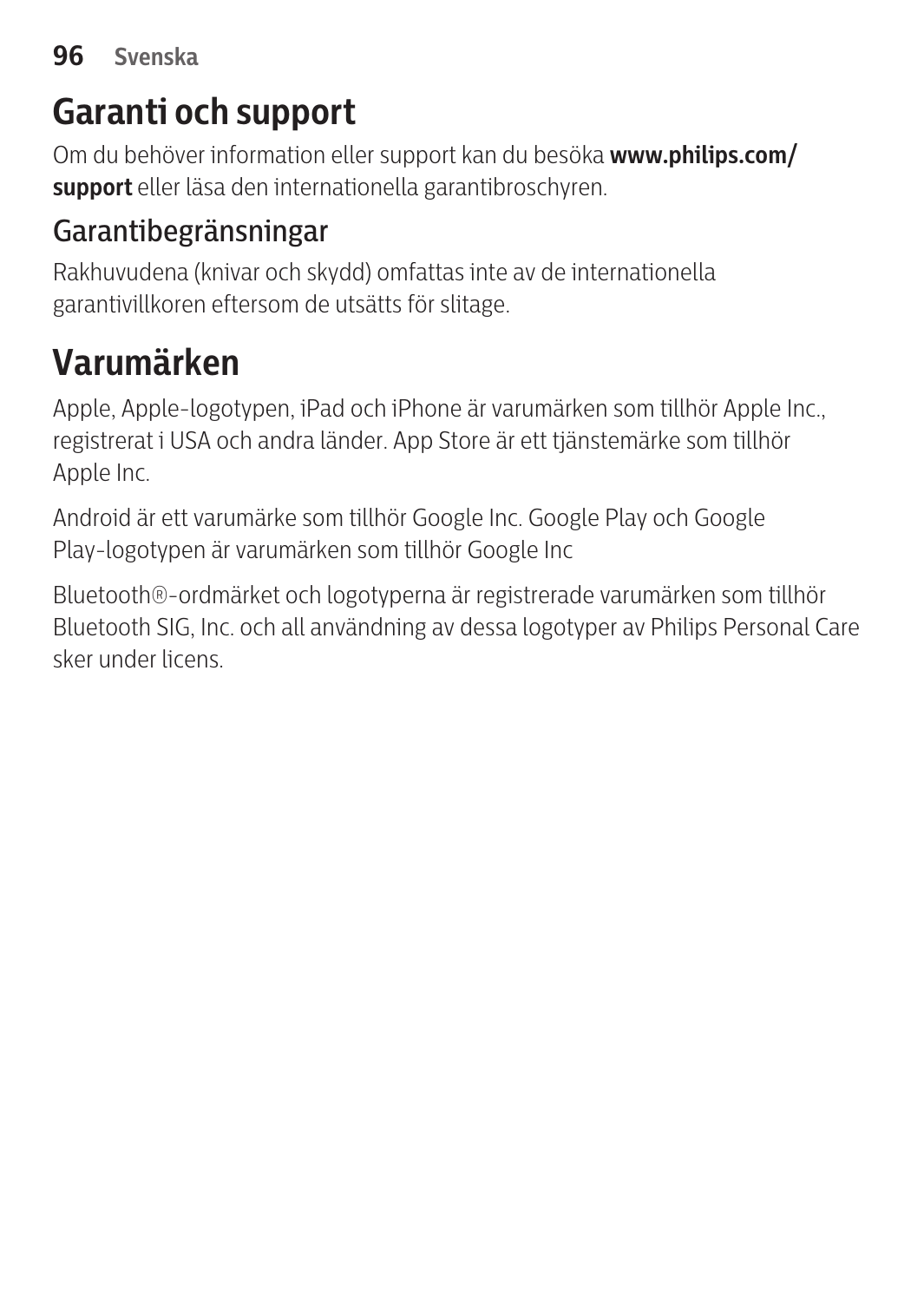# **Önemli güvenlik bilgileri**

Cihazı ve aksesuarlarını kullanmadan önce bu önemli bilgileri dikkatlice okuyun ve gelecekte başvurmak üzere saklayın. Cihazla birlikte verilen aksesuarlar ürünlere göre farklılık gösterebilir. Kutuda, ürününüz ile birlikte gönderilen aksesuarlar ve ürününüzün Bluetooth özellikli olup olmadığı gösterilmektedir.

# Tehlike

- Güç kaynağı ünitesini kuru tutun (Şek. 1).

# Uyarı

- Pili şarj etmek için yalnızca cihaz ile birlikte verilen ayrılabilir besleme ünitesini (HQ8505) kullanın.
- Besleme ünitesi içinde bir transformatör bulunur. Besleme ünitesini kesip başka bir fişle değiştirmeyin, aksi takdirde cihazı kullanmak tehlikeli hale gelir.
- Bu cihazın 8 yaşın üzerindeki çocuklar ve fiziksel, motor ya da zihinsel becerileri gelişmemiş veya bilgisi ve tecrübesi olmayan kişiler tarafından kullanımı sadece bu kişilerin nezaretinden sorumlu kişilerin bulunması veya cihazın güvenli kullanım talimatlarının bu kişilere sağlanması ve olası tehlikelerin anlatılması durumunda mümkündür. Çocuklar cihazla oynamamalıdır. Temizlik ve kullanıcı bakımı gözetim olmadan çocuklar tarafından yapılmamalıdır.
- Cihazı musluk altında yıkamadan önce mutlaka prizden çekin.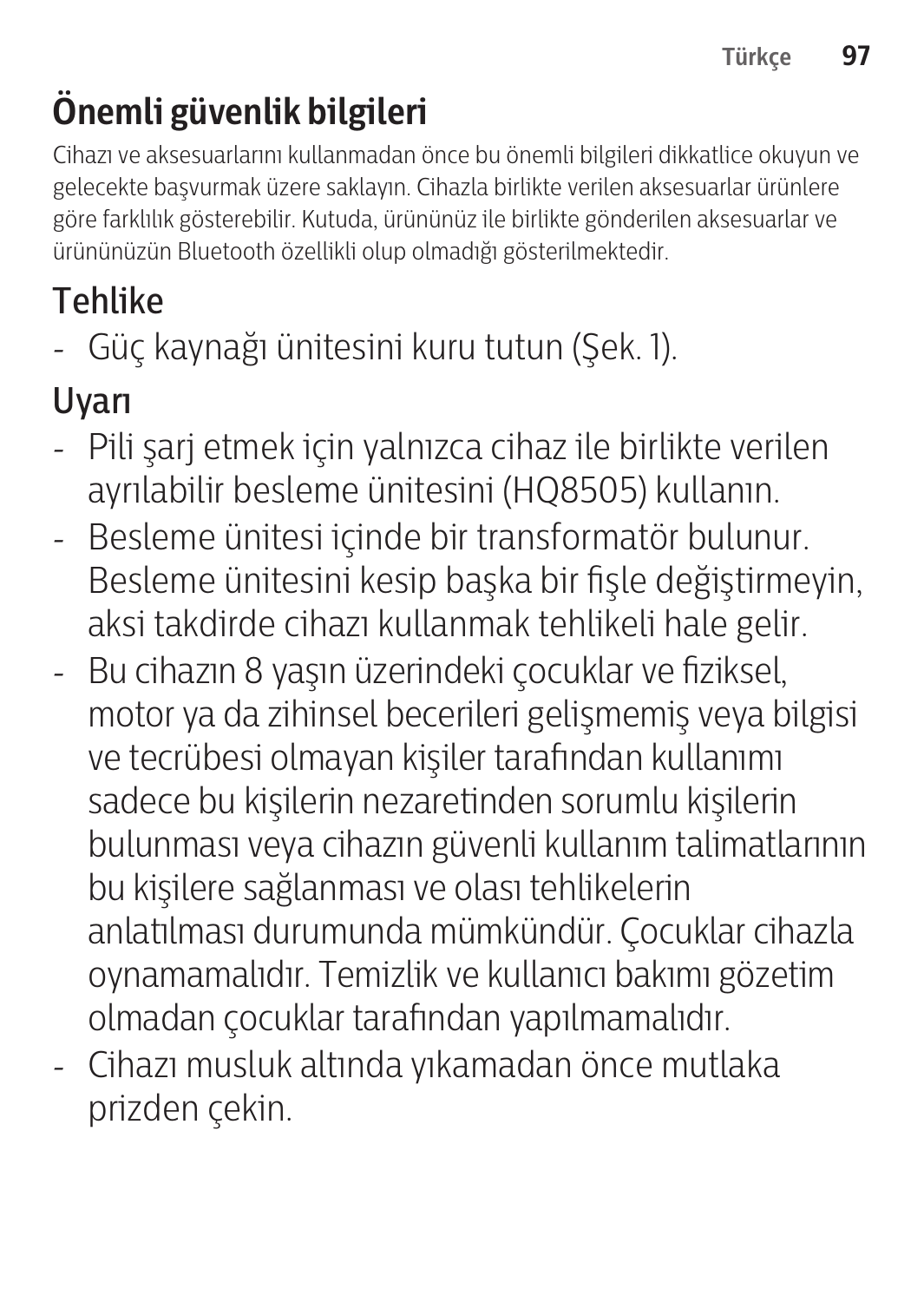- Cihazı kullanmadan önce her zaman kontrol edin. Yaralanmaya yol açabileceği için, hasarlı veya bozuksa cihazı kullanmayın. Zarar görmüş bir parçayı mutlaka orijinal yedek parçalarla değiştirin.

Philips Hızlı Temizlik Kapsül Kartuş sıvısı

- Yutmayın.
- Çocukların erişemeyeceği yerde muhafaza edin.

# Dikkat

- Şarj ünitesini kesinlikle suya batırmayın ve musluk altında yıkamayın (Şek. 1).
- Hiçbir zaman tıraş makinesini durulamak için 60°C'den sıcak su kullanmayın.
- Bu cihazı yalnızca kullanım amacına uygun olarak, kullanım kılavuzunda gösterildiği gibi kullanın.
- Hijyenik nedenlerden dolayı cihaz sadece bir kişi tarafından kullanılmalıdır.
- Cihazı temizlemek için kesinlikle basınçlı hava, ovalama bezleri, benzin veya aseton gibi aşındırıcı temizlik ürünleri ya da zarar verici sıvılar kullanmayın.
- Tıraş makinesi ile birlikte bir temizlik sistemi gelirse her zaman orijinal Philips Hızlı Temizlik Kapsül Kartuş'u kullanın.
- Akmasını önlemek için temizleme sistemini daima düz, yatay ve sabit bir zemine yerleştirin.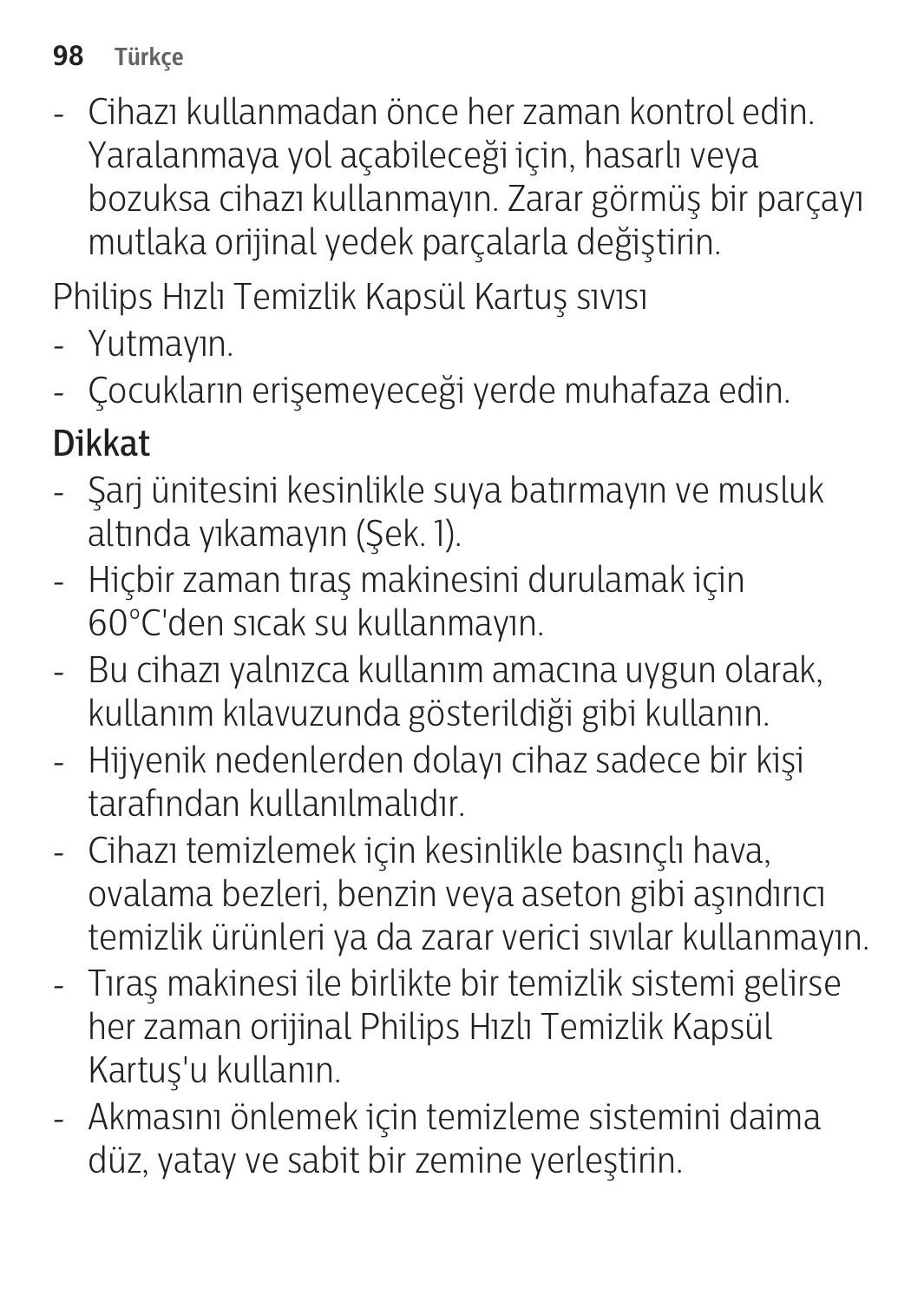- Temizleme sistemini kullanmaya başlamadan önce kartuş yuvasının kapalı olduğundan emin olun.
- Temizleme sistemi kullanıma hazır olduğunda içindeki temizlik sıvısının dökülmesini önlemek için hareket ettirmeyin.
- Tıraş makinesini durularken cihazın alt kısmındaki soketten su sızabilir. Bu durum normaldir ve tıraş makinesi içindeki tüm elektronik parçalar su geçirmez bir güç ünitesi içine yerleştirildiğinden tehlike teşkil etmez.
- Besleme ünitesini, üniteyi telafisi mümkün olmayan hasarlardan korumak için elektrikli oda spreyi içeren duvar soketlerinde ya da bunların yakınında kullanmayın.
- Cihazı çatlak ciltte, açık yaralarda, iyileşmekte olan yaralarda, yeni ameliyat edilmiş cilt bölgelerinde veya ciddi akne, güneş yanığı, cilt enfeksiyonu, cilt kanseri, iltihaplanma, egzama, sedef hastalığı, naylon alerjisi gibi bir cilt hastalığınız ya da cildinizde tahriş varsa kullanmayın.
- Tahrişe ve yaralanmaya yol açabileceği için, steroid bazlı ilaç kullanıyorsanız temizleme fırçası aparatını kullanmayın.
- Yüzünüzde piercing varsa takılıp çıkarılır aparatları kullanmadan önce piercing'leri çıkarın veya cihazı piercing'lerin üzerinde veya etrafında kullanmayın.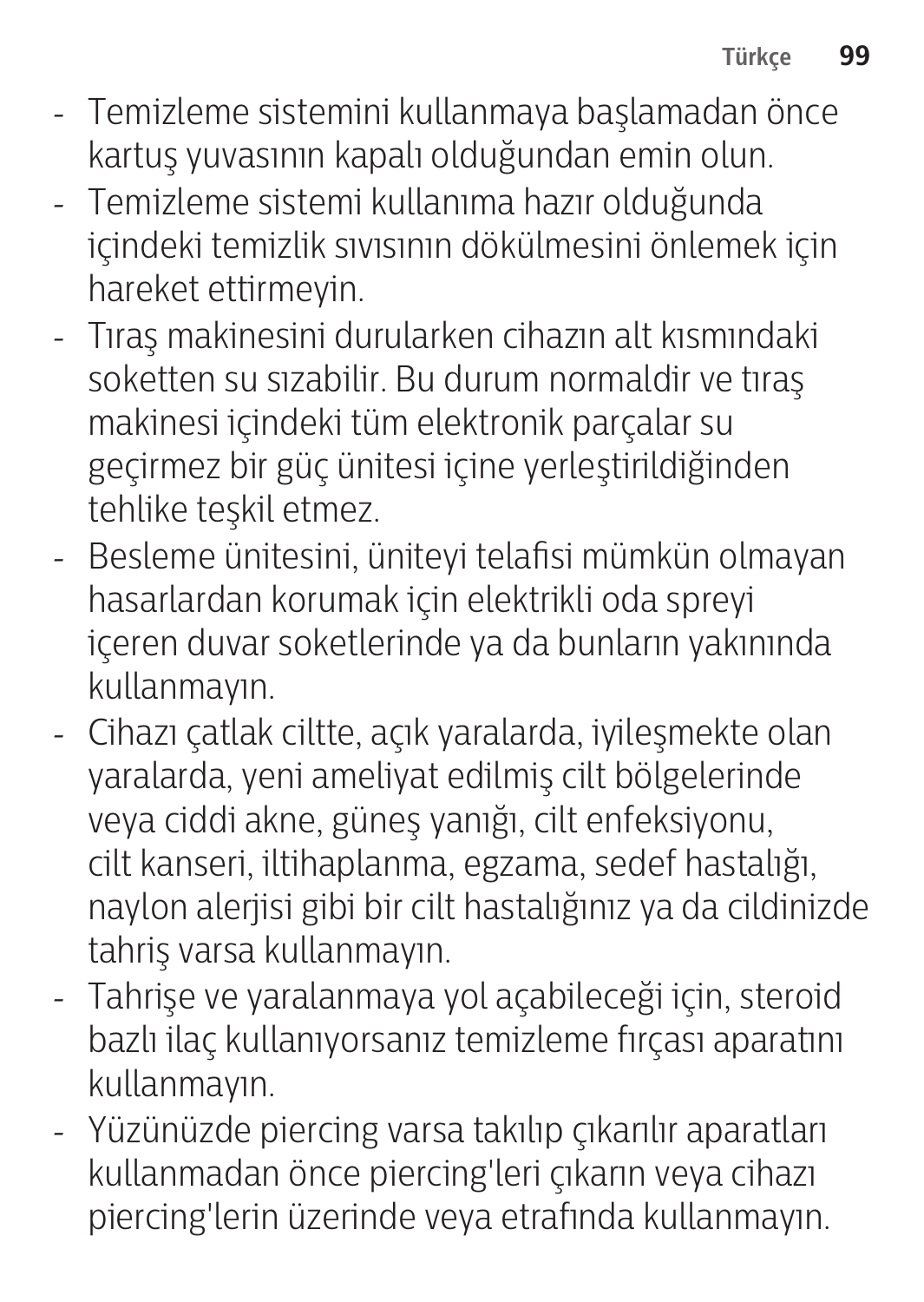#### **100 Türkçe**

- Mücevher takıyorsanız veya lens ya da gözlük kullanıyorsanız takılıp çıkarılır aparatları kullanmadan önce bunları çıkarın veya cihazı mücevherin ya da gözlüğün üzerinde veya etrafında kullanmayın.
- Akıllı telefonunuzu suya yakın yerlerde ve nemli ortamlardan kullanırken dikkatli olun.
- Bir Bluetooth® cihazının kısa dalga radyo frekans sinyalleri, diğer elektronik ve tıbbi cihazların çalışmasına zarar verebilir.
- Yasak olan yerlerde Bluetooth özelliğini kapatın.
- Cihazı tıbbi tesislerde, uçaklarda, yakıl ikmal noktalarında ve otomatik kapılar, otomatik yangın alarmları veya otomatik olarak kontrol edilen diğer cihazların yakınında kullanmayın.
- Bu cihazı kalp pilleri ve diğer tıbbi cihazlardan en az 20 cm uzakta tutun. Radyo dalgaları, kalp pillerinin ve diğer tıbbi cihazların çalışmasına zarar verebilir.

## Pil güvenlik talimatları

- Bu ürünü yalnızca amacına uygun olarak kullanın ve bu kullanım kılavuzunda açıklanan genel ve pil güvenlik talimatlarına uyun. Tasarlanma amacı dışında kullanım elektrik çarpmasına, yanma kaynaklı yaralanmalara, yangına ve diğer tehlikelere veya yaralanmalara neden olabilir.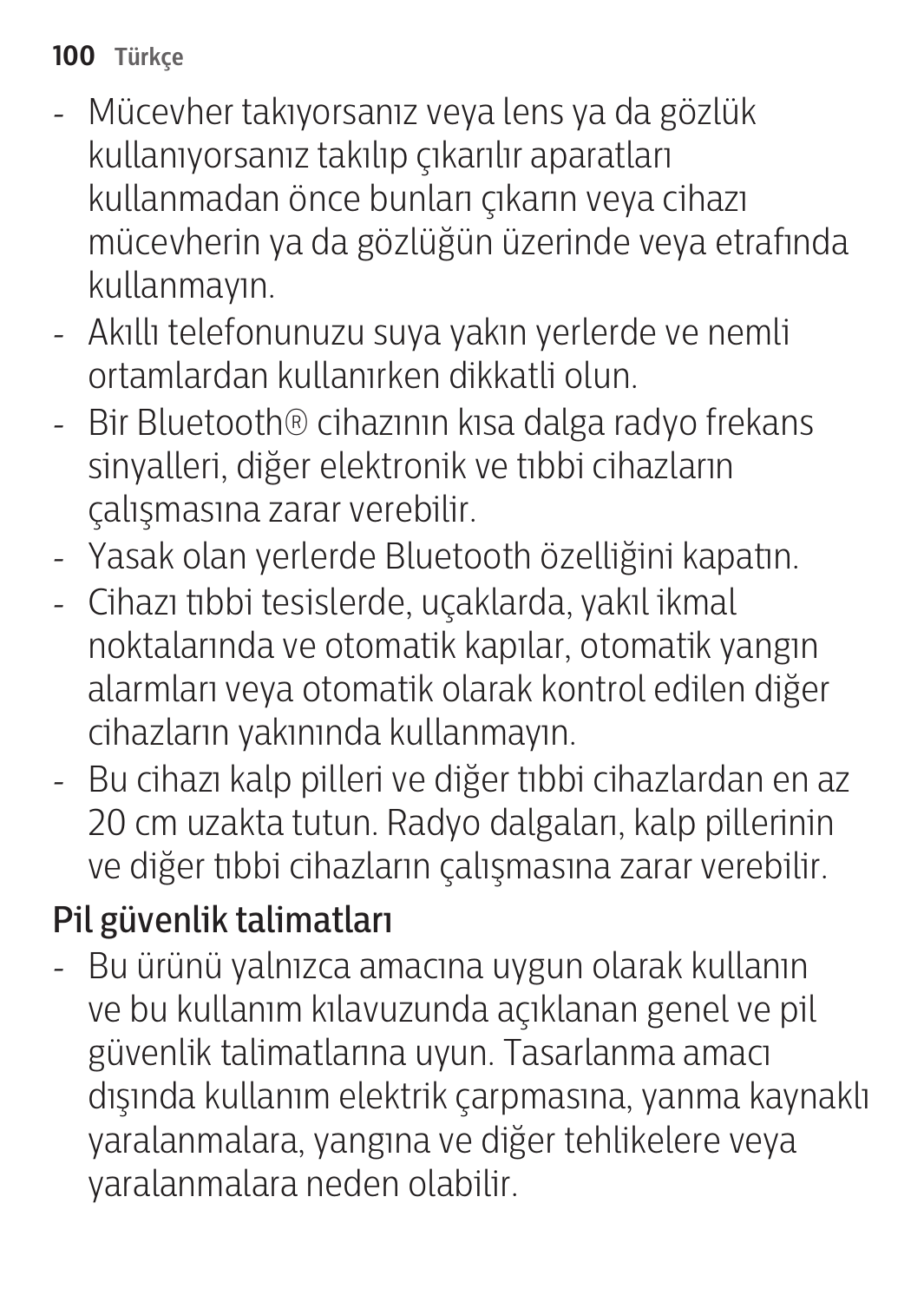- Pili şarj etmek için yalnızca ürün ile birlikte verilen ayrılabilir besleme ünitesini (HQ8505) kullanın. Uzatma kablosu kullanmayın.
- Ürünü 5 °C ila 35 °C arası sıcaklıklarda şarj edin, kullanın ve saklayın.
- Ürün tamamen şarj olduktan sonra her zaman için fiş ve kablo bağlantılarını çıkarın.
- Ürünü ve pillerini yakmayın, doğrudan güneş ışığına veya çok yüksek sıcaklığa maruz kalabileceği yerlerde (yazın araç içinde veya kışın ısıtıcı yakınında) bırakmayın. Aşırı ısınan piller patlayabilir.
- Ürün aşırı ısınırsa, anormal bir koku çıkarırsa, renk değiştirirse veya şarj işlemi her zamankinden çok daha uzun sürerse ürünü kullanmayı bırakın, şarj işlemini durdurun ve yerel Philips bayinize başvurun.
- Ürünleri ve pillerini mikrodalga fırına ya da endüksiyonlu pişiricilerin üstüne koymayın.
- Bu üründe değiştirilebilir özellikte olmayan bir şarj edilebilir pil bulunur. Şarj edilebilir pili yenisiyle değiştirmek amacıyla ürünü açmayın.
- Pillere dokunurken ellerinizin, ürünün ve pillerin kuru olmasına dikkat edin.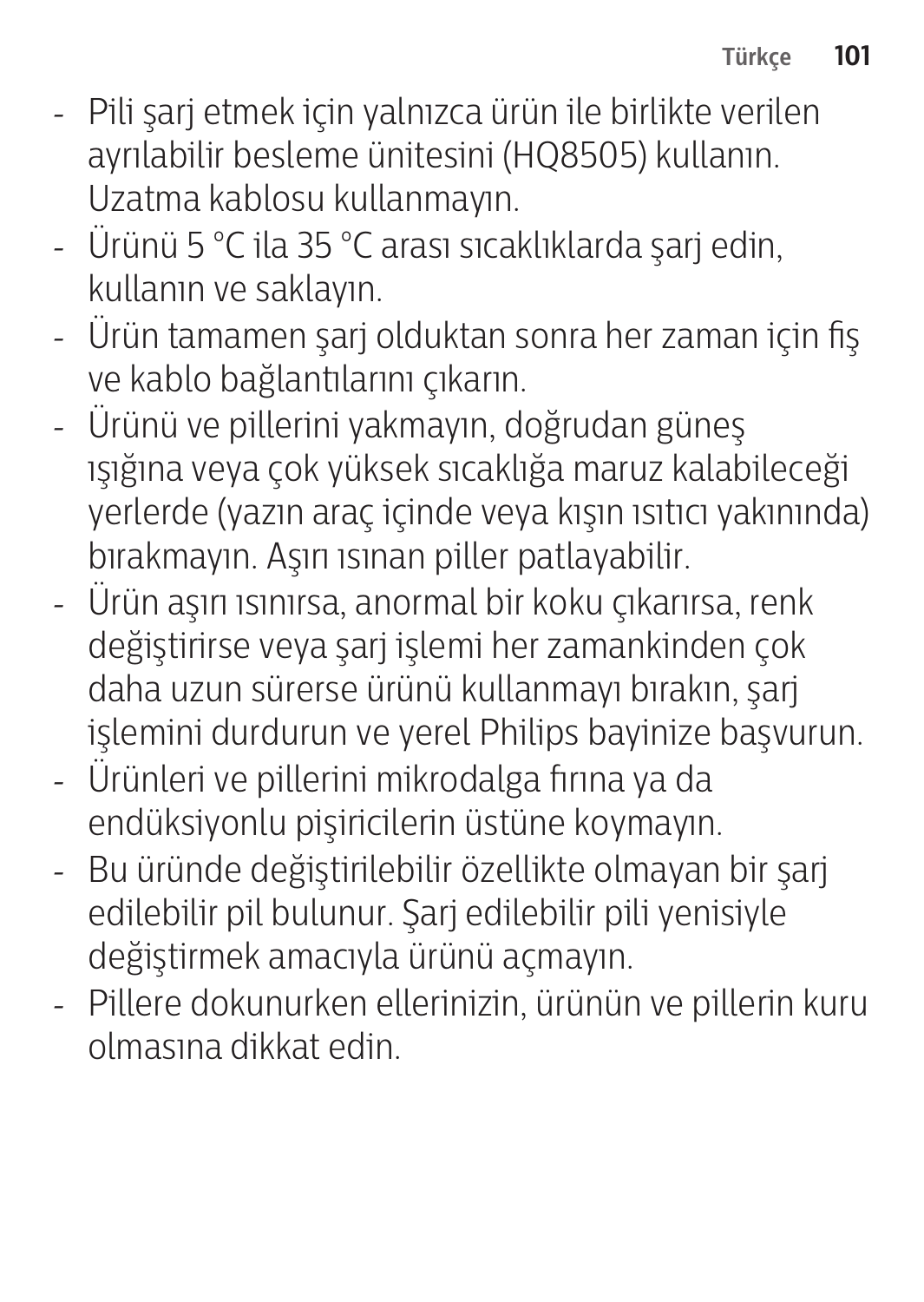#### **102 Türkçe**

- Pillerin ısınmasını veya zehirli ya da tehlikeli madde açığa çıkarmasını önlemek için ürünü ve pillerini kurcalamayın, delmeyin veya ürüne ve pillerine hasar vermeyin, pilleri demonte etmeyin, kısa devre yaptırmayın, aşırı veya ters şarj etmeyin.
- Çıkarıldıktan sonra pillerin kazara kısa devre olmasını önlemek için pil üzerindeki terminallerin metal nesnelere (bozuk para, toka, yüzük vb.) temas etmemesine çok dikkat edin. Pilleri alüminyum folyoya sarmayın. Atmadan önce pil terminallerini bantla kapatın veya pilleri bir plastik torbaya koyun.
- Hasarlı veya sızdıran pillerin cilde ya da göze temas etmemesine dikkat edin. Bu durumda, hiç vakit kaybetmeden temas yerini suyla iyice yıkayın ve bir doktora başvurun.

### Elektromanyetik alanlar (EMF)

Bu Philips cihaz, elektromanyetik alanlara maruz kalmaya ilişkin geçerli tüm standartlara ve düzenlemelere uygundur.

### Radyo Ekipman Direktifi

- S7000 serisi cihazlarda 2. sınıf Bluetooth bulunmaktadır.
- S7000 serisi cihazlarda Bluetooth'un çalıştığı frekans bandı 2,4 GHz'dir.
- S7000 serisi cihazların çalıştığı frekans bandında dağıtılan maksimum radyo frekansı gücü 20 dBm'den azdır.
- Bu ekipman, incelendiği üzere en az bir AB Üye Devleti'nde çalıştırılabildiği için Madde 10 (2) gerekliliğine uygun olacak şekilde üretilmiş olup ürün, tüm AB üye devletlerinde hizmete sokulmasıyla ilgili bir kısıtlamaya sahip olmadığından Madde 10 (10) ile uyumludur.
- Philips, isbu belge ile S7000 serisi cihazların 2014/53/EU Direktifi'nin temel gerekliliklerine ve diğer ilgili hükümlerine uygun olduğunu beyan eder. Uygunluk beyanına www.philips.com/support adresinden erişebilirsiniz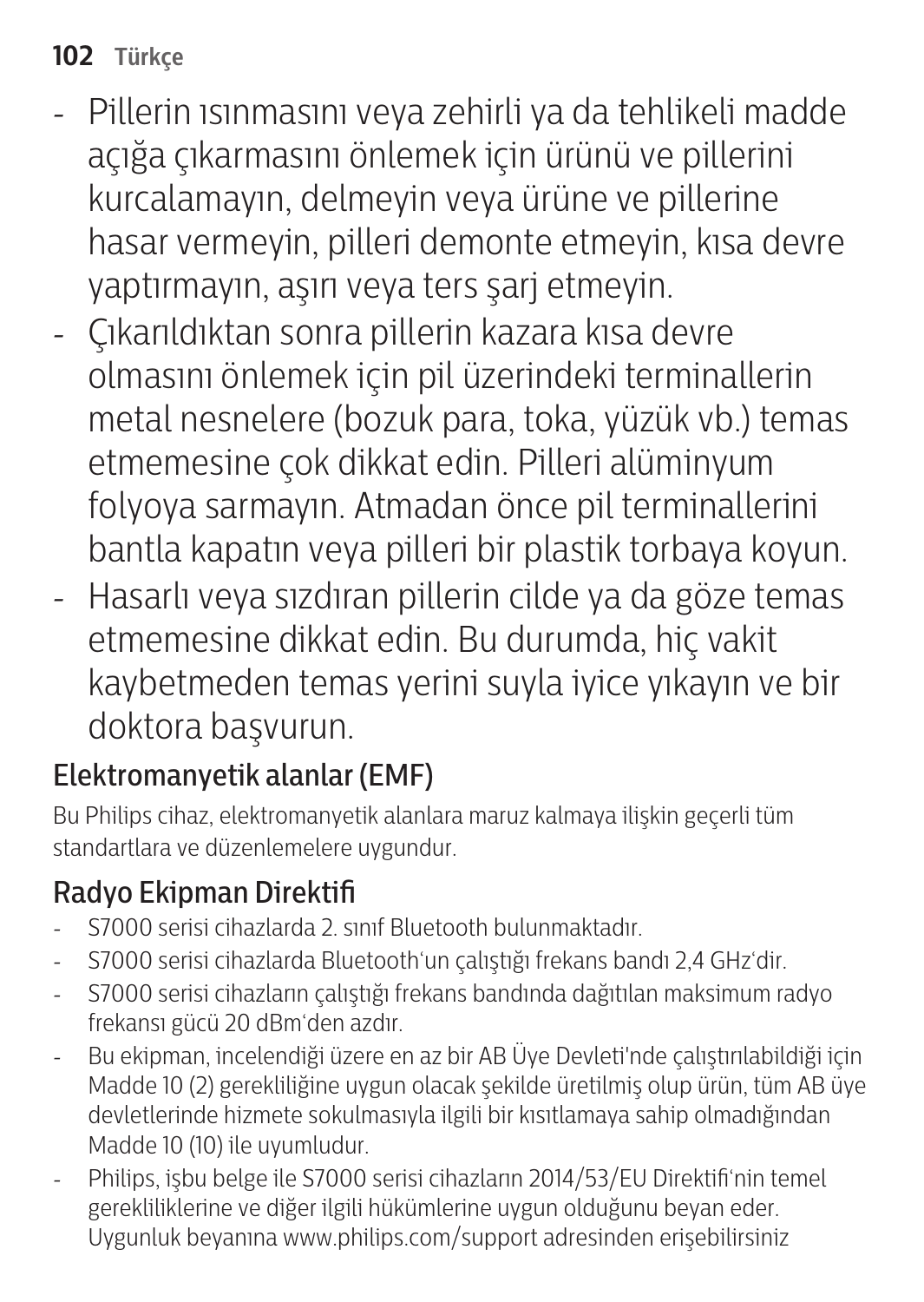#### Genel

- Bu tıraş makinesi su geçirmezdir (Şek. 2). Banyo ve duşta kullanılmaya ve musluk altında temizlemeye uygundur. Güvenlikle ilgili hususlar nedeniyle tıraş makinesi sadece kablosuz olarak kullanılabilir.
- Besleme ünitesi 100 ile 240 volt arasındaki sebeke gerilimlerine uygundur.
- Besleme ünitesi 100-240 voltu 24 volttan daha düşük bir güvenli düşük gerilim değerine cevirir.
- Bluetooth® isim markası ve logoları, Bluetooth SIG, Inc. şirketinin tescilli ticari markalarıdır ve bu markaların Koninklijke Philips N.V. tarafından kullanımı ruhsata bağlıdır.

# **Geri dönüşüm**

- Bu simge, bu ürünün normal evsel atıklarla birlikte atılmaması gerektiği anlamına gelir (2012/19/EU) (Şek. 3).
- Bu simge, bu üründe normal ev atıklarıyla (Şek. 4) birlikte atılmaması gereken yerleşik bir şarj edilebilir pil bulunduğu anlamına gelir (2006/66/EC). Şarj edilebilir pilin uzman bir kişi tarafından çıkarılması için, lütfen ürününüzü resmi bir toplama noktasına veya bir Philips servisine götürün.
- Elektrikli ve elektronik ürünlerin ve şarj edilebilir pillerin ayrı olarak toplanmasına ilişkin ülkenizde yürürlükte olan yönetmeliklere uyun. İmha işleminin doğru şekilde yapılması çevreyi ve insan sağlığını olumsuz etkileyecek sonuçların önlenmesine yardımcı olur.

## Şarj edilebilir pilin çıkarılması

Şarj edilebilir pili yalnızca cihazı atarken çıkarın. Pili çıkarmadan önce cihazı prizden çıkardığınızdan ve pilin tamamen boş olduğundan emin olun.

#### **Cihazı açmak için araçlar kullanırken ve şarj edilebilir pili çöpe atarken tüm gerekli güvenlik önlemlerini alın.**

#### **Pil şeritleri keskindir, dikkatli olun.**

- **1** Tıraş makinesi başlığını döndürerek sapından çıkartın.
- **2** Panelin kenarından bir düz uçlu tornavida sokun ve paneli çıkarın (Şek. 5).
- **3** Üstteki iki vidayı torks veya düz uçlu bir tornavida (Şek. 6) ile sökün.
- **4** Ön muhafazayı kaydırarak çıkarın (Şek. 7).
- **5** Üstteki bağlantıyı bir tel kesici (Şek. 8) ile kesin.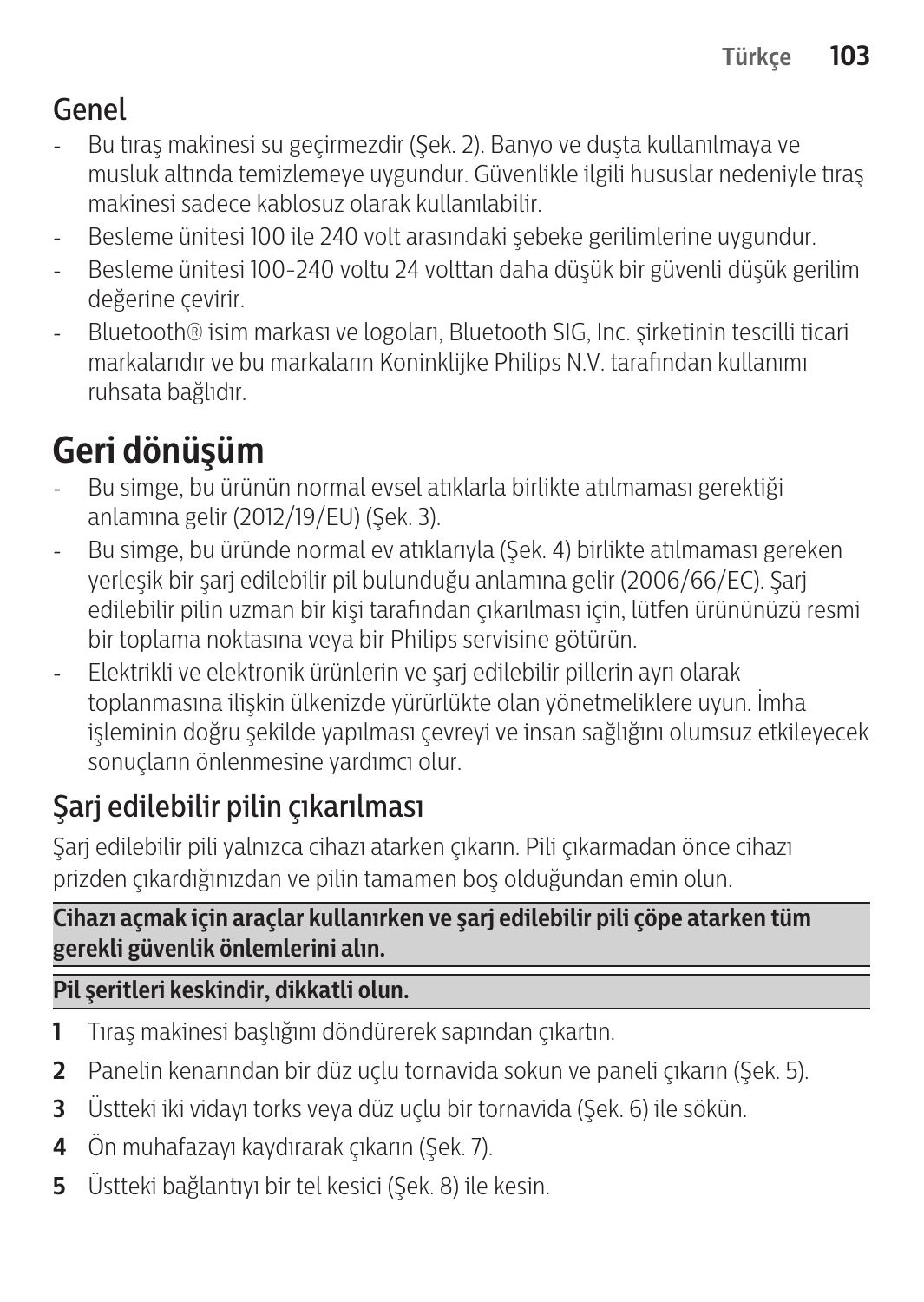#### **104 Türkçe**

- **6** Kancaları (Şek. 9) açmak için tıraş makinesi gövdesinin her iki yanına düz uçlu bir tornavida yerleştirin.
- **7** Güç ünitesini gövdeden (Şek. 10) kaydırarak çıkartın.
- **8** Yaylı kancaları yana eğin ve güç ünitesinin (Şek. 11) şeffaf kapağını çıkarın.
- **9** Pil yuvasını kaldırıp çıkarın ve telleri kesici pense veya makas (Şek. 12) yardımıyla kesin.
- **10** Pil etiketlerini bir kesici pense veya tornavida (Şek. 13) yardımıyla yanlara doğru bükün.
- **11** Şarj edilebilir pili çıkarın.

# **Garanti ve destek**

Bilgi veya desteğe ihtiyaç duyarsanız, lütfen **www.philips.com/support** adresini ziyaret edin veya uluslararası garanti kitapçığını okuyun.

#### Garanti sınırlamaları

Tıraş başlıkları (bıçaklar ve koruyucular) aşınmaya maruz kaldığından uluslararası garanti kapsamında değildir.

# **Ticari Markalar**

Apple, Apple logosu, iPad ve iPhone, Apple Inc. şirketinin ABD'deki ve başka ülkelerdeki tescilli ticari markalarıdır. App Store, Apple Inc. Şirketinin ticari markasıdır.

Android, Google Inc. Şirketinin ticari markasıdır. Google Play ve Google Play logosu, Google Inc. Şirketinin ticari markalarıdır.

Bluetooth® isim markası ve logoları, Bluetooth SIG, Inc. Şirketinin tescilli ticari markalarıdır ve bu markaların Philips Kişisel Bakım tarafından kullanımı ruhsata bağlıdır.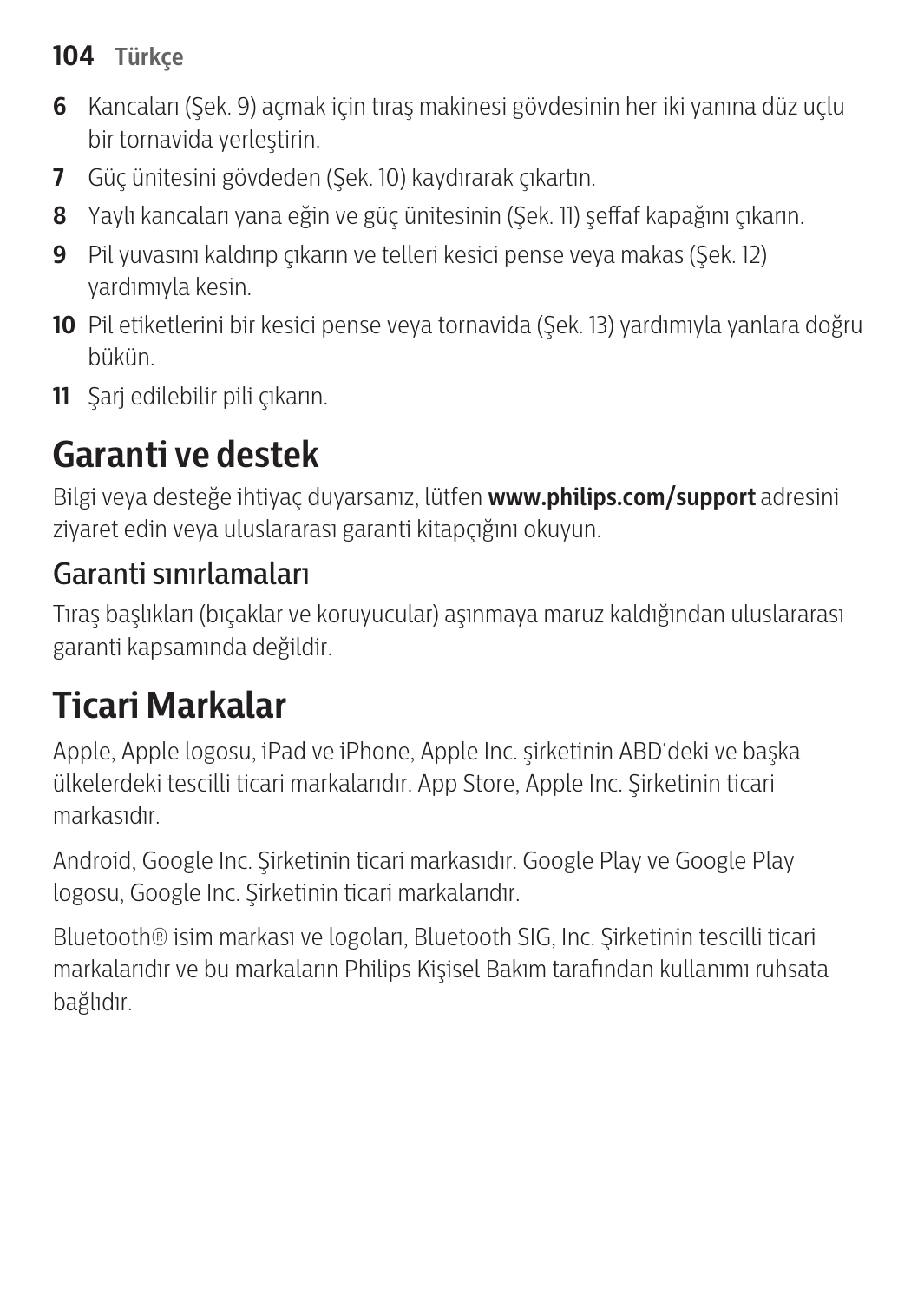# Σημαντικές πληροφορίες για την ασφάλεια

Διαβάστε αυτές τις σημαντικές πληροφορίες προσεκτικά πριν χρησιμοποιήσετε τη συσκευή και τα παρελκόμενά της και φυλάξτε τις για μελλοντική αναφορά. Τα παρελκόμενα που παρέχονται μπορεί να διαφέρουν για διαφορετικά προϊόντα. Το πλαίσιο δείχνει ποια αξεσουάρ παρέχονται με το προϊόν και αν το προϊόν διαθέτει δυνατότητες Bluetooth.

# Κίνδυνος

- Διατηρήστε το τροφοδοτικό στεγνό (Εικ. 1).

## Προειδοποίηση

- Για να φορτίσετε την μπαταρία, να χρησιμοποιείτε μόνο την αποσπώμενη μονάδα τροφοδοσίας(HQ8505) που παραδίδεται μαζί με τη συσκευή.
- Το τροφοδοτικό περιλαμβάνει ένα μετασχηματιστή. Μην αφαιρέσετε το τροφοδοτικό προκειμένου να το αντικαταστήσετε με άλλο βύσμα, καθώς μπορεί να προκληθεί κίνδυνος.
- Αυτή η συσκευή μπορεί να χρησιμοποιηθεί από παιδιά ηλικίας 8 ετών και άνω, καθώς και από άτομα με περιορισμένες σωματικές, αισθητήριες ή διανοητικές ικανότητες ή χωρίς εμπειρία και γνώση, με την προϋπόθεση ότι τη χρησιμοποιούν υπό επίβλεψη ή έχουν λάβει οδηγίες σχετικά με την ασφαλή της χρήση και ότι κατανοούν τους ενδεχόμενους κινδύνους. Τα παιδιά δεν πρέπει να παίζουν με τη συσκευή. Ο καθαρισμός και η συντήρηση από το χρήστη δεν θα πρέπει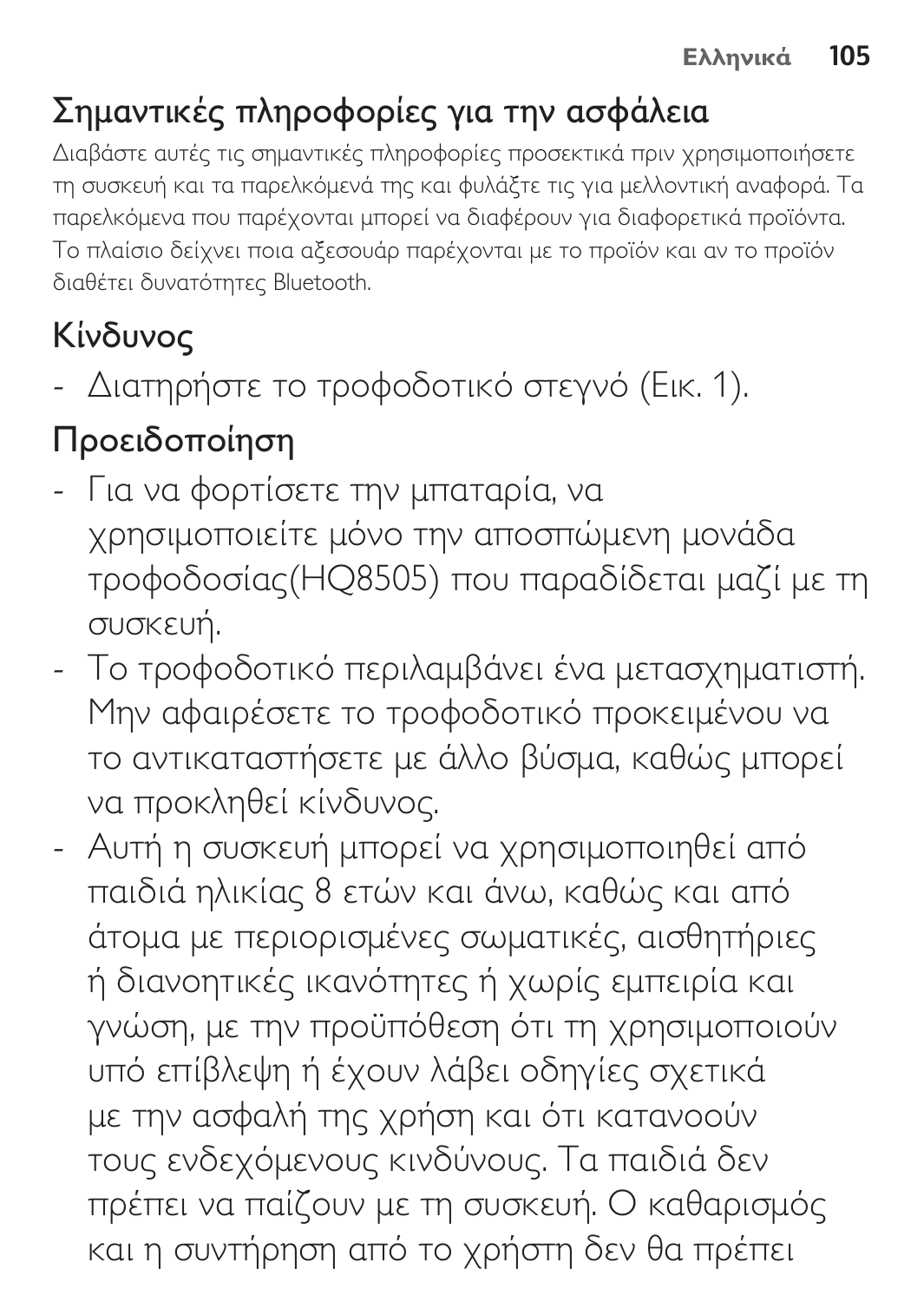να πραγματοποιούνται από παιδιά που δεν εποπτεύονται.

- Αποσυνδέετε πάντα τη συσκευή από την πρίζα προτού την καθαρίσετε με νερό βρύσης.
- Να ελέγχετε πάντα τη συσκευή πριν τη χρησιμοποιήσετε. Μη χρησιμοποιείτε τη συσκευή, εάν έχει υποστεί φθορά, καθώς μπορεί να προκληθεί τραυματισμός. Να αντικαθιστάτε πάντα τα φθαρμένα εξαρτήματα με γνήσια.
- Υγρό κασέτας γρήγορου καθαρισμού της Philips
- Μην το καταπίνετε.
- Μακριά από παιδιά.

# Προσοχή

- Μη βυθίζετε ποτέ τη βάση δοχείος μέσα σε νερό και μην την ξεπλένετε στη βρύση (Εικ. 1).
- Μην χρησιμοποιείτε ποτέ νερό σε θερμοκρασία υψηλότερη των 60°C για να ξεπλύνετε την ξυριστική μηχανή.
- Χρησιμοποιείτε τη συσκευή μόνο για το σκοπό που προορίζεται και σύμφωνα με τις οδηγίες στο εγχειρίδιο χρήσης.
- Για λόγους υγιεινής, η συσκευή θα πρέπει να χρησιμοποιείται μόνο από ένα άτομο.
- Μη χρησιμοποιείτε ποτέ πεπιεσμένο αέρα, συρμάτινα σφουγγαράκια, στιλβωτικά καθαριστικά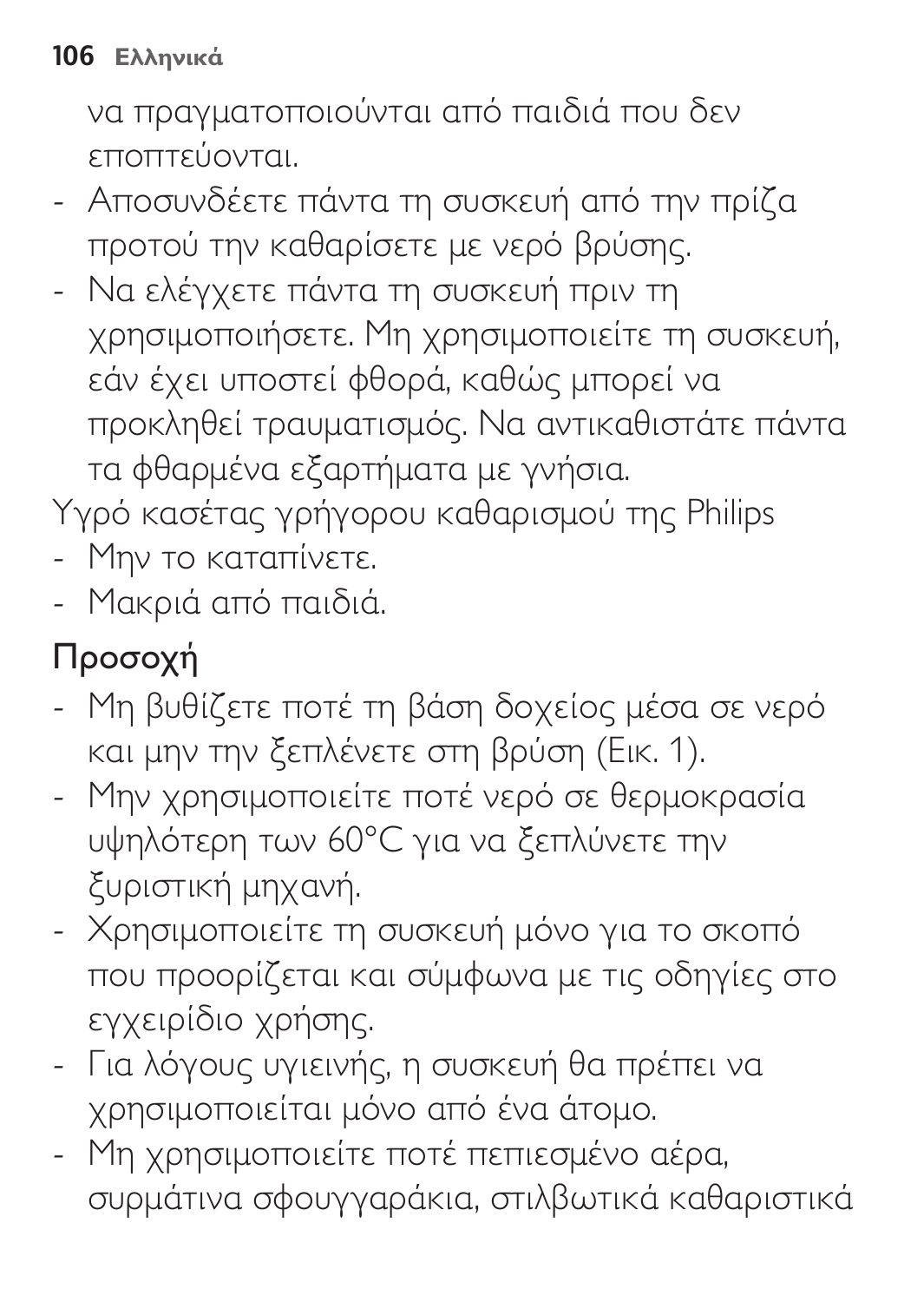ή υγρά όπως πετρέλαιο ή ασετόν για τον καθαρισμό της συσκευής.

- Αν η ξυριστική σας μηχανή συνοδεύεται από σύστημα καθαρισμού, να χρησιμοποιείτε πάντα τη γνήσια κασέτα γρήγορου καθαρισμού της Philips.
- Τοποθετείτε πάντα το σύστημα καθαρισμού σε σταθερή, επίπεδη και οριζόντια επιφάνεια για να αποφύγετε τις διαρροές.
- Να βεβαιώνεστε πάντα ότι η θήκη της κασέτας είναι κλειστή πριν χρησιμοποιήσετε το σύστημα καθαρισμού.
- Όταν το σύστημα καθαρισμού είναι έτοιμο για χρήση, μην το μετακινείτε, ώστε να μην προκληθεί διαρροή του υγρού καθαρισμού.
- Μπορεί να στάξει νερό από την υποδοχή στο κάτω μέρος της ξυριστικής συσκευής, όταν την ξεπλένετε. Αυτό είναι φυσιολογικό και ακίνδυνο, καθώς όλα τα ηλεκτρονικά κυκλώματα περικλείονται σε σφραγισμένη μονάδα τροφοδοσίας μέσα στην ξυριστική μηχανή.
- Μην συνδέετε το τροφοδοτικό σε επιτοίχιες πρίζες στις οποίες έχει τοποθετηθεί αποσμητικό χώρου και μην το χρησιμοποιείτε κοντά σε τέτοιες πρίζες, για να αποτρέψετε την πρόκληση ανεπανόρθωτης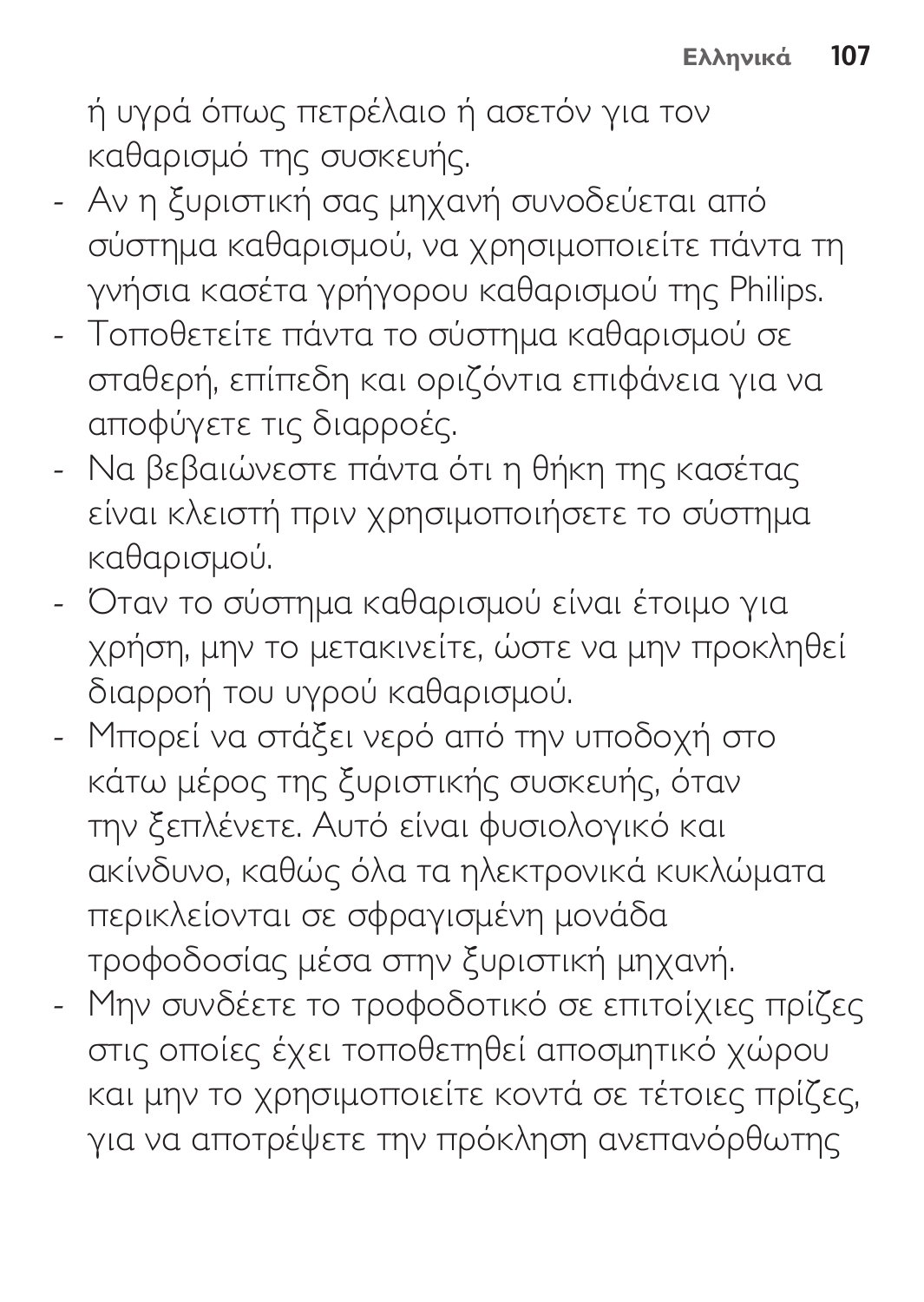βλάβης στο τροφοδοτικό.

- Μην χρησιμοποιείτε τη συσκευή σε σκασμένο δέρμα, ανοιχτές πληγές, πληγές που επουλώνονται, δέρμα που αποκαθίσταται μετά από χειρουργική επέμβαση ή αν υποφέρετε από κάποια δερματική νόσο ή ερεθισμό του δέρματος, όπως βαριάς μορφής ακμή, ηλιακό έγκαυμα, δερματική μόλυνση, καρκίνο του δέρματος, φλεγμονή, έκζεμα, ψωρίαση, αλλεργία στο νάιλον κ.λπ.
- Μην χρησιμοποιείτε τη βούρτσα καθαρισμού αν λαμβάνετε φάρμακα που βασίζονται σε στεροειδή, καθώς μπορεί να προκληθεί ερεθισμός ή τραυματισμός.
- Αν έχετε κάνει πίρσινγκ στο πρόσωπο, αφαιρέστε τα σκουλαρίκια προτού χρησιμοποιήσετε τα κουμπωτά εξαρτήματα ή φροντίστε να μην χρησιμοποιήσετε τη συσκευή πάνω ή κοντά στα σκουλαρίκια.
- Αν φοράτε κοσμήματα, φακούς επαφής ή γυαλιά, αφαιρέστε τα προτού χρησιμοποιήσετε τα κουμπωτά εξαρτήματα ή φροντίστε να μην χρησιμοποιήσετε τη συσκευή πάνω ή κοντά στα κοσμήματα ή τα γυαλιά.
- Χειρίζεστε με προσοχή το smartphone σας κοντά σε νερό και σε υγρά περιβάλλοντα.
- Τα σήματα ραδιοσυχνότητας βραχέων κυμάτων μιας συσκευής Bluetooth® ενδέχεται να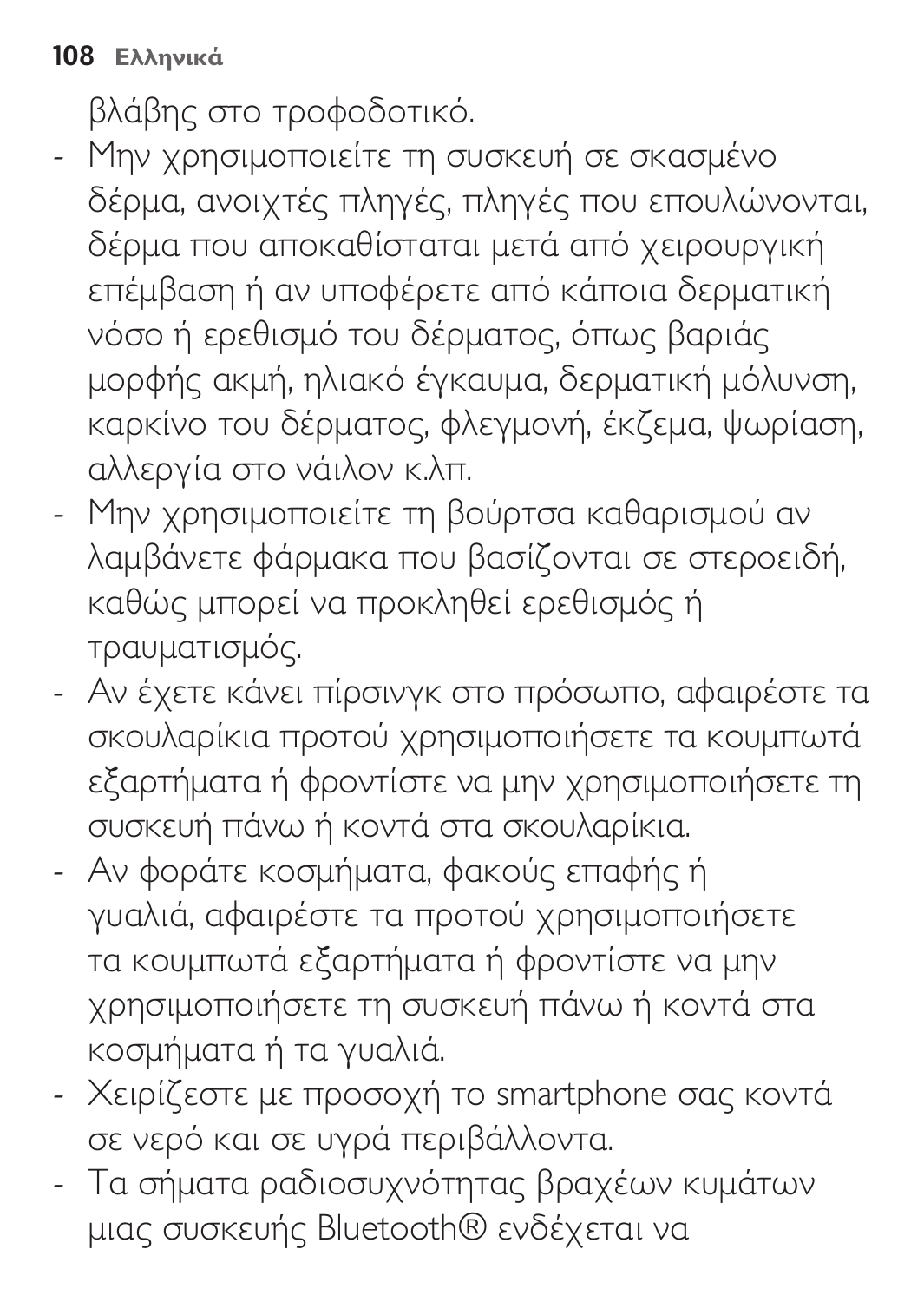παρεμποδίσουν τη λειτουργία άλλων ηλεκτρονικών και ιατρικών συσκευών.

- Απενεργοποιείτε το Bluetooth όπου απαγορεύεται η χρήση του.
- Μην χρησιμοποιείτε τη συσκευή σε ιατρικές εγκαταστάσεις, αεροσκάφη, σημεία ανεφοδιασμού, καθώς και κοντά σε αυτόματες πόρτες, αυτόματους συναγερμούς πυρκαγιάς ή άλλες αυτόματα ελεγχόμενες συσκευές.
- Κρατάτε αυτήν τη συσκευή σε απόσταση τουλάχιστον 20 cm από βηματοδότες και άλλες ιατρικές συσκευές. Τα ραδιοκύματα ενδέχεται να παρεμποδίσουν τη λειτουργία βηματοδοτών και άλλων ιατρικών συσκευών.

# Οδηγίες ασφαλείας μπαταρίας

- Χρησιμοποιείτε αυτό το προϊόν αποκλειστικά για το σκοπό για τον οποίο προορίζεται και ακολουθήστε τις γενικές και οδηγίες ασφαλείας της μπαταρίας όπως περιγράφεται στο παρόν εγχειρίδιο χρήσης. Η οποιαδήποτε κακή χρήση μπορεί να προκαλέσει ηλεκτροπληξία, εγκαύματα, πυρκαγιά και άλλους κινδύνους ή τραυματισμούς. - Για τη φόρτιση της μπαταρίας, χρησιμοποιείτε
- αποκλειστικά το αποσπώμενο τροφοδοτικό (HQ8505) που παρέχεται με το προϊόν. Μην χρησιμοποιείτε καλώδιο επέκτασης.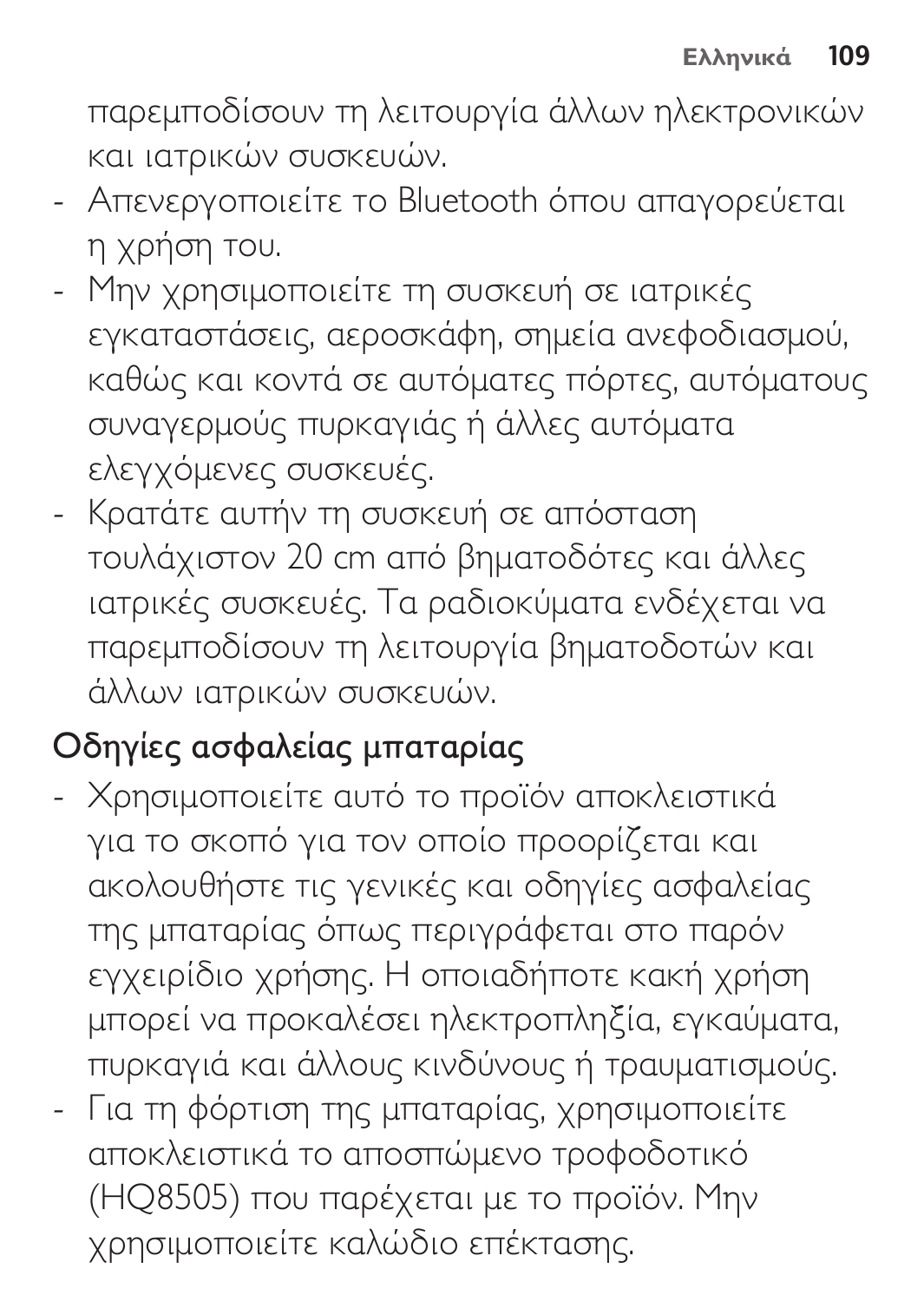- Φορτίζετε, χρησιμοποιείτε και αποθηκεύετε το προϊόν σε θερμοκρασία μεταξύ 5 °C και 35 °C.
- Πάντα να αποσυνδέετε το προϊόν από την πρίζα όταν είναι πλήρως φορτισμένο.
- Μην ρίχνετε στη φωτιά τα προϊόντα και τις μπαταρίες τους και μην τα αφήνετε εκτεθειμένα στο άμεσο ηλιακό φως ή σε υψηλές θερμοκρασίες (π.χ. μέσα σε κλειστό αυτοκίνητο όταν κάνει ζέστη ή δίπλα σε σόμπες). Οι μπαταρίες μπορεί να εκραγούν σε περίπτωση υπερθέρμανσης.
- Εάν το προϊόν υπερθερμαίνεται ασυνήθιστα, αναδίδει ασυνήθιστη οσμή, αλλάζει χρώμα ή εάν η φόρτιση διαρκεί περισσότερο από το συνηθισμένο, σταματήστε τη χρήση και τη φόρτιση του προϊόντος και επικοινωνήστε με τον τοπικό αντιπρόσωπο της Philips.
- Μην τοποθετείτε τα προϊόντα και τις μπαταρίες τους σε φούρνους μικροκυμάτων ή σε επαγωγικού τύπου φούρνους.
- Αυτό το προϊόν περιλαμβάνει μία επαναφορτιζόμενη μπαταρία που δεν είναι δυνατή η αντικατάστασή της. Μην ανοίγετε το προϊόν για να αντικαταστήσετε την επαναφορτιζόμενη μπαταρία.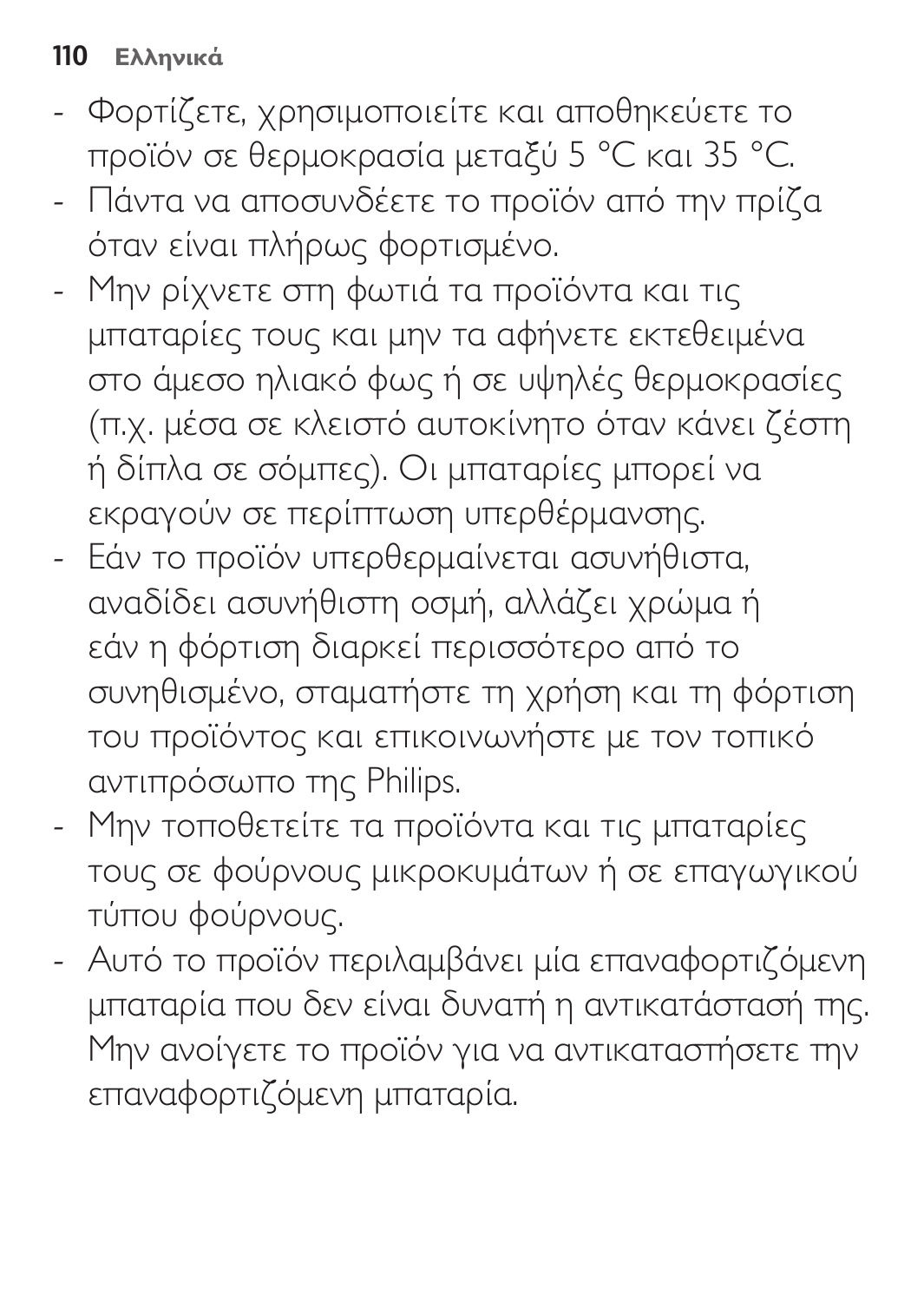- Κατά το χειρισμό μπαταριών, βεβαιωθείτε ότι τα χέρια σας, το προϊόν και οι μπαταρίες είναι στεγνά.
- Για να αποτρέψετε οι μπαταρίες να ζεσταθούν ή να εκλύσουν τοξικές ή επικίνδυνες ουσίες, μην κάνετε μετατροπές σε αυτές, μην τις τρυπάτε ή κάνετε ζημιές στα προϊόντα και τις μπαταρίες, μην τις αποσυναρμολογείτε, μην τις βραχυκυκλώνετε, υπερφορτώνετε ή φορτίζετε αντίστροφα.
- Για να αποφύγετε το τυχαίο βραχυκύκλωμα των μπαταριών μετά την αφαίρεση, μην αφήνετε τους ακροδέκτες της μπαταρίας να έρχονται σε επαφή με μεταλλικά αντικείμενα (π.χ. κέρματα, τσιμπιδάκια, δακτυλίδια). Μην τυλίγετε τις μπαταρίες σε φύλλο αλουμινίου. Καλύψτε με σελοτέιπ τους ακροδέκτες των μπαταριών ή τοποθετήστε τις μπαταρίες σε πλαστική σακούλα πριν τις πετάξετε.
- Εάν οι μπαταρίες έχουν πάθει βλάβη ή παρουσιάζουν διαρροή, αποφύγετε την επαφή με το δέρμα ή τα μάτια. Εάν συμβεί κάτι τέτοιο, ξεπλύνετε αμέσως με νερό και ζητήστε ιατρική βοήθεια.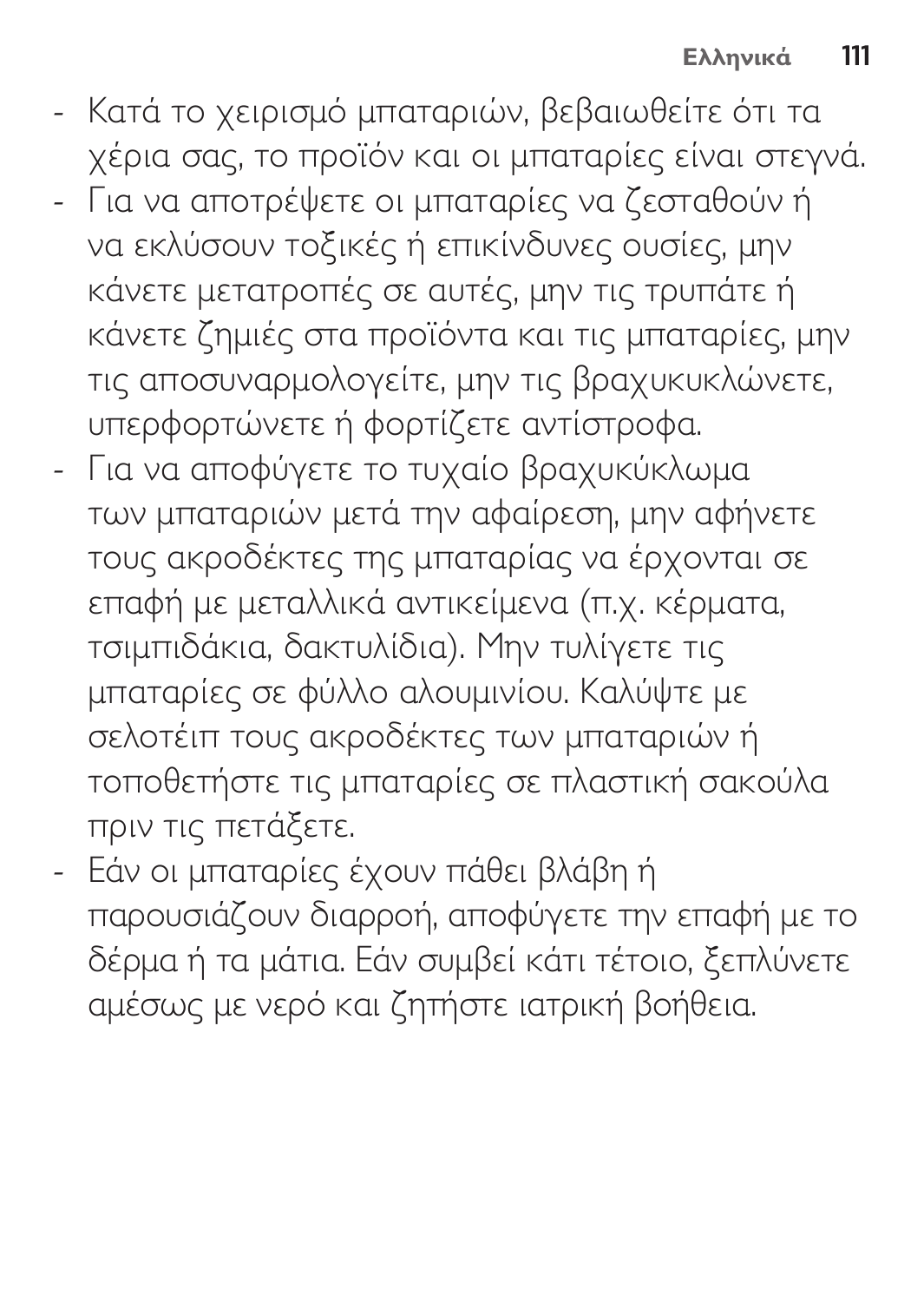### **112 Ελληνικά**

# Ηλεκτρομαγνητικά πεδία (EMF)

Αυτή η συσκευή Philips συμμορφώνεται με όλα τα ισχύοντα πρότυπα και τους κανονισμούς σχετικά με την έκθεση σε ηλεκτρομαγνητικά πεδία.

## Οδηγία σχετικά με το ραδιοεξοπλισμό

- Οι συσκευές της σειράς S7000 διαθέτουν τεχνολογία Bluetooth κλάσης 2.
- Η ζώνη ραδιοσυχνοτήτων στην οποία λειτουργεί το Bluetooth της σειράς S7000 είναι τα 2.4 GHz.
- Η μέγιστη ισχύς ραδιοσυχνοτήτων που εκπέμπεται στη ζώνη στην οποία λειτουργούν οι συσκευές της σειράς S7000 είναι χαμηλότερη των 20 dBm.
- Ο παρών εξοπλισμός έχει κατασκευαστεί με τέτοιο τρόπο, ώστε το προϊόν να συμμορφώνεται με το Άρθρο 10(2) καθώς μπορεί να λειτουργεί σε τουλάχιστον ένα κράτος μέλος της ΕΕ όπως έχει ελεγχθεί και το προϊόν συμμορφώνεται με το Άρθρο 10(10) καθώς δεν υφίστανται περιορισμοί σχετικά με τη θέση σε λειτουργία σε οποιοδήποτε κράτος μέλος της ΕΕ.
- Με το παρόν η Philips δηλώνει ότι οι συσκευές της σειράς S7000 συμμορφώνονται με τις βασικές απαιτήσεις και με τις υπόλοιπες σχετικές διατάξεις της Οδηγίας 2014/53/EE. Η δήλωση συμμόρφωσης είναι διαθέσιμη και ηλεκτρονικά στη διεύθυνση www.philips.com/support.

# Γενικά

- Αυτή η ξυριστική μηχανή είναι αδιάβροχη (Εικ. 2). Είναι κατάλληλη για χρήση στο μπάνιο ή το ντους και για καθαρισμό κάτω από τη βρύση. Για λόγους ασφαλείας, η ξυριστική μηχανή μπορεί επομένως να χρησιμοποιηθεί μόνο χωρίς καλώδιο.
- Το τροφοδοτικό είναι κατάλληλο για τάση ρεύματος που κυμαίνεται από 100 έως 240 V.
- Το τροφοδοτικό μετατρέπει τα 100-240 V σε ασφαλή χαμηλή τάση, μικρότερη των 24 V.
- Μέγιστο επίπεδο θορύβου: Lc = 69 dB(A)
- Το λεκτικό σήμα και τα λογότυπα Bluetooth® είναι εμπορικά σήματα κατατεθέντα που ανήκουν στην Bluetooth SIG, Inc. και οποιαδήποτε χρήση αυτών των σημάτων από τη Koninklijke Philips N.V. γίνεται κατόπιν άδειας.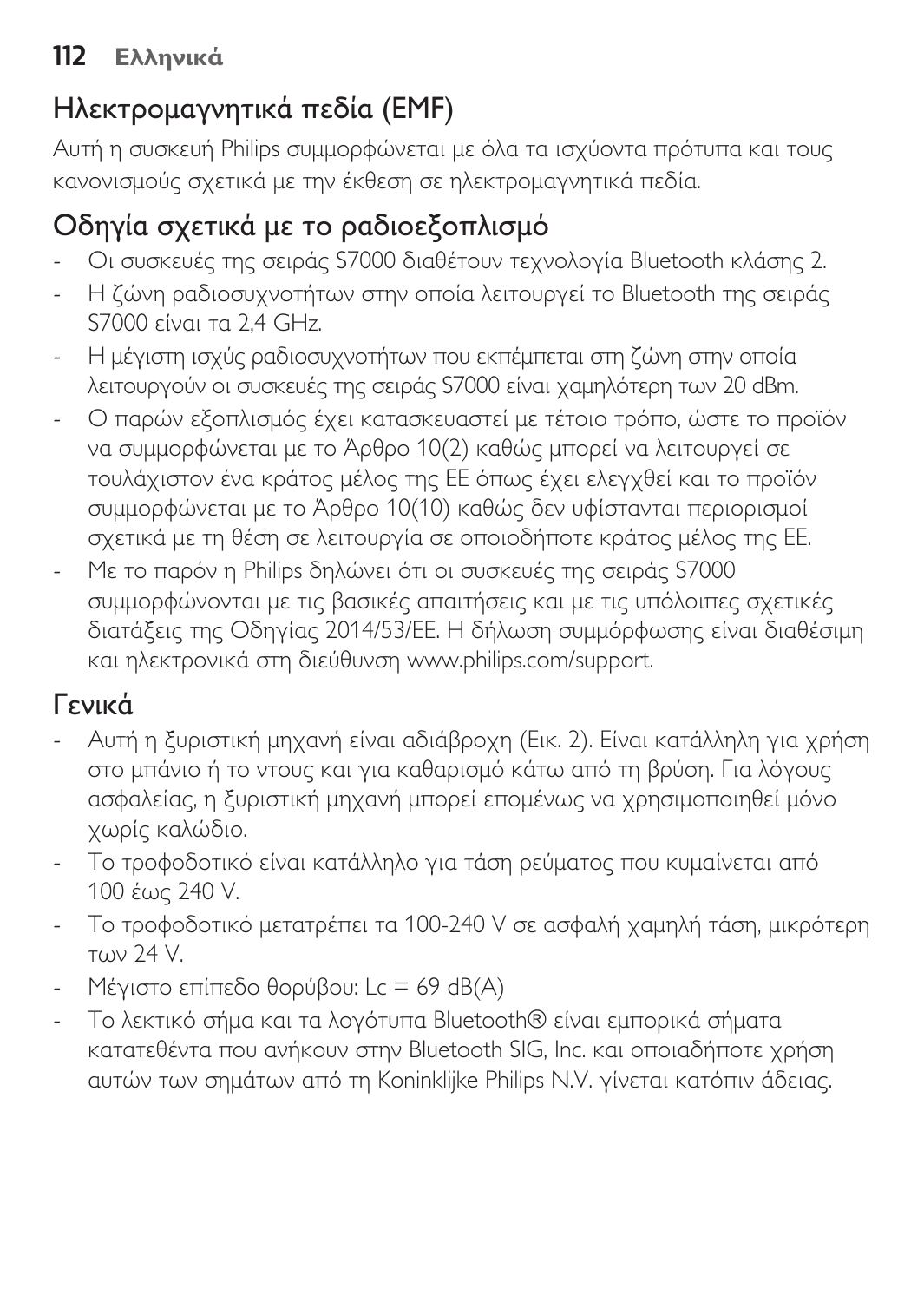# Ανακύκλωση

- Αυτό το σύμβολο υποδεικνύει ότι το παρόν προϊόν δεν πρέπει να απορριφθεί μαζί με τα συνηθισμένα οικιακά σας απορρίμματα (2012/19/ΕΕ) (Εικ. 3).
- Αυτό το σύμβολο δηλώνει ότι το προϊόν αυτό περιέχει ενσωματωμένη επαναφορτιζόμενη μπαταρία, η οποία δεν πρέπει να απορριφθεί μαζί με τα συνηθισμένα οικιακά απορρίμματα (Εικ. 4) (2006/66/ΕΚ). Προσκομίστε το προϊόν σας σε επίσημο σημείο συλλογής ή κέντρο επισκευών της Philips, για να αφαιρέσει την επαναφορτιζόμενη μπαταρία ένας επαγγελματίας.
- Ακολουθήστε τους εγχώριους κανονισμούς για την ξεχωριστή συλλογή ηλεκτρικών και ηλεκτρονικών προϊόντων και των επαναφορτιζόμενων μπαταριών. Η σωστή μέθοδος απόρριψης συμβάλλει στην αποφυγή αρνητικών επιπτώσεων για το περιβάλλον και την ανθρώπινη υγεία.

# Αφαίρεση της επαναφορτιζόμενης μπαταρίας

Αφαιρείτε την επαναφορτιζόμενη μπαταρία μόνο όταν απορρίπτετε τη συσκευή. Προτού αφαιρέσετε την μπαταρία, βεβαιωθείτε ότι η συσκευή έχει αποσυνδεθεί από την πρίζα και ότι η μπαταρία είναι πλήρως αποφορτισμένη.

#### **Όταν χρησιμοποιείτε εργαλεία για να ανοίξετε τη συσκευή και όταν απορρίπτετε την επαναφορτιζόμενη μπαταρία, να λαμβάνετε τις απαραίτητες προφυλάξεις ασφαλείας.**

### **Να είστε προσεκτικοί καθώς οι επαφές της μπαταρίας είναι κοφτερές.**

- **1** Περιστρέψτε την ξυριστική κεφαλή, για να την αφαιρέσετε από τη λαβή.
- **2** Εισαγάγετε ένα ίσιο κατσαβίδι κάτω από το χείλος του πλαισίου και αφαιρέστε το (Εικ. 5).
- **3** Αφαιρέστε τις δύο βίδες από το επάνω μέρος με ένα ίσιο κατσαβίδι (Εικ. 6) ή κατσαβίδι torx.
- **4** Σύρετε έξω (Εικ. 7) το μπροστινό περίβλημα.
- **5** Σπάστε τη γέφυρα στο επάνω μέρος με μια πένσα (Εικ. 8).
- **6** Εισαγάγετε ένα ίσιο κατσαβίδι σε μια από τις πλευρές του σώματος της ξυριστικής μηχανής, για να απελευθερώσετε τα άγκιστρα (Εικ. 9).
- **7** Σύρετε τη μονάδα τροφοδοσίας έξω από το σώμα (Εικ. 10).
- **8** Λυγίστε στο πλάι τα κουμπωτά άγκιστρα και αφαιρέστε το διαφανές κάλυμμα της μονάδας (Εικ. 11) τροφοδοσίας.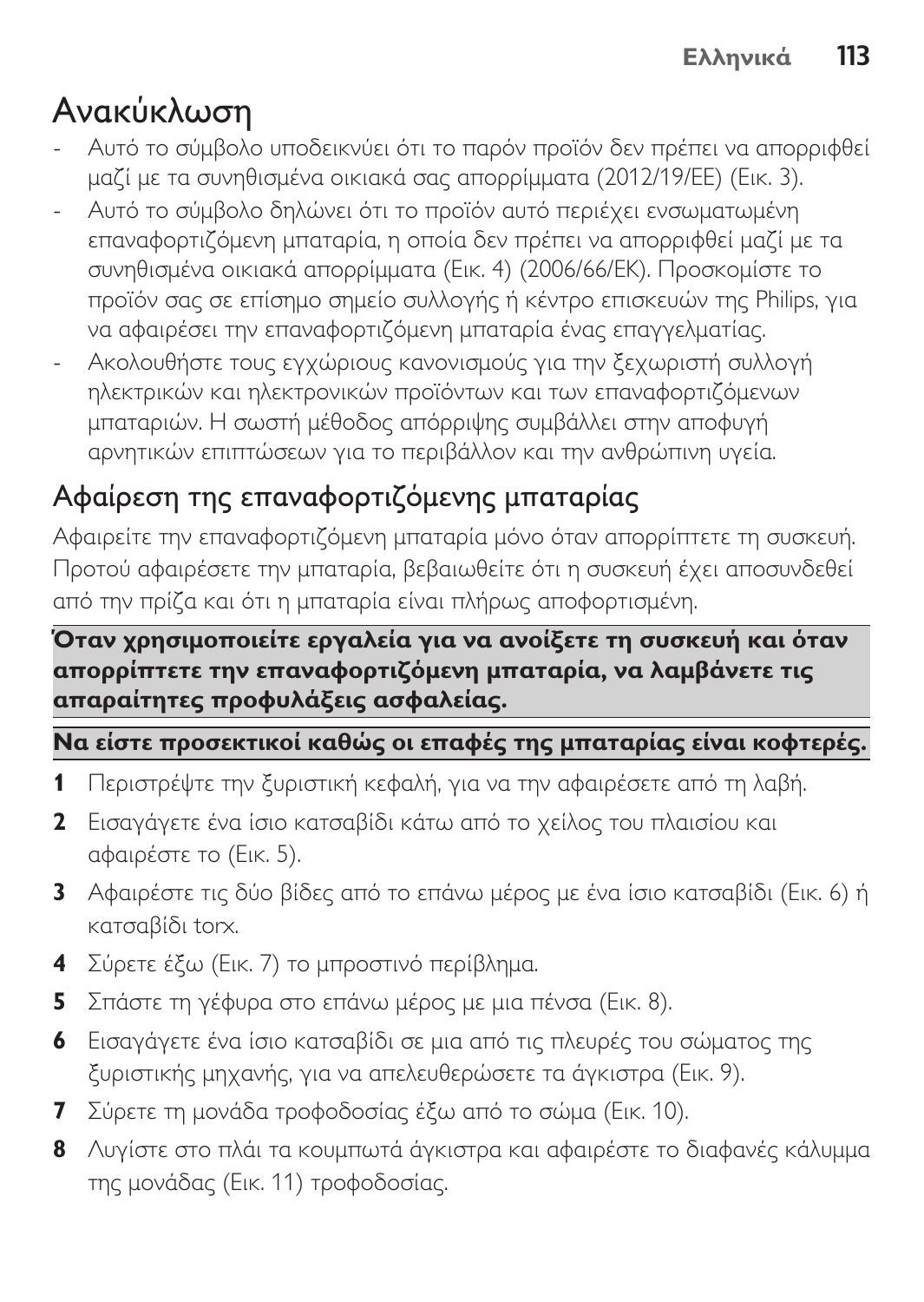### **114 Ελληνικά**

- **9** Αφαιρέστε τη θήκη της μπαταρίας και κόψτε τα καλώδια με πένσα ή ψαλίδι (Εικ. 12).
- **10** Λυγίστε στο πλάι τα ελάσματα της μπαταρίας με μια πένσα ή ένα κατσαβίδι (Εικ. 13).
- **11** Αφαιρέστε την επαναφορτιζόμενη μπαταρία.

# Εγγύηση και υποστήριξη

Αν χρειάζεστε πληροφορίες ή υποστήριξη, επισκεφτείτε τον ιστότοπο www. philips.com/support ή διαβάστε το φυλλάδιο της διεθνούς εγγύησης.

# Περιορισμοί εγγύησης

Οι ξυριστικές κεφαλές (κόφτες και οδηγοί) δεν καλύπτονται από τους όρους της διεθνούς εγγύησης καθώς υπόκεινται σε φθορά.

# Εμπορικά σήματα

Η επωνυμία Apple, το λογότυπο Apple και οι επωνυμίες iPad και iPhone είναι εμπορικά σήματα της Apple Inc., κατατεθέντα στις ΗΠΑ και σε άλλες χώρες. Το App Store είναι σήμα υπηρεσιών της Apple Inc.

Το Android είναι εμπορικό σήμα της Google Inc. Το Google Play και το λογότυπο Google Play είναι εμπορικά σήματα της Google Inc.

Το λεκτικό σήμα και τα λογότυπα Bluetooth® είναι εμπορικά σήματα κατατεθέντα που ανήκουν στην Bluetooth SIG, Inc. και οποιαδήποτε χρήση αυτών των σημάτων από τη Philips Personal Care γίνεται κατόπιν άδειας.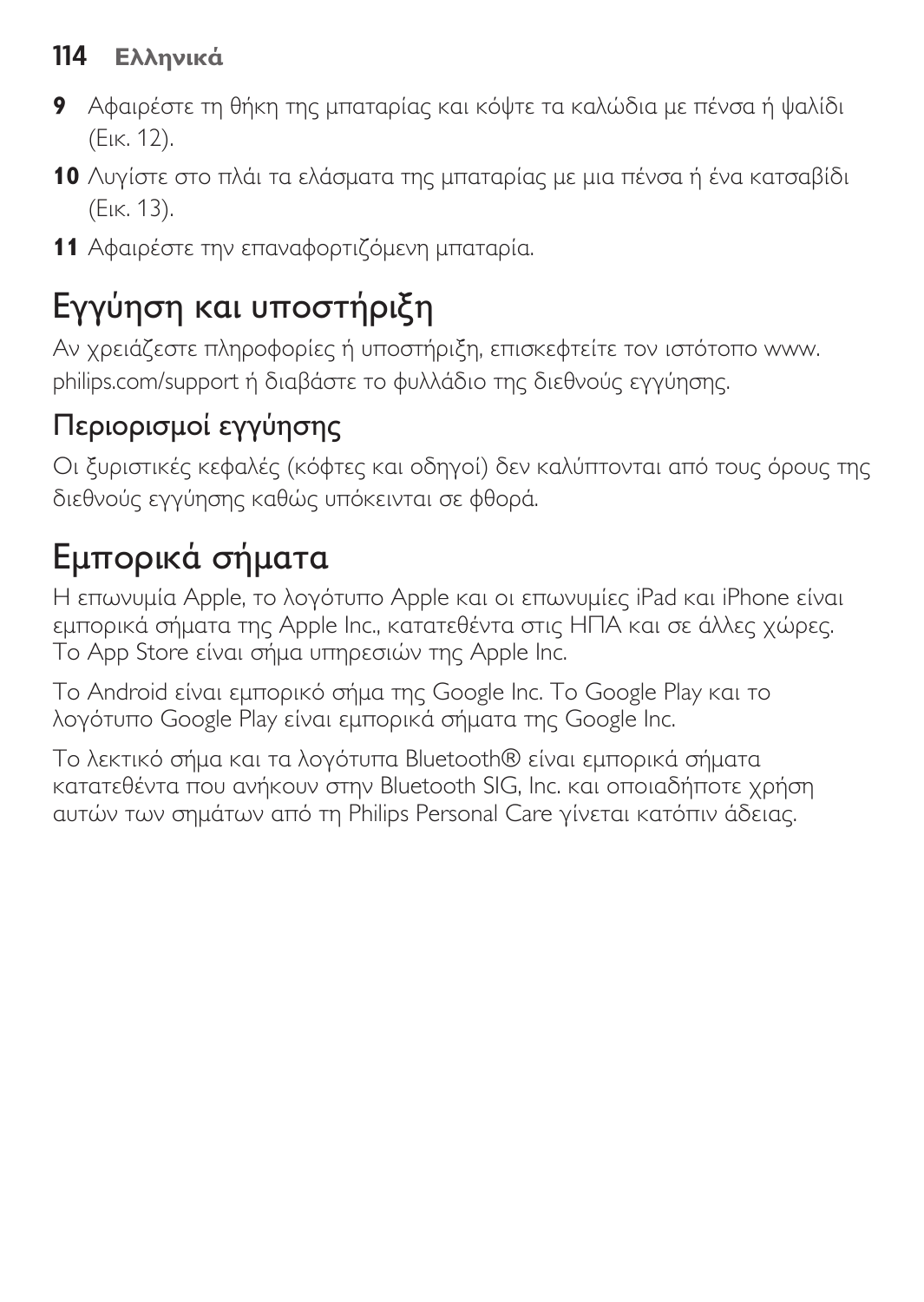#### **115** תירבע

- 4 החלק את המעטפת הקדמית והסר אותה )איור 7(.
- 5 שבור את הגשר שלמעלה בעזרת מצבתי חיתוך (איור 8).
- 6 הכנס מברג ראש שטוח באחד הצדדים של גוף מכונת הגילוח כדי לשחרר את הווים (איור 9).
	- 7 החלק את יחידת הכוח אל מחוץ לגוף )איור 10(.
- 8 כופף הצידה את הווים הנסגרים בנקישה והסר את הכיסוי השקוף של יחידת הכוח (איור 11*).*
- 9 הרם מעלה את מחזיק הסוללה וחתוך את החוטים עם צבת חיתוך או עם מספריים )איור 12(.
	- 10 כופף הצידה את לוחיות הסוללה עם צבת חיתור או עם מברג (איור 13).
		- 11 הסר את הסוללה הנטענת.

### אחריות ותמיכה

לקבלת מידע או תמיכה, מומלץ לבקר באתר www.philips.com/support או לעיין בעלון המוקדש לאחריות בינלאומית.

#### הגבלות על האחריות

ראשי הגילוח (להבים ומגנים) אינם מכוסים במסגרת תנאי האחריות הבינלאומית. משום שהם מתבלים.

**סימנים מסחריים**<br>Apple, סמל הלוגו של iPad .Apple ו-iPhone הם סימנים מסחריים של .Apple Inc . הרשומים בארה"ב ובמדינות אחרות. Store App הוא סימן שירות של .Inc Apple

Android הוא סימן מסחרי של .Inc Google, Play Google וסמל הלוגו של Google Play הם סימנים מסחריים של .Inc Google

סימני הלוגו ומילת הסימון של RBluetooth הם סימנים מסחריים רשומים בבעלות Bluetooth SIG. Inc . וכל שימוש בסימנים כאלו על ידי Philips Personal Care נעשה בכפוף לרישיון.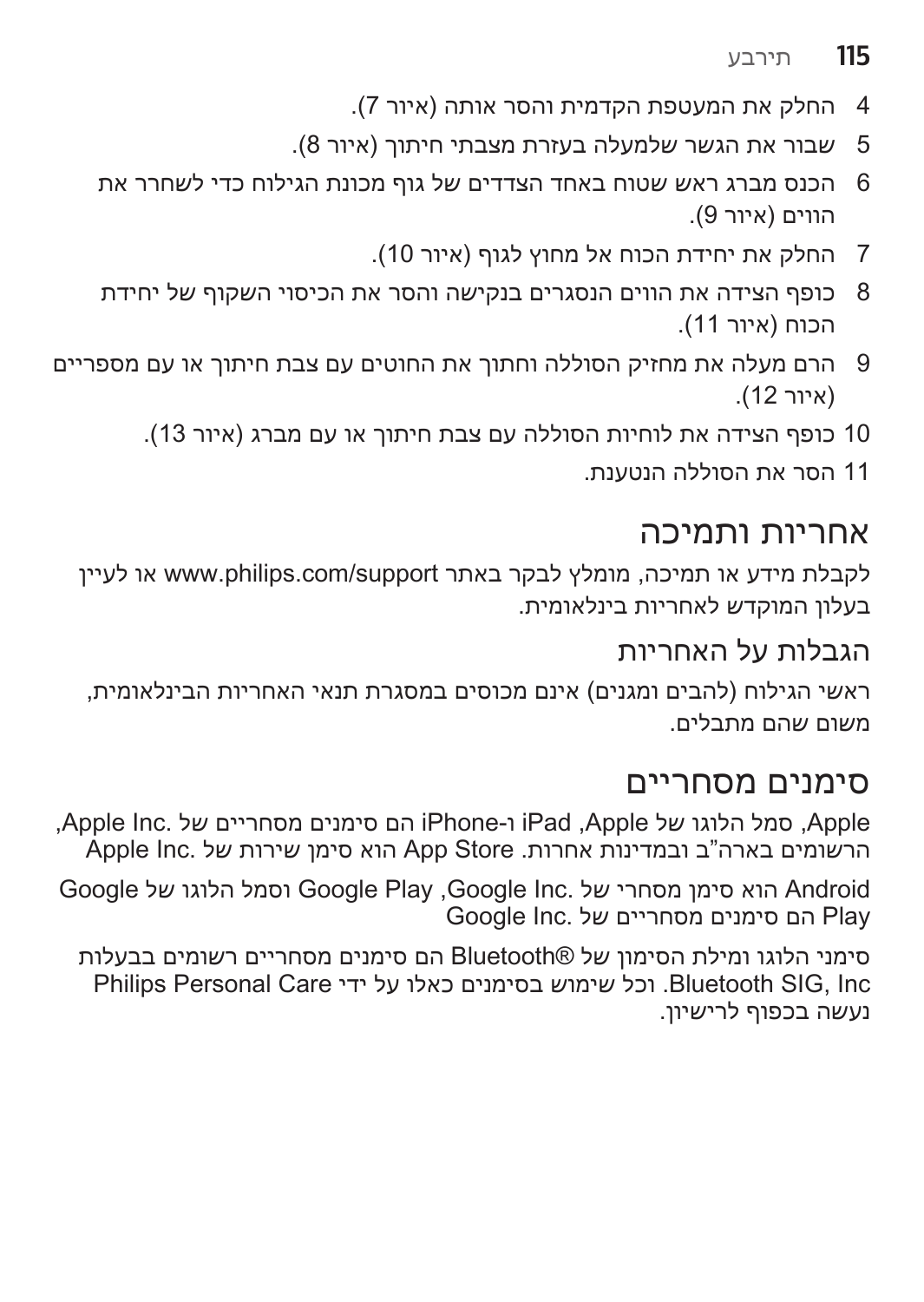כללי

- מכונת גילוח זו עמידה במים )איור 2(. הוא מתאים לשימוש באמבטיה או במקלחת, ולניקוי מתחת מים זורמים. לכן, מטעמי בטיחות, אפשר להשתמש במכונת הגילוח רק ללא חיבור בכבל.
	- מכשיר זה מתאים לשימוש בשקעי מתח של 100-240 וולט.
- ספק המתח הופך מתח של 100-240 וולט למתח נמוך ובטוח של פחות מ24- וולט.
- סימני הלוגו ומילת הסימון של Bluetooth ®הם סימנים מסחריים רשומים בבעלות Inc ,SIG Bluetooth. וכל שימוש בסימנים כאלו על ידי Koninklijke V.N Philips נעשה בכפוף לרישיון.

### מיחזור

- סמל זה מציין שאין להשליך מוצר זה עם הפסולת הביתית הרגילה )/2012/19 EU( )איור 3(.
- המשמעות של סמל זה היא שהמוצר מכיל סוללה נטענת מובנית שאסור להשליכה עם פסולת ביתית רגילה )איור 4( )/2006/66EC). קח את המוצר לנקודת איסוף רשמית או למרכז שירות של Philips על מנת שאיש מקצוע יסיר את הסוללה הנטענת.
	- יש לציית לחוקים הלאומיים המקומיים להפרדה ואיסוף של מוצרים חשמליים ואלקטרוניים, כמו גם סוללות נטענות. השלכה נאותה עוזרת למנוע השפעות שליליות על הסביבה ועל הבריאות.

#### הסרה של הסוללה הנטענת

יש להסיר את הסוללה הנטענת רק בשעת השלכת המכשיר. לפני הוצאת הסוללה, ודאי שהמכשיר מנותק משקע החשמל ושהסוללה ריקה לחלוטין.

נקוט את כל אמצעי הבטיחות הנדרשים כשאתה מטפל בכלים לפתיחת המכשיר וכאשר אתה משליך את הסוללות הנטענות.

שים לב, מגעי הסוללה חדים.

- 1 סובב את ראש מכונת הגילוח והסר אותו מהידית.
- 2 הכנס מברג ראש שטוח תחת קצה הלוחית ונתק אותו )איור 5(.
- 3 הסר את שני הברגים מלמעלה עם מברג כוכב (טורקס) או עם מברג ראש שטוח (איור 6).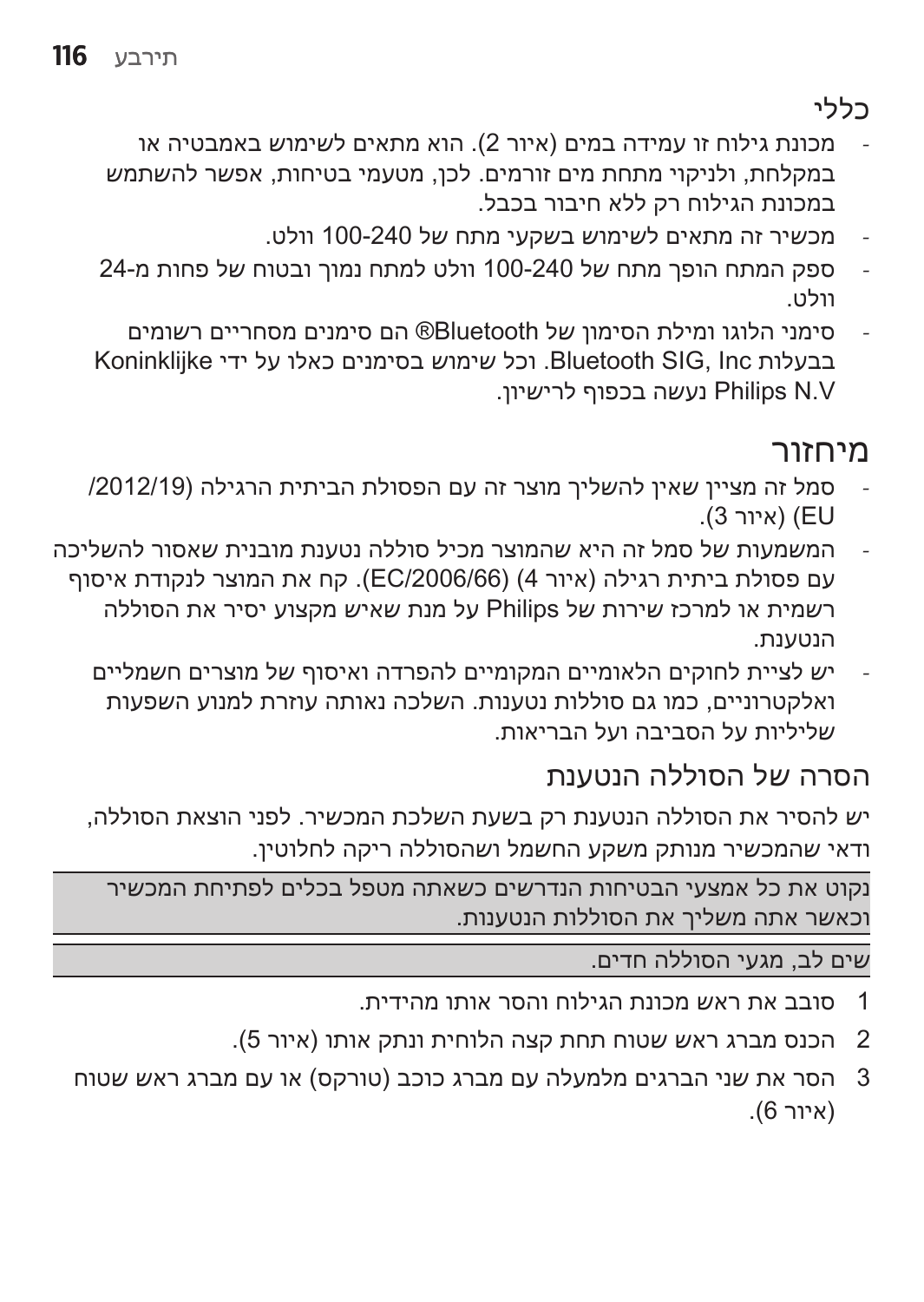#### **117** תירבע

- אין לשרוף את המוצרים ואת הסוללות שלהם, ואין לחשוף אותם לאור שמש ישיר או טמפרטורות גבוהות (למשל כלי רכב חמים או סמוך לתנורים). חימום מוגזם של הסוללות עלול לגרום לפיצוץ.
- אם המוצר מתחמם בצורה חריגה, פלט ריח מוזר, משנה את צבעו או שהטעינה נמשכת זמן ארוך יותר מהרגיל, יש להפסיק להשתמש במוצר ואת הטעינה ולפנות למשווק המקומי של Philips.
	- אין להניח את המוצרים והסוללות שלהם בתנורי מיקרוגל או על משטחי תנור אינדוקציה.
	- מוצר זה מכיל סוללה נטענת שאינה ניתנת להחלפה. אין לפתוח את המוצר על מנת להחליף את הסוללה הנטענת.
		- בעת הטיפול בסוללה, יש לוודא שהידיים, המוצר והסוללות יבשים.
	- כדי למנוע התחממות של הסוללות ופליטה של חומרים מסוכנים, אין לשנות, לנקב, לגרום נזק למוצר ולסוללות ואין לפרק, לגרום לקצר, לטעינת יתר או לטעינה הפוכה של הסוללות.
	- כדי למנוע קצר מקרי של הסוללות לאחר הסרתן, אין לאפשר לקוטבי הסוללה לבוא במגע עם חפצים מתכתיים )לדוגמה מטבעות, סיכות שיער, טבעות(. אין לעטוף סוללות ברדיד אלומיניום. יש להדביק סרט מדבק על קוטבי הסוללה או להכניס לשקית פלסטיק לפני שמשליכים אותן.
	- אם הסוללות נפגמות או נוזלות, יש למנוע מגע עם העור והעיניים. במקרה של מגע, יש לשטוף היטב במים ולפנות לקבלת טיפול רפואי.

### שדות אלקטרומגנטיים )EMF)

מכשיר Philips זה תואם לכל התקנים והתקנות הרלוונטיים החלים בנוגע לחשיפה לשדות אלקטרומגנטיים.

### הוראה לגבי ציוד רדיו

- מכשירים מסדרת 7000S מצוידים ב- Bluetooth רמה .2
- פס התדרים שבו Bluetooth במכשירים מסדרת 7000S פועל הוא 2.4 ג'יגה הרץ.
- הספק תדר הרדיו המרבי המוקרן בפס התדרים שבו מכשירים מסדרת 7000S פועלים הוא פחות מ20- dBm.
- הציוד מובנה כך שהמוצר עומד בתאימות לדרישה של )2)10 Article, שכן ניתן להפעילו במדינה אחת חברה ב-EU, לפחות, כמכשיר שנבדק, והמוצר עומד בתאימות ל- )10)10 Article, מפני שאין לו מגבלות בעת הכנסה לשימוש בכל המדינות החברות ב-EU.
- עומדים בתאימות 7000S מצהירה בזאת שמכשירים מסדרת Philips חברת אפשר /2014/53.EU לדרישות היסודיות ולתקנות רלוונטיות אחרות של הוראה .www.philips.com/support לעיין בהצהרת התאימות בכתובת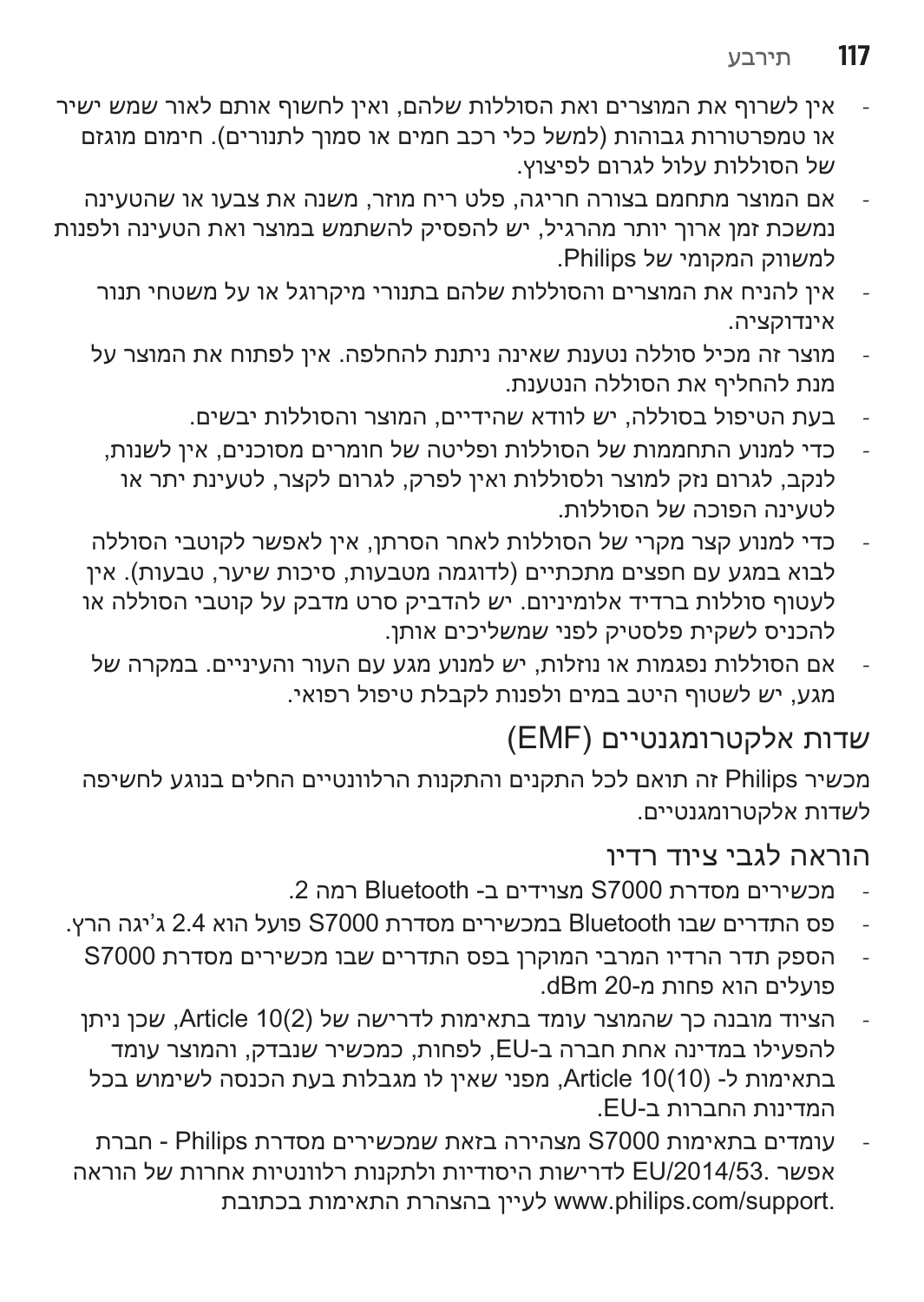- כשמערכת הניקוי מוכנה לשימוש, אין להזיזה ממקומה מחשש לדליפת נוזל הניקוי.
- בעת שטיפת מכונת הגילוח ייתכן טפטוף של מים מהשקע שבחלקה התחתון. זוהי תופעה נורמלית ואין בה סכנה, מכיוון שכל הרכיבים האלקטרוניים חתומים ביחידת הכוח שבתוך מכונת הגילוח.
- למניעת נזק בלתי הפיך לספק הכוח, אין להשתמש בספק הכוח בשקעים, או ליד שקעים, שמותקן בהם מטהר אוויר חשמלי.
- אל תשתמש במכשיר על עור סדוק, פצעים פתוחים, פצעים שמחלימים, עור שמחלים מניתוח או אם אתה סובל ממחלת עור או מגירוי בעור, כגון אקנה חמורה, כוויות שמש, זיהום בעור, סרטן עור, דלקת, אקזמה, פסוריאזיס, אלרגיה לניילון וכו'.
	- אל תשתמש באביזר מברשת הניקוי אם אתה נוטל תרופה מבוססת-סטרואידים, מפני שזה עלול לגרום לגירוי או לפציעה.
		- אם יש לך עגילי ,פירסינג' בפנים, הסר אותם לפני השימוש באביזרי החיבור המהיר או הקפד לא להשתמש במכשיר על עגילי ה'פירסינג' או לידם.
		- אם אתה עונד תכשיטים, עדשות מגע או משקפיים, הסר אותם לפני השימוש באביזרי החיבור המהיר או הקפד לא להשתמש במכשיר על התכשיטים או המשקפיים, או לידם.
- נקוט תשומת לב כאשר אתה מטפל בטלפון החכם שלך בסביבה קרובה למים או בסביבה לחה.
	- האותות בתדר רדיו בגלים קצרים של מכשיר Bluetooth ®עלולים להפריע לפעולה של מכשירים אלקטרוניים ורפואיים אחרים.
		- כבה את תקשורת Bluetooth במקום שבו היא אסורה.
	- אל תשתמש במכשיר במתקנים רפואיים, במטוסים, בנקודות תדלוק, בקרבה של דלתות אוטומטיות, מערכות התרעת אש אוטומטיות או מכשירים אחרים מבוקרים באופן אוטומטי.
	- שמור שהמכשיר יהיה 20 ס"מ לפחות מקוצבי לב וממכשירים רפואיים אחרים. גלי רדיו עלולים להפריע לפעולה של קוצבי לב ומכשירים רפואיים אחרים.

#### הוראות בטיחות לסוללות

- יש להשתמש במוצר זה רק למטרה המיועדת, ולבצע את הוראות הבטיחות הכלליות ואלה המתייחסות לסוללה, כפי שמוסבר במדריך למשתמש זה. כל שימוש לרעה עלול לגרום להתחשמלות, לכוויות, לשריפה או לסכנות ולפציעות אחרות.
	- לטעינת הסוללה, יש להשתמש רק בספק הכוח )8505HQ )הנתיק המצורף למוצר. אין להשתמש בכבל מאריך.
	- טען את המוצר, השתמש בו ואחסן אותו בטמפרטורה שבין 5 °C ו- 35 °C.
		- יש תמיד לנתק את המכשיר מהחשמל כשהוא טעון במלואו.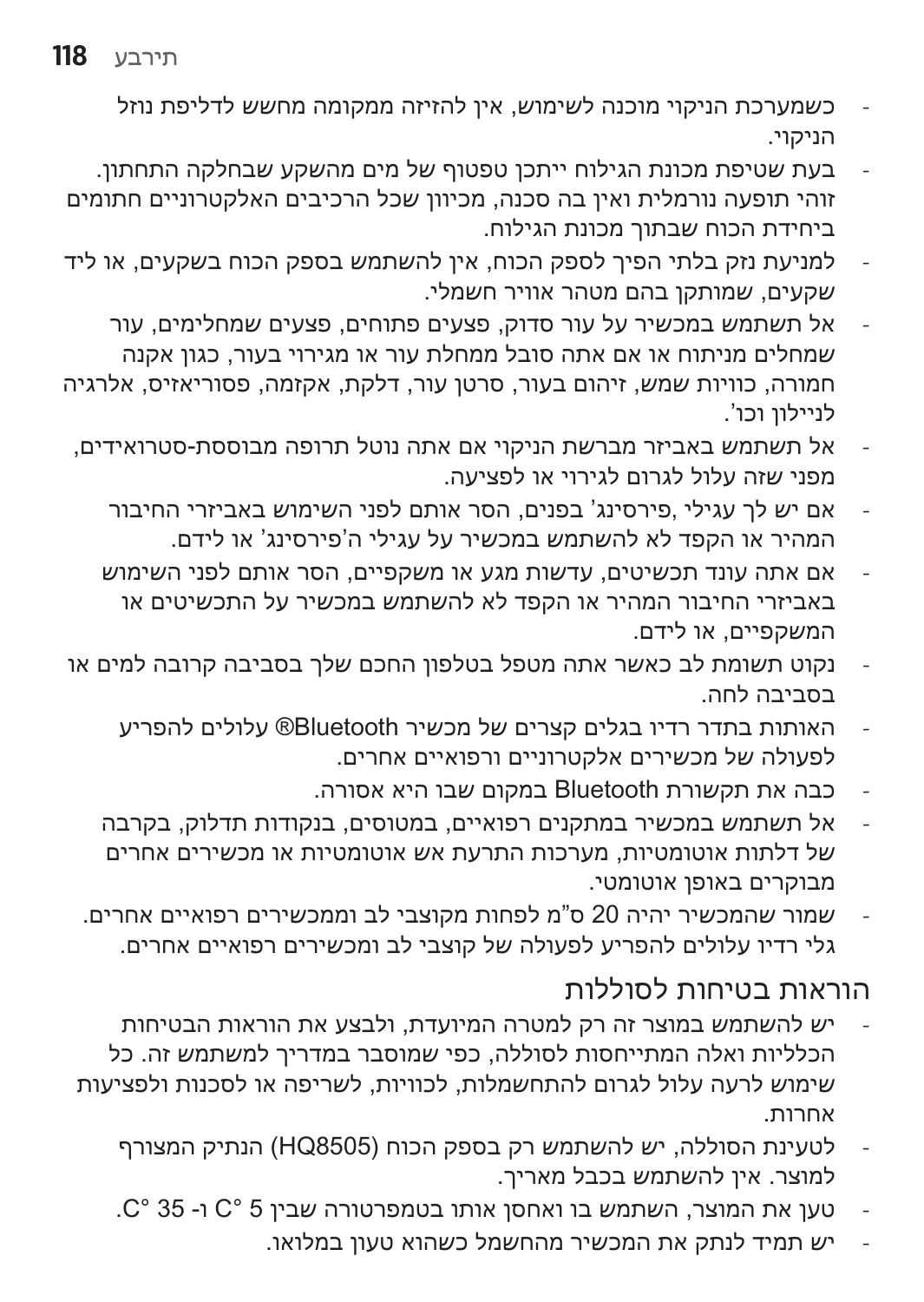#### **119** תירבע

### מידע חשוב בנושא בטיחות

לפני השימוש במכשיר ובאביזריו, יש לקרוא בקפידה את המידע החשוב שלהלן ולשמור אותו לעיון בעתיד. האביזרים המצורפים עשויים להשתנות ממוצר למוצר. התיבה מראה מהם האביזרים המצורפים למוצר שלך והאם המוצר מאופשר .bluetooth

#### סכנה

יש להקפיד שספק המתח יישאר יבש (איור 1).

#### אזהרה

- לטעינת הסוללה, יש להשתמש רק בספק הכוח הנתיק )8505HQ )המצורף למכשיר.
- ספק הכוח מכיל שנאי. למניעת סכנה, אין לחתוך את ספק הכוח במטרה להחליף את סוג התקע.
- מכשיר זה מתאים לשימושם של ילדים בני 8 ומעלה ואנשים בעלי יכולות פיזיות, תחושתיות או שכליות מוגבלות, או ללא ניסיון או ידע, אם הם נמצאים תחת השגחה או הודרכו בשימוש בטוח במכשיר ומבינים את הסכנות האפשריות. המכשיר לא נועד למשחקם של ילדים. אין לאפשר לילדים לנקות את המכשיר או לבצע בו פעולות תחזוקה ללא השגחה.
	- לפני ניקוי המכשיר תחת מים זורמים, תמיד יש לנתק אותו מהחשמל.
- תמיד יש לבדוק את המכשיר לפני תחילת השימוש בו. אין להשתמש במכשיר אם הוא פגום, בשל סכנת פציעה. תמיד יש להחליף חלק פגום ברכיב חלופי מקורי.

נוזל במחסנית מכל לניקוי מהיר של Philips

- אסור לבלוע.
- יש לשמור הרחק מהישג ידם של ילדים.

#### זהירות

- לעולם אין לטבול את תושבת הטעינה במים או לשטוף אותה תחת מים זורמים )איור 1(.
	- לעולם אין לרחוץ את מכונת הגילוח במים בטמפרטורה גבוהה מ80°- צלזיוס.
	- יש להשתמש במכשיר רק למטרה הייעודית, כפי שמוצגת במדריך למשתמש.
		- מטעמי היגיינה, מומלץ שהמכשיר ישמש אדם אחד בלבד.
- לעולם אין להשתמש באוויר דחוס, במטליות מחומר גס, בחומרי ניקוי שוחקים או בנוזלים חזקים כמו בנזין או אלכוהול, לצורך ניקוי המכשיר.
- אם למכונת הגילוח מצורפת מערכת ניקוי, הקפד תמיד להשתמש במחסנית המכל לניקוי מהיר, המקורית של Philips.
	- הקפד להציב את מערכת הניקוי על משטח יציב, ישר ואופקי כדי למנוע דליפות.
		- ודא תמיד שבית המחסנית סגור לפני שאתה משתמש במערכת הניקוי.